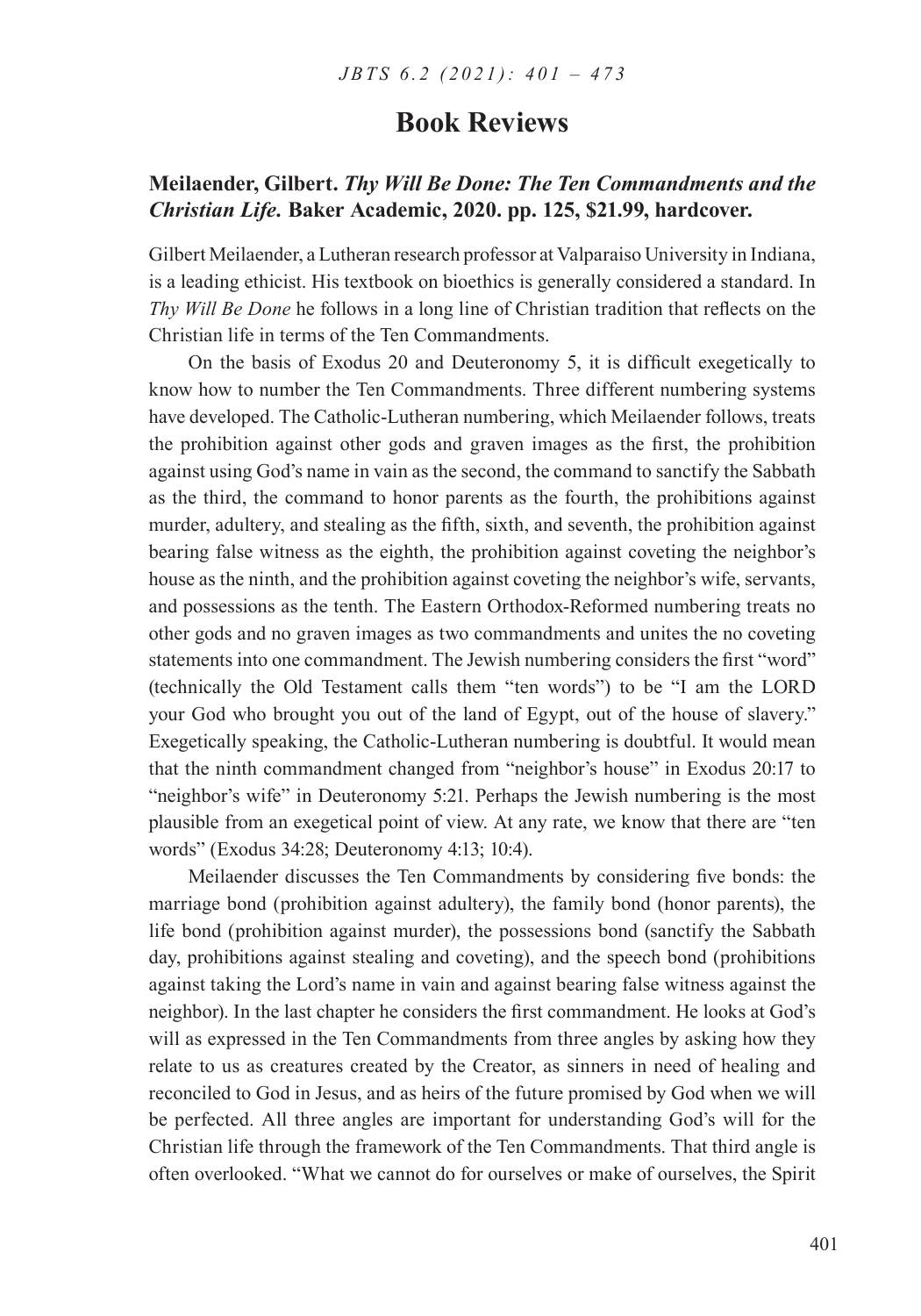of the risen Christ promises to do in us" (p. 123). In that sense one might say that for Christians the Ten Commandments also become the "Ten Predictions." In the last chapter he reflects on the two great commandments, to love God and to love the neighbor. He stresses that they summon us to live both loves simultaneously and, at the same time, to love God first, which will inevitably lead to a tension.

By way of evaluation I found the volume to be quite strong, thoughtful, and wellwritten. In a short compass of 125 pages Meilaender covers a wide array of issues that relate to Christian living, including ethical challenges. I would characterize his own views as balanced and in line with traditional Christian positions. He stresses that the church's practice should conform to the Scriptures. He sees the five bonds as schools created by God to foster a virtuous and a faithful people, so that we are drawn out of a sole focus on self. He has perceptive things to say on each commandment. For example, Christian catechesis often includes obedience to the government under the command to honor parents. However, Meilaender keeps the focus on parents in order to stress that the basic unit is the family, which serves as a defense against an overweening reach of governmental power.

Meilaender brings biblical texts into his reflections, although in places I wanted to see more treatment of the biblical evidence, for example, the promise expressed in the command to honor parents (Ephesians 6:2-3). With respect to the prohibitions against stealing and coveting, a discussion on private property would have been helpful. Meilaender exhibits a wide range of reading and mentions a variety of secondary sources, such as Barth, Bonhoeffer, and C. S. Lewis. He frequently points to Martin Luther's *Small and Large Catechisms*, John Calvin's *Institutes of the Christian Religion*, and the Roman Catholic *Catechism of the Catholic Church*. As evidenced by his use of these sources, there seems to be basic agreement on the Ten Commandments among traditional Lutherans, Calvinists, and Roman Catholics. However, at a few places he expresses disagreement with Roman Catholic positions, such as their positions on marriage and capital punishment. Although Meilaender does not discuss it, one disagreement between Calvinism and others deals with the prohibition against graven images. The disagreement focuses on whether that statement prohibits a crucifix or pictures of Jesus from a church sanctuary.

I highly recommend the book. The Decalogue deserves meditation by Christians, and Meilaender's reflections succeed in promoting and enabling such meditation. His final words give a fitting conclusion to the volume:

In that day, in the promised new creation, the tension between the two great commandments will be no more. We will hear again the ten words, but now clearly as promise. You *shall* love the LORD your God with all your heart, soul, and mind. You *shall* be a bride eager to greet her bridegroom, a child who loves the Father, a creature who honors the life of every fellow human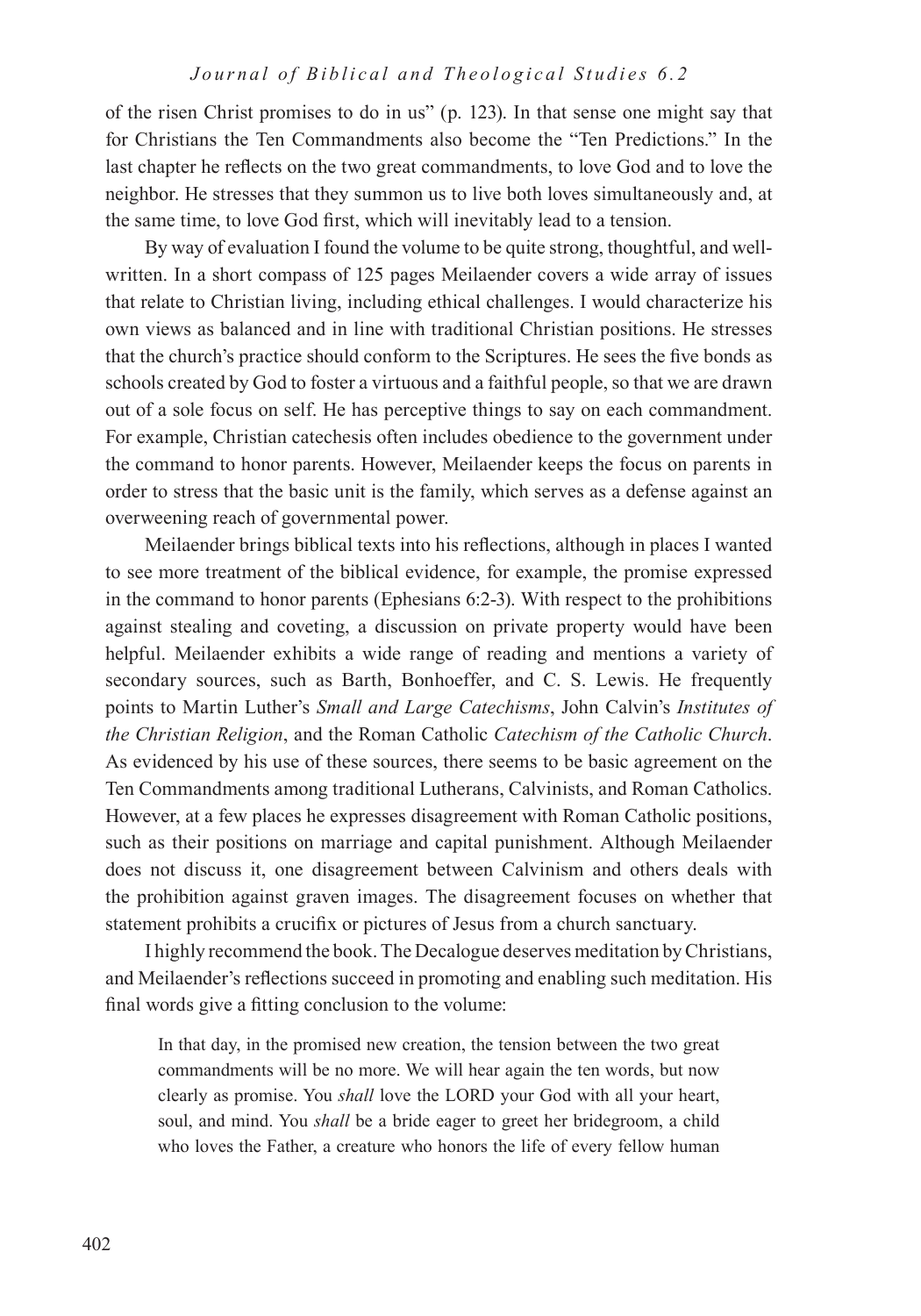being, a creature whose Lord is rich enough to meet every need, a lover of God whose first and last word is, "Thy will be done" (p. 125).

> Paul R. Raabe Grand Canyon University

# **Enns, Peter.** *The Evolution of Adam: What the Bible Does and Doesn't Say About Human Origins***. Grand Rapids, MI: Brazos Press, 2012. xx+172 pp. \$14.99.**

Is there a conflict between evolutionary theory and the Christian reading of Genesis 1–11? Peter Enns (Ph.D., Harvard University), Abram S. Clemens Professor of Biblical Studies Eastern University, writes The Evolution of Adam to answer this very question. Enns' premise in the book not that Adam evolved but that Christian thinking about the historical Adam should evolve because of two key ideas: "(1) scientific evidence supporting evolution and (2) literary evidence from the world of the Bible that helps clarify the kind of literature the Bible is––that is, what it means to read it as it was meant to read" (xiii).

The argument for Enns' perspective of the historical Adam is laid out in two parts. The first part of Enns' book in "Genesis: An Ancient Story of Israelite Self-Definition" (chapters 1–4) address the story of the history of Israel, and the section part "Understanding Paul's Adam" (chapters 5–7) examines Paul's perspective of the historical Adam. Enns' concludes with "nine theses" pp. (137–148). Chapters 1–4 approach the historical Adam's issue through a historical-critical perspective, which treats Genesis and other ancient Near Eastern parallel origin stories as theological myth (pp. 23–37). In essence, Enns and others approaching the Pentateuch as theological myth believe that the narratives in Genesis through Judges "embellished the event to serve another purpose" (p. 62).

Section two (chapters 5–7) argues that Paul's presentation and reading of the historical Adam are based on similar first-century assumptions and beliefs that Jews held about the Genesis narrative (p. 95). This means that Paul held conventions about creation that reflected his cultural context and not the present readers' context (i.e., scientific revolutions). The Last section is a brief chapter, including nine theses that cover the entire work's argumentation. The nine theses are summarized as follows:

- 1. No literalism in Genesis.
- 2. Scientific and biblical models about human origins are incompatible.
- 3. Genesis reflects an ancient Near Eastern story.
- 4. Two creation stories in Genesis.
- 5. The story of Adam is about the failure to fear God.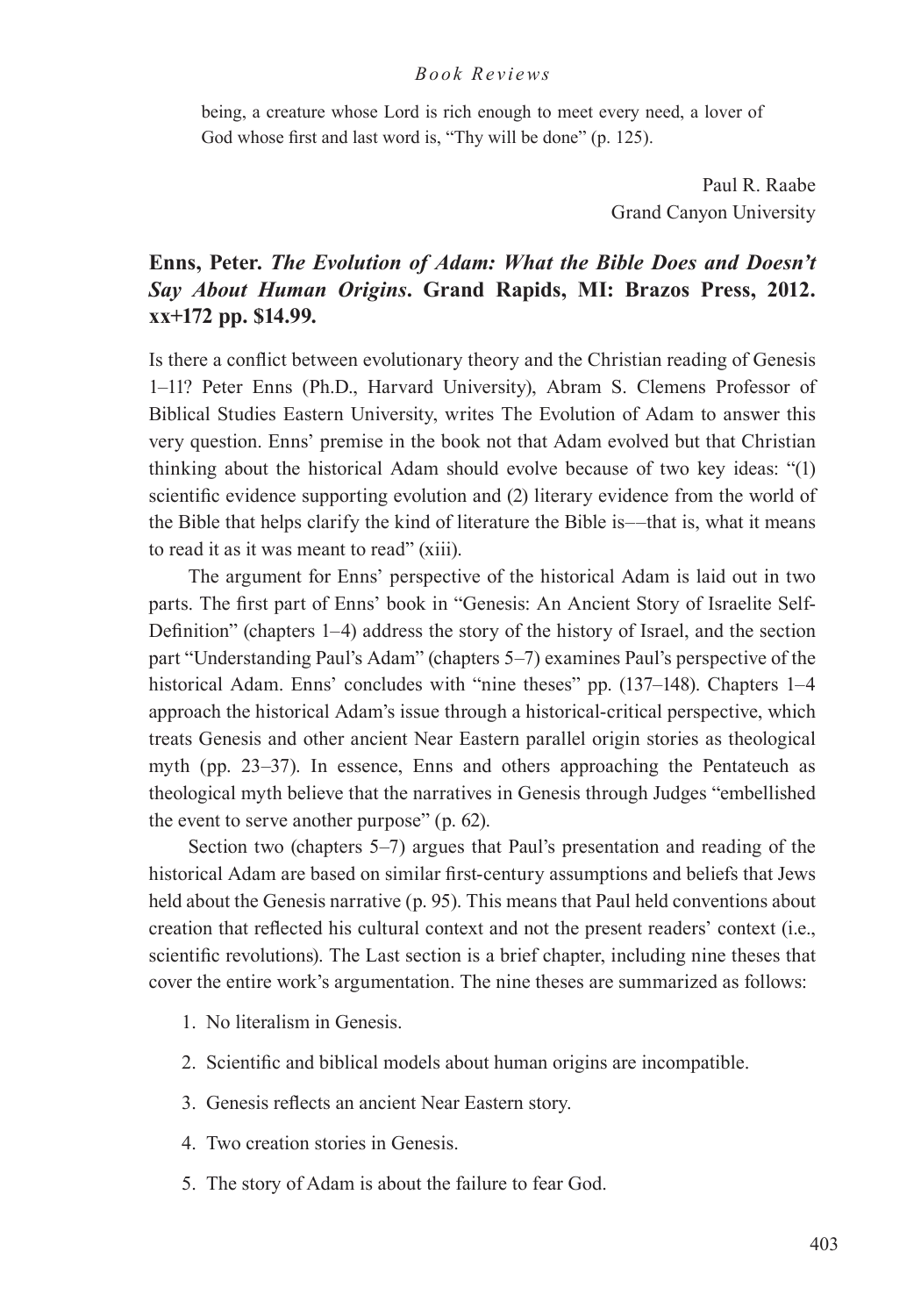- 6. Paul uses Adam's narrative as an idiom.
- 7. God speaks through cultural idiom.
- 8. Root conflict for Christians is about identity and fear.
- 9. The real rapprochement between scientific evolution and Christian views of origins requires a complex synthesis.

With the basic argumentation of Enns outlined, what are the strengths and weaknesses of The Evolution of Adam? The work's strength is advocating for a complexity thesis between the sciences and Christian reading of the Genesis text. Evangelicals are guilty in the historical efforts to make science and a literal reading of Genesis agree in the most literalistic way (i.e., Ken Ham, Henry Morris III, Kent Hovind, etc.). Enns is right to note that much effort is expended on reading the Genesis narrative and Paul's recapitulation of Adam through a very strict hermeneutic. For example, the primary question in Genesis 1–11 is not to set out an ontological and metaphysical system that critiques the ancient Near Eastern systems and creation theories. Genesis is a polemic to the surrounding culture, but it is more so about the reasoning behind why humans must die, not merely where do they originate from. This highlight of Enns' work is the extent of its positive features for Christian scholarship.

Enns historical-critical examination and reading of Genesis 1–11 demonstrate the negative attribute of skeptical bible reading. For example, why is science the epistemological arbiter for discussing biblical origin narratives and the theory of evolution? Enns does not answer this question but instead assumes that there is no way to reconcile the two because they speak a "different language" (138). Does this not undermine the ability of historical-critical scholarship to use modern languages and semantic studies to understand ancient cultures and linguistics? Capturing a theological truth from a narrative-driven text does not mean that all literalness is devoid in their present stories.

Another issue that leaves the reader begging for clarification is Enns' understanding of Paul's reading of Genesis and Adam. Enns claims that Paul is merely reading in light of the first-century Jewish worldview. However, Paul is very far from the typical reading of Adam in the Talmud and Rabbinic thought. Adam was never considered in a negative light, as we see in Paul's writing and his recapitulation of the Genesis narrative. Eve is always the source of blame in rabbinic thought. Adam was the first priest and walked with God. Paul is unique in his presentation of Adam as the original sinner. It seems that this fact, which perhaps Enns is either unaware of or ignores, would further challenge his premise that Paul did not believe in a historical or literal account of the man Adam. Paul is merely following the text's logic in the Genesis narrative, "who does humans die?" His answers blame Adam instead of Eve alone. Thus, there is nothing to indicate from Paul's treatment of the Garden narrative that it is merely theological fiction, as Enns suggests in chapter 7.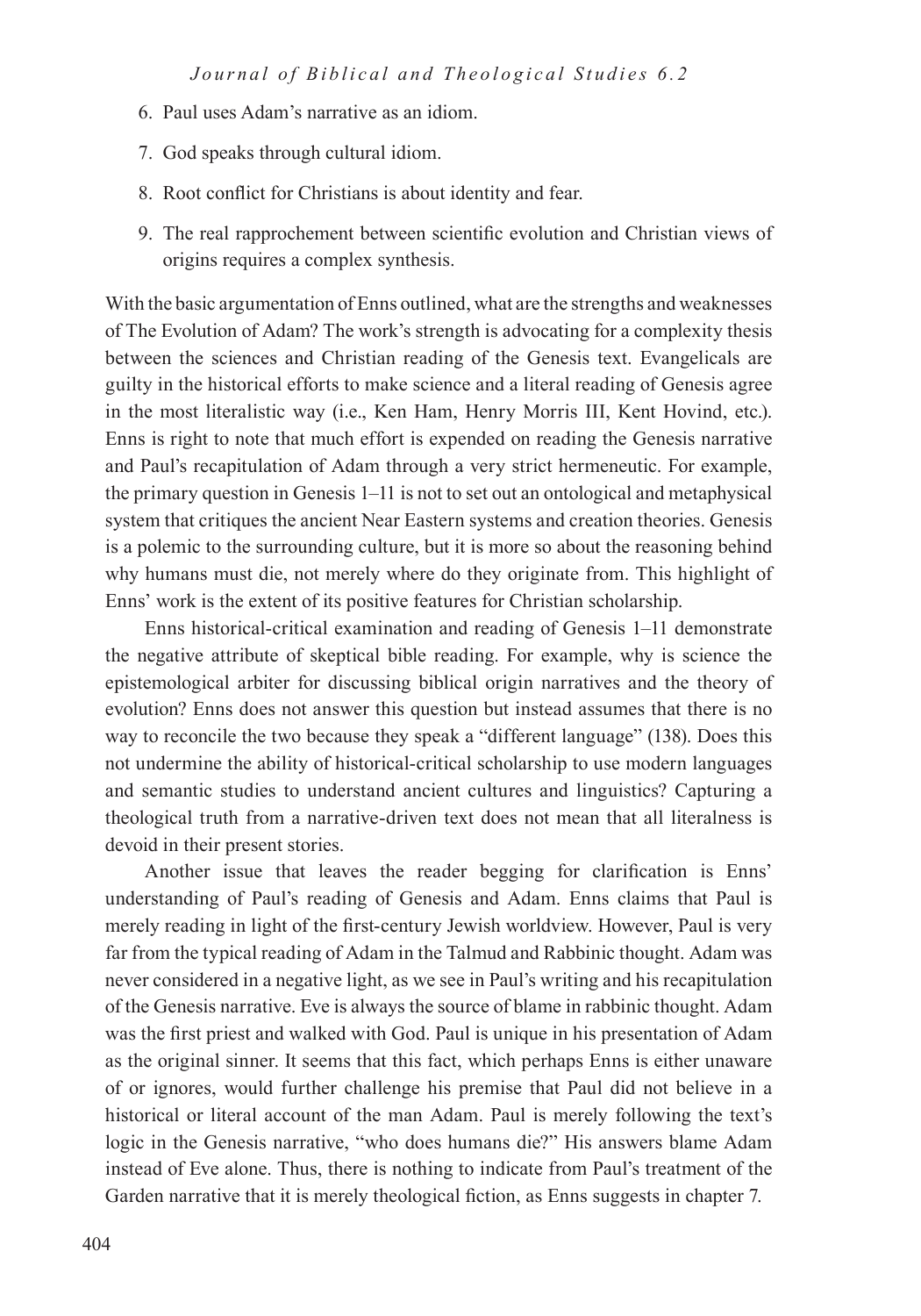Enns commits the very exegetical crimes he is putting on trial—forcing the text to argue and say what it does not say. Likewise, evangelicals have been guilty of using the same logic to force scientific evidence to fit biblical narratives (i.e., the flood narrative). The most significant take away from this work is the danger of using one's scientific paradigms to serve as epistemological arbiter. The Bible is a book of faith and works. It is both a work of history and theology revealed through a miraculous and supernatural event––God working through humans.

Joshua K. Smith

# **Meade, John D.** *A Critical Edition of the Hexaplaric Fragments of Job 22-42.* **Leuven, Belgium: Peeters, 2020, pp. 471, \$127.96, paperback.**

John Meade currently serves as Associate Professor of Old Testament at Phoenix Seminary in Phoenix, AZ. He is also Co-Director of the Text and Canon Institute at the same institution. Moreover, he is a contributor to the Evangelical Textual Criticism blog and the Hexapla Institute. John Meade is a graduate of The Southern Baptist Theological Seminary, where he obtained a Ph.D. in OT, under Peter Gentry.

The book under review is the fruit of Meade's dissertation. Meade has established a critical edition of the fragmentary evidence extant for chapters 22 through 42 of the Hexapla of Job. In other words, Meade provides a curated collection of all the readings of Origen's Hexapla as it pertains to the book of Job. This task has led Meade to examine manuscript evidence from Greek, Syriac, Latin, and Armenian sources. As such, this work gives an updated presentation of hexaplaric readings, improving on the work done by its predecessors.

The book is divided into three main chapters. Chapter 1 (pp. 1- 26) does an overview of the textual sources examined. In this part, Meade discusses textual witnesses, how they are grouped and related, previous textual editions, evidence from *catena* manuscripts*,* and closes with a section dedicated to illustrating how the hexaplaric material is discussed.

Chapter 2 (pp. 27-400) is where Meade presents the best possible hexaplaric readings of Job chs. 22 to 42. Meade utilizes a textual apparatus format. For each lemma in view, then, a series of witnesses for or against the lemma is presented. This format or layout is similar to that of BHS or the *Göttingen* LXX—the witnesses are listed below the main lemma under consideration. However, unlike these two critical editions, the lemma is not part of a continuous flow of text. It stands alone, occasionally with more text in parentheses to provide context. Another feature of this apparatus format is that Meade provides the Hebrew text following the MT tradition and the Old Greek text of the *Göttingen* edition of Job. At other times, where appropriate Meade presents the text of Theodotion (the asterisked text), instead of the Old Greek text.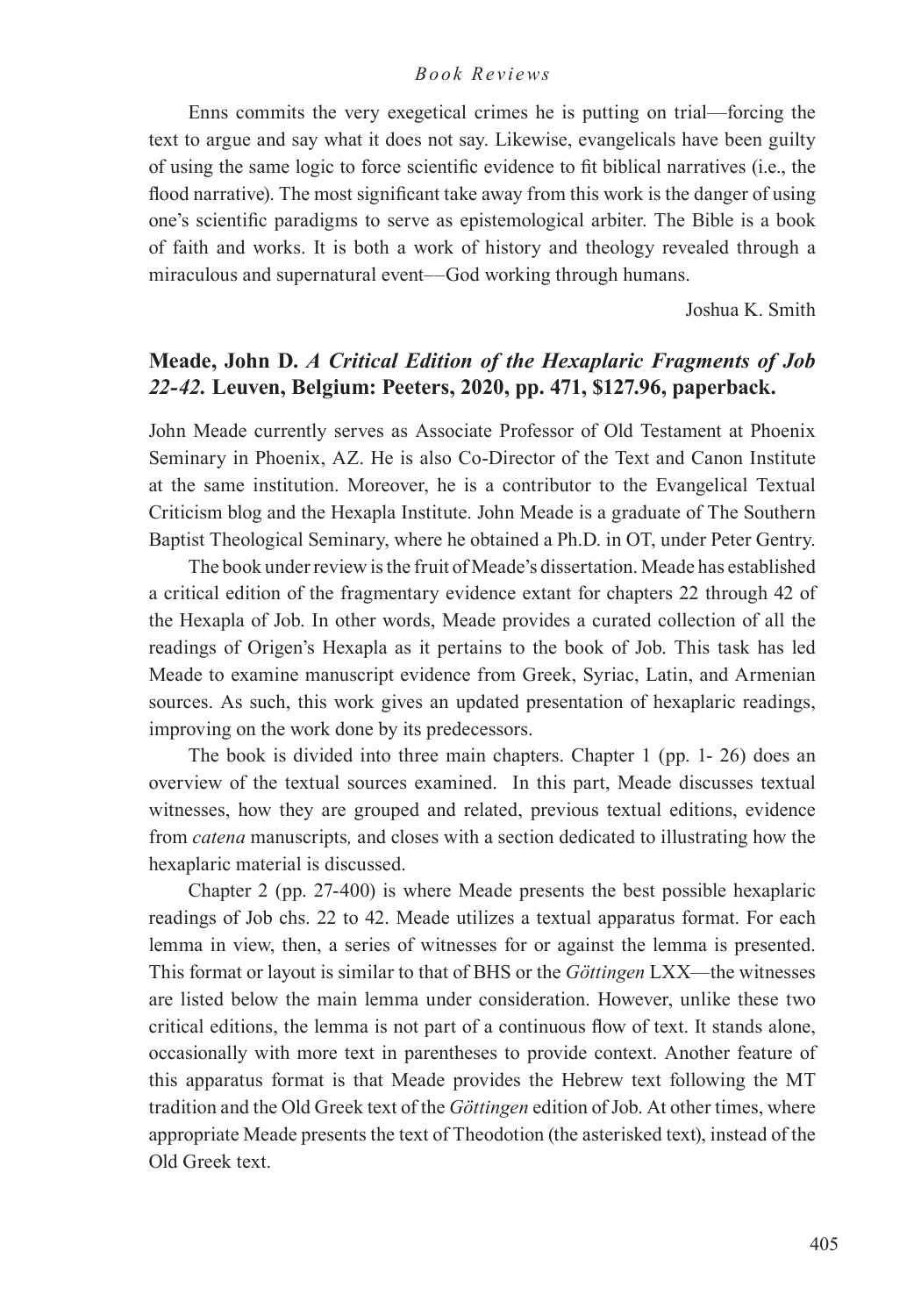The last chapter (pp. 401-442) presents all the readings regarded as dubious. These are fragments whose "relationship to the Hexapla" needs further clarification (401). Meade lists them not only for the sake of comprehensiveness but also "that they might become the object of future study" (401).

In order to properly assess the significance of this work, we must keep in mind that it is meant to be and function as a textual apparatus. This fact will affect our reading strategies and will help the reader understand its relevance. It is a reference work first and foremost. Furthermore, Meade has done the hard part of defining the textual relations among the hundreds of MSS containing hexaplaric readings for the book of Job. This work in turn will aid future scholars who might find themselves dealing with textual issues both in Hebrew and in Greek.

Even though the value of the book resides primarily in advancing the study of the history of transmission of Job, there is another aspect of the book which deserves our commendation, and that is its sound methodology. First, not only did Meade have to compile all the manuscript sources available for the Hexapla, he also had to sort through previous scholarship, rectify outdated notions on the relationships among the MSS, and organize it all in a coherent whole. This endeavor can prove to be a dizzying task. As a result, no further work on the history of transmission of Job should be conducted without first consulting Meade's contribution.

Second, the sound methodology displayed in Meade's work is insightful and of great didactic value. For example, Meade shows us how to properly lay out textual witnesses—in this instance the order of the factors does change the product. The Hebrew MT and Old Greek come first, followed by the Greek hexaplaric variant in question and then the various Greek witnesses. Lastly, we encounter the Latin, Syriac and Armenian witnesses. This order is not haphazard but rather reflects the importance and relationship of each primary source text. Meade, however, goes a step further and discusses the many different issues that arise from variant to variant. Let us keep in mind that we are not dealing with textual criticism of the Hebrew Bible or the Old Greek, but rather the Hexapla which adds multiple layers of complexity.

In conclusion, as much as one ought to keep abreast of the current developments in textual criticism theory, this discipline is learned primarily through practice. Though Meade limits the scope of his work to hexaplaric readings in Job, the principles gleaned in this book can be broadly applied to MT and LXX textual criticism. Therefore, any professor who attempts to instruct his or her students in the art of textual criticism would do well to use Meade's work as a showcase of best practices to follow.

> Roberto Carrera Southern Seminary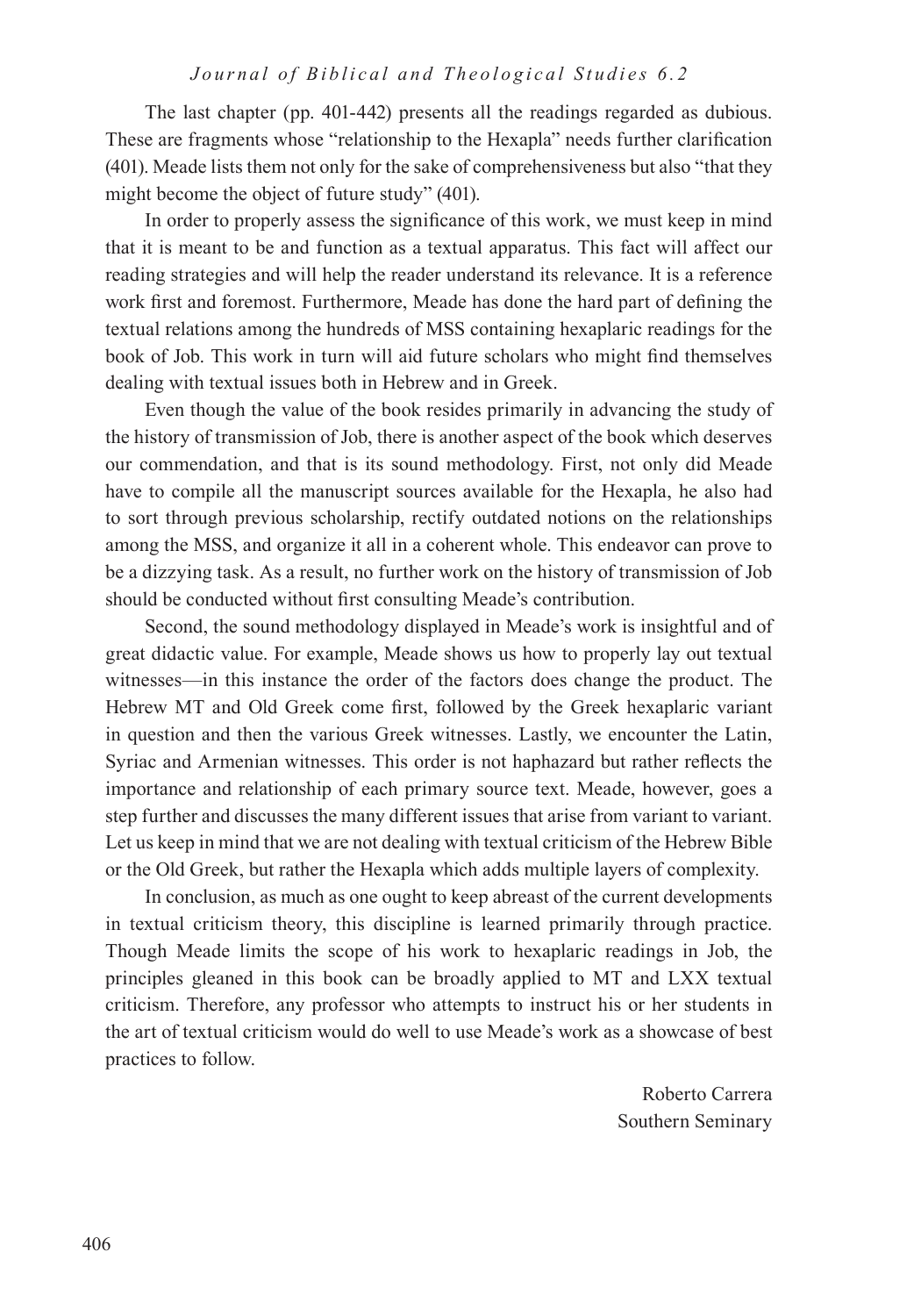# **Belcher, Richard P, Jr.** *Finding Favour in the Sight of God: A Theology of Wisdom Literature.* **NSBT 46. Downers Grove, IL: IVP Academic, 2018. ISBN: 978-0830826476. Paperback. \$26.00. 272 pp.**

Richard Belcher is Professor of Old Testament and Academic Dean at Reformed Theological Seminary in Charlotte, NC. He has written commentaries on Job and Ecclesiastes, as well as several works exploring the Messiah across the biblical literature. This monograph is a recent addition to the *New Studies in Biblical Theology* series published by InterVarsity Press. The series has over fifty volumes in print, including a few others addressing wisdom.

The monograph begins with a brief exploration of the problem of wisdom literature in the modern discussion. Belcher deftly summarizes the place wisdom has had within biblical theology, including the most recent debates about the wisdom tradition in ancient Israel undertaken by Kynes, Sneed, and Longman. After the introductory discussion, each of the main wisdom texts is explored, with each afforded three chapters—Proverbs (57 pgs), Job (58 pgs), and Ecclesiastes (55 pgs). The monograph concludes with a chapter on the relationship between Jesus and wisdom (23 pgs). While the nature of wisdom in the Song of Songs continues to be contentious (see pg. 10n47), the long Jewish and Christian tradition of reading the book as intimating the love between YHWH/Christ and his people should have warranted some extended treatment, if only to honor the Solomonic association in the canonical text. This would have also fit within the monograph's broader theme of finding favor in the sight of God. In that same vein, noticeably absent is the treatment of wisdom literature within the history of interpretation. None of the main figures in Jewish or Christian history are noted for their significant roles in understanding these books as part of our shared tradition, or even in the contentious debates concerning the association between Christ and wisdom. Surveying the indices, I did not observe any names prior to the mid-nineteenth century.

This absence was especially felt in the treatment of Ecclesiastes. Almost the entire tradition has interpreted Qoheleth's words as a positive contribution to the canon (see Christianson's *Ecclesiastes Through the Centuries* [Wiley, 2007]). Belcher follows a recent trend of distinguishing two voices in the text: the frame editor/voice and the voice of Qoheleth. In his view, the former offers biting criticism of the latter. While I agree that hearing two voices is an improvement over past interpretations, the exegetical basis for a negative assessment of Qoheleth's words is (in my opinion) shaky. Given the ambiguity of the text at several critical junctures, one could hear the two voices congruently. Since one's interpretive decisions here are so important for the overall message of the text, some engagement with the history of interpretation would have been helpful to allow readers a more informed understanding of what is at stake for a theology of wisdom. That said, I came away from the Ecclesiastes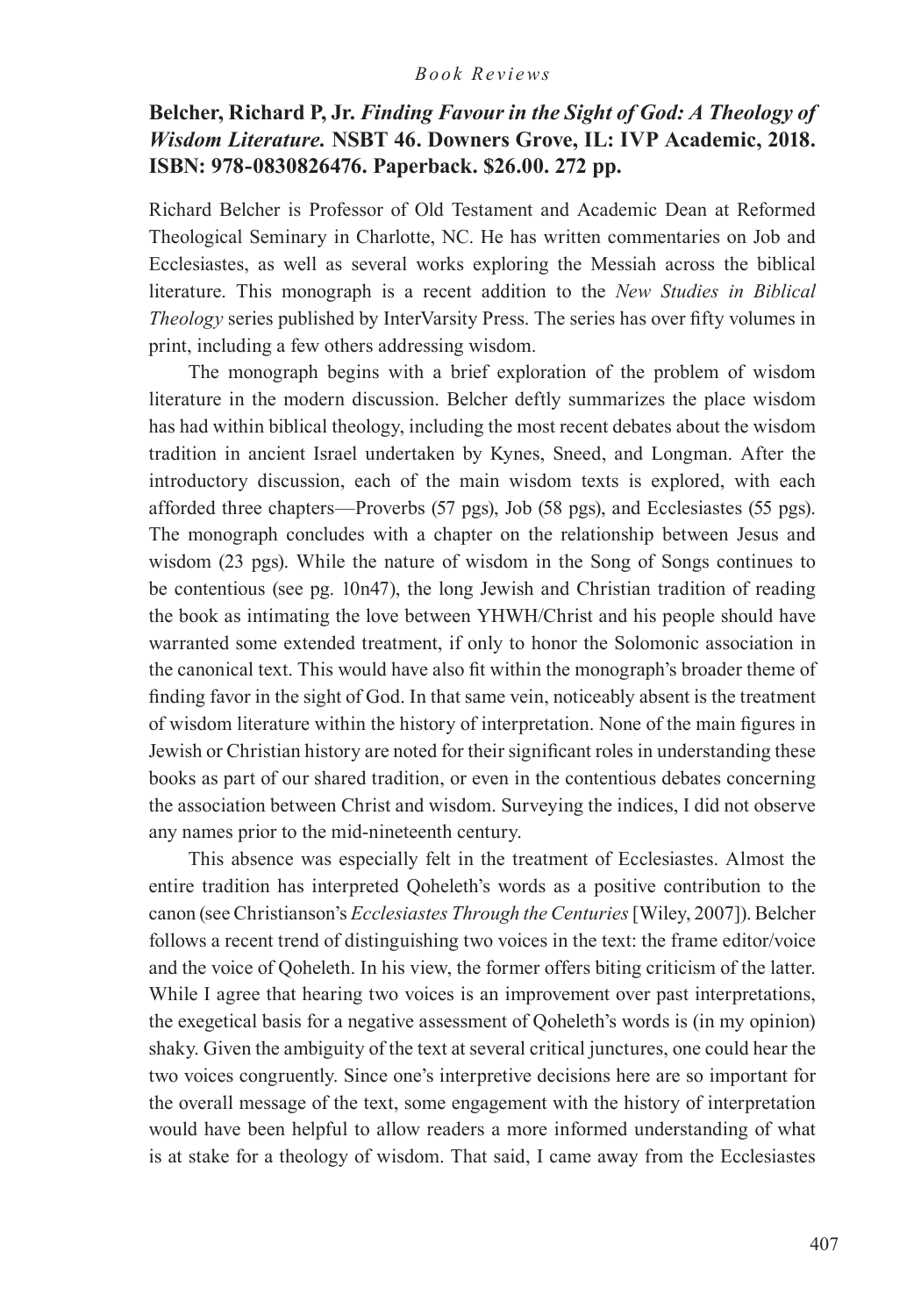chapters far richer having read them, with a greater appreciation for the structural unity of the book and for a negative assessment of Qoheleth's words.

Notwithstanding these criticisms, I want to emphasize how helpful this volume has been. Nearly every page of my copy has highlights and scribbled notes, and I anticipate returning to it often as part of my wisdom reference material. Concerning his underlying approach, I appreciated Belcher's stance against the typical historicalcritical view of wisdom along non-religious or secular terms. He situates wisdom in ancient Israel within the fear of Yhwh, allowing the wisdom books to have a more grounded place in their canonical context. More, the association of wisdom with Solomon is not envisioned as a pious fiction; he is seen to have a real, historical role to play in the wisdom traditions of ancient Israel. The reader will feel like they are being led on a tour of discovery into the text and its canonical associations, rather than around them. This is one of the great strengths of the monograph. The chapters on Proverbs are an excellent introduction to wisdom generally, and Belcher skillfully assessed the hermeneutical challenges of this book. I was most impressed, however, with his chapters on Job. I felt like I was learning something new on every page, and he even changed my mind on a few interpretive positions I previously held. Chapter six—on the debate in Job 4–26 about retribution, suffering, and God's justice—is the highlight of the monograph for me.

In conclusion, I would heartily recommend this book for scholars and biblicaltheological students alike. Students picking this up should know that Belcher has "done his homework." He is a well-seasoned scholar and has provided a rigorously academic *and* theologically rich discussion—two things you do not always find together. For my faculty colleagues, I was also assessing this book for future use in undergraduate biblical studies. It might be a good addition in that context for an upper-level seminar course, but outside of that it is more appropriate for masters and doctoral students. A course on wisdom literature would be well-served by pairing this with Longman's *Fear of the Lord is Wisdom* (Baker, 2017). In sum, I found this monograph to be a welcome addition to available resources on the wisdom literature and am grateful for the author's contribution.

> Andrew C. Witt Tyndale University, Toronto

# **Kynes, Will, ed.,** *The Oxford Handbook of Wisdom and the Bible***. New York: Oxford University Pres, 2021, pp. 712, \$150, hardback.**

Will Kynes is Associate Professor of Biblical Studies at Samford University. Kynes has authored and edited several books, including his most famous book, *An Obituary for "Wisdom Literature": The Birth, Death, and Intertextual Reintegration of a Biblical Corpus* (2019) and editing alongside Katharine Dell *Reading Job Intertextually* (2013), *Reading Ecclesiastes Intertextually* (2014), and *Reading Proverbs Intertextually*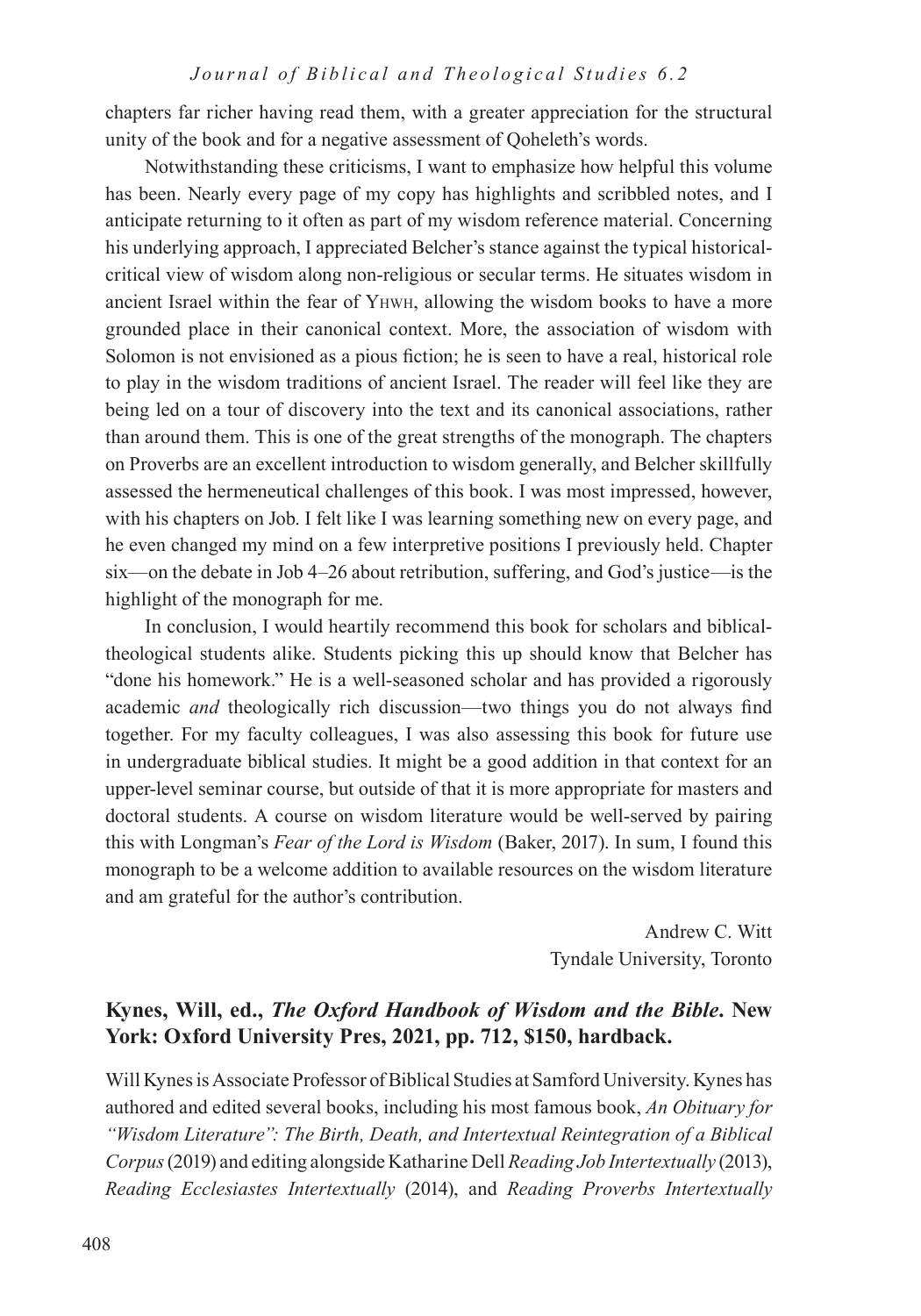(2018). Following is a summary, a review of the handbook, and a recommendation for the best use of the book.

*The Oxford Handbook of Wisdom and the Bible* is a collection of entries on "Wisdom Literature," many from renowned scholars such as Raymond Van Leeuwen, Norman Habel, Mark Sneed, and Tremper Longman III. Each essay contributes to reflections on the concept of wisdom and the issue of wisdom literature as a genre (inside front cover). The handbook is divided into two parts. The first section is about "wisdom as a concept, and the second section addresses "'Wisdom Literature' as a category" (p. 11). The handbook studies a large chronological window. This captures the concept and development of wisdom literature from pre-biblical books to Rabbinic interpretation of wisdom. Similarly, the dictionary provides perspectives for interpreting wisdom books along with multiple culture contexts "beyond Western perspectives" (p. 10).

The volume accomplishes its two-fold goal of informing the reader on wisdom and the Bible, and communicating the scholarly debate concerning the nature of Wisdom Literature. First, the book covers a wide scope of content on Wisdom and the Bible written by the best scholars. The star-studded list of scholars is more significant than that mentioned above. The list of contributors also includes Mark J. Boda, William P. Brown, and more who deserve mention.

Second, the handbook provides the debate about the nature of Wisdom Literature in a balanced manner. The balance between views in the volume is not necessarily opposing forces. Rather, each scholar may share a view upon a spectrum instead of choosing sides. Scholar's views differ on the problem(s) surrounding the Wisdom Literature corpus and its solution. Kynes argues to abandon "post-Enlightenment presuppositions," which introduce anachronistic ideas and restrict thought by viewing wisdom as a corpus in Scripture (p. 9, 9 fn.24). Other scholars share this view in the book. Burnside supports Kynes' view in his entry on "Law and Wisdom Literature" (p. 10). Yet, not every entry proposes a deconstructionist view or projects the same need for a "new" approach to "Wisdom Literature." Witte's contribution "Literary Genres of Old Testament Wisdom" discusses the meaningful function of the classification of texts (p. 353). In addition, Witte presents the concept of genre as a classification, its fundamental components, and a survey of the genre "Wisdom Literature" (pp. 354-357). Although Witte also seeks a "fresh" approach to Wisdom Literature, he seeks a shift in how genre is understood (p. 357).

Two negative critiques to the handbook stand out: (1) At times, an unacademic or personal voice to the essays comes through, and (2) a varying quality of entries. First, some entries were too personal or unprofessional. For instance, an entry plugs a forthcoming commentary (p. 530). A different chapter presents the author's opinion in the introduction, creating a biased reader before presenting the full argument (p. 301). These critiques are minor because presenting future research opportunities and resources and providing clear direction are part of handbook entries. However, these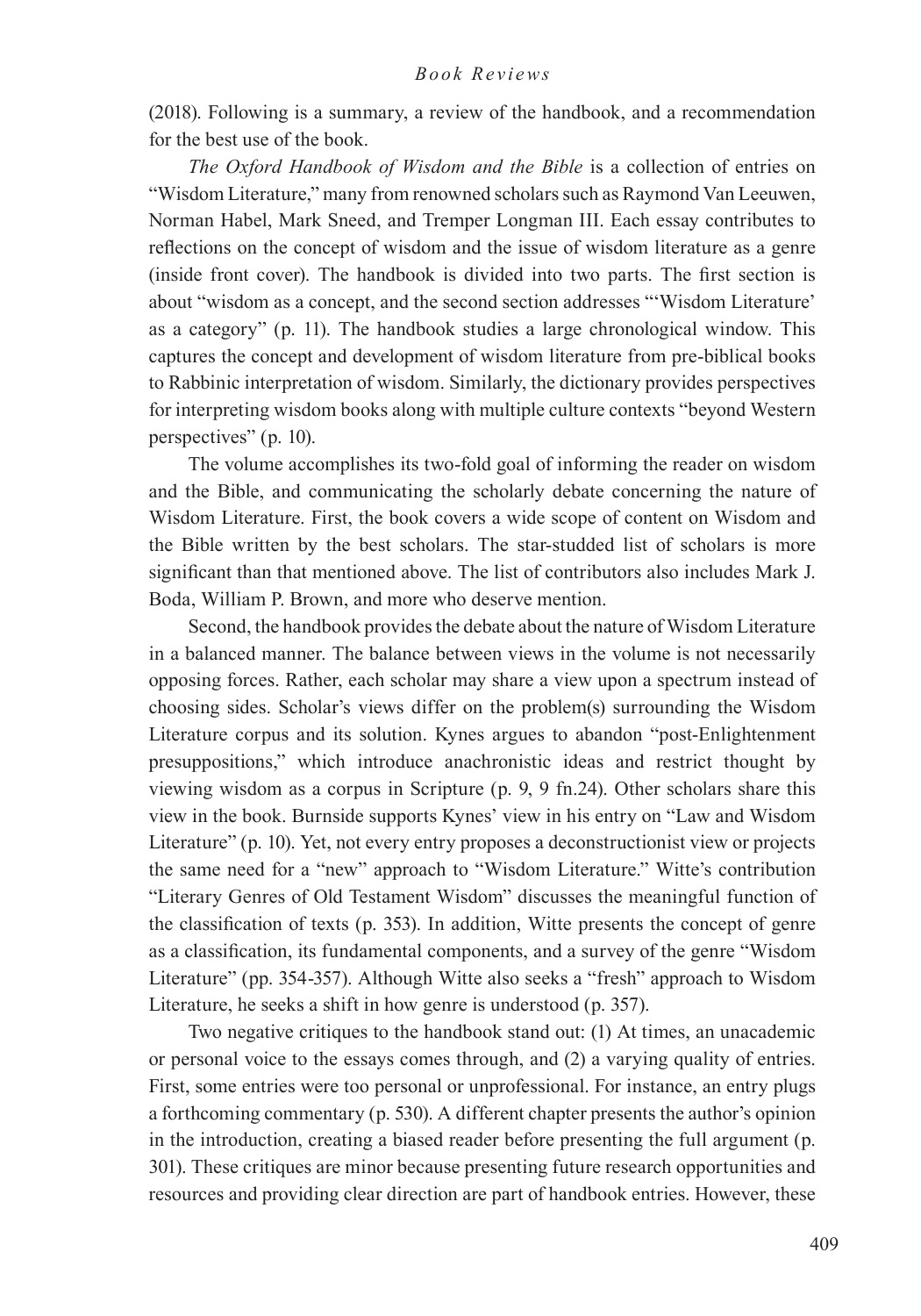contributions created the voice of a colloquy in contrast to a formal voice that is traditional for such works.

Second, not all contributions are equally helpful or impactful. For instance, chapter 33 stands in contrast to other entries by using sentiments challenging inspiration and use of quasi-Feminist theology. First, the chapter presents the Song of Songs as an "anthology of secular love poems" (p. 552). Second, the chapter writes of Proverbs' projection of "hidden (and forbidden) desires onto the foreign woman" like "modern Europeans" (p. 559). Also, the entry describes the social milieu of biblical wisdom as one where "women need to be controlled" p. (560). The reader will find little clarity about the inspiration of Song of Songs or data to support the misogynistic views in the Bible. Nevertheless, it aligns with the handbook's overall goal to teach about wisdom and the Bible in light of the current debate over the nature of Wisdom Literature. Outside of chapter 33, the difference in quality may reflect expectations. Seasoned scholars may find some contributions rudimentary, while new scholars may find entries too technical. This may be a strength, or the observed scale may result from an undefined target audience.

*The Oxford Handbook of Wisdom and the Bible* is a recommended resource for seminary students and scholars seeking to learn basic tenants of Wisdom Literature in light of the current scholarly debate. Seminary students will find this volume able to teach the basic tenets of the concept of wisdom in the OT, such as *wisdom theology*, *wisdom in the ANE*, and *summaries of wisdom in Job, Eccl, and Proverbs*. Students and scholars can use the handbook to learn how leaders in the field of wisdom in the OT are integrating these familiar categories into the discussion on the viability of Wisdom Literature as a corpus. Also, the volume contains several contributors addressing more novel ideas. Therefore, the work will become a resource to reference for decades. In addition, this volume has the ability to bring clarity to the current debate concerning wisdom as a corpus (or not) while presenting solutions. Therefore, scholars will find this volume a helpful resource for constructing a new path forward or re-constructing an understanding of wisdom in the Bible.

> Ross Daniel Harmon Midwestern Baptist Theological Seminary

# **Jobes, Karen H., and Moisés Silva.** *Invitation to the Septuagint***. Grand Rapids, MI: Baker Academic, 2015, Pp 432, \$28.30, Paperback.**

Septuagintal studies has risen in recent years, but a substantial introduction to the discipline was lacking for students and scholars alike. The technical nature of the discipline left many students unfamiliar with how to proceed into the fray. Karen Jobes and Moises Silva initially filled that hole in 2000, but they have updated and expanded to a second edition of their primer to account for changes in the field of the LXX studies. The second edition responds to a lengthy criticism of the first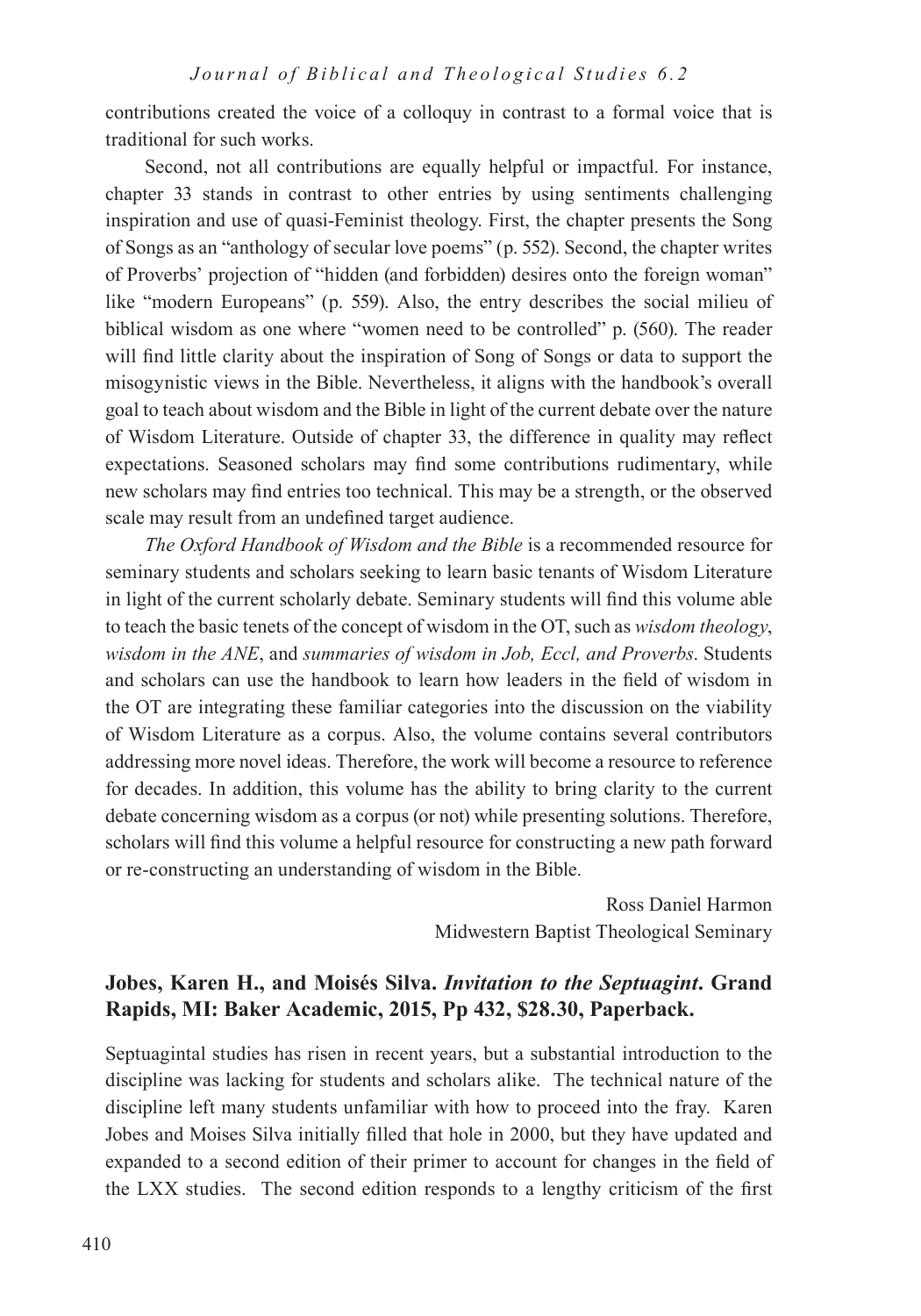edition from James Barr whereby the authors supposedly deemed the LXX unhelpful for determining the Hebrew text (xii n.1). The second addition has been updated the bibliography with references from the last fifteen years. Both authors are world renown scholars for their scholarship in Greek lexicography and the use of the Old Testament in the New Testament. Hereafter, the authors will be referred to as J.S.

J. S. begin with answering the readers' initial question, *Why should I study the Septuagint?* in a brief introduction. They suggest that the LXX aids the interpreters understanding of the Old and New Testament. The body of the book divides into three sections to address three different audiences. The first section, *The History of the Septuagint*, is directed towards students with little to no knowledge of Greek or the LXX. They summarize the origin and transmission of the LXX, editions and contents, and the LXX as a translation. The second section, *The Septuagint in Biblical Studies*, assumes a moderate knowledge of Greek. J.S discusses the language of the LXX, the process of establishing the text of the LXX, the use of the LXX in the textual criticism of the Hebrew Bible, the relationship between the LXX and the NT, and the interpretation of the LXX. The third section, *Current State of Septuagint Studies*, reinforces the other chapters through presenting a history of literature. J.S provide a detailed biographical sketch of Septuagint scholars of the previous generation. They discuss current studies in the language and translation, reconstructing the history of the text, and the theological development in the Hellenistic age. They also include four appendixes for further research for the beginner to the advanced student. J.S compiled their book with a pedagogical focus which should encourage professors to implement their resource at the seminary and doctoral level.

J.S have written a clear introduction to a complex discipline and the student and scholar alike will benefit from their work. The authors have compiled a resource that aims for the student to grapple with the larger issues of the LXX. They have arranged the chapters with an upward focus so that the student learns with the book and they target three different familiarities with the LXX. They have struck a middle ground with these sections so that the book grows with the student's familiarity and his understanding of the LXX. The divisions also allow the reader a resource long into his studies into the Septuagint. A slight critique to their approach is that the student who has no familiarity with Greek or the LXX is unable to grapple with the concepts in two-thirds of the book.

J.S navigate complex issues in the Septuagint and present a balanced approach to the subject. They navigate the subject through careful summaries, discussion of terms, examples of principles, and evaluation of evidence. They walk the student through a scholar's approach to the subject, so that they can grapple with complex issues as they read the LXX. A short coming of the edition, the authors discuss translation techniques of the authors, but they fail to instruct the student on discovering these techniques. Readers would benefit from a helpful summary of the ways that translators adapt, modify, or edit a text to their target audience. J.S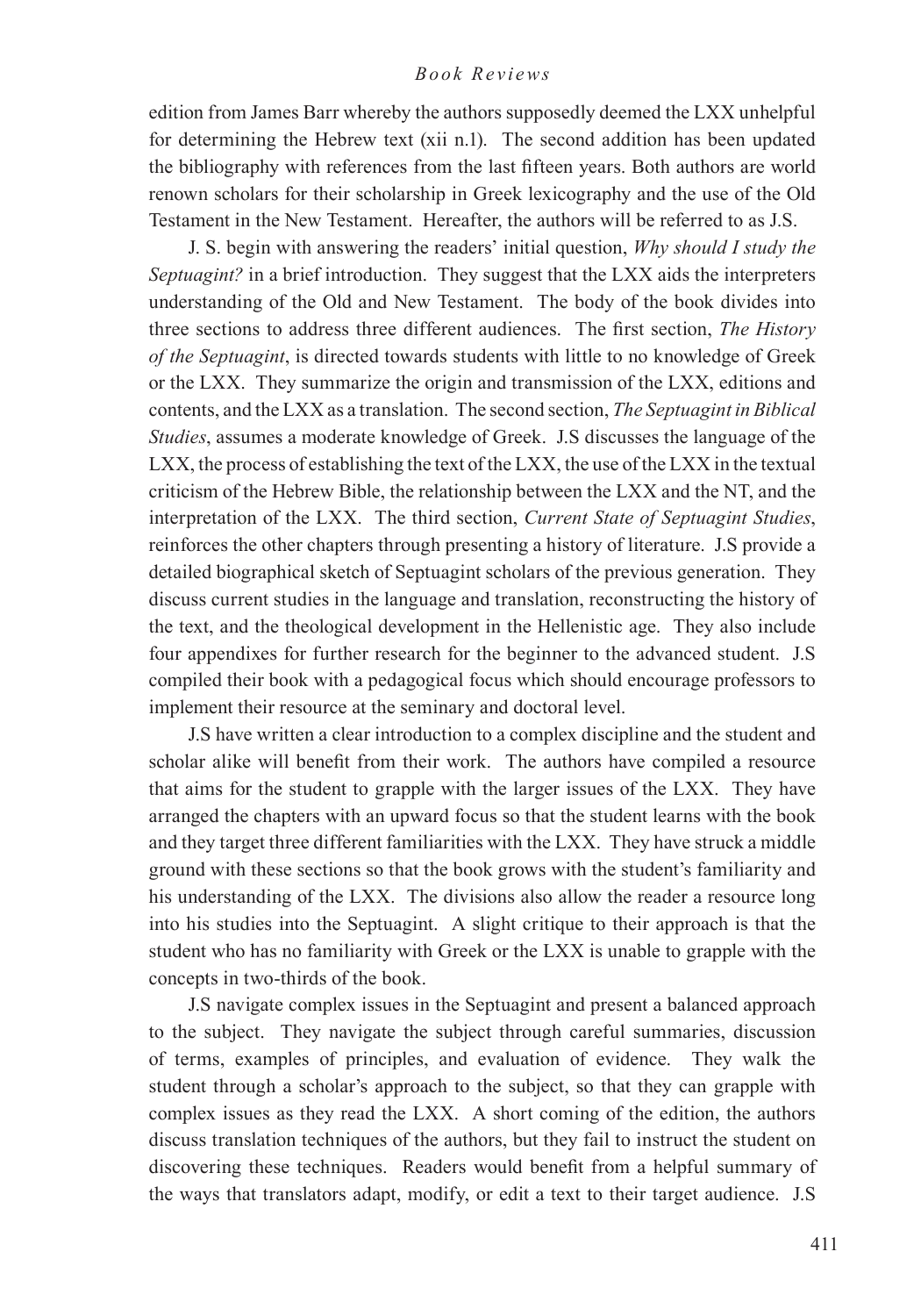highlight the religious climate which the LXX was translated into, but they fail to incorporate a summary of how a translator uses translation techniques to address his context. A famous example is the LXX of Proverbs rearranging the order to highlight Solomonic authorship and remove pagan authorship from the book.

Section two addresses difficult concepts and theories such as the LXX role with textual criticism, DSS, NT and the LXX, and the interpretation of the LXX. This section is the heart of the book. J.S. define their terms and navigate the reader through these challenging concepts. They succeed in reviewing scholarship and addressing each issue so that student will walk away confident of his knowledge of the subject. In contrast, section three ramps up the discussion and reminds the student of the plethora of the unresolved issues within Septuagintal studies. The students' emotions sway throughout the book from confident to overwhelmed. J.S. cannot protect the students from this reality so they present a realistic picture of the field.

This reviewer invites students, pastors, theologians, and scholars alike to the *Invitation to the Septuagint*. J.S has crafted a primer that facilitates an introduction but also a thorough reference to the subject. Scholars such as Jan Jooster, Benjamin G. Wright, Peter J. Gentry, and Gert J. Steyn agree that updated edition will benefit student and scholar alike. This comprehensive primer will not disappoint those who desire to acquaint themselves with the Greek version of the Old Testament.

> Nicholas Majors Midwestern Baptist Theological Seminary

# **Garrett, Duane A.** *The Problem of the Old Testament: Hermeneutical, Schematic, and Theological Approaches.* **Downers Grove, IL: InterVarsity Press, 2020, pp. 395, \$40.00, paperback.**

Duane A. Garrett is the John R. Sampey Professor of Old Testament Interpretation and professor of biblical theology at the Southern Baptist Theological Seminary. He has written numerous works on the Old Testament, including a commentary on Hosea and Joel (The New American Commentary), a commentary on Song of Songs and Lamentations (Word Biblical Commentary), and *Amos: A Handbook on the Hebrew Text*, and *A Modern Grammar for Biblical Hebrew*.

Garrett makes his premise clear from the moment his book is picked up by a reader. How can modern readers make sense of the challenges, or the "problem," of the Old Testament? He begins the book by defining the problem, which he does by listing three propositions: the Old Testament is hard to define, hard to read, and hard to reconcile with the New (p. 4). He goes on to demonstrate that the lack of a consistent Old Testament theology or definition of the Old Testament among the early church fathers provides an example of these propositions (p. 45). In part two, Garrett outlines the various hermeneutical, schematic, and conceptual solutions proposed for the development of an Old Testament theology, and he ultimately finds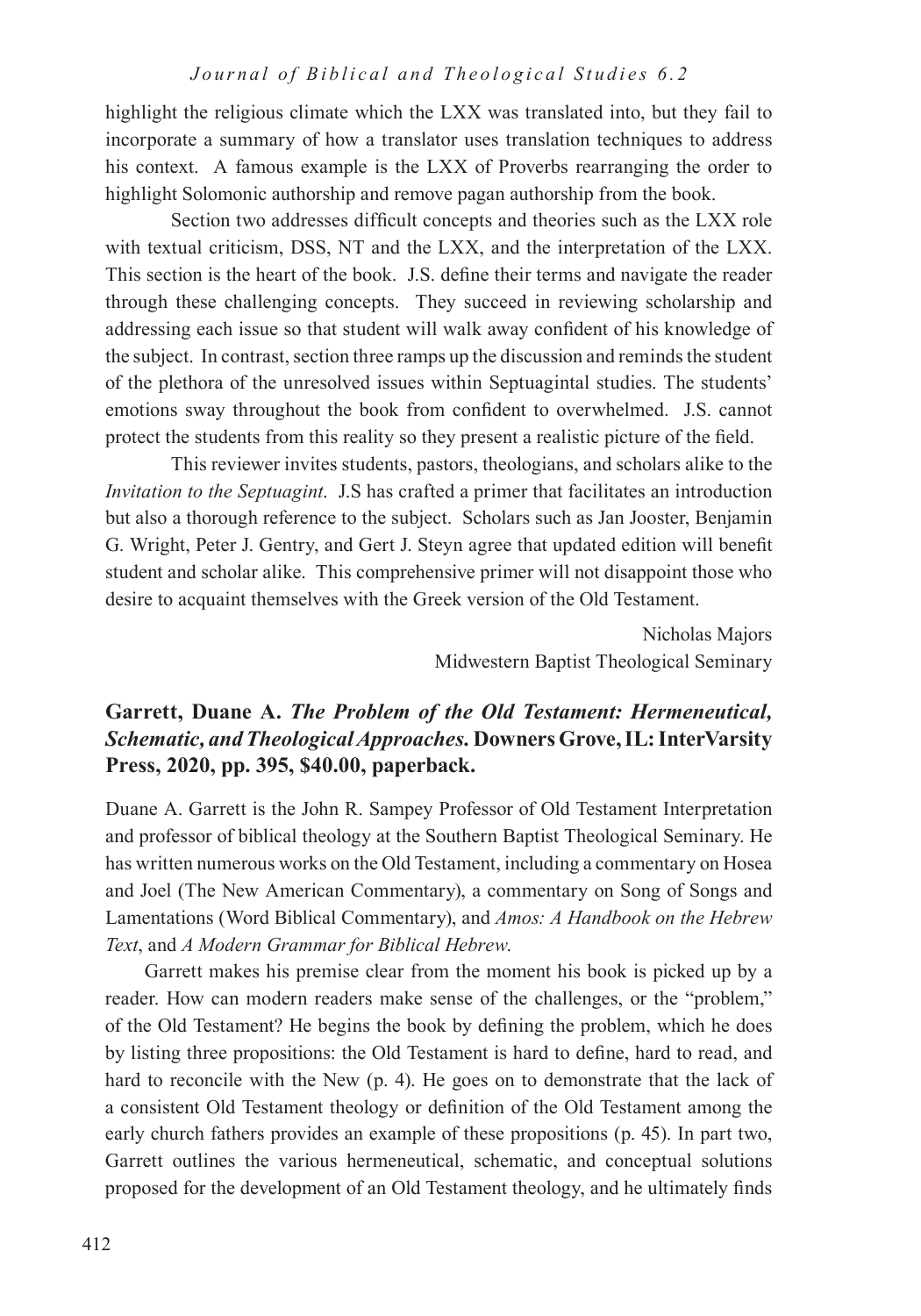them inadequate. Garrett's hybrid approach involves multiple methods rather than attempting to use only one solution (p. 158).

Garrett makes use of an Antiochene (that is not allegorical) hermeneutic but supplements it with schematic and conceptual solutions of his own. The following chapters are an application of his solution to the "problem" of the Old Testament within various areas of interpretation, including election and the covenants, law, narrative, and prophecy. He closes the book with a summary of his findings and issues that require further study. He also provides an appendix that serves as a potential preview of a future volume (p. 355).

There are many commendable aspects of this volume. One such aspect is part two of this book, in which Garrett evaluates solutions he has found inadequate to the problem of the Old Testament. Garret clearly and succinctly communicates the arguments of others and fairly represents the scholars he is evaluating. This is prevalent all throughout part two, but particularly in chapter five, in which Garrett describes covenant theology and dispensationalism. Garrett summarizes each system while also mentioning different branches. He balances acknowledging the right level of nuance to each side with acknowledging that his summaries of each side are not exhaustive (pp. 113, 122). Frequently, the author's attempts at summarizing the viewpoint of another either misrepresent his fellow scholar's argument or result in an exceedingly long chronicle that ceases to be a summary. Garrett's writing is a refreshing departure from these tendencies.

Additionally, Garrett's proposed solution to the problem of the Old Testament is well-argued and theologically grounded. As mentioned above, his solution is a hybrid approach that uses a mixture of hermeneutical, schematic, and conceptual perspectives to solve the problem. Though independently, he finds each one of these perspectives in some way inadequate, when viewed together, he argues a solution can be found. Garrett rightly observes the failure of the Antiochene hermeneutic in the time of the Reformation was an inability to demonstrate the applicability of the Old Testament to the Christian church (pp. 100-101). Yet, he selects this hermeneutic over the Alexandrian hermeneutic because he views its allusion as an unacceptable way to interpret Scripture.

Furthermore, Garrett's schematic solution is neither covenant theology nor dispensationalism; he does not believe the Christian church is one people of God or that Israel continues to have a unique relationship with God, entirely independent of Gentiles (pp. 163-164). On the contrary, he correctly asserts Israel continues to be at the center of God's plan of salvation. Yet, Gentiles have now been grafted into Israel and are partakers of the promises of Israel as adopted members of the nation of Israel (p. 172).

Interestingly, Garrett does not believe there is one unifying center to the Old Testament, despite the popularity of the search for such a concept. Many scholars struggle to connect Wisdom Literature to their proposed center. Garrett's solution is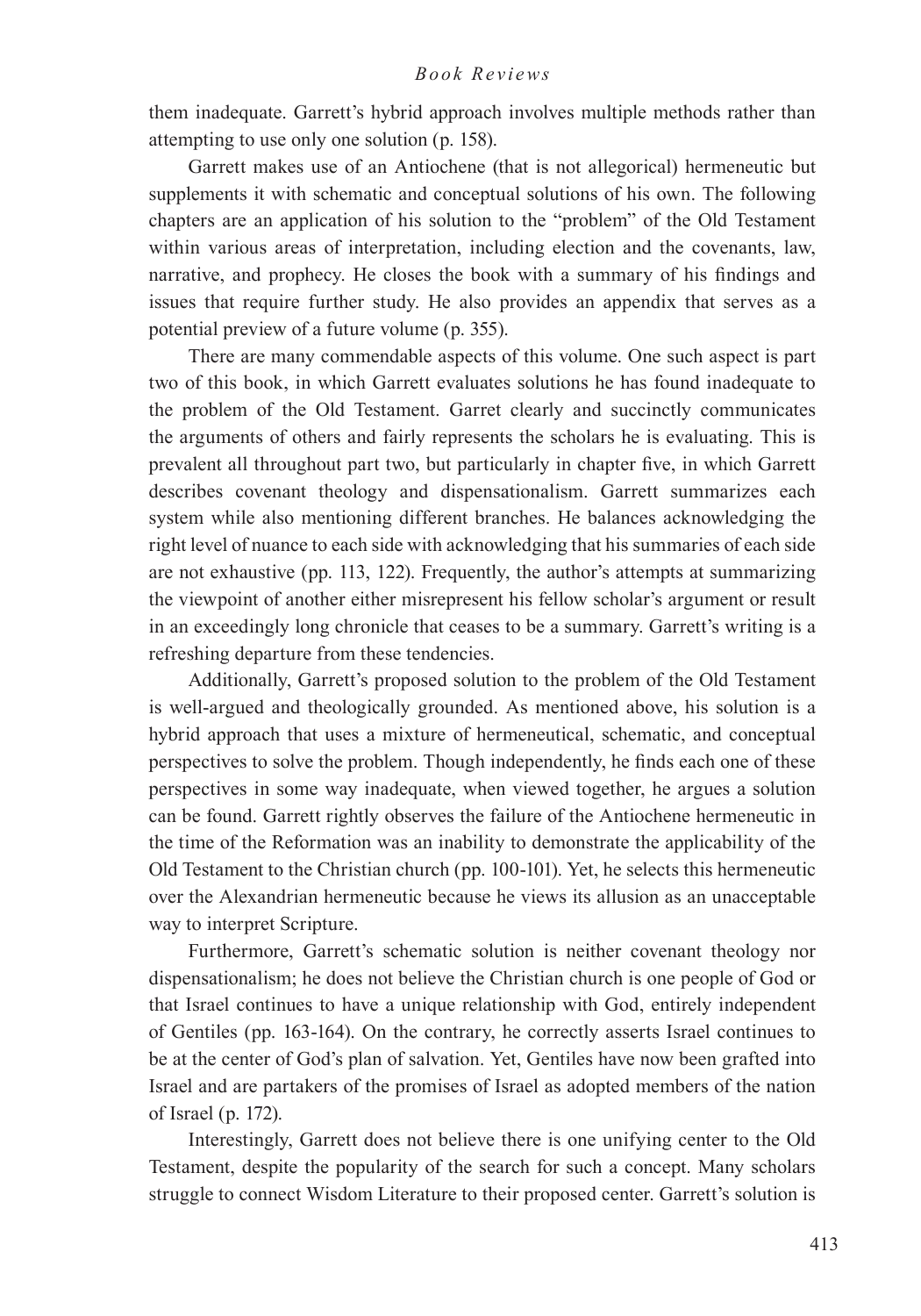to divide the Old Testament into two parts: Election Literature and Wisdom Literature. In other words, this separates Proverbs, Job, Ecclesiastes, and Song of Songs from the remaining books of the Old Testament (p. 171). While at first glance, this seems to be taking the path of least resistance, this distinction allows interpreters to avoid imposing the ideas of a given system on the text and to more honestly interpret the Old Testament (p. 172).

Election Literature is one of the areas Garrett applies these perspectives. Unsurprisingly, Garrett rejects the idea that the covenants are the unifying center of the Old Testament, and he also denies they build off one another. A key point in this argument is his distinction between unilateral (unconditional) and bilateral (conditional) covenants (p. 180). By demonstrating the differences between the types of covenants, he demonstrates each covenant, while related to one another, does not rely on the previous iteration.

Regarding the Law, Garrett argues for four functions of the law (pp. 234-239). Yet, what is more intriguing is his understanding of forgiveness in the Old Testament. He makes a compelling and biblically-based argument that animal sacrifice never was required for the forgiveness of sins. Rather, similar to baptism, animal sacrifices were an outward expression of inward repentance; forgiveness is granted purely on the basis of God's mercy (p. 241-242).

Garrett achieves his goal of providing a solution to the problem of the Old Testament and demonstrates the viability of his solution. There is seemingly no end to volumes on the theology of the Old Testament, but Garrett's volume is a helpful addition to this field. His proposals and perspectives differ enough from previous scholarship to be unique, yet they do not come close to departing from orthodoxy. This volume is best-suited for a seminary student, but anyone would benefit from this book. Even if one does not agree with all of Garrett's conclusions, it will certainly challenge readers to re-evaluate how they read and interpret the Old Testament. Perhaps the most frustrating aspect of this work was that Garrett did not have the space to address Wisdom Literature or to go more in-depth in his various topics. Yet, throughout the book, he promises future volumes, and hopefully, these volumes will be as great of assets to the field as this volume.

> Jordan Troeger Midwestern Baptist Theological Seminary

# **Hays, Richard, B.** *Reading with the Grain of Scripture***. Grand Rapids, MI: Eerdmans, 2020. 479 pp. \$55.00, Hardcover.**

Richard Hays is Professor Emeritus of New Testament of Duke Divinity School. He is the author of several books, one of the most notable being his 1989 *Echoes of Scripture in the Letters of Paul*. This book is a set of twenty-one essays generally dealing with the subject of hermeneutics, representing something of the capstone of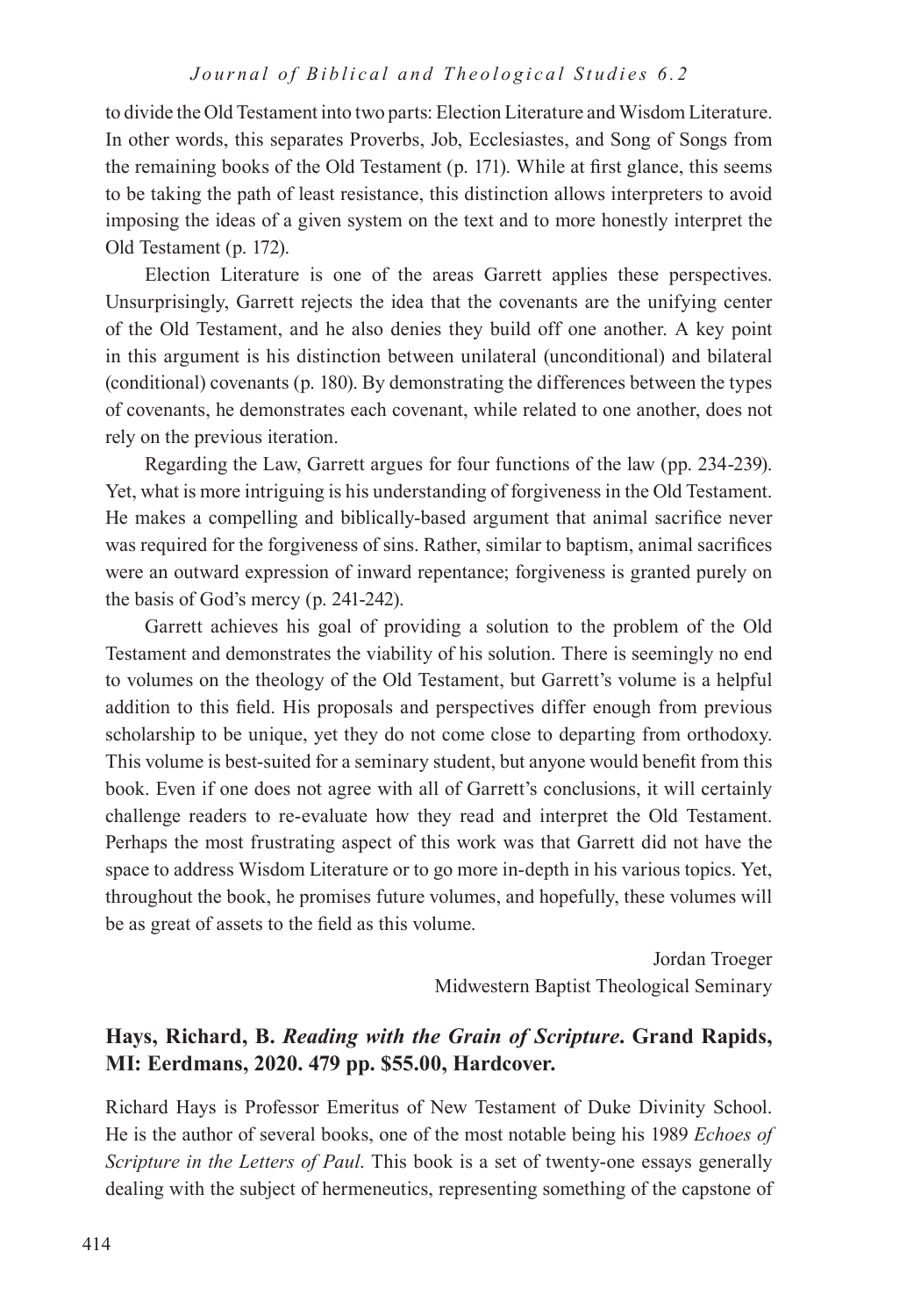Hays's career, a highlight reel of both recent writings and others culled from previous decades. They are very much a collection commemorative of an illustrious presence in the field of New Testament studies, with each representing some of Hays's highestlevel writing and strongest argumentation relative to each issue discussed.

The book is divided into four parts, proceeding in stepwise fashion as Hays moves from the groundwork of interpretive method into the person of Jesus himself and how he has been understood by scholars, into Pauline theology, and finally into the broader New Testament as a whole and the theology that characterizes it. The essays, as Hays notes (p. 3), follow six recurrent themes, namely narrative analysis, figural coherence between the Old and New Testaments, the centrality of Jesus's resurrection, eschatological hope, approaching texts with humility and trust, and the importance of reading scripture within and for the community of faith.

Part one begins with a reflection on the task of interpretation, with four essays addressing the unity and diversity of the scriptural narrative. First, he critically reviews the effects of higher criticism on the idea of unity among biblical texts, and illustrates how texts viewed as disjunctive actually "demonstrate a surprising coherence" (p. 22). Second, he explores the possibility of a renaissance in "theological exegesis", that is, reading scripture as a person of faith through the lens of faith. He attests that theological exegesis "is a practice of and for the church" (p. 36), which "attends to the literary wholeness of the individual scriptural witness" (p. 37). Third, he discusses the central role of Jesus's resurrection, noting scholarly engagements with it and explaining how reading in light of the resurrection transforms how a text is understood. Fourth, he elucidates his idea of figural reading, which establishes a connection between two texts in a way that an earlier text signifies not only itself but also a later text, while the later text involves or fulfills the first. This "retrospective… pattern of correspondence" leads to a discernment of an intricate coherence between narratives (p. 74).

In part two, Hays explores the problem of knowing the historical Jesus through three reviews of scholarly approaches and an exceptional essay with his own reconstruction of Jesus. He initially takes on the methodology and conclusions of the "Jesus Seminar", reflecting that "if Jesus said only the sorts of things judged authentic by the Seminar, it is very difficult to see how he could have been mistaken by Jewish and Roman authorities as a messianic pretender who needed to be executed" (p. 97). Hays then evaluates the methodology and contributions of N.T. Wright, both applauding Wright's analytical depth and attention to historical context and also critiquing his methodological "over-systemization" (p. 117) and lack of focus on "narrative identity" (p. 119). He then turns to an assessment of Catholic scholarship, providing a mixed review of Cardinal Ratzinger's treatment of Jesus. Hays applauds Ratzinger's focus on Jesus's divine identity, but critiques him for "downplaying the apocalyptic content of Jesus's message" (p. 126). Lastly, in what is perhaps his strongest essay, Hays proposes his own methodology and guidelines for locating the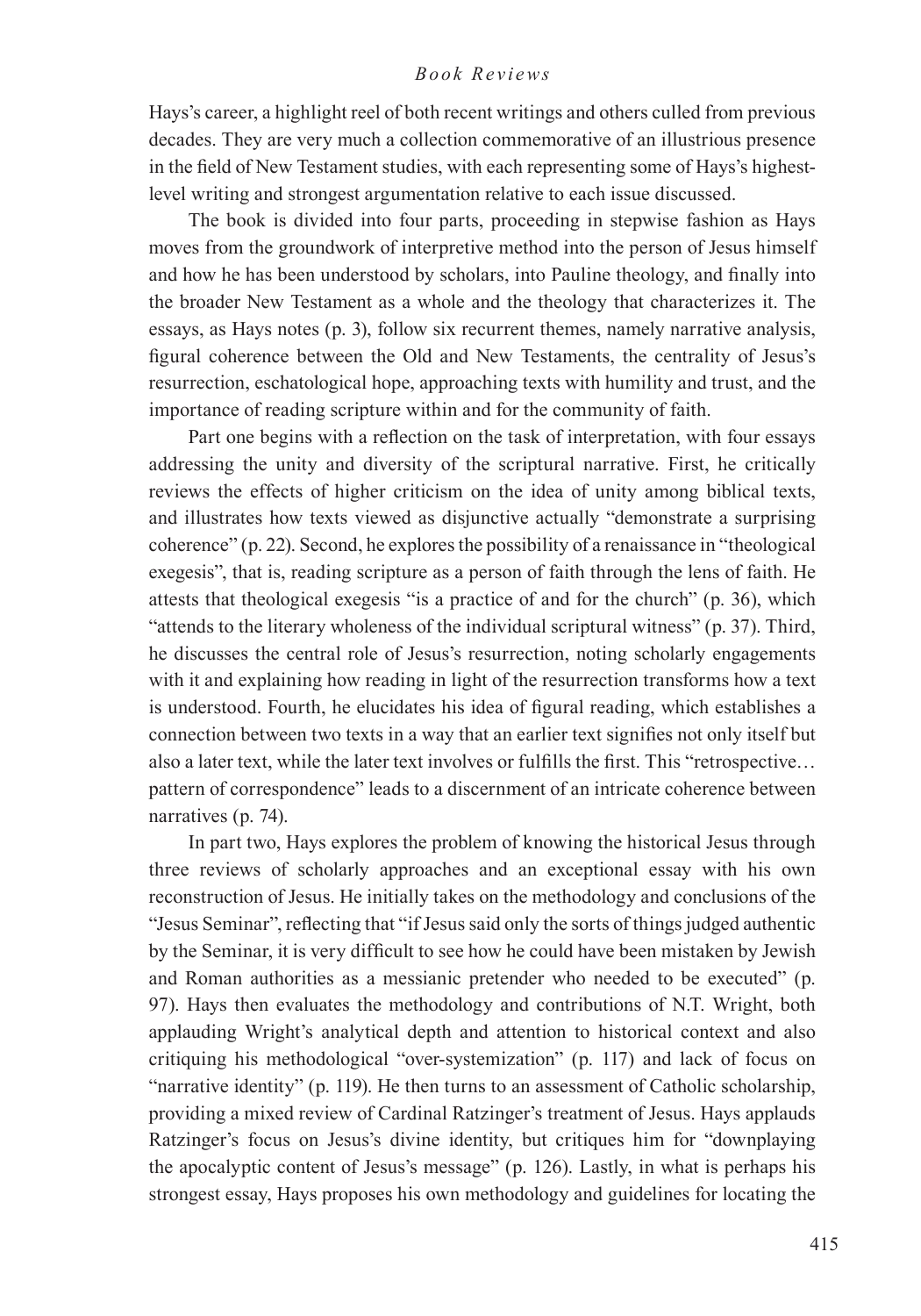Jesus of history, attending to the context, narrative logic, representation of Jesus by each of the available sources individually.

Part three includes seven essays on Paul, the first six on theological issues and the last concerning Paul's relationship to his portrayal in Acts. In his exploration of Paul's Christology and soteriology, Hays draws attention to the role of narrative. He notes that for Paul, Jesus's identity is "disclosed in a seamless narrative running from creation to the cross to the resurrection to the eschaton" (p. 151). Similarly, Hays asserts that Paul's soteriology is "unintelligible apart from a narrative framework" (p. 170). Hays then explores Paul's apocalyptic thought and how this influences his relationship to Judaism, noting that for Paul, Christ "leads him not to a rejection of Israel's sacred history but to a retrospective hermeneutical transformation of Israel's story" (186). Hays's intertextual emphasis also comes out in three essays dealing with Romans, in which he examines Paul's pneumatology, his attitude toward Torah, as well as his overall approach to Judaism and the place of Israel in God's plan. In his final essay, he questions the idea of a dissonance between Paul and the Lukan portrayal of him, examining Old Testament references common to both Acts and the Pauline corpus.

The six essays of part four begin with an exploration of the Christology of Revelation, with Hays arguing that the imagery of the book is best grasped through a reading that treats it as an intertextually rich literary whole. Hays then includes two essays in response to other scholars, with the first seeking to refute the idea that Hebrews proposes a supersessionist theology, and the second critiquing Bultmann's view of Pauline anthropology. This is followed by creative treatments of the different roles of law both in the Old Testament and in modern society, as well as a reading of Romans in tandem with the Nicene Creed, noting confessional elements linking the ecclesiology of both. Hays finishes with an essay on the importance of eschatology for understanding scripture, and how a biblical perspective on eschatology can be distinguished from cultural aberrations and perversions.

Hays concludes with an encouraging call to move from a hermeneutic of suspicion to a "hermeneutic of trust", which he defines as "a way of seeing the whole world through the lens of the kerygma", a posture of reading and exegesis which relies on God in the midst of mystery and yet-unfulfilled hopes (p. 399). One of Hays's greatest strengths is his winsome but rigorous way of analyzing narrative. This is a common theme shining through each essay, whether speaking of the larger theological narrative of the canon or the narrative elements of individual texts. Hays's emphasis on intertextual relationships also greatly accents an otherwise exemplary collection.

From a critical standpoint, a quibble for some readers will be that a number of essays are dated, and thus do not represent the current state of the field. For example, Hays often engages with scholars like Bultmann and Crossan in a manner reflecting a previous generation of scholarship. Such engagements highlight Hays's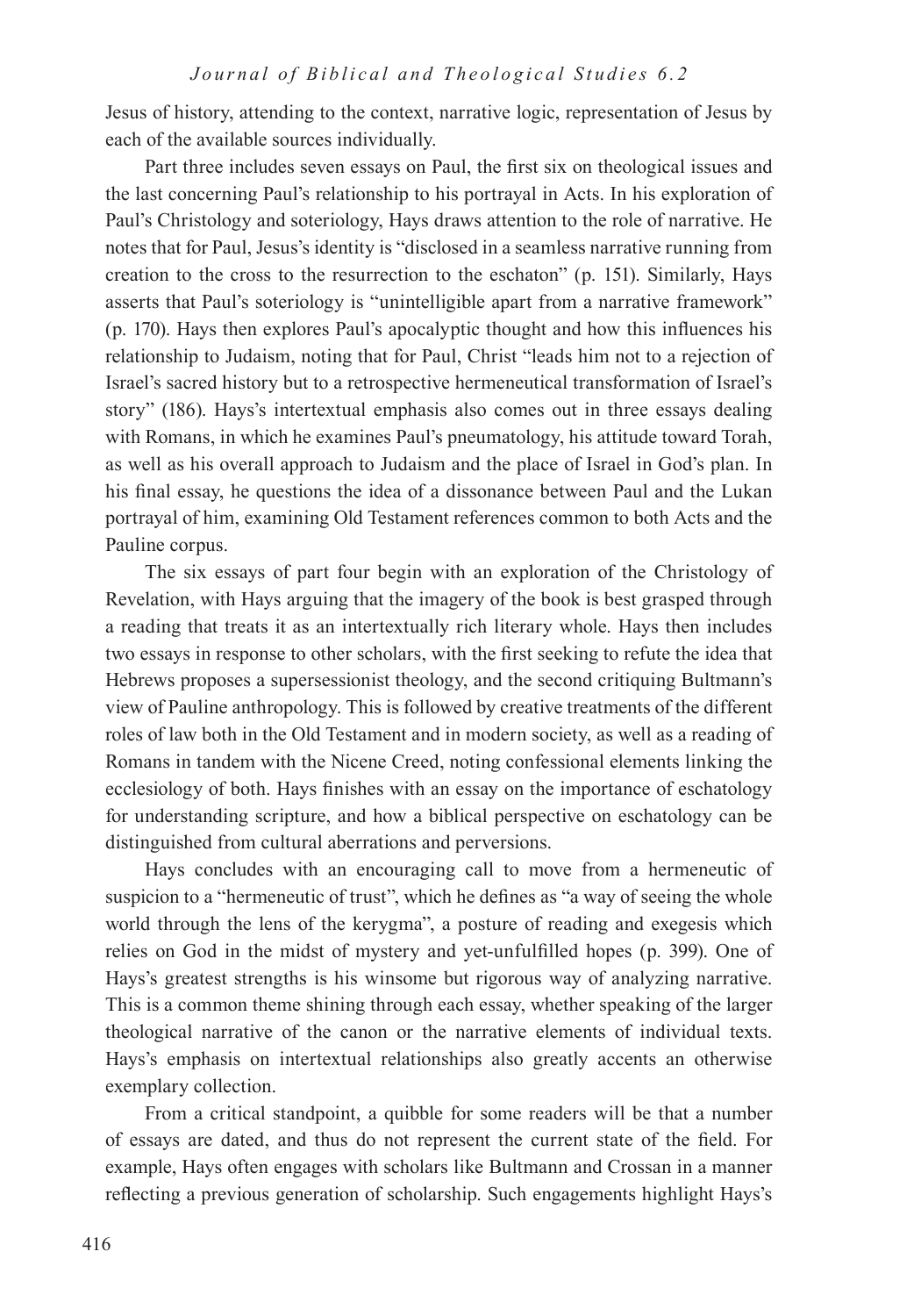own distinguishment of himself from other scholars but limit the book's usefulness to contemporary readers. Even so, the essays were substantive, and testify to the difference that his work has made. This book is certainly recommended for those seeking to listen to the resounding voice of a scholar with a high view of the text, and one who holds a balance between churchman and academic. It will make an excellent addition to the library of one who wants to know how biblical studies came to where it is today, and to what foundation it owes its future trajectory.

> William B. Bowes The University of Edinburgh

## **Fabricius, Steffi.** *Pauline Hamartiology: Conceptualisation and Transferences***. Tübingen: Mohr Siebeck, 2018, pp. 312, €109.00, hardback.**

Steffi Fabricius is a postdoctoral fellow at the University of Siegen where she also teaches theology. She earned her PhD in Systematic Theology at the Technical University of Dortmund where she has also worked as a research assistant in the English Linguistics department. The book under review is a slightly adapted version of her doctoral dissertation similarly titled *Pauline Hamartiology: Conceptualisations and Translationes. Positioning Cognitive Semantic Theory and Method within Theology*. Fabricius' research interests lie at the intersect of theology and cognitive linguistics and the current work is a formidable example of this kind of interdisciplinary work.

In the very short introductory chapter, the author presents a brief sketch of what she will be arguing throughout the book. Though not an explicit thesis, Fabricius suggests that in Paul's undisputed epistles we see *six* conceptual metaphorical mappings that shape his experience and understanding of ἁμαρτία as an existential powerful state: ἁμαρτία as an action, ἁμαρτία as an event, ἁμαρτία as an object, ἁμαρτία as a state, ἁμαρτία as a power, and ἁμαρτία as a slave master (3). Chapter 2 introduces the state of research on Paul's understanding of ἁμαρτία. After reviewing proposals for personifications of sin stemming out of the concept of sin as action (Röhser, Käsemann, Dibelius), sin as demonic entity (Hagenow, Southall, Gunton), and sin as a power (Umbach, Carter), Fabricius observes that scholars often "emphasise one specific attribute of sin and thereby seem to lose the original multilayeredness of Pauline thought" (25).

The next two chapters lay down the methodological foundations for Fabricius' approach to Paul's use of ἁμαρτία. Chapter 3 introduces the reader to the classical theory of language and categorization as well as to what the author terms the "cognitive turn" and the tools of cognitive linguistics she will be employing. Chapter 4 then positions cognitive semantics within the discipline of theology. Here, she rejects Aristotelian substance ontology (85) and proposes a relational ontology that is grounded on metaphorical language.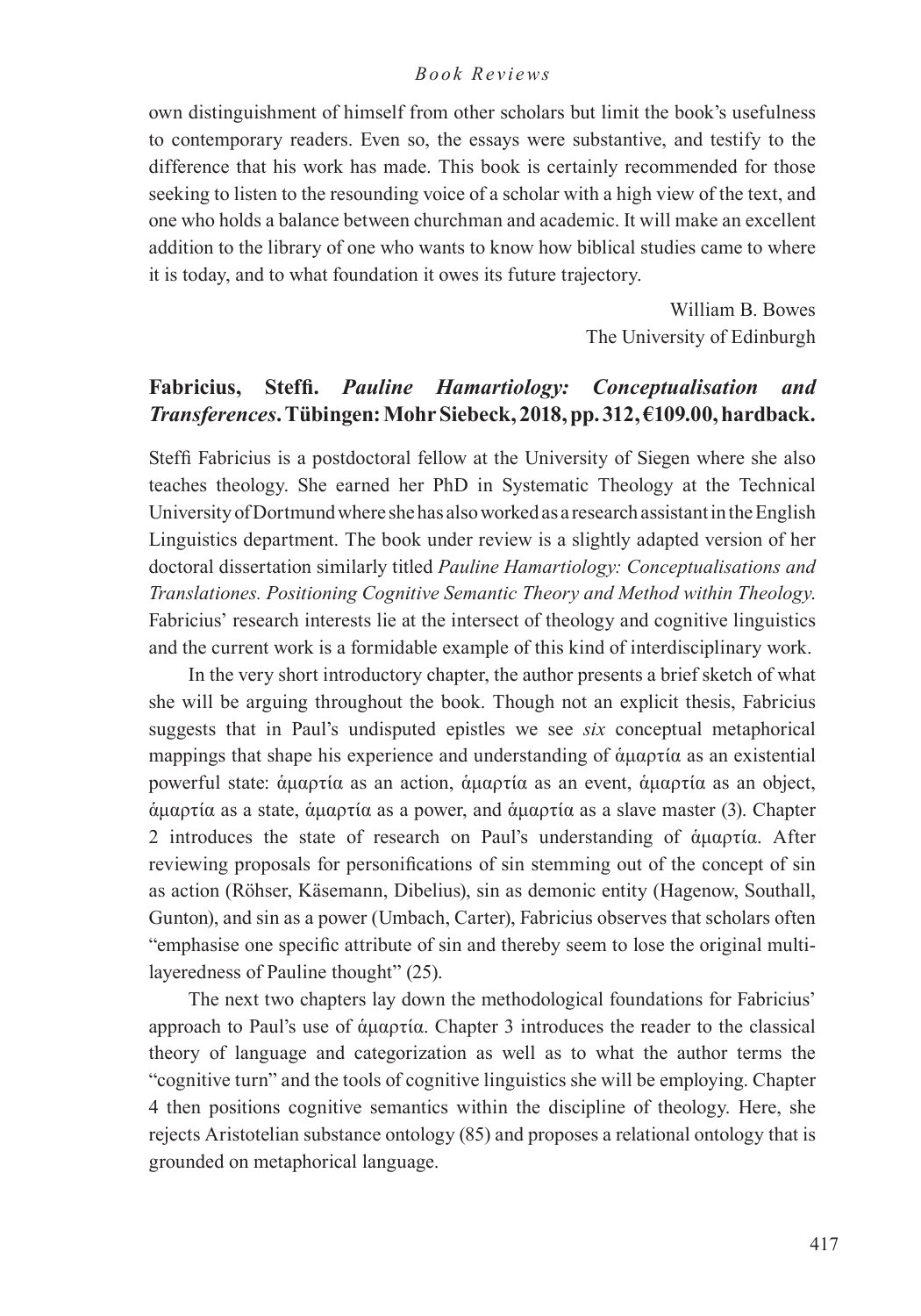Fabricius refers to chapter 5 as the major analytical chapter of her study, which takes up 131 of the book's 267 pages of core content. The chapter is divided into eight subsections and a conclusion, each building on the previous and ultimately developing the author's main argument. She begins by employing Langacker's cognitive grammar to establish ἁμαρτάνω as the morphological and conceptual base of (ὁ) ἁμαρτωλός and ἁμαρτία. She examines Paul's language to show the Apostle's conception of ἁμαρτία first as an action and ultimately as the mega-metaphor of ἁμαρτία as an existential powerful state via the Event-Structure metaphor (170ff). The chapter ends with a series of subsections looking at how σάρξ, νόμος, θάνατος, and Χριστός fit into her "mega metaphor."

In chapter 6, Fabricius revisits her conclusions from the previous chapter as a reflection of Paul's metaphorical ontological thinking. She extrapolates her conclusions about Paul's conception of ἁμαρτία and suggests that cognitive semantics and embodied realism justify the idea of an entire metaphorical ontology of man in relation to God.

Unfortunately, perhaps one of the first things readers might notice as they progress through the book is the frequency of awkward English constructions, grammatical mistakes, and unclear terminology. Because the book itself is already very technical and much of the jargon assumes a lot from the reader in the areas of philosophy (e.g. the distinction between *reality* and *actuality*, *ontic* and *ontological*) and cognitive linguistics (e.g. *translatio*, *verborum metaphora*, idealized cognitive models, running blends), the occasional hurdles with the English can make the book feel tedious at times.

I bring this up first because readers should know that the benefit of having Fabricius' detailed and relevant exegesis in English (rather than in her native German tongue), more than makes up for the occasional obstacles of her English.

The core of Fabricius' argument, namely, that ἁμαρτία is conceptualized by Paul as an existential powerful state is very well presented and compelling. Fabricius speaks competently about the various ways ἁμαρτία has been understood by theologians and New Testament scholars and places her own research well within the contemporary conversation. One of the most illuminating insights pertains to how Paul's multivalent conception of ἁμαρτία must be understood in light of the metonymically related conceptualization of ἁμαρτία as an action, ἁμαρτία as an event, ἁμαρτία as a state, and ἁμαρτία as a power. Fabricius carefully shows how the conceptual mappings of the Event-Structure metaphor ACTION IS MOTION and EVENTS are actions work together with the metaphors states are events, change is motion, and causes are forces to hold these various elements together.

The detail and breadth with which she builds her cognitive semantic argument is fascinating and robust. The book would have made a significant enough contribution to the field had she simply presented her case for ἁμαρτία. By then placing σάρξ, νόμος, θάνατος, and Χριστός within the Apostle's conceptual network, Fabricius ends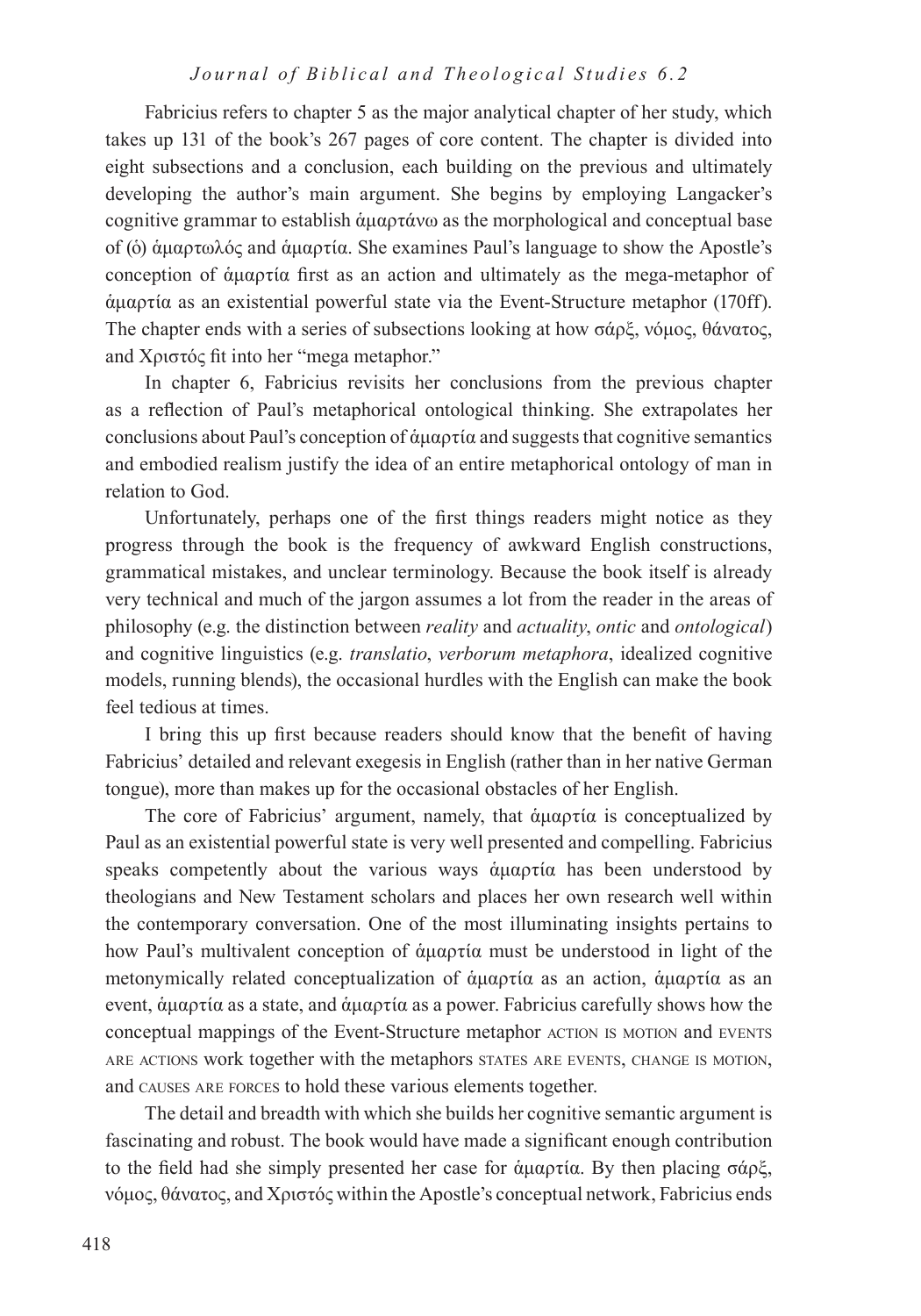up providing an incredibly helpful conceptual anthropology. It was not always clear, however, why Fabricius ordered the *hypothetical syllogisms* with ACTIVE ENCLOSING containers the way she did. For example, in Figure 19, she places postbaptismal ontic existence ἐν Χριστῷ and ἐν πενύματι *within* the CONTAINER of existence ὑπὸ χάριν rather than the other way around (208). Certainly, an argument could be made either way, but an explanation for her ordering is missing.

More significantly, some of Fabricius' broader anthropological conclusions about the Christian's relationship to sin don't seem to fit very well with the exegetical and cognitive linguistic analysis she presents. She rightly notes that though postbaptismal man is now free to walk κατὰ πνεύματα and not κατὰ σάρκα, he is still ἐν σαρκί. It follows, then, that ἁμαρτία still exerts pressure on the Christian because of his existence ἐν σαρκί. However, Fabricius goes further and says that sin can still exercise dominion on the believer and that though he is no longer ὑφ' ἁμαρτία, he is still nonetheless ἐν ἁμαρτία (215). Moreover, she concludes that "with the Christ event turning man postconversionally into Christians, man as slave is torn between two masters…he is still attached to the old one with the fleshly body" (229). Though the reader might expect her to conclude that the Christ event has utterly freed the Christian to his old master ἁμαρτία, Romans 7:15–23 seems to give Fabricius pause in suggesting that. Though she acknowledges the interpretive debates on Romans 7 in a footnote, one would expect a more robust defense of her interpretation of Romans 7, especially as it seems to undermine some of her fundamental conclusions about Paul's conceptual understanding of being ἐν ἁμαρτία and ἐν Χριστός.

Overall, Fabricius' work is one of the most comprehensive and compelling treatments of Paul's understanding of sin. Her work makes important hermeneutical, hamartiological, and anthropological arguments that need to be considered in the fields of theology and biblical studies. My only fear is that the technical nature of her study, the familiarity with the subject matter she assumes from her readers, and her interdisciplinary approach might prove too daunting for many who would otherwise benefit greatly from it.

> Andrés D. Vera California Baptist University

# **Hixson, Elijah, and Peter J. Gurry, eds.** *Myths and Mistakes in New Testament Textual Criticism***. Downers Grove, IL: IVP Academic, 2019, pp. 372, \$40, softcover.**

The editors of this volume are well-known among textual critics. Elijah Hixson is a research associate in New Testament Text and Language at Tyndale House at Cambridge. Peter J. Gurry is assistant professor of New Testament at Phoenix Seminary. Both have published extensively on text critical issues and contribute to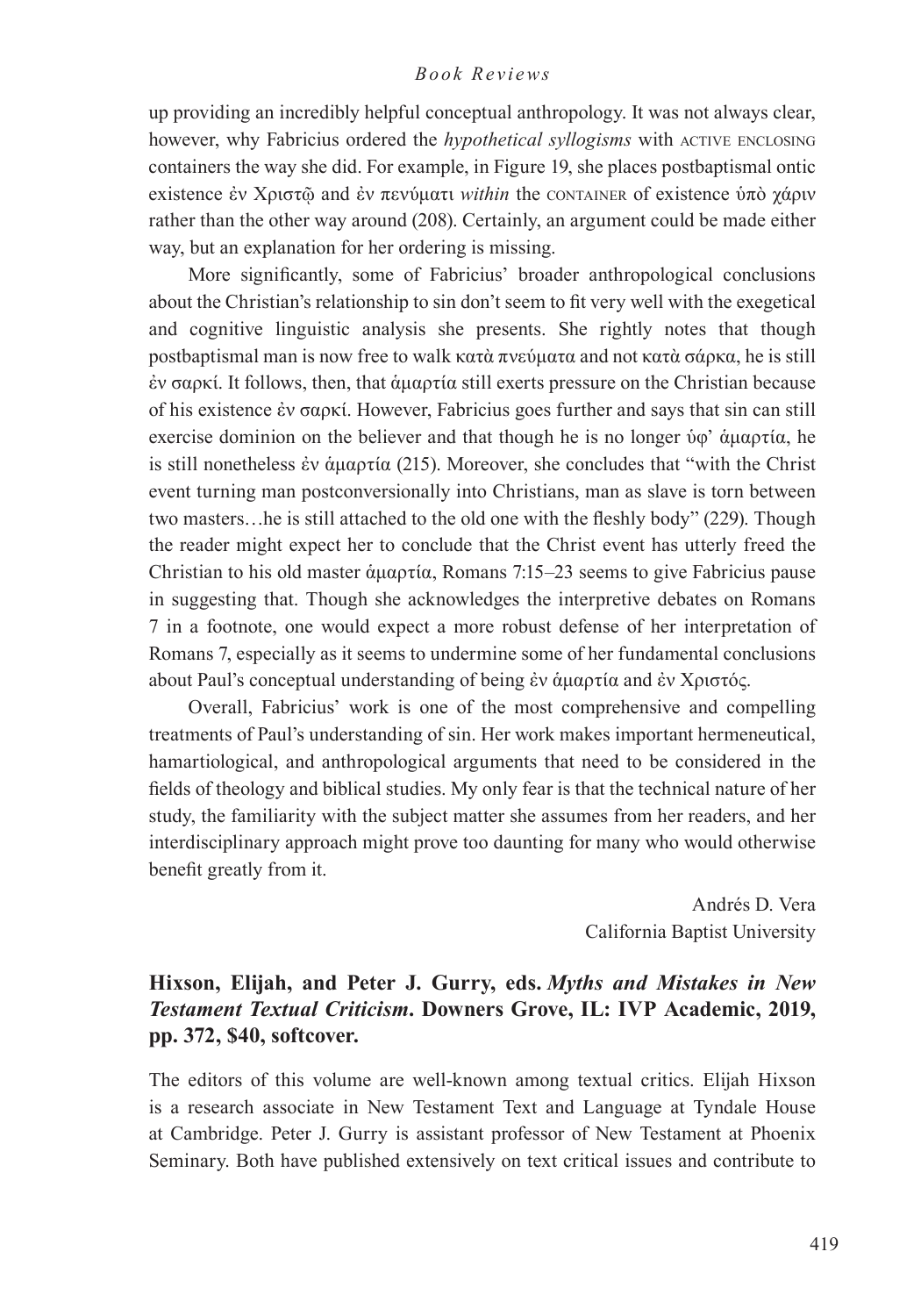evangelicaltextualcriticism.blogspot.com. The book examines overstated claims, dated information, and distorted statistics by well-meaning apologists.

Chapter One is an introduction by the editors who provide a brief overview of the contents of the book. They resonate with apologists who desire to defend the New Testament text against critics. However, Bible students must not support the text with well-intentioned but ignorant falsehoods. If believers continue to perpetuate errors then they perform a disservice, not a defense. Chapter Two addresses myths about autographs. Certain evangelicals purport that some original autographs lasted for centuries. Timothy Mitchell, however, tempers such claims. Climate, persecution, wars, and natural disasters are a few factors that undercut this myth.

Jacob Peterson takes on math myths in Chapter Three. Those who appeal to quantities of manuscripts to support textual accuracy are mistaken. Instead, it is safer to weigh manuscripts. Some apologists sensationally suggest 24,000 Greek manuscripts are available. Instead, a number from 5,100 to 5,300 is more accurate. Chapter Four addresses popular claims on how much better the Greek text of today is compared to the reconstruction of other ancient texts. But James B. Prothro reminds that statistical comparisons are often based on old data and only demonstrate the New Testament has a better textual basis.

Chapters Five and Six take aim at dating myths and compose two of the best chapters. In Chapter Five, Hixson argues against the common perception that the dates for the earliest manuscripts can be narrowed down. An apt illustration is <sup>P</sup>52, a fragment of the Gospel of John that has been dated to AD 125. Hixson surveys dating methods and concludes that a range of fifty to one hundred years is more legitimate. This would make <sup>P</sup>52 closer to AD 200. Gregory Lanier continues the treatment of dating myths in Chapter Six. Specifically, he takes on the assumption that younger manuscripts are less reliable. This is normally an attack against the *Textus Receptus*. Lanier contends, however, that a multitude of Byzantine readings can be traced to the 200s.

Myths about copyists, copies, and transmission are tackled in the next three chapters. In Chapter Seven, Zachary Cole addresses the quality of copyists and misinterpretations from popular apologists. There were both competent and incompetent scribes. Generally speaking, they were trained and capable and give moderns confidence in the accurate transmission of the text. Nevertheless, copyists did make mistakes, and Peter Malik responds to copying myths in Chapter Eight. This chapter assumes knowledge of text criticism and transcriptional probabilities (what scribes were likely to correct). Malik surveys various ways that scribes corrected mistakes. Thus, there are many mistakes, but only a few examples of theologicallymotivated changes. Chapter Nine also expects readers to know something about textual criticism. Matthew Solomon addresses the idea that the textual apparatus at the bottom of Greek texts only mention primary manuscripts. The bottom line is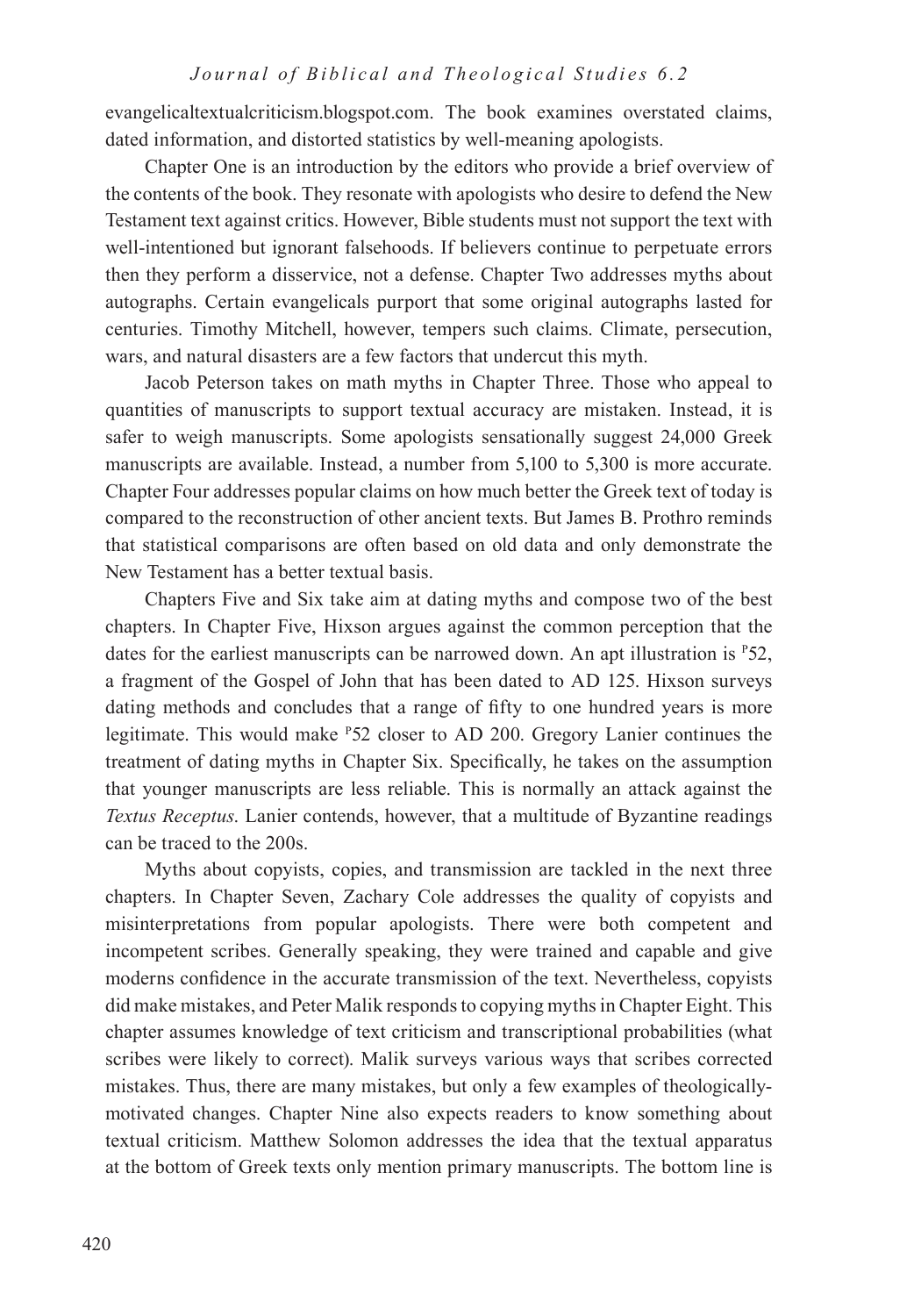that although there are many variants, and all variants have some value, they are not determined to be part of the initial text.

In Chapter Ten, coeditor Gurry confronts the popular myth that states textual variants have no effect on Christian doctrine. To the contrary, Gurry affirms that some variants "really do touch on important doctrines" (p. 193). There are half a million textual variants, but only a few dozen are theologically significant. However, when textual scholars address them calmly, these variants do not threaten doctrine. Yet Chapter Eleven confirms some variants are theologically driven. Robert Marcello considers how much and how influential "orthodox corruption" actually is. He examines two texts (Codex Bezae and <sup>P</sup>72) and two examples (Matt. 24:36; John 1:18). Marcello concludes that some scribes did change the text for theological reasons, but "variants that might appear to be theologically motivated are better explained by other factors" (p. 227). The reliability of the text of the New Testament is not at stake.

A favorite myth is that the New Testament can be reconstructed (except for eleven verses) from the quotations of the church fathers. Chapter Twelve, written by Andrew Blaski, counters that this is simply not true. There are few exact quotes and patristic theology affects their quotes. Nevertheless, the church fathers are valuable and provide a window into early transmission history. In Chapter Thirteen, the myth that early Christians reserved the codex for canonical books is answered by John Meade. The codex was preferred over the scroll but that does not make all of its enclosed books canonical. The better approach is to study the canon lists to understand how the early church interpreted codex contents.

Chapter Fourteen discusses myths about early translations. Jeremiah Coogan raises doubts that there are ten thousand Latin manuscripts. The number is closer to one thousand. Coogan also surveys Syriac and Coptic versions. Although the number of early versions is less than what is popularly taught, they remain valuable in noting the absence or presence of textual variants. Chapter Fifteen fittingly concludes the book with modern translations. Edgar Battad Ebojo does not mention myths. Instead, he discusses how modern versions report their New Testament variant readings. Some versions do not use footnotes with textual variants while others do. Some versions include disputed passages in the text whereas others relegate them to footnotes. The translators themselves and the communities they translate for make these decisions. The bottom line is, "we should not expect modern translations to be the main place for explaining text-critical issues" (p. 323). The book concludes with a 28-page bibliography and name, subject, scripture, ancient writing, and manuscript indexes.

Each chapter of *Myths and Mistakes* offers valuable advice. This book may not address all the text-critical myths but the popular ones are evident and available in this one volume. Overall, the book is well-structured. Each chapter and topic flows nicely into the next. There is some unavoidable overlap. Several authors mention the usual suspects of Mark 1:1; 16:9-20; and John 7:53-8:11. Other textual examples would strengthen the arguments. But with so many authors it is understandable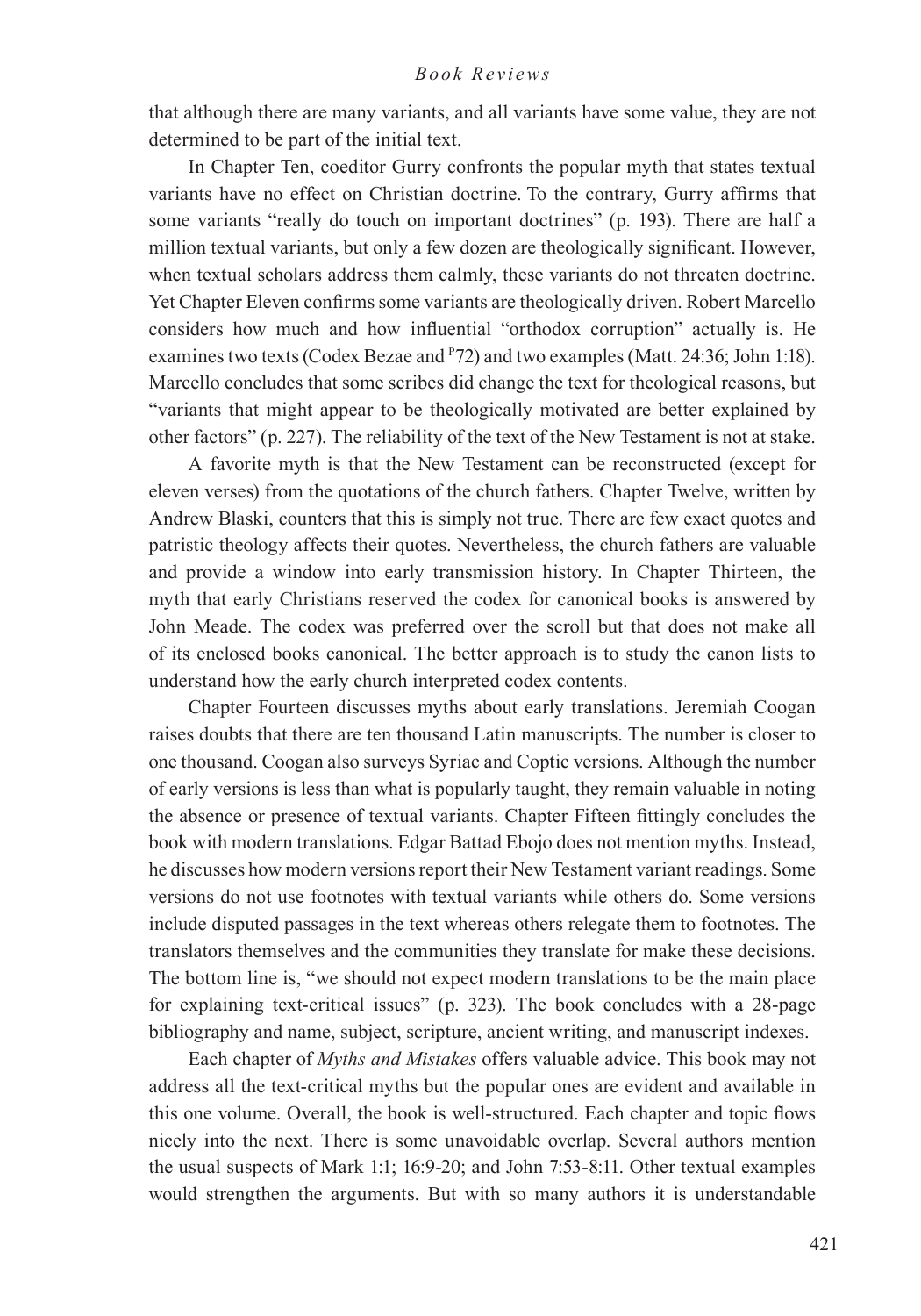that they individually settled on similar verses. As the title suggests there is an assumption that readers are knowledgeable of the basic principles of textual criticism. Nevertheless, pastors can easily adapt these chapters and teach their parishioners. Students with biblical introductory classes behind them can navigate these pages with little difficulty.

Chapters Three and Six are particularly helpful in debates with church members mired in King James Version onlyism. The study could easily be enlarged with another chapter on this persistent problem nursed in the local church via the internet. Chapter Fourteen slighted potential discussion on Armenian, Ethiopic, Georgian, and other early translations. Latin, Coptic, and Syriac received in-depth treatment to the neglect of these languages. The chapter is the longest one but only by a page. Another three pages could have corrected this oversight.

The authors capably address the errors of both popular defenders and critics of the text. I winced several times because of my own repetition of these myths and mistakes. To know that famous and trustworthy evangelicals have also fallen prey to excess makes me feel only slightly less chagrined. The major accomplishment of this book is that the reliability of the New Testament is ably defended without resorting to exaggerations or loaded statistics. The book serves as a trustworthy guide to correct and update common errors. I heartily recommend this book to the church and academy.

> Michael Kuykendall Gateway Seminary

# **Peppiatt, Lucy.** *Rediscovering Scripture's Vision for Women: Fresh Perspectives on Disputed Texts.* **Downers Grove, IL: IVP Academic, 2019, pp.162, \$22, paperback.**

Lucy Peppiatt is Principal of Westminster Theological Centre, UK. *Rediscovering Scripture's Vision for Women* is her fourth monograph, building on, expanding, and bringing to a wider audience her previous scholarly work on women in 1 Corinthians 11-14. Winner of the 2019 IVP Academic Reader's Choice Award, the book provides an accessible and succinct biblical and theological case for the full equality and inclusion of women in the home, church, and ministry.

Peppiatt notes that her aim in writing is, as the title of the book suggests, that "those who read it . . . will catch a vision of God's gracious will to set women free" (p. xiv). Consistent with that aim, the book offers a positive and constructive presentation of the case for the full inclusion of women. It is wholeheartedly and unashamedly "mutualist" (p. 6) (a term Peppiatt prefers to "egalitarian")—arguing that the "overturning of an entrenched patriarchal order" (p. 2) is not just permitted but is endorsed by scripture. This is not to say that Peppiatt is naïve to the weight of church history, the persistence of hierarchicalist views and practice in the contemporary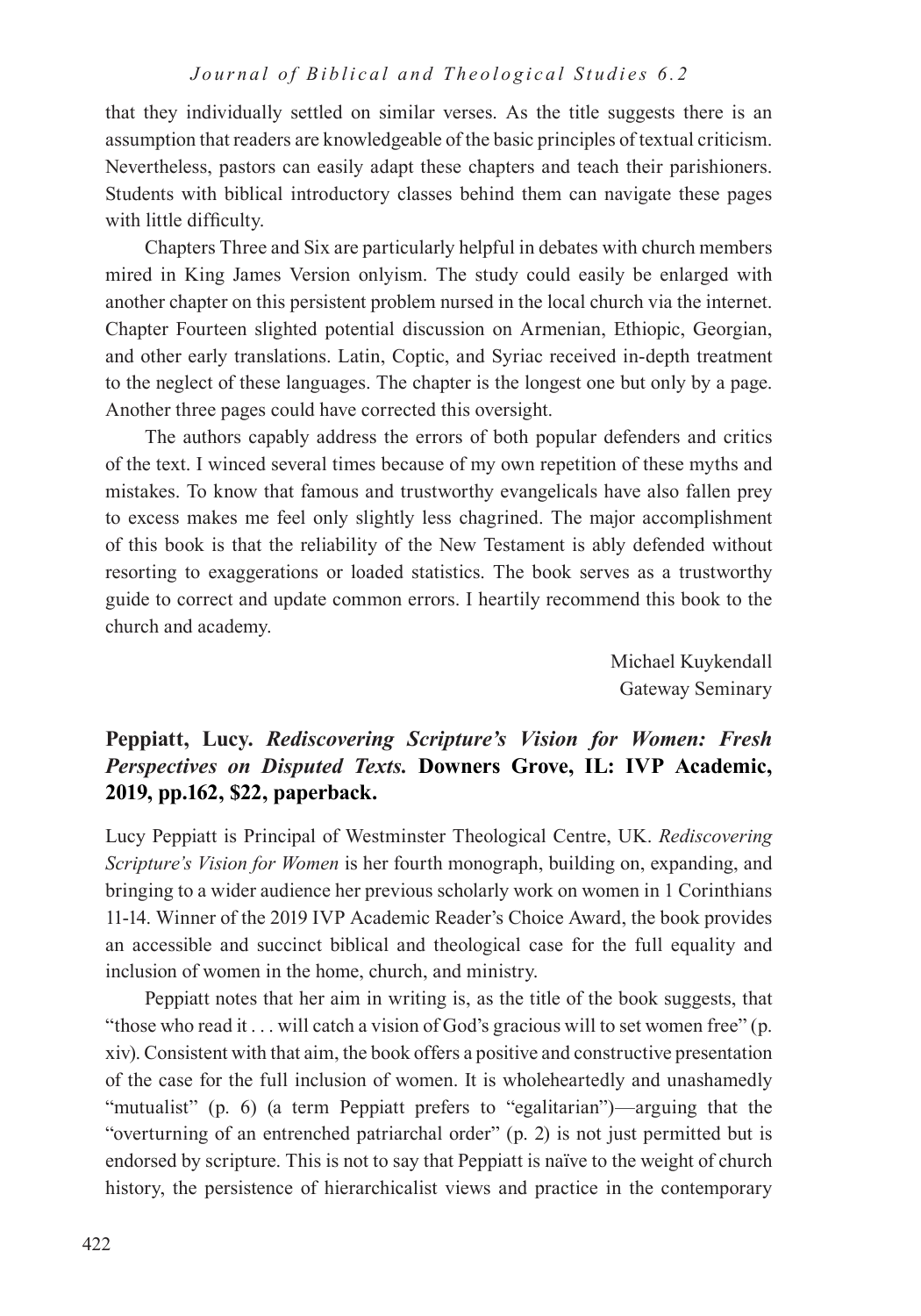church, nor to the role of the bible within such arguments and practices. And yet she remains convinced—mutualism is not driven by culture, but the opposite: "In this book I argue that those of us who see the overturning of male dominance in the Scriptures are rediscovering an ancient message that has been overlaid and distorted by years and years of reading, teaching, preaching, and writing by those who assumed that the patriarchal world they lived in, which they sometimes saw reflected in the Bible, was the one that God had ordained" (p. 5).

This book is broad-ranging, addressing socio-cultural, hermeneutical, exegetical, and theological issues across the whole sweep of the bible. At the same time though, it is remarkably focused and, in places, quite detailed. Peppiatt does not avoid the hard questions or contested texts but tackles them with confidence and rigour.

Chapter One considers the male-centred nature of historic Christianity and its impact on women, including male language for God, the maleness of Jesus, the twelve male disciples, and whether the Trinity tells us anything about how men and women should relate. Peppiatt traces the damaging impact of the privileging of maleness in Christian history, theology, and the history of interpretation, largely through an improper concretising of God's accommodation in revelation. She reminds us simply that "God reveals himself through a man, but he is not, of course, merely a man" (p. 17). Metaphor and anthropomorphism in revelation tell us "something profound, true, and meaningful about God, but . . . does not and cannot tell us *all* that we can know" (p. 17). True to the rationale of the book, Peppiatt then goes on to revive and remind us of the stories of the female and the feminine that lie alongside these privileged narratives. She points to the profound strength and resilience of women across the ages, and to the power of the Christian gospel to cut through Christian culture: "one of the reasons for the deep attraction and appeal of Christianity to women is rooted in a profound instinct that we are not really excluded after all, despite what outward circumstances tell us" (p. 11).

Chapter two draws in more detail some of the stories of women in the scriptures: Mary the mother of Jesus, and women as "disciples, patrons and witnesses." This leads on to a discussion of what it means to be baptised into Christ, and part of the "one new humanity" (Eph 2), drawing out not just the personal but the concrete social and corporate implications of this new reality. Here Peppiatt draws on a range of New Testament texts (Eph 2; Phil; 1 Cor 11; Gal) and commentators, particularly John Barclay's work on Galatians. Regarding the problem of the "particularity" of Jesus, Peppiatt notes that this applies to all people, not just women ("In an important way, in all his particularities, Jesus of Nazareth was unlike the majority of the entire human population that has ever existed," p. 40). But again, Peppiatt presents not just a defense but a positive vision: "Jesus of Nazareth stands for the one the Jews believed had all the honor and privilege before God—the free Jewish male. That women, slaves, and children were set free to identify with a free Jewish male in the temple of God, communicated to them that they too held the place of highest honor in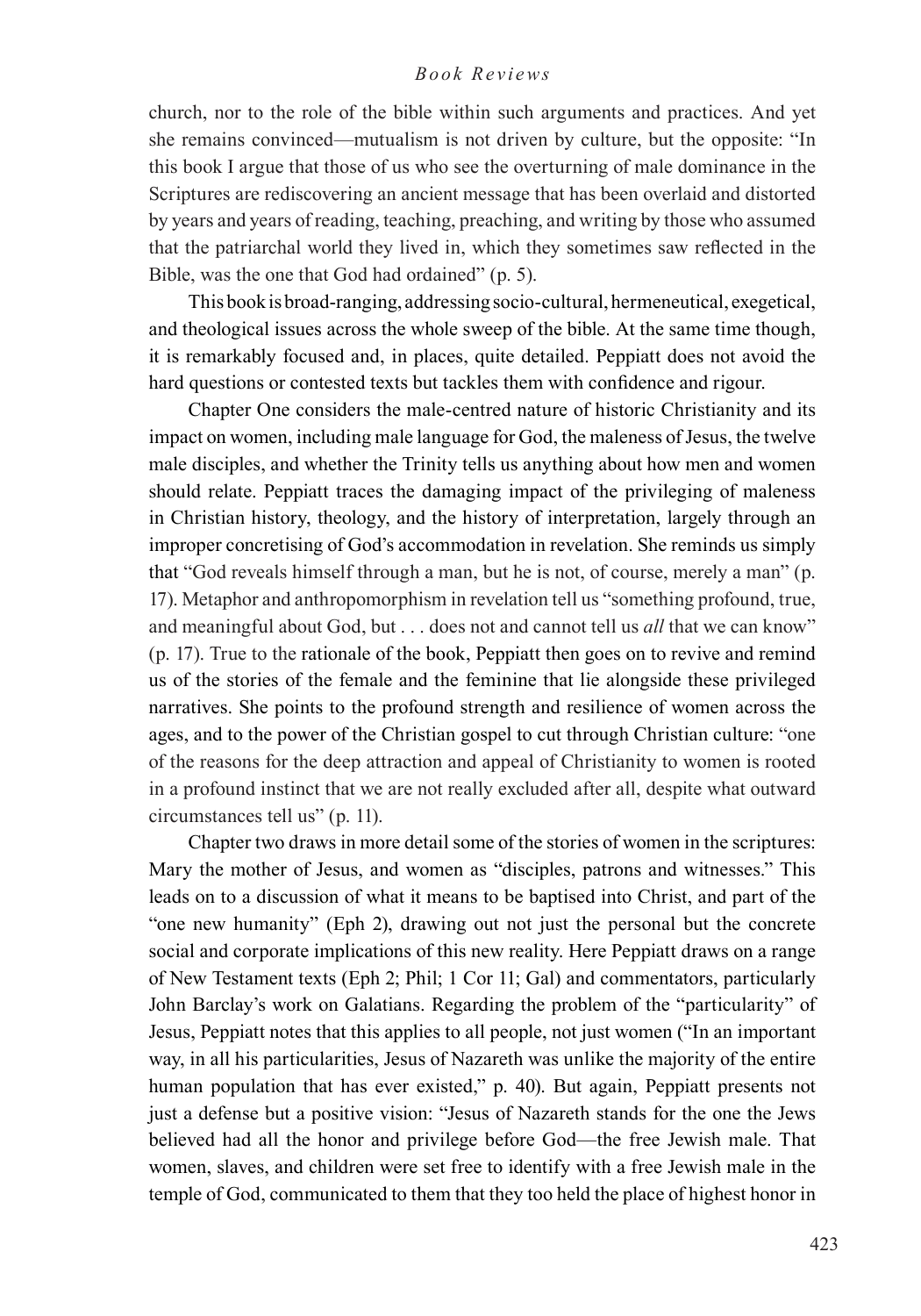the closest proximity to God" (p. 40). She emphasises an understanding of salvation in participatory terms, meaning therefore that "there is nothing in Christ that is other to woman, and nothing in woman that is alien to Christ as they are made for union with one another" (p. 42).

Chapter 3 examines the creation stories and how different readings yield radically different results in terms of how we perceive a woman's natural place in creation, the family, and society. A particular strength of this chapter is its demonstration of how different biblical texts (here Gen 2 and 1 Cor 11:2-10) can be unreflectively "mutually interpreting," their exegetical results unravelling once a particular hermeneutical spiral is broken. Peppiatt is unflinching in naming the implications of finding "headship" theology in Genesis 2 (men are closer to God, women relate to God through men (p. 47)), and competently presents the (now quite well known) flaws in this reading, highlighting the implications for our interpretation of NT texts (1 Cor 11:2-16; Eph 5).

Chapter 4 takes up these NT texts and explores the meaning of headship (*kephale)* in more detail. This chapter condenses (and in parts reproduces) Peppiatt's earlier publications on 1 Corinthians 11:2-16, and 1 Corinthians 14. Those who were unconvinced by Peppiatt's account of Paul's rhetorical strategy there (that verses 7-9 do not represent Paul's own view but that of his opponents), will likely remain so here. However, the discussion is detailed and well-informed, the argument is wellmade, and represents some of the closest and most recent scholarship on this text, even as it remains controversial. Peppiatt's survey of the limitations of traditional interpretations, and discussion of the text's difficulties is insightful and worthwhile. Even if her preferred reading does not convince all readers, the textual difficulties she aims to address remain, as does her basic point that any reading depends on interpretative *choices*.

Chapters 5 & 6 deal with the New Testament theology of marriage. Moving on from the previous discussion about *kephale*, these chapters include discussion of the NT household codes, Phil 2, and the role of the doctrine of the Trinity in a theology of marriage. Peppiatt examines the hierarchicalist view presented by Tim and Kathy Keller in their popular marriage book *The Meaning of Marriage* (chapter 5), before presenting her case for the mutualist view (chapter 6). Here she offers a reading of the household codes that demonstrates the radically redefined role of the Christian husband as self-sacrificial in order to empower others, which she describes as (in the first-century context) "a marriage of equals among unequals" (p. 109).

Chapter 7 examines the role of women in the New Testament church, asking (as Scot McKnight repeatedly asks us to): what did they do? Peppiatt argues that the New Testament describes multiple women who functioned as leaders, as prophets, apostles and teachers. It tackles hermeneutical questions about how to "apply" these texts to today's debates about leadership "offices" such as priest, bishop, etc., before turning to ecclesiology and Paul's body metaphor (1 Cor 12) and the implications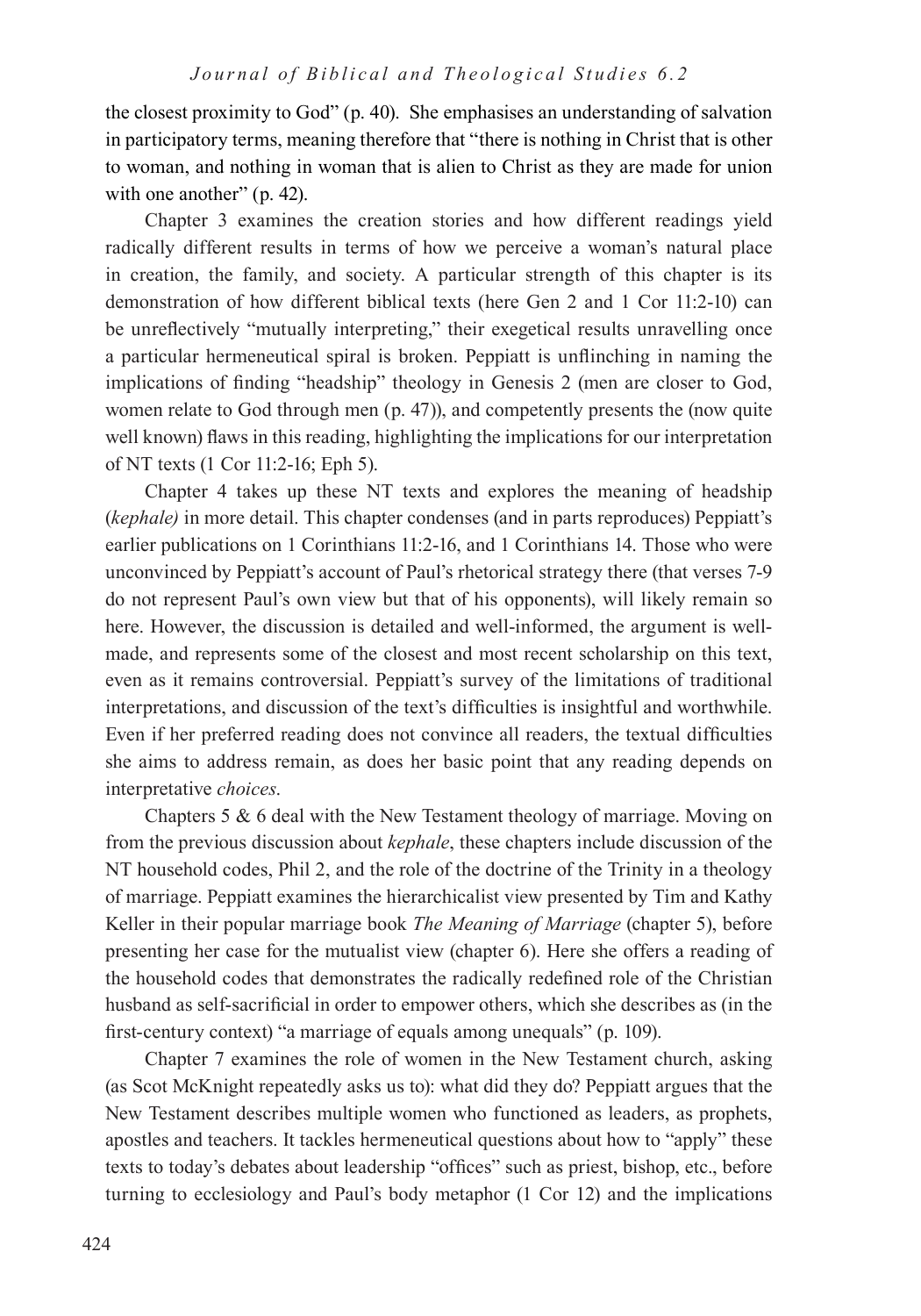for priesthood as "a mediating and representative role" (p. 138). Peppiatt draws out the way that male bias in translation and interpretation has distorted what has been visible to us in scripture.

The final chapter (Chapter 8) deals with what is perhaps the most common—and often considered the most decisive—objection to women's leadership in the church: 1 Timothy 2:8-15. Peppiatt notes the persistent problems with a "plain reading," and outlines contemporary work (including scholarship on the Artemis cult by Gary Hoag and Sandra Glahn) that might account for its most problematic elements, whilst also providing a reading of Paul here more consistent with his teaching and practice in other texts. But this text is left till last as Peppiatt argues (as she has throughout) that our readings of it are in part "determined by what we bring to the text" (p. 140) the consistent story that we see the bible telling, and the way texts are "mutually interpreting." In other words, there is no such thing as a "plain reading."

Peppiatt's book covers a lot of ground. It hits all the key texts and theological issues. That it does so in 150 pages makes it at once accessible and widely useful, but simultaneously open to critique from those who will want more depth or detail. But, this is not the aim of the book. It provides a broad sweep and a grand vision, laying out a positive case for the mutualist view. As an attempt to present a consistent picture throughout all of scripture it is necessarily broad.

An important achievement of the book is its insistence on the mutually interpreting nature of scripture on this issue: its reminder of how the parts relate to the whole and the whole to the parts. For those who insist then on coming at this issue through one text, or even one theological category, it will likely not be convincing (though I hope it might be challenging). But, as Peppiatt continually reminds us, these interpretative moves are a choice, and "at the end of the day, each of us must take responsibility for our own reading, interpretation, and application of scripture" (p. 158). At the very least, the book puts the lie to the claim that mutualists (or egalitarians) do not take scripture seriously. Peppiatt reads the bible as scripture and works hard to faithfully and theologically interpret it. She makes use of respected New Testament and theological scholarship (including her own), though the book is clearly intended to be accessible to a non-academic audience.

If I could go back in time, this is the book I would give to my 17-year-old self when I first encountered these questions. 20+ years later and with my own views now securely settled, this book still provides powerful encouragement and hope.

> Hannah Craven University of St. Andrews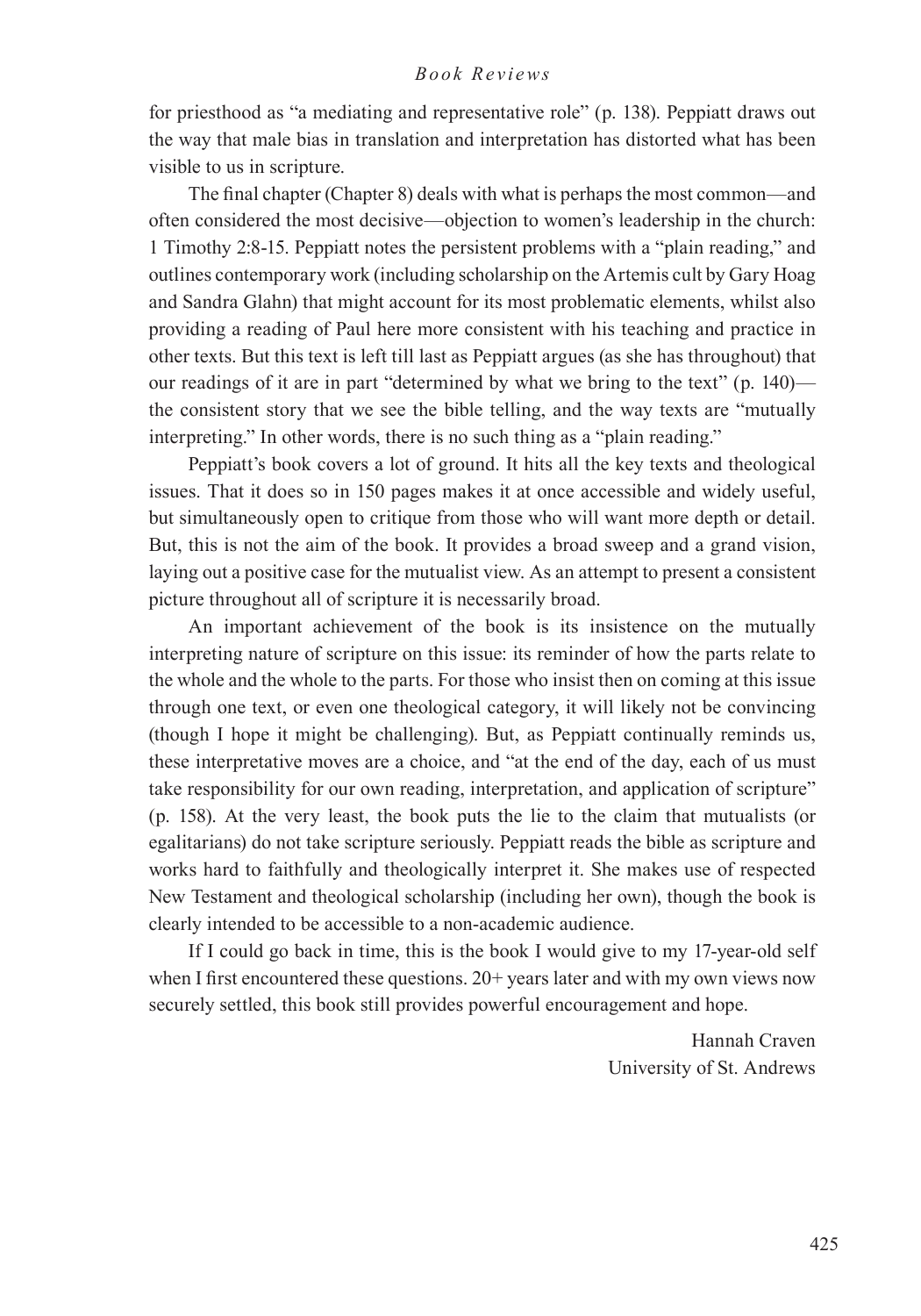# **Crowe, Brandon D.** *The Hope of Israel: The Resurrection of Christ in the Acts of the Apostles.* **Grand Rapids: Baker Academic, 2020. 193 pages \$29.99, Paperback.**

The resurrection of the body was ancient Israel's hope, not the hope of ancient Greece or Rome.

The apostle Paul said he was in chains because of "the hope of Israel" (Acts 28:20; cf. 23:6; 24:15, 21; 26:6-8). The God of Israel fulfilled this hope by first raising Jesus the Messiah from the dead (Acts 26:22-23). Throughout the Acts of the Apostles we see this emphasis on the resurrection of Jesus the Christ. Brandon D. Crowe has written an excellent study of this emphasis. He is associate professor of New Testament at Westminster Theological Seminary.

Crowe follows the sound method of first examining the biblical texts, each in a holistic way in its written context, and then drawing from them more general conclusions. The three pillars of the resurrection theme in Acts are the speech by the apostle Peter in Jerusalem at Pentecost (Acts 2), the speech by the apostle Paul at Antioch in Pisidia (Acts 13), and his defense before King Agrippa II in Caesarea (Acts 26). Crowe also looks at additional resurrection statements in Acts by Peter, Paul, James, Stephen, Philip, and others. In the first part of the volume he works through these texts. In the second part he discusses in more general terms the theological significance of the resurrection in Acts.

In terms of the resurrection's significance, Crowe distinguishes between the accomplishment of salvation in history and the benefits of salvation. For Luke, he argues, Christ's resurrection is "a singular turning point in the accomplishment of salvation that ushers in the age of the exalted Messiah" (p. 5). The resurrection, ascension, and exaltation are best seen as "one movement of Jesus's experience of glory" (p. 106). His resurrection marked the beginning of the resurrection age and inaugurated the eschatological age of the Spirit, both promised by Moses and the Prophets. As a result, it signals key redemptive-historical shifts with respect to the temple in Jerusalem as the center of worship and the defining marks of sabbath, dietary laws, and circumcision. With Christ's exaltation begins the worldwide mission.

While Christ's resurrection marks the start of something new regarding the history of salvation, Luke also strongly affirms continuity across the ages from Moses and the Prophets to the public ministry of Jesus before his resurrection recorded in Luke's Gospel and on to his post-resurrection continuing work as recorded in Acts. Examples of continuity evident in Luke-Acts include the forgiveness of sins, justification, and the presence and work of the Holy Spirit.

Crowe makes a persuasive argument that one of Luke's primary aims is to defend the Old Testament. "Luke understands the resurrection of Jesus to be the fulfillment of and definitive demonstration of the Scriptures' truthfulness" (p. 149). It is impressive how many Old Testament texts are explicitly cited in Acts with respect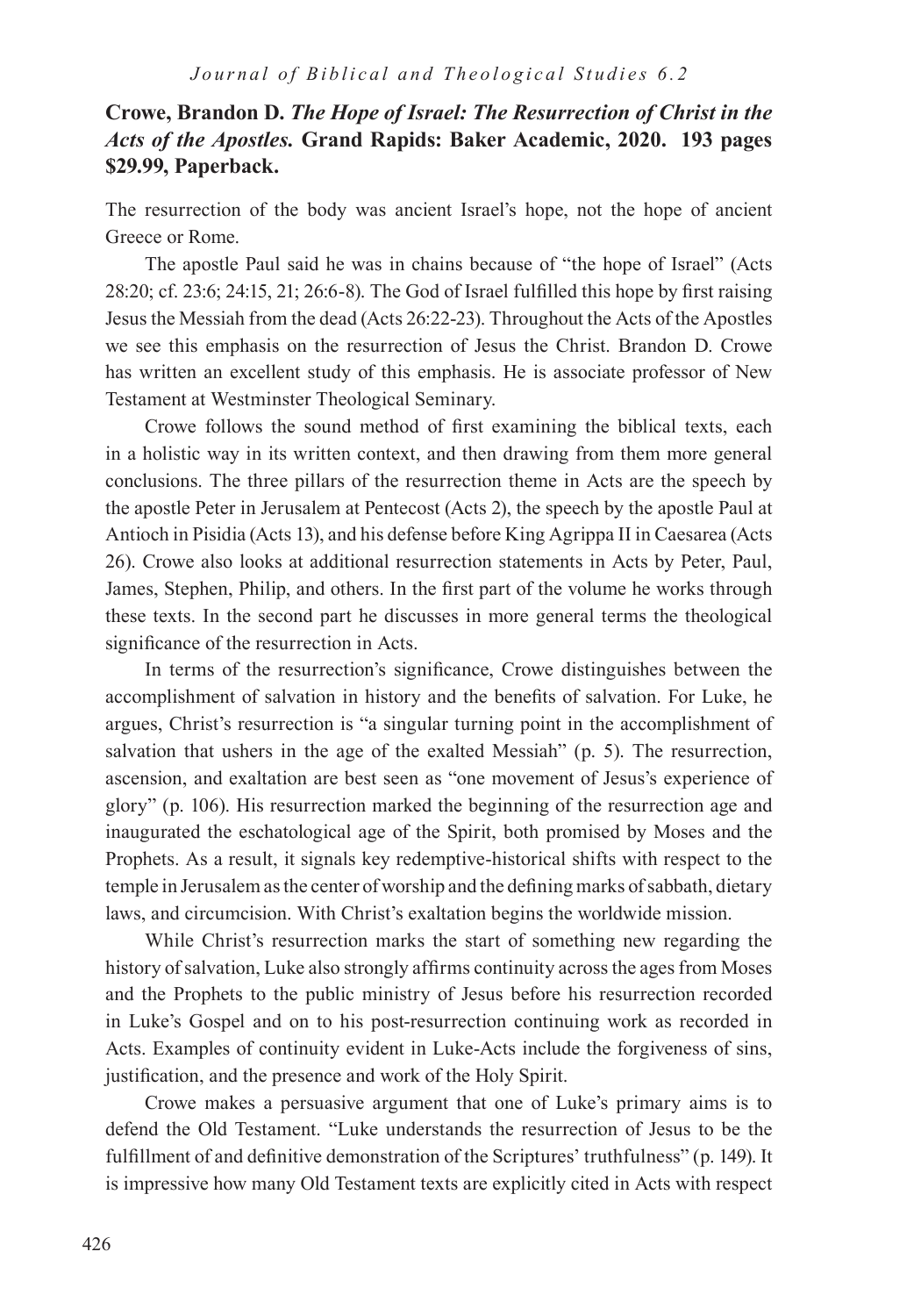to the resurrection, such as Psalms 2, 16, 110, and 118. Crowe convincingly contends that the rebuilding of David's tent promised in Amos 9:11-12 and referenced by James (Acts 15:15-18) refers to the restoration of the Davidic dynasty accomplished by Jesus's resurrection. Crowe also offers a nice summary of additional Old Testament texts and intertestamental texts about the resurrection, which corroborate the claim that the resurrection was Israel's hope: "for one to understand the resurrection one must understand the [Old Testament] Scriptures; likewise, to understand the [Old Testament] Scriptures one must believe in the resurrection" (p. 170).

He considers how Acts relates to the New Testament canon and New Testament theology. Acts connects with both the Gospels and the Epistles, and its emphasis on the resurrection of Jesus theologically unites Acts with the rest of the New Testament. He concludes his study with a brief discussion of ways in which the physical resurrection of Jesus sets forth the distinctiveness of the early Christian message in the ancient world.

Overall I found Crowe's exegesis of the texts to be very strong, holistic, contextual, and well-versed in the secondary literature. While my overall assessment of Crowe's work is very positive indeed, I did find some of his positions unconvincing. Jesus' statement on the bodily resurrection in Luke 20:27-40 is important for the topic of "the hope of Israel." Crowe follows a common interpretation that Jesus was referring to the intermediate state of each patriarch's soul. It seems more likely to me that Jesus was referring to their future bodily resurrection. Although they are bodily dead now, at the resurrection they bodily live to God because their God is not the God of the dead but of the living.<sup>1</sup> Regarding the Transfiguration, the relevant texts in the Synoptics and Second Peter depict the event as more about Christology than proleptic of Jesus' future resurrection as Crowe maintains. At his Transfiguration the majesty of his deity as the Son shone in and through his human nature.

I appreciate Crowe's attempt to relate his findings to systematics, but in a few places it strikes me as trying to put a systematics square peg into a biblical round hole. He speaks in terms of God "rewarding" Jesus with the resurrection (pp. 109-110). The speeches in Acts express things in a different way, as setting forth the contrast between Jerusalem's response to Jesus in rejecting him and the response of their God in raising him up from the dead and highly honoring him. I am also not persuaded by Crowe's Reformed view that sees Jesus's exaltation as occurring in both natures, as obtaining a glory in both natures which Jesus did not previously have (p. 109). Yet these issues are rather secondary to Crowe's focus.

Given all the religious confusion and distracting noise in today's context, American Christians need to embark on the journey of rediscovering biblical

1. For a discussion, see Jeffrey A. Gibbs, *Matthew 21:1-28:20* (Concordia Commentary series; St. Louis: Concordia Publishing House, 2018): 1132-1147.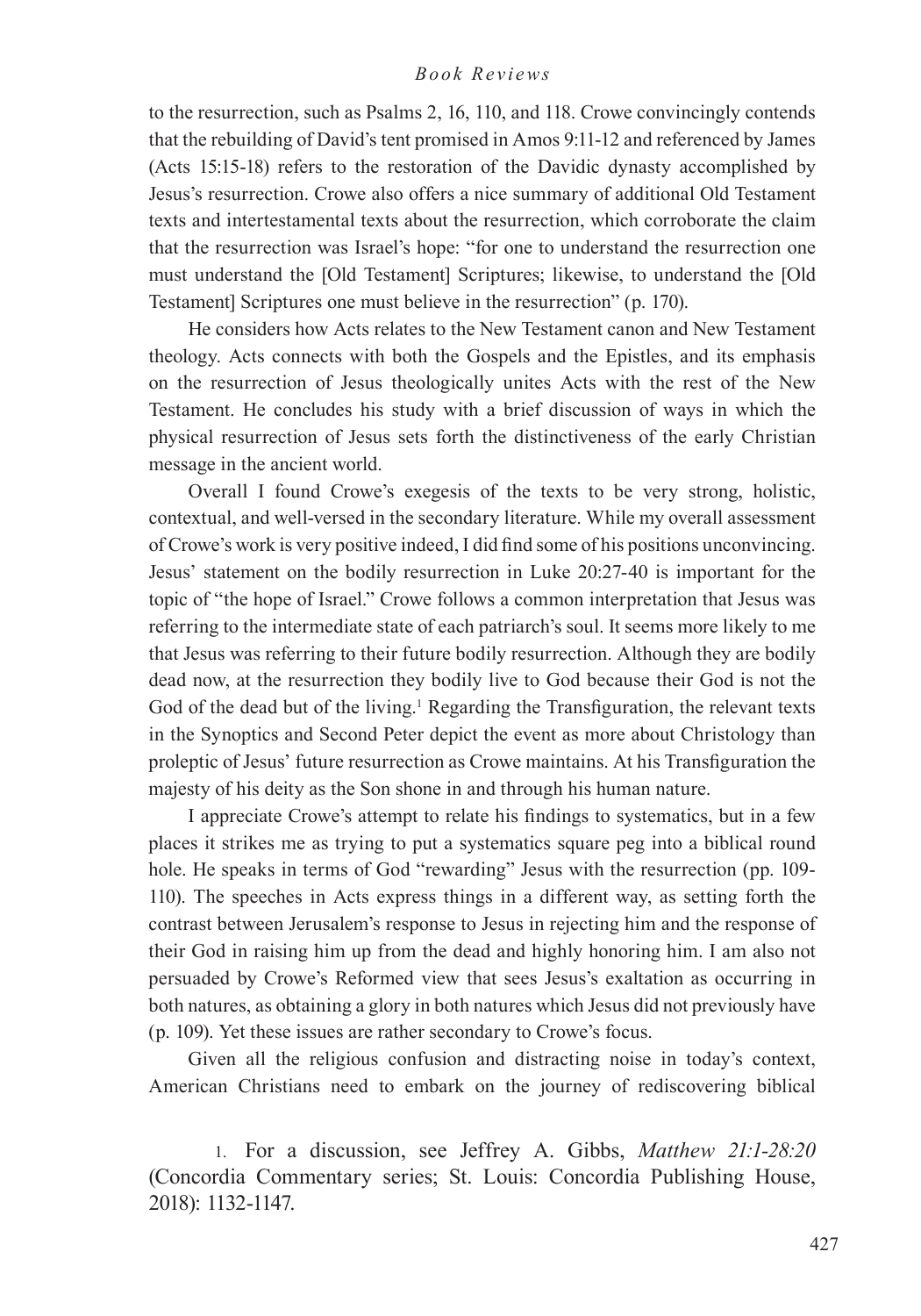Christianity. When we read through all 66 biblical books in a serious, holistic, and contextual way, we might be surprised at what we encounter. There might emerge in the process accents and emphases that have been overlooked. Crowe's careful study of the resurrection in The Acts of the Apostles offers such fresh insights. I highly recommend it. By virtue of our connection with the crucified and risen Messiah of Israel, Jesus of Nazareth, we too wait and yearn for "the hope of Israel," our bodily resurrection unto eternal life.

> Paul R. Raabe Grand Canyon University

# **Crisp, Oliver D., James M. Arcadi, and Jordan Wessling,** *The Nature and Promise of Analytic Theology***. Leiden: Brill, 2019. vi + 104 pp. €70.00/\$84.00.**

Ever since the publication of the edited volume, *Analytic Theology: News Essays in the Philosophy of Theology*, which formally launched the analytic theology movement in 2009, questions and confusions remain as to what exactly analytic theology (AT) is. Not only do scholars from various disciplines take issue with the qualifier *analytic* in AT, a number of them doubt that AT can even be called *theology* (e.g., Martin Westerholm, "Analytic Theology and Contemporary Inquiry," *International Journal of Philosophy and Theology* 80, no. 3 [2019]: 230–54). After ten years of various attempts at definition, Oliver Crisp as the co-founder of the movement, together with some of his A-Team, James Arcadi and Jordan Wessling, once again take up the task of restating and clarifying a definition in their *The Nature and Promise of Analytic Theology*. In writing this brief, yet substantive monograph, Crisp et al.'s ultimate aim is not simply to respond to some common misunderstandings to AT; rather they aim to highlight how AT has been operating and developing in the past and how it can contribute further to the task of theological construction today.

This monograph is structured around four sets of arguments that serve as cumulative cases for the legitimacy of AT and its benefits. Chapter 1 begins with further defense and clarification of the formal definition of AT given by Michael Rea in 2009 that has since become standard. In so doing, Crisp, Arcadi, and Wessling note the continuing significance of Rea's paradigmatic prescriptions (P1–P5) of what minimally counts as the analytic style of AT (p. 5). Darren Sarisky ("Biblical Interpretation and Analytic Reflection," *Journal of Analytic Theology* 6 [2018]: 164–65) provides a helpful summary of Rea's P1–P5:

Analytic philosophers . . . seek to formulate their reasoning so that their core affirmations, or the skeletal outline of their case, could in principle enter into the structure of an argument that may be set out via formal logic; they prioritize precision of statement, transparency of meaning, and the logical coherence of all the beliefs under examination; they write with an austerity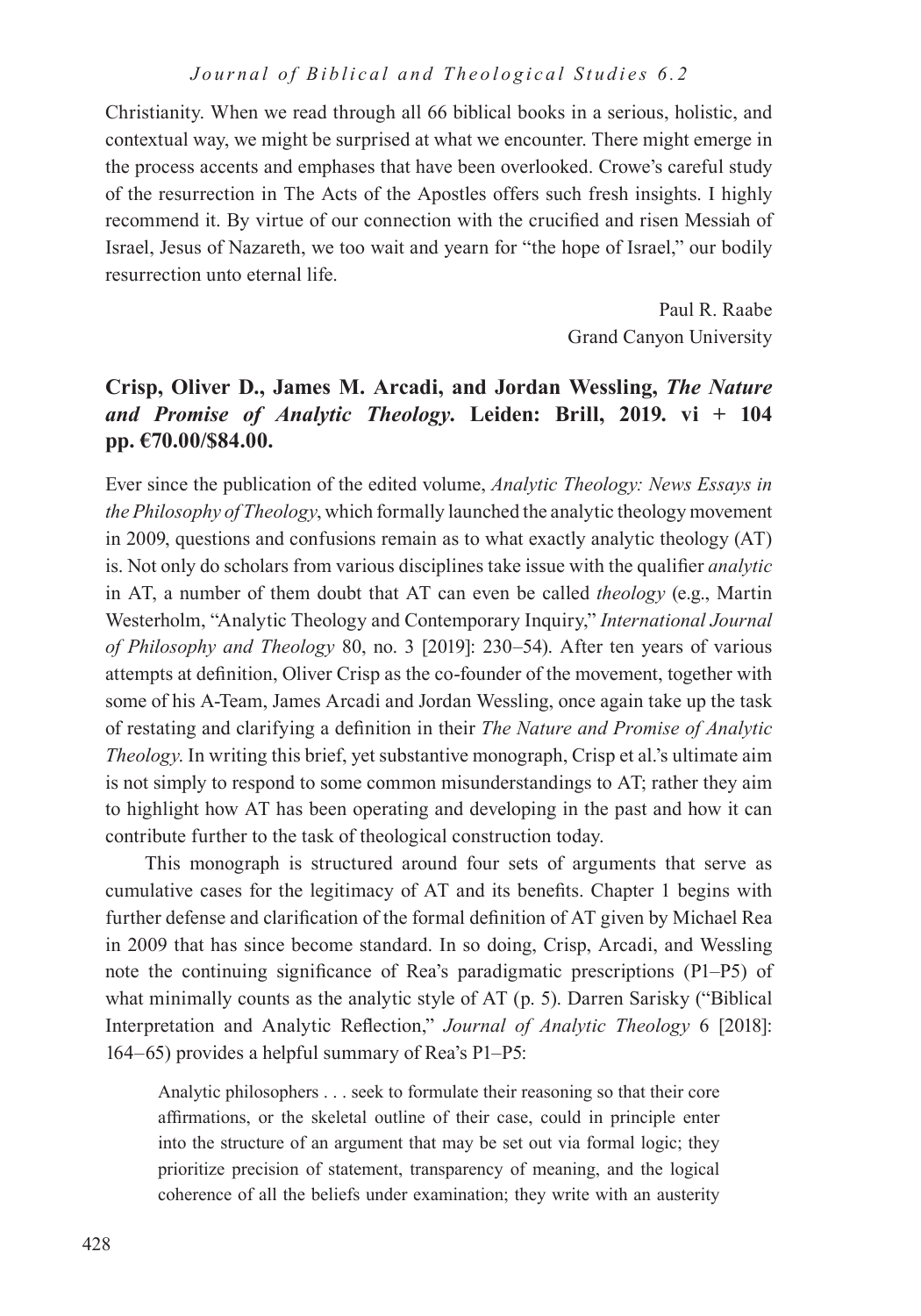of style that eschews non-literal language unless it seems indispensable for making a point; they tend to break down complex concepts as much as possible, with the result that they are resolved into more rudimentary elements that are themselves clear and distinct; finally, they move by way of conceptual analysis toward proposals that can cope as well as possible with potential counterexamples.

While agreeing with Rea that AT minimally is defined as an approach to theology that uses the ambitions and style that are distinctive of analytic philosophy, Crisp, Arcadi, and Wessling propose that AT should also be understood as an intellectual culture. According to them the sociological qualifier, 'intellectual culture,' "helps explain why the nature of analytic theology is difficult to communicate to those who have not experienced firsthand the goals and ways of reasoning that permeate analytic approaches to doctrine" (p. 3). Such a qualifier not only requires an analytic theologian to be "bilingual" in the sense that one has to be able to speak fluently in the languages of analytic philosophy and theology (p. 12–13), but it elucidates partly why many non-analytic thinkers keep misunderstanding what analytic theologians are doing. Lastly, they suggest that AT additionally can be thought of as a "research program" with some common theological commitments that include "[1] some form of theological realism; [2] some claim about the truth-aptness, and truth-aimed nature of analytic theology; and [3] some claim about the importance of providing theological arguments for substantive doctrinal claims that reflect the sort of intellectual virtues and sensibilities prized by analytic theologians" (p. 15). These commitments, though certainly not shared by *all* analytic theologians, do highlight the *theological* nature more substantively rather than just the analytic style of AT.

In chapter 2, Crisp, Arcadi, and Wessling examine a fourteenth century method of doing theology that serves as a methodological antecedent for AT. In that medieval period, several theologians, including Durandus of St.-Pourçain, Peter Aureoli, Godfrey of Fontains, Gregory of Rimini, and Peter of Candia, operate with what was called as "declarative theology" (p. 20). Durandus, for example, defines declarative theology as "a lasting quality of the soul by means of which the faith and those things handed down in Sacred Scripture are defended and clarified by using principles that we know better" (p. 21). Moreover, following Aureoli, Crisp, Arcadi, and Wessling mention four functions of declarative theology that can benefit believers, for they might "(a) not understand the terms utilized in the articles, (b) come across defeaters to their belief in the articles, (c) lack examples or analogies, and (d) fail to have probable arguments to support their belief" (p. 25). Just like declarative theology, which uses philosophical reasoning to "imagine in a better and clearer way the things he believes," AT is therefore "unique among methodologies on offer in contemporary Christian theology" (p. 33).

Chapter 3 follows the general thesis of chapter 2 in securing AT as a genuine species of systematic theology. Crisp, Arcadi, and Wessling select three contemporary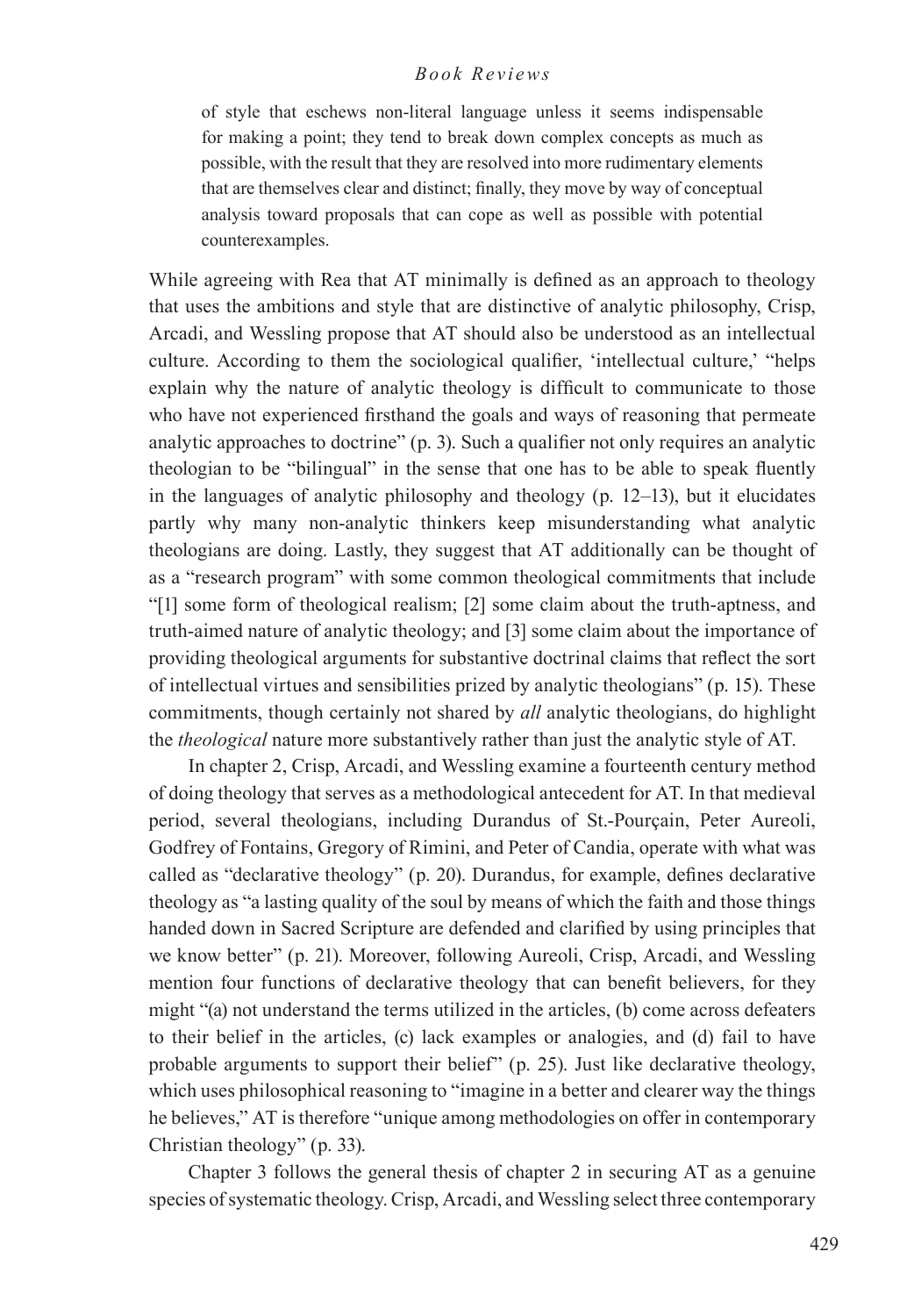theologians from various traditions, viz., John Webster, Brian Gerrish, and Gordon Kaufman, to demonstrate that, despite their differences as to what constitutes systematic theology, one can abstract from their work what Crisp and company call the "shared task" or the "conceptual threshold" for systematic theology (p. 38). Against critics who worry that AT is only philosophy or philosophy of religion in theology's clothing, Crisp, Arcadi, and Wessling show that AT, at its best, has indeed been committed to the shared task of "explicating the conceptual content of the Christian tradition . . . using particular religious texts that are part of the Christian tradition, including sacred scripture, as well as human reason, reflection, and praxis (particularly religious practices), as sources for theological judgments" (p. 38). Moreover, AT cannot easily be dismissed as ersatz theology for deploying a distinct (analytic) philosophical method in addition to the shared task, "since all theologians use philosophical ideas, and very often align themselves with one or more philosophical tradition (Aristotelian, Platonic, existential, continental, hermeneutical, and so on)" (p. 42).

Admittedly, there might be *some* analytic theologians who would not follow closely the shared task closely, either by going too far in attempting to explain away all genuine mysteries of the Christian faith, or by relying too much on what Robert Jenson called "secularized theology" (p. 50). However, one should not overstate the case that *all* AT practitioners operate in a uniform manner. As argued in chapter 1, Crisp, Arcadi, and Wessling remind the theological community that AT as an intellectual culture is not "a *bounded group* where a perimeter is policed so that one is either 'out' or 'in.' Rather, it is something more like what might be termed *a centered group*, where we can see a cluster of members that are right at the heart of the movement, and others less central, or more peripheral, with others still further out with some connection, but without being entirely identified with the movement" (pp. 52–53). In short, not all analytic theologians are created equal, so it demands a case-by-case analysis before one judges AT as insufficiently theological.

The final chapter ends with the summary points from the previous arguments and further highlights the promise of AT as a "generative research program" (p. 57). The writers give examples of AT's penchant of providing "theological models" in explicating core doctrines such as the Trinity and the incarnation, including recent developments in less popular ones like apophaticism, liturgy, the Eucharist, and more. Lastly, they note the ultimate appeal of AT: as an intellectual culture, it can indeed be "truly a global and ecumenical enterprise" (p. 67), even an interreligious one, though more work in areas of contextual or comparative AT are admittedly still in their infancy (p. 66). Notwithstanding, looking at how AT has been developing so far, I agree with Crisp, Arcadi, and Wessling that "it is perhaps not too bold to say that analytic theology represents one of the most significant developments in recent theological history" (p. 67).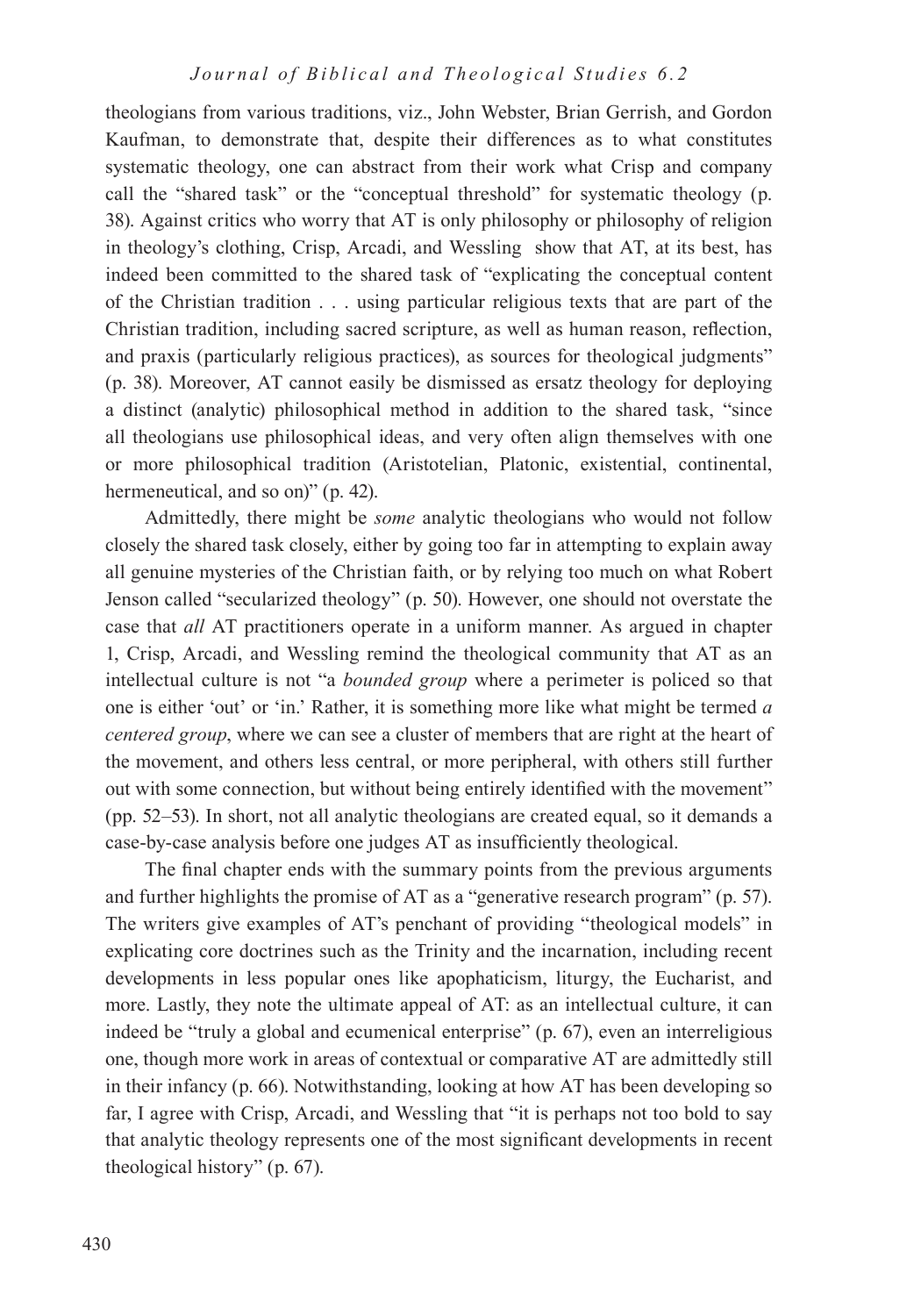In my estimation, therefore, this monograph succeeds in further clarifying what AT is and is not, and thus modestly promoting AT as an intellectual culture with a distinct, fruitful research program. By way of minor improvements, the authors could have included more thorough discussions (1) on the current state of the analytic/ continental divide in philosophy, including how the two camps can work together to achieve the same theological goals, and (2) how AT can help theologians not only to "think God's thoughts after him," but also "to trace their unity" (i.e. the coherence between different *loci* in systematic theology) precisely because "God's thoughts cannot be opposed to one another and thus necessarily from an organic unity" (Herman Bavinck, *Reformed Dogmatics*, 4 vols., ed. John Bolt, trans. John Vriend, [Grand Rapids: Baker Academic, 2003–2008], 1:44). Perhaps (2) also can serve as a link between the typically narrow foci of analytic philosophy and continental philosophy that tend to be "system-builders," thus showing how both camps can and should cooperate in doing theology. With these two augmentations, I believe that this present work would further benefit many analytic and non-analytic thinkers alike in understanding AT, if not already.

> Wilson Jeremiah Trinity Evangelical Divinity School

## **Swain, Scott.** *The Trinity: An Introduction (Short Studies in Systematic Theology)***. Wheaton, IL: Crossway, 2020, pp. 154, \$15.99, paperback.**

**Scott R. Swain** serves as president and James Woodrow Hassell Professor of Systematic Theology at Reformed Theological Seminary in Orlando, Florida. In addition to the book being reviewed, he has written *The God of the Gospel* and edited *Retrieving Eternal Generation*. Swain is an ordained minister in the Presbyterian Church in America.

In *The Trinity: An Introduction*, Swain seeks to introduce the doctrine of the Trinity. As part of Crossway's series Short Studies in Systematic Theology, the goal of the present volume is to give readers a brief but accurate overview and introduction into the area of the Trinity. While it is a challenging assignment, Swain handles the doctrine of the Trinity with precision.

While not explicitly divided into sections, *The Trinity: An Introduction* functionally has three areas. In chapters 1-3, Swain helps readers gain their footing in thinking about issues of the Trinity. Chapters 1 and 2 cover fundamental matters of grammar and text types that discuss the Trinity. Swain focuses on the need to understand God as one existing in three persons, and these first two chapters focus on that unity of personhood. While focusing on the unity of the personhood of the Trinity, terms are carefully defined, and readers are pointed to specific Biblical texts that show the basic structure and contours of Trinitarian thinking. Chapter three is a helpful description and brief analysis of the doctrine of Divine Simplicity concerning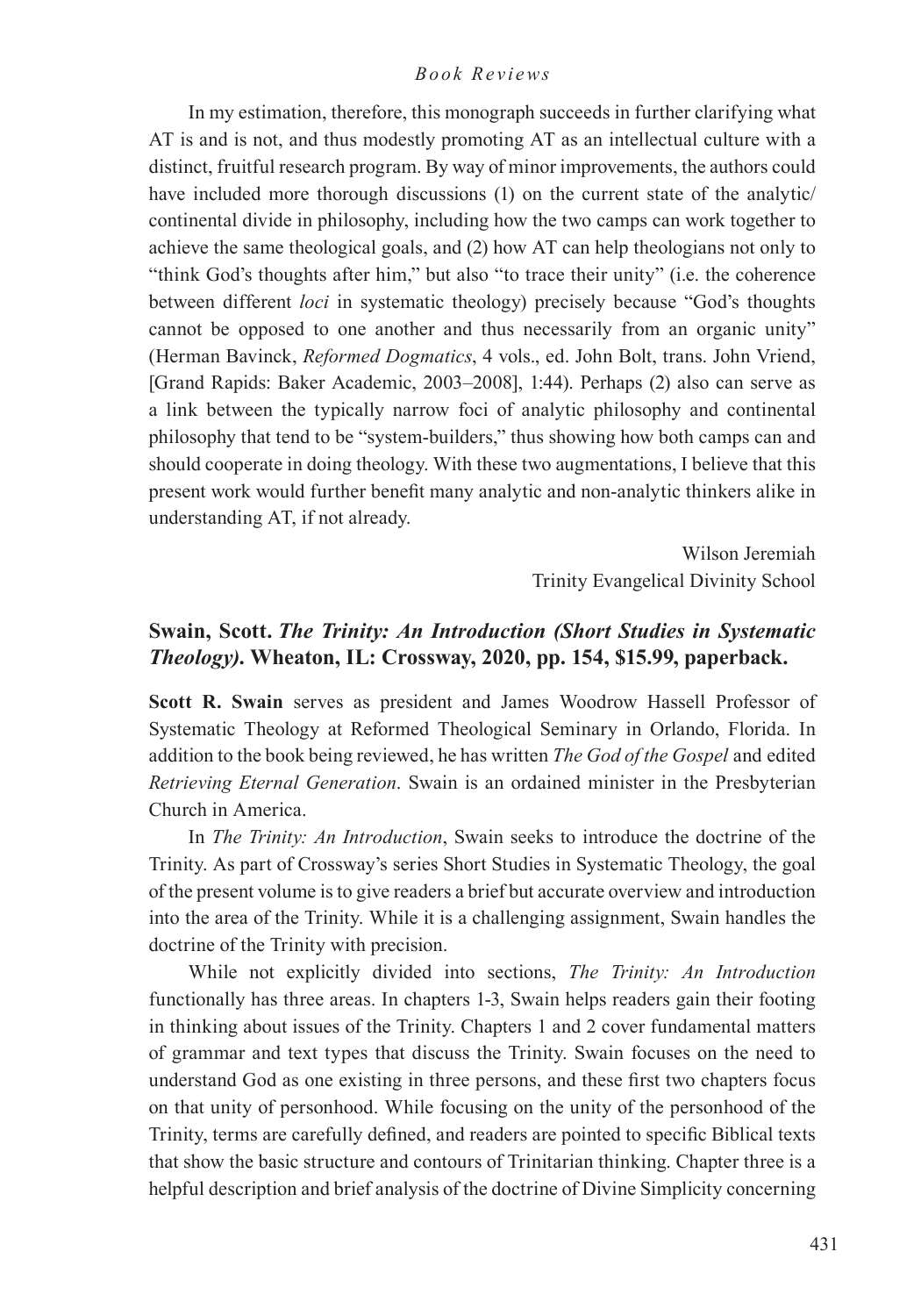the Godhead. Simplicity is a difficult doctrine to comprehend, but Swain does an excellent job of helping readers grasp simplicity.

Chapters 4-6 could be described as section two, where Swain addresses issues related to each person of the Trinity. He carefully walks through issues related to all three persons of the Godhead while saturating each person's work with Scripture. Chapter four focuses on God the Father. By concentrating on grammar issues dealing with God the Father, it is possible to see the unique role that the Father plays in the personhood of the Trinity while not confusing the unity and other roles that the Son and Spirit operate. Readers will find Swain's work in chapter five on the Son particularly helpful. Noting the recent discussion and debate on Eternal Functional Subordinationism (EFS), Swain concisely explains the error as he sees it with EFS. While proponents of EFS will disagree with the presented argument, Swain's description of EFS is fair and charitable. The final chapter in this section covers the Spirit's work and the office that the Spirit occupies. Swain is careful to show readers how the Spirit operates while avoiding the issues in holding to EFS.

The final section of the book takes the reader back to the issue of the Godhead once more as chapters 7 and 8 covers the subject of God's work. In chapter seven, Swain reminds readers, "the works of God are not a matter of three friends getting together, each getting together, each doing his part, to accomplish a common goal. Nor are the works of God the exhibition of an indistinct force. The worlds of God are the works of the thrice-holy Trinity" (p. 108). Chapter 7 also returns to the issue of EFS one more time as the missions of God are explained and how those missions should not be seen as subordinationism. Instead, divine missions exhibit both the inseparable nature of God's external works and the Trinitarian shape of God's external works (p. 119). The final chapter of the work focuses on the end of God's work. Swain attempts to pull all of the material together and show how the Trinity helps the church and pastor's as they seek to minister. Swain quickly reminds readers that God's supreme end in His works is a supreme act of charity because nothing enriches God and nothing adds to His glory (p. 127). Readers are helped as they see that the triune God is on full display through preaching and the sacraments provided that He is exalted.

Swain's work on the Trinity is a valuable gift to students and the church alike. The aim of the series and Swain's ability readers seeking to dive deeper into the study of the Trinity will be well served. Not only is the work helpful for students, but lay leaders and church members will also find *The Trinity: An Introduction* an accessible entry point into studying the Trinity. As pastors and theologians need refresher material on Trinitarian issues, Swain's work should be recommended not only for its brevity but for its accessibility.

Swain is also helpful for those looking for concise, careful, and useful rebuttals to the issue of EFS. With only a few pages dedicated in multiple places in the book,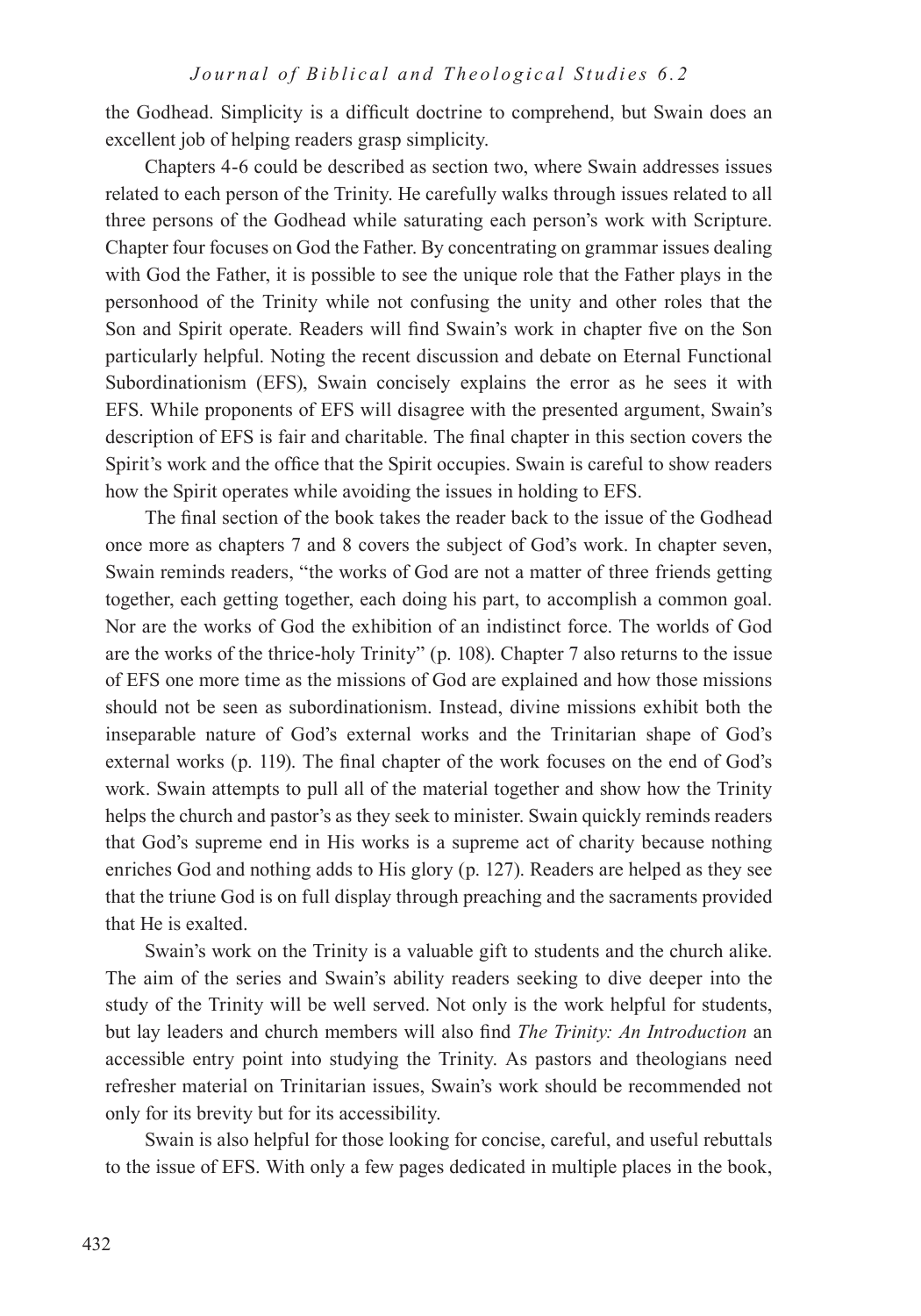readers can find helpful answers to the debate surrounding the Trinity without feeling overwhelmed.

Readers will need to be aware that just because the volume is short does not mean a lack of technical terminology and work. While not surprising given the nature of the Trinity, but readers will need to be aware nonetheless. Also, while the series is intended to be brief, readers may feel like they are not getting the complete discussion on all topics discussed. It is important to remember that the aim of the volume and the series is to be brief but accurate. Swain helps the reader who wants to dive deeper as his footnotes are helpful extensions of the book's arguments and provide descriptions of useful volumes that will carry the reader deeper into a discussion on the Trinity.

Finally, Swain is to be commended for his work in saturating the book with Scripture. He does an excellent job of walking the reader through brief portions of Scripture on the Trinity and pointing to texts to support his argument further. The textual nature of the book will serve the reader well as they study the Trinity.

> David Botts Midwestern Baptist Theological Seminary

## **Williams, Rowan.** *Christ the Heart of Creation.* **London: Bloomsbury, 2018, 279pp, 25£, hardback.**

A former Archbishop of Canterbury and recently retired as Master of Magdalene College, Cambridge, Rowan Williams has long been an influential leader in both church and academy. *Christ the Heart of Creation* builds upon a lecture series given at Cambridge in 2016, although Williams's work on Christology—especially on patristic and mediaeval interpretations of Christ—stretches back to the earliest years of his academic career in the 1970s (p. ix). Few others could have produced a book as erudite yet elastic. The reader will quickly recognise *Christ the Heart of Creation* as the product of nearly five decades' dedicated scholarly research and ecumenical work, a daring and difficult attempt to trace a specific Christological and metaphysical golden thread running through theological writers diverse as Maximus and Aquinas, Calvin and Bonhoeffer.

So, what exactly does Williams want us to know? An early answer comes from the (quietly Johannine) title, that Jesus Christ is the living core of all things under God. The *who* of Christ can tell us much about the *how* of the cosmos. Williams's task is thus: to draw out the mutuality between the doctrines of Christology and creation and consider what implications this has for how we think about our relationship with God. Williams begins with the underappreciated Anglican theologian and philosopher Austin Farrer—who in 1948 gave an important lecture series on the imagination, later published as *The Glass of Vision*—as a reliable guide to point us through some deep metaphysical thickets without losing sight of the person of Christ. It is Farrer who indicates the way Williams must take through his questioning of the 'finite'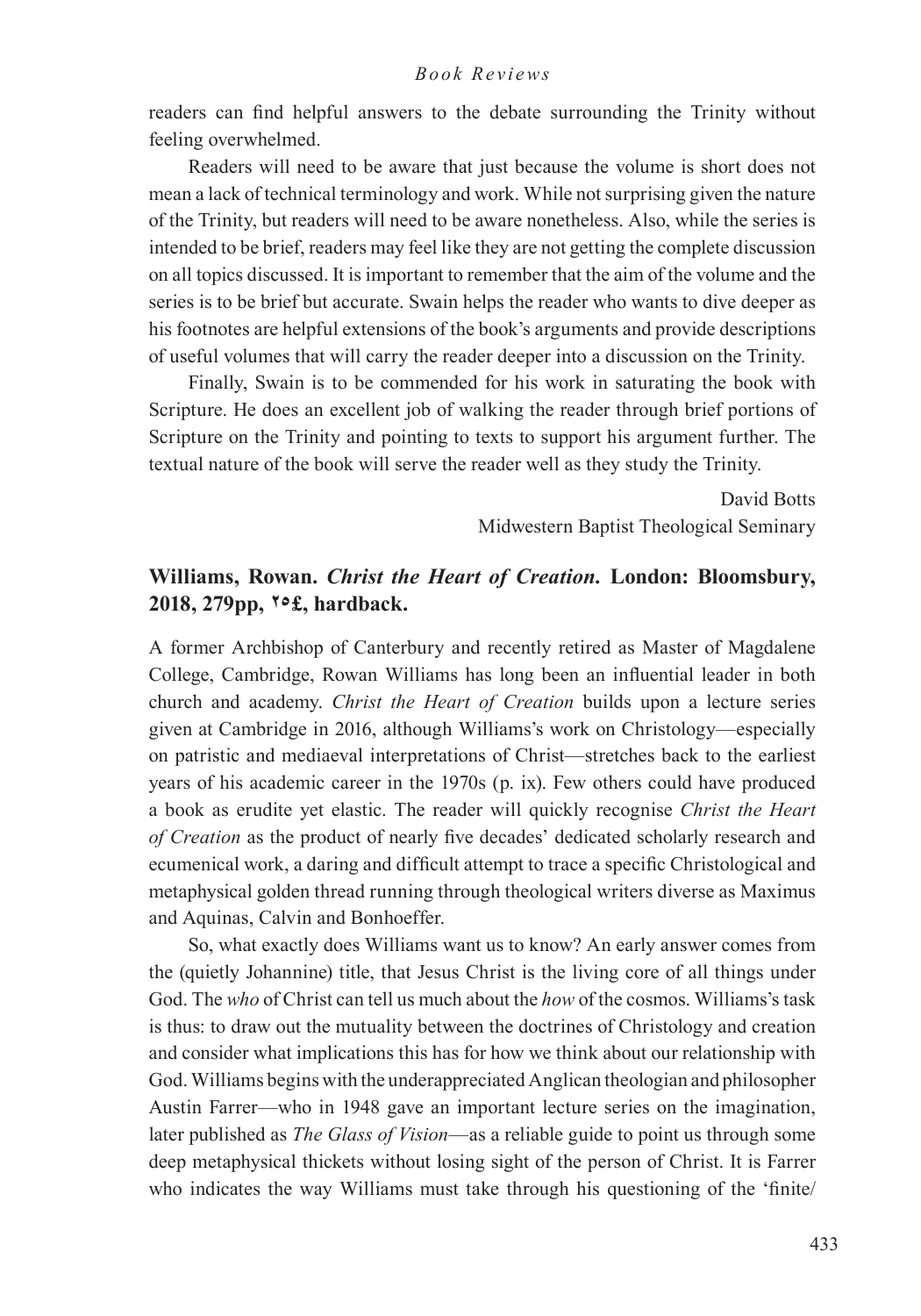infinite distinction' (p. 6) as it relates to divine and human *agency*. How is it that God may act sovereignly in his creation *through* free human agents? For Williams, the critical point to observe is the (asymmetrical) causal continuity between infinite and finite agents. 'Infinite agency' cannot be 'excluded' by any finite act in the same way that an act of Peter is thus not an act of Paul, lest the infinite be made a mere 'thing' alongside another such 'thing' (p. 4). Williams is after an understanding of finite and infinite agency that preserves both the integrity of createdness *and* God's creative, sustaining, and redemptive power. Here a revelatory act is less an interruption of the finite than 'a particular configuration of finite agency such that it communicates more than its own immanent content' (p. 5). In very broad terms, Williams's claim is that historical Christological doctrine helps Christians realise that natural and supernatural are not two distinct spheres held in opposition.

The book is comprised of two parts. The first covers the development of classical Christology, from Augustine to Aquinas, without forgetting the major Byzantines along the way. Williams conducts a tour of the Church's earliest centuries that is measured, profound, and a little bit dizzying. Thomas in particular is singled out as the great synthesiser of preceding tradition. Like Farrer, Thomas assiduously wants to avoid disjoining natural from supernatural, and Williams stakes much of his argument on the Angelic Doctor's grand vision of Jesus of Nazareth, Son of God, second person of the Trinity, as a single *esse* (pp. 12-26). The book's second part shifts its focus to consider the contributions of the magisterial reformers and their descendants. Williams makes clear that Luther's somewhat idiosyncratic vision of Christ is surpassed by the more careful work of Calvin (Williams suggesting—not unlike Julie Canlis—that Calvin is not out of step with the patristic inheritance [p. 166]), before working up to the complex Christologies of biblically and doctrinally astute twentieth-century figures like Barth and Bonhoeffer and, in the conclusion, Erich Przywara. There is no excess in a book this slender, and every theologian is included for good reason; Williams's ressourcement of the classic theological claim that the finite *is* only by the infinite is solidly rooted in the Church's common witness that Christ is man *and* God. Ultimately all of these thinkers help Williams affirm the holiest 'paradox' of Christological tradition: 'only the creator can fully exhibit what it means to be a creature' (p. 239).

Particularly encouraging is Williams's prolonged and very positive interaction with Bonhoeffer's Christology. While deservedly well-known for his courageous ethical and political witness in Nazi Germany, Bonhoeffer was also a superlative academic theologian and it is a delight to see Williams's bring the German pastor into constructive dialogue with confreres both contemporary and historical. Williams puts Bonhoeffer very close to Farrer and Aquinas in his articulating a Christocentric finite-infinite relationship, refusing, like them, 'to see the integrity of the finite somehow disrupted or diminished by the infinite' (p. 194). Throughout his analysis, Williams rightly emphasizes Bonhoeffer's uncompromising Chalcedonianism, that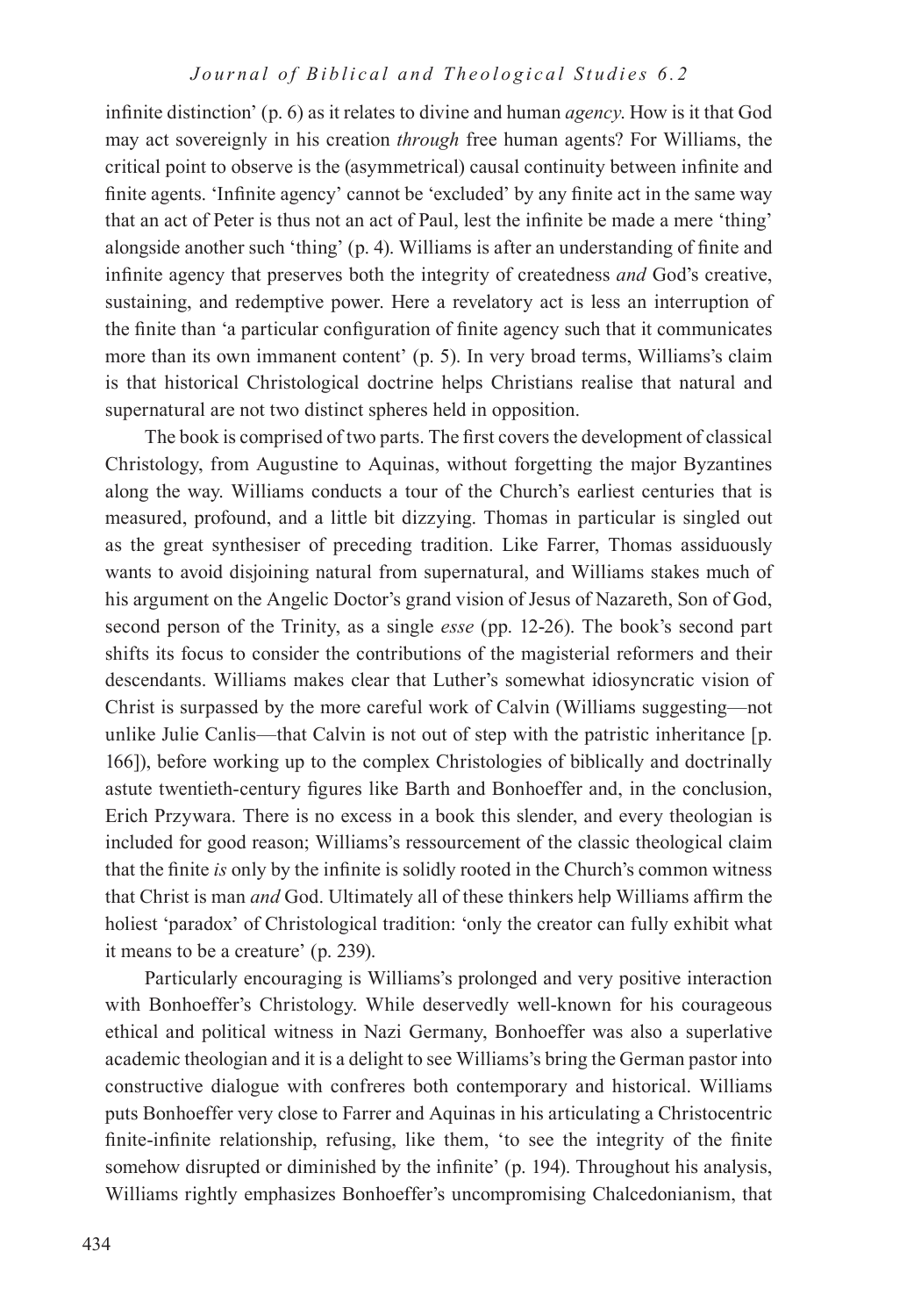is, how Christ is for Bonhoeffer the unique embodiment and possibility of the 'noncompetitive relation of Creator and creature' (p. 216). The choice for Bonhoeffer as his modern example of the theological position Williams had earlier referred to as 'mutual illumination that connects Christology with the doctrine of creation' (p. xiii) is inspired, for it helps cast a much broader ecclesial light on Bonhoeffer's early "sociology of the Church" (from *Sanctorum Communio*, his dissertation) and how this thoroughly incarnational approach had developed by the time of his execution in 1945.

Somewhat less inspiring is the book's relative lack of discussion on theologies of creation as such, which, while somewhat beside the point Williams is trying to make, are today increasingly important. Given that Williams is an active supporter of greater ecological responsibility, some reflection on the specifically ecological implications of his Christological theses would have been a relevant and welcome expansion and would no doubt have helped to advance ongoing conversations within this popular sub-discipline. Furthermore, Williams is not famous as a biblical scholar, and his introductory discussion of the New Testament will be all-too-brief for some.

 In sum, *Christ the Heart of Creation* is a characteristic achievement of scholarship that, in its subtly ecumenical outlook, takes Paul's insistence on the one-ness of the Church as Christ's body (Rom. 12:5; 1 Cor. 12:12, 20) with the utmost seriousness. *Caveat lector*: this is an advanced, densely argued book, quite different from the author's more popular-level books (although no less impactful). The reader should pay attention to Williams's balancing of biblical reference with careful theological and philosophical reflection; although far from being a Thomist work *per se*, Aquinas is more than just another historical source for Williams, and acknowledging this will better position the reader to appreciate some of the moves made by Williams. His efforts will be of most help to graduate students and ministers looking to expand upon an existing knowledge of creedal Christology and/or historical theology. In reference to his contemporaries, Williams's rhetoric is probably more accessible than, say, that of David Bentley Hart or John Milbank, but his concern for an intelligent Christianity that can still preach to the world beyond the sanctuary is no less rigorous or relevant than anything found in these similarly philosophical theologians. Like Bonhoeffer before him, Williams wants to explicate *who* Jesus Christ is for us *today*, a task he carries out with commensurate knowledge and skill.

> Alex Michael Trew University of Aberdeen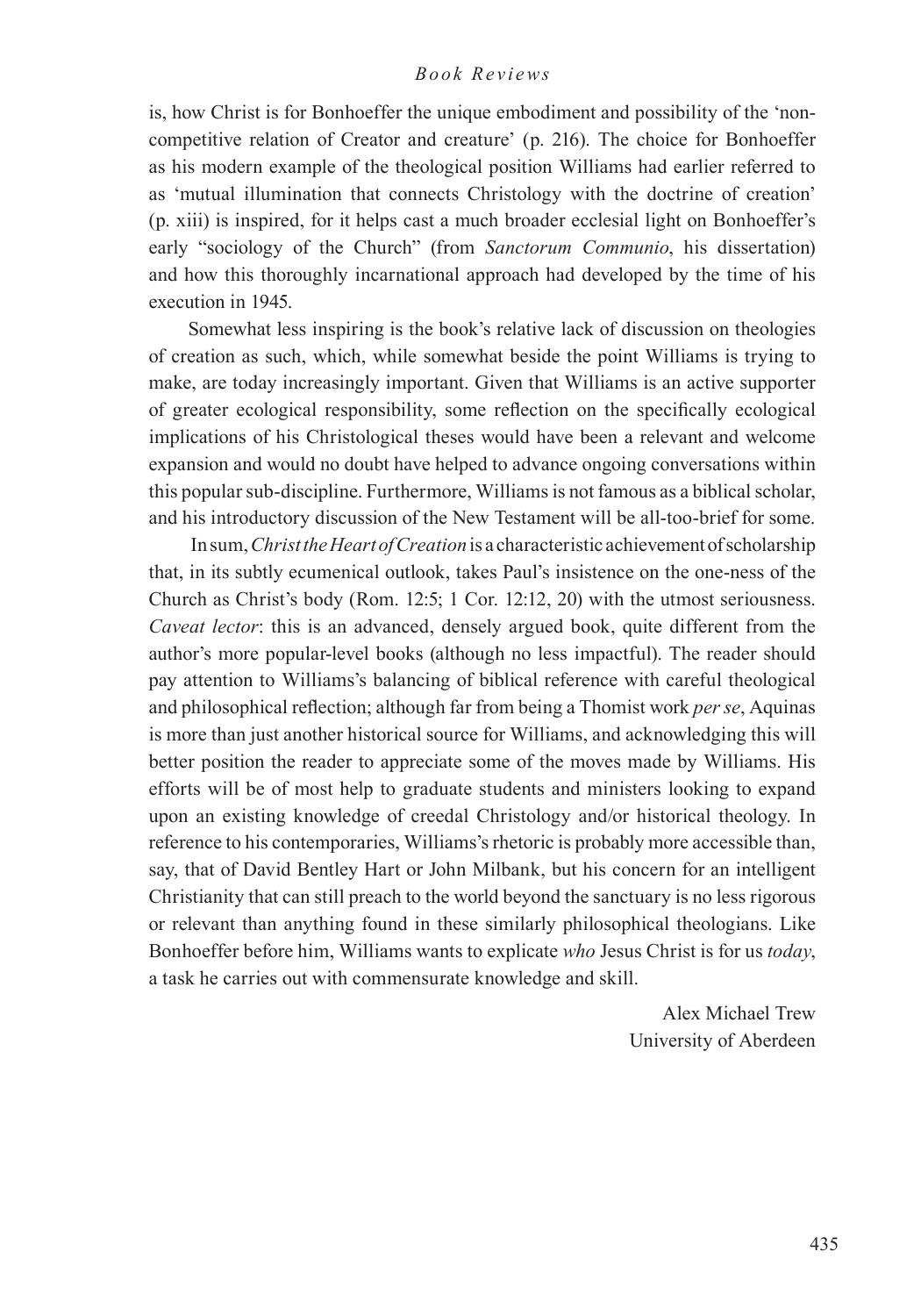# **Farris, Joshua R.** *An Introduction to Theological Anthropology: Humans, Both Creaturely and Divine***. Grand Rapids: Baker Academic, 2020, 336, \$29.99, softcover.**

Joshua R. Farris (PhD, University of Bristol) is Executive Director of Alpine Christian School and former assistant professor of theology at Houston Baptist University. Farris has edited and written numerous works on anthropology, making him ideally suited to pen an introduction to theological anthropology.

While questions of anthropology continue to dominate contemporary discussions within and without the church, the academic resources providing both introductions and specialized focus lag. This makes Farris's *Introduction to Theological Anthropology* a welcome source. Farris covers all the major areas in theological anthropology, expanding beyond what is typically found in overtly theological material or overtly philosophical material. He writes as a sort of bridge between theology and philosophy, engaging the questions, topics, and ideas from both disciplines in a single volume. There are chapters on human identity and ontology (e.g. materialism vs. substance dualism vs. hylemorphism, etc.), human origins, the *imago dei*, free will, original sin, Christological anthropology, culture (e.g. race, disability, and work), gender and sexuality, the afterlife, and the *telos* of humanity. Each chapter attempts to provide a high-level summary, explaining the various views and offering several costs and benefits to each. Farris does not always take sides in these debates. His overall goal with the volume is to "advance an overarching vision of humanity that is consistent with ancient and biblically driven views of the human and that, at the same time, is commensurate with and informed by contemporary reflections from the sciences" (p. xviii). Methodologically, he works from Scripture as the norm that norms all other norms but maintains other theological authorities such as creedal statements, conciliar statements, confessional statements, great theologians, reason, and experience (p. 5). The fundamental premise he presupposes throughout the work is that humans *are* souls (xvii).

Now, I think there are several aspects of this volume worthy of specific commendation. First, Farris covers a huge array of topics, providing a comprehensive *introduction* to numerous topics and debates. Whether the reader agrees with his conclusions or not, they will benefit from being exposed to the wide range of ideas. This is the book's greatest benefit and what makes it so useful for undergraduate level classrooms. It will allow students to be exposed to all the major topics and debates in anthropology in one single volume. Second, given his philosophical acumen, he makes a very helpful distinction in chapter 1 between "personal" and "narrative" identity (p. 45). Typically, volumes use "identity" language and mean "narrative" but never explain this. By offering this clear distinction and explaining each, he provides readers with a beneficial resource for navigating these discussions. Third, his distinctions on the versions of the soul (pure soul, kind soul, hybrid soul) is helpful (pp.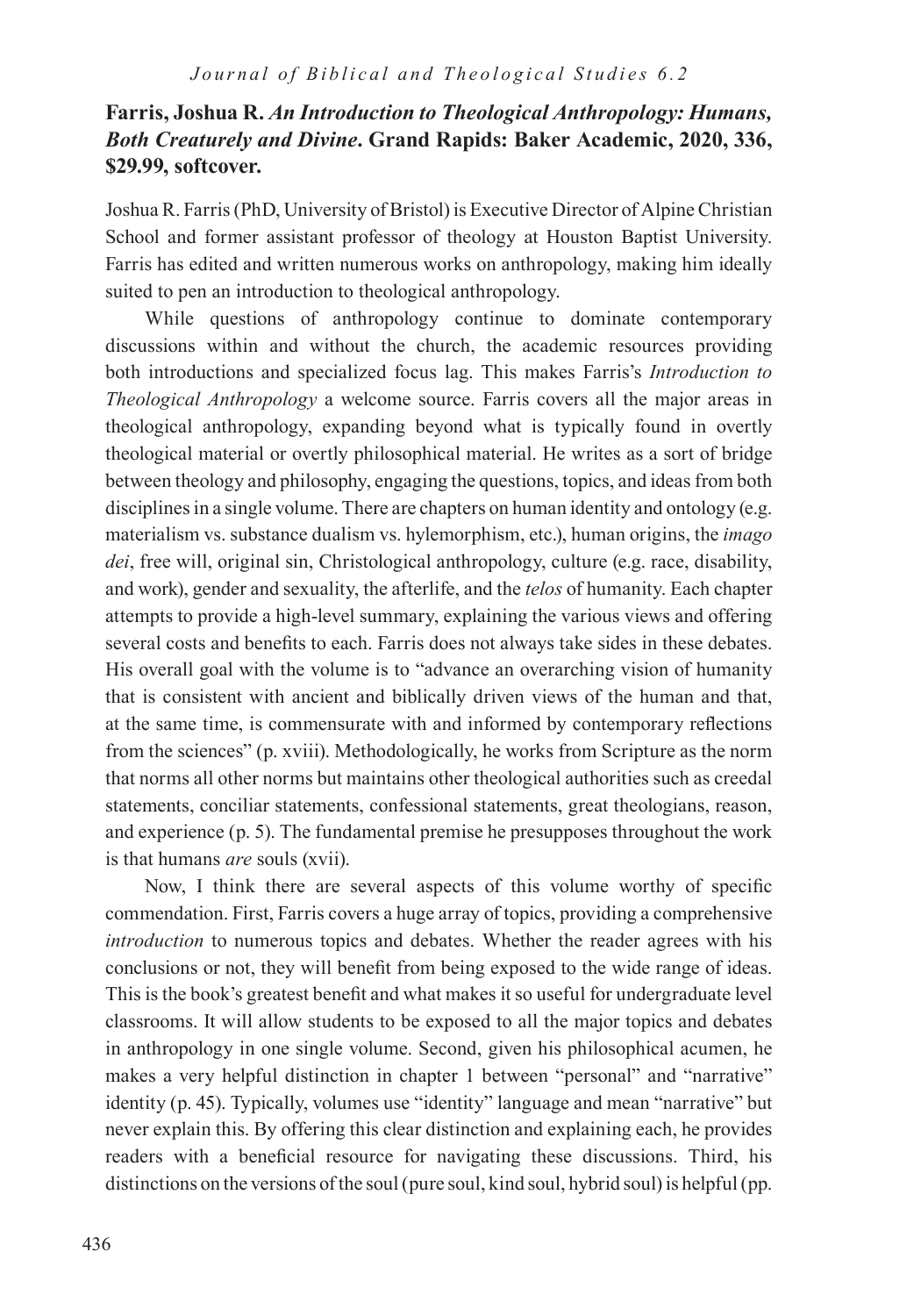64-65). Fourth, his summary of the *imago dei* and the various views is tremendous. Moreover, his conclusion that while the *imago dei* may not be identical to a substance view (the view that identifies the image with certain properties or capacities), that any view ultimately requires *at least* the substance view is perceptive (89).

While more could be said regarding various strengths of the volume, there are also potential weaknesses. And given the need for *critical* book reviews that are more than mere summaries, I will engage five specific examples in order of ascending importance. As a disclaimer: I have numerous misgivings with his defense of substance dualism, though this is partially my own bias. Therefore, I attempt to limit my critiques at this point to the areas that I find lacking in substantial argumentation rather than mere disagreement.

First, I found it frustrating that Farris does not always clearly say which view he advances. Given that he takes such a controversial opinion as substance dualism from the beginning, I would expect him to continue to be clear as to which positions are preferrable throughout. But he doesn't do this. For example, when discussing the old earth view of creation and how humans are related to Adam, he doesn't take a position and doesn't help the reader determine which might best fit Scripture and tradition (p. 60). While an introduction doesn't necessarily need to have the author plant his flag in every area, given that he has already done so in potentially more controversial areas is curious to me. Now, it is possible that he simply doesn't have a strong opinion on some of these and therefore wants to avoid making a decision, which is fair. However, more importantly, many times when he fails to defend a position, he *doesn't guide the reader* in thinking about which may be preferrable. With this said, it would be too hasty to conclude that he *never* guides the reader or that he *never* makes a firm conclusion. He does this on many, if not most, occasions. However, the times that he doesn't are a missed opportunity.

Second, when discussing personal identity, he repeatedly claims that the soul can account for it while materialism cannot since the body changes every day (pp. 32, 37, 42, 44). But the claim that bodies continually replace themselves has scientifically been proven *false*. There *are* parts of bodies that never change throughout our lives. While some of our parts change, not all of them do. Moreover, there are reasons to reject the claim that mere change in parts is sufficient for change in the whole. Therefore, the argument against versions of materialism from the persistence of identity ought to focus elsewhere than naïve mereological replacement views.

Third, his definition of Reformed theology is overly broad and misleading. He claims Reformed theology is "the tradition that renovated the church by steering it away from the doctrinal excesses found in the Roman Catholic Church…." (p. 5). Elsewhere in a footnote he says that Reformed theology "is a reference to a sociological and ecclesiological tradition that is broader than Calvinistic soteriology" (p. 11). While it is true that Reformed theology necessarily must be these things, it is more than them. And while there are internal debates regarding many historic "Reformed"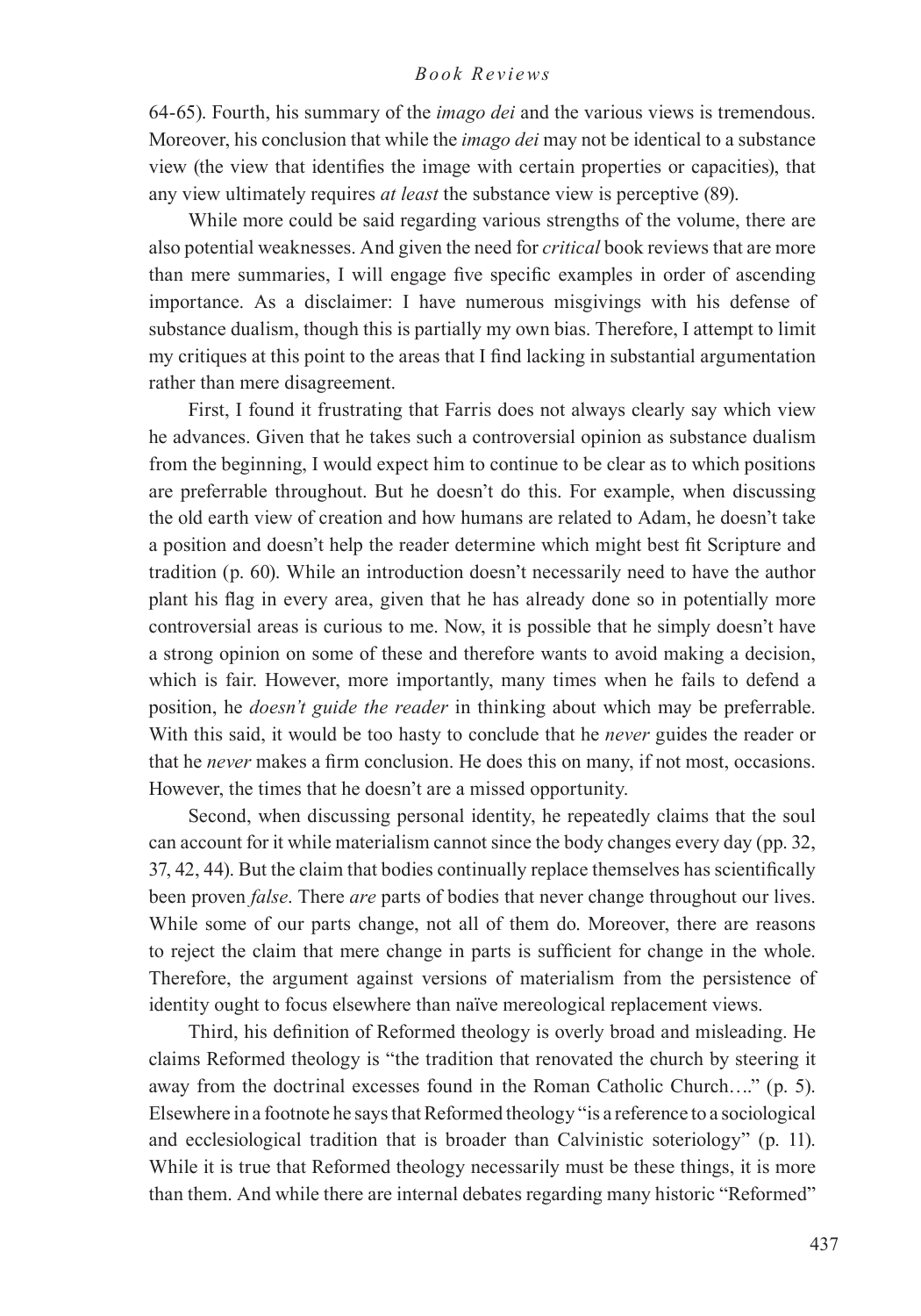doctrines, they have boundaries that are tighter than Farris allows. Thus, the way he uses 'Reformed' is an improper use of the term and one that is likely unrecognizable to most of his readers. A better term for what Farris means is 'Protestant.' 'Reformed' is usually historically reserved for those streams of Protestantism that confess the Westminster Confession of Faith, the Belgic Confession of Faith, the Thirty-Nine Articles, etc. Admittedly, his problematic usage of Reformed is not universal throughout the book and he regularly seeks to buttress his writing from traditional Reformed sources.

Fourth, he mentions early in the book that there are two necessary conditions for a church to be catholic. His second necessary condition includes "some understanding of [baptismal] regeneration" (p. 7). However, this is decidedly *non-catholic* given the overwhelming contemporary Protestant opinion that rejects baptismal regeneration. While his emphasis is on the necessity of a sacramental order of the church, which is absolutely commendable and needed, I do not think this mention of baptismal regeneration was necessary for the argument of the book. It would have been better to remove this unless he was willing to spend a sufficient amount of space defining and defending it.

My fifth and final critique is similar to my first. There is a serious unevenness with *some* of his critiques of various positions. To be clear, most of the chapters evidence fairness in argumentation. However, there are others that are seriously lacking. While Farris has full rights to ignore potential solutions to views he rejects, he gives such scant attention to the alternatives of views he rejects it is rather disappointing. For example, in his chapter on freedom, he provides a section devoted to a critique of compatibilism. However, libertarianism receives no such treatment. It is assumed as true because it is "the commonsense view" (p. 123). While I have no problem with defending positions in an introduction (as noted in my first critique, I prefer it!), I find it unhelpful to not provide a list of true costs and benefits for every view—including one's chosen views.

So, how should the biblical-theological student interact with this book? As mentioned, it would make a great main text for undergraduate students to introduce them to the wide range of issues in theological anthropology. His treatment covers far more ground than other works such as Marc Cortez's *Theological Anthropology: A Guide for the Perplexed*, making it an ideal resource. Therefore, those considering what textbook they should use for classroom type settings should give serious consideration to it. For those unfamiliar with the terrain of anthropology and many of the philosophical disputes yet interested in beginning to understand them, Farris speaks in an understandable way that would allow anyone to understand the issues. Ultimately, while I have criticisms of the book, I think it provides a readable reliable guide to the topics and is especially useful for classrooms.

> Jordan L. Steffaniak Wake Forest, NC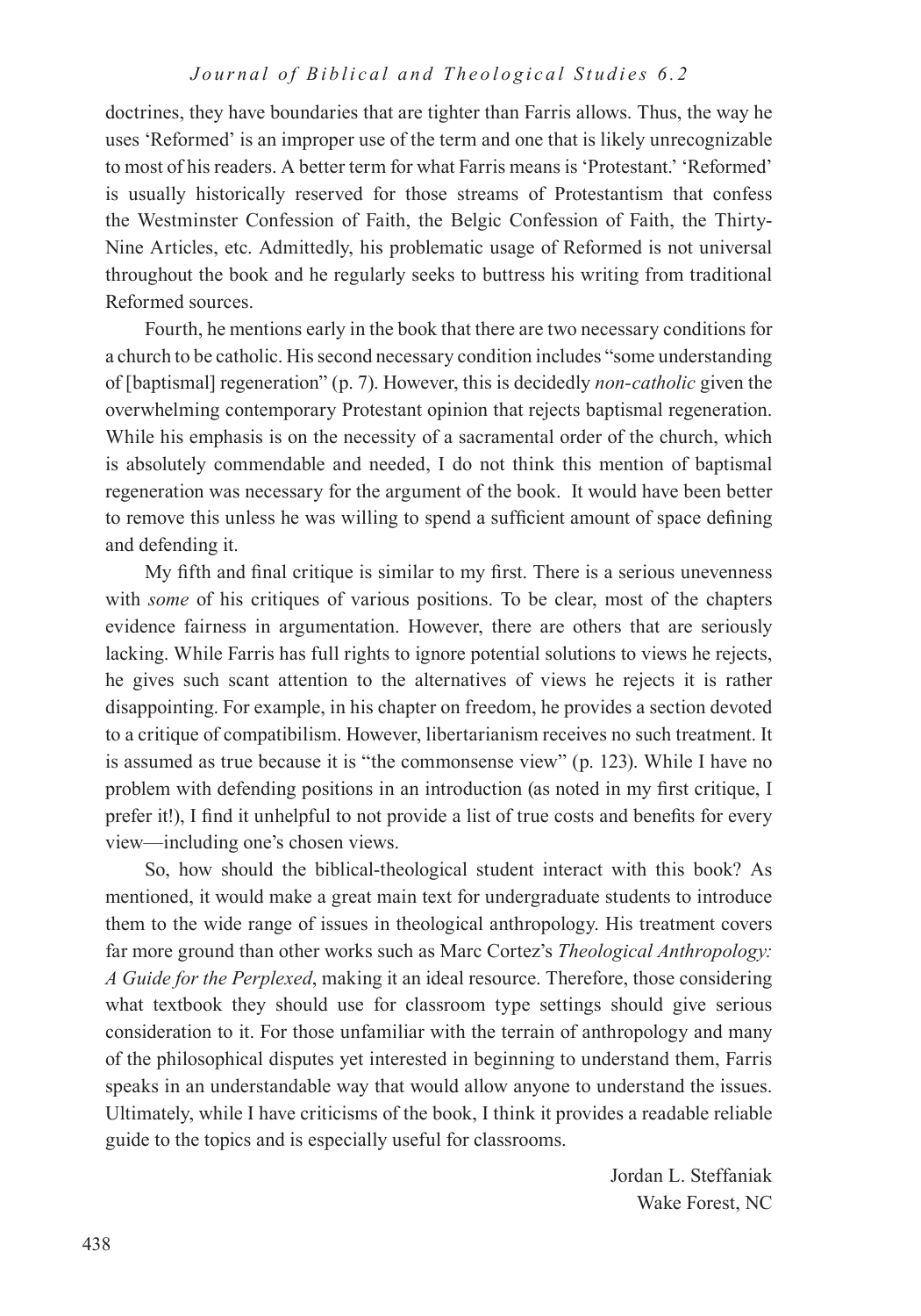## **Sollereder, Bethany N.** *God, Evolution, and Animal Suffering: Theodicy without a Fall***. New York, NY: Routledge, 2019, pp. 202, \$48.95, paperback.**

Bethany Sollereder (PhD, Exeter) is a systematic theologian and postdoctoral fellow in the Faculty of Theology and Religion at the University of Oxford. She writes on theodicy, animals, interpretations of Genesis, and science and religion.

Sollereder's outstanding book asks how "a good and loving God [can] create through an evolutionary process involving such suffering, death, extinction, and violence" (p. 4). It is not a defense of Christian theism in light of the violence of evolutionary history, but an exploration of ways to understand the God-world relation in light of what is so baffling about evolution. Taking a line from Christopher Southgate, she explains her project "arise[s] out of protest and end[s] in mystery" (p. 4).

Blending an account of love borrowed from Aquinas and an Open Theist take on divine action, Sollereder tells a creative, complex, and at turns, mystifying story. She argues the disvalue of evolutionary suffering is a necessary byproduct of God's generous gift of being to creatures and refusal to 'micromanage' (p. 183) the trajectory of any individual or species' growth and development. Furthermore, no disvalue is beyond the possibility of redemption because of God's infinite, creative love. She critiques approaches to the problem where the supposed benefit brought about through suffering neither affirms the value of animals' lives nor benefits the actual individuals that suffer (p. 50). She likewise rejects theological models that propose too revisionary an account of divine attributes (p.67).

In chapter 2, Sollereder contests traditional interpretations of the Bible where natural evils, or as she prefers, disvalues, are explained by appeal to the fall of humans and/or angels. Arguing that the natural world *itself* was never corrupted, she argues that the Genesis 3 curse on how humans relate to the earth was lifted with the advent of the Noahide covenant (p. 36). Hebrew Bible scholars will find her arguments here of interest.

In chapter 3 she offers an overview of recent suggestions for theodicies and appropriates Southgate's "only way" argument, which says "an evolutionary process is the only way to create life without constant intervention" (p. 52), where that life boasts the kind of diversity and freedom we see in the world. This affirms the value of that diversity and freedom, and likewise holds that law-like causal relations free from divine intervention make the world navigable for both humans and animals—a benefit both can enjoy. As Sollereder notes, the goodness of nomic regularity for each individual is not always proportionate to how much any individual suffers, so there has to be more to the story (p. 55). Sollereder takes line that a compound of multiple approaches is required for addressing evolutionary suffering (p. 79-80).

In chapter 4, Sollereder begins with Eleonore Stump's version of Thomas Aquinas' definition of love: a conjunction of desires for union with the beloved and for the good of the beloved (p. 94). She argues this definition requires that divine love is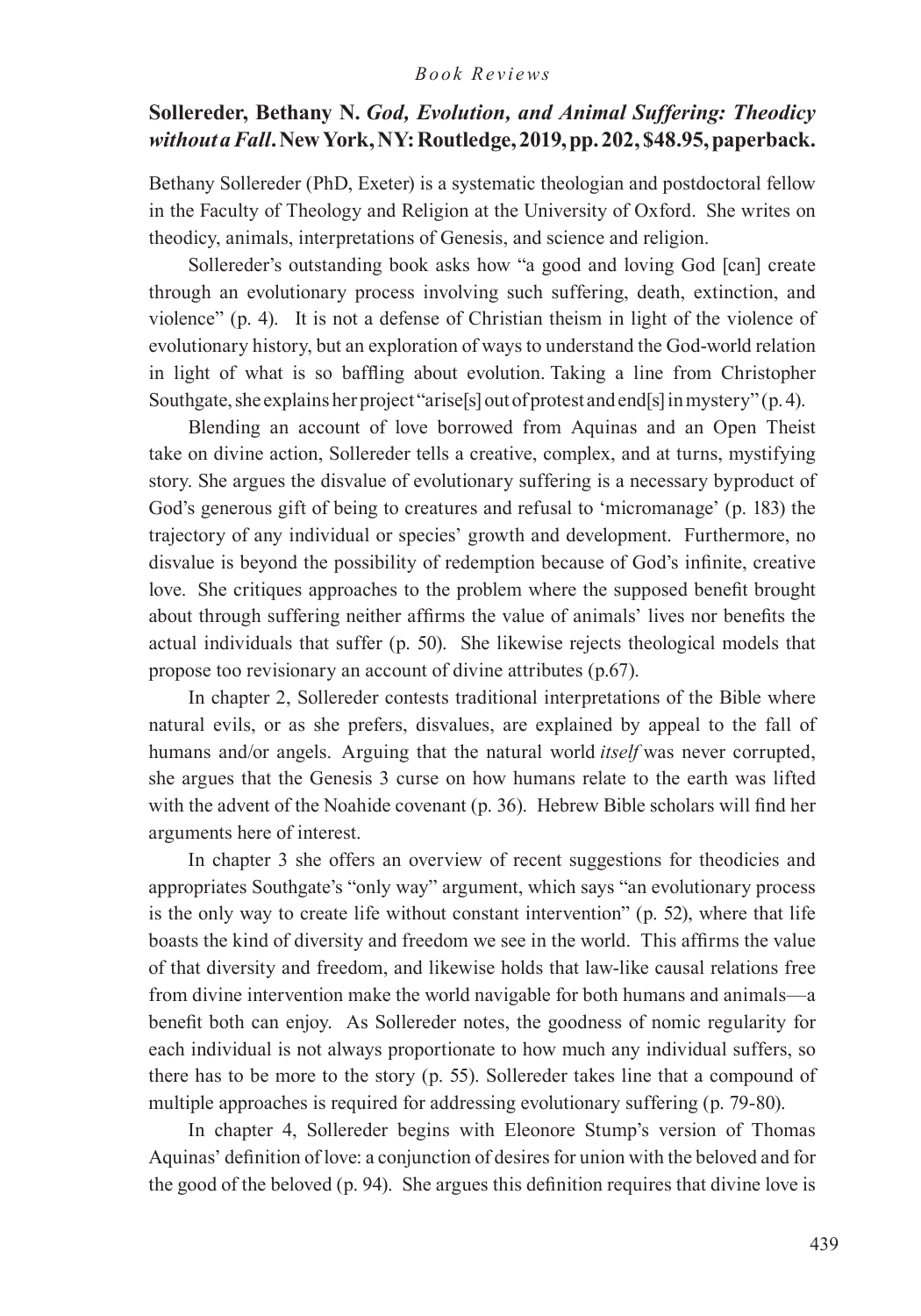particular to each individual and essentially noncoercive. From there she examines how a world made in love would contain creatures given significant freedom, and how the freedom afforded creation might help us understand the coexistence of an infinitely loving God and evolutionary suffering.

In chapter 5 she turns to a version of Open Theism where God limits God's own knowledge in order to make room for significant creaturely freedom. According to Sollereder, God is temporal, watching evolution unfold as time elapses. God does not know the path evolution will take or the choices any individuals will make. God does not even know what God will do in the future (p. 112). But since the limits on God's knowledge are self-imposed, it is not beyond the scope of God's power to find creative ways to bring about redemption in the end, even if that ending will be a surprise to God. Furthermore, in stepping out of Classical Theism, she is able to claim that God is able to co-suffer with creation (p. 112).

Her emphasis on non-intervention as entailment of divine love and her embrace of Open Theism position Sollereder to argue that God is not on the dock for all the natural tragedies in evolutionary history. There is value in what she calls 'selving,' a process of self-realization through the exercise of one's powers and particular characteristics. The powers an animal exercises in selving are ones that can create goods for it and for its kind but can also create disvalues. She summarizes the significance of selving,

a creation made in love would necessarily involve allowing creatures to "selve" with significant freedom. Creatures would selve without micromanagement into lions and lettuce, dinosaurs and diphtheria. Life was not drawn inexorably along fortuitous lines of descent but was allowed to develop according to each creature's own needs and agency, sustained by the unflinching generosity of God to all life" (p. 183).

To deny creatures the opportunity to selve would be a failure of love.

Lastly, Sollereder speculates about redemptive possibilities for creatures, both in this life and the next. The clearest form of immanent redemption Sollereder considers is ecological (p. 158). The death of an individual creature can restore energy to the soil, which can nourish plants, which can sustain an ecosystem, and so forth. Possibilities for immanent redemption, whatever they amount to, stress the value of each life that is lived so that the goodness of those lives does not just materialize in the eschaton.

Since Sollereder seeks a narrative where the value of each life is affirmed *and* where the outweighing goods connected with suffering are ones that benefit the animals themselves, she must appeal to the afterlife. She argues for the possibility that every living thing will be resurrected and enjoy life with God in heaven. There the suffering contained within each creature's life will be a source of glory for that creature (p. 168). The role that creatures played in the bigger narrative of God's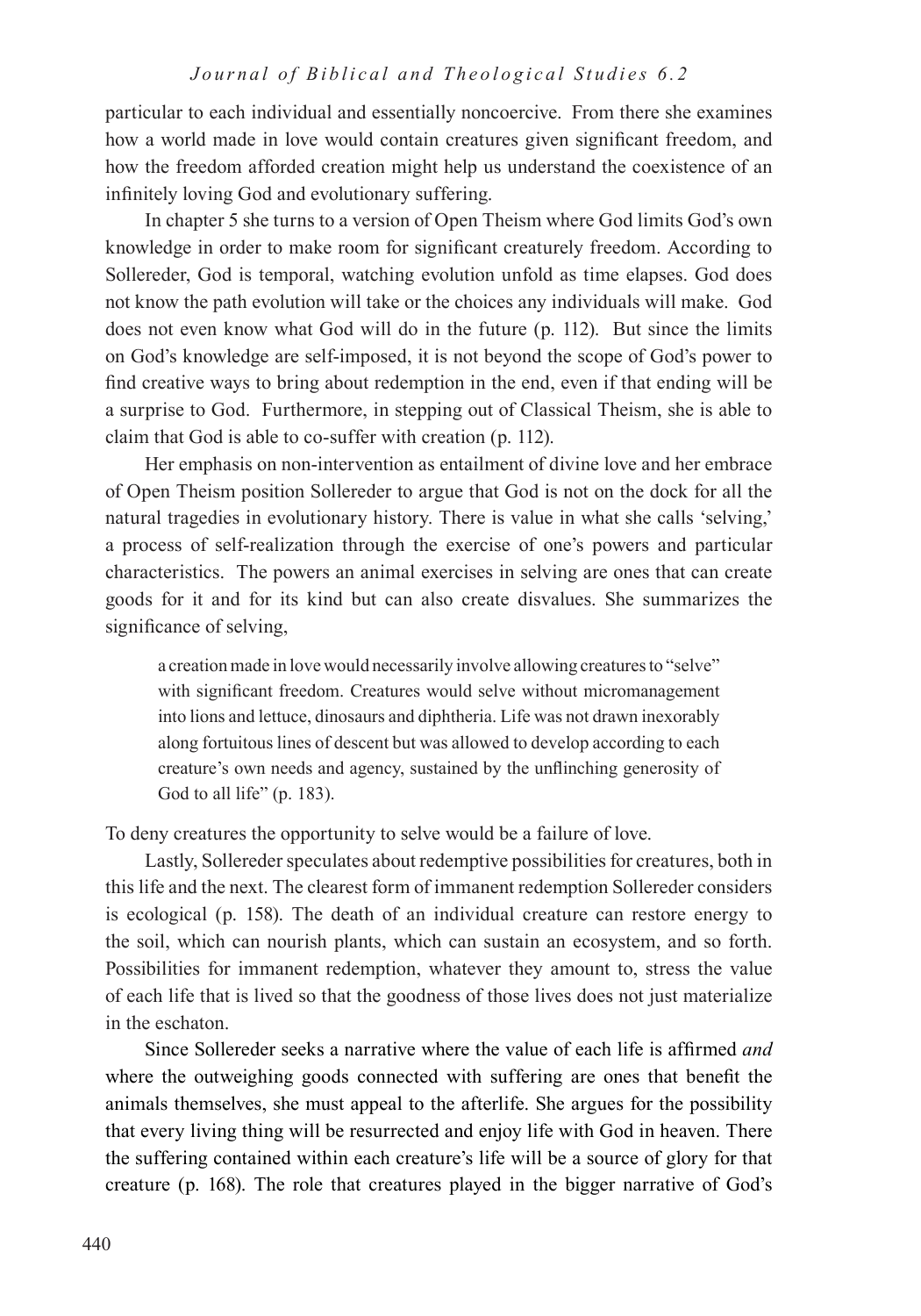work—culminating in the Christ event—will be part of a whole that brings good out of their past suffering. Here she makes good on her promissory note that the project ends in mystery.

How might the ecological and eschatological levels of redemption fit together? She says that "the meaning of a good life is a gift given by God in an act of eschatological creativity" (p. 169) Sollereder's explanation bottoms out in metaphor, hinting at how that the different levels of redemption are connected. She utilizes an image employed by Stump: a fractal where the organizing principle of each part recurs at each ascending level of complexity of a structural whole. The story of an individual's redemption is nested within a larger story of the ecological whole, which is in turn nested within and even bigger story—each bearing similarities in narrative structure.

Sollereder is sympathetic to Trent Dougherty's defense for animal suffering, where resurrected animals level up in heaven and acquire the cognitive capacities necessary to see their suffering as defeated (p. 168). Dougherty's suggestion is promising, but I fear Sollereder's emphasis on the essentially non-coercive nature of divine love and the value of selving might undercut any such move. If it is inconsistent with divine love for God to nudge the mechanisms of evolution to soften its violent tendencies, surely any means of causing animals to level up in heaven would be even more inconsistent. If selving is not just a necessary consequence of permitting nomic regularity, but an entailment of divine love, it's not clear how radical transformations of any sort would be possible.

I see further worries about the role that selving plays in her account. Despite saying that God's love is particular to each individual, in claiming the permission for selving is universally required by divine love, Sollereder seems to apply the same conditions for love between persons to love between persons and non-persons. In Stump's explanation of Aquinas' view, God would be failing to love an individual if God were to coercively influence that individual's free will. That is because the union desired in love requires the union of two wills—God's and the beloved's—not a unilateral imposition. But would it be unloving to use coercion against a creature who does not have free will? The question is actually pretty thorny and turns on our understanding of animals' agential capacities.

On the one hand, Sollereder is right that [many] animals have significant agency—they are not mere creatures of instinct. On the other hand, I would argue that whatever kind of agency animals have is different not just in degree from human agency, but different in kind—at least for the vast majority of non-human species. Animals cannot take higher-order evaluative stances toward their own desires and motivations. While they can choose to act or refrain from acting in particular ways, it is far from obvious that these choices are the product of any kind of deliberation.

These differences matter for two reasons. First, I suspect that the value of having the ability to satisfy one's own desires and exercise agency depends on the *strength*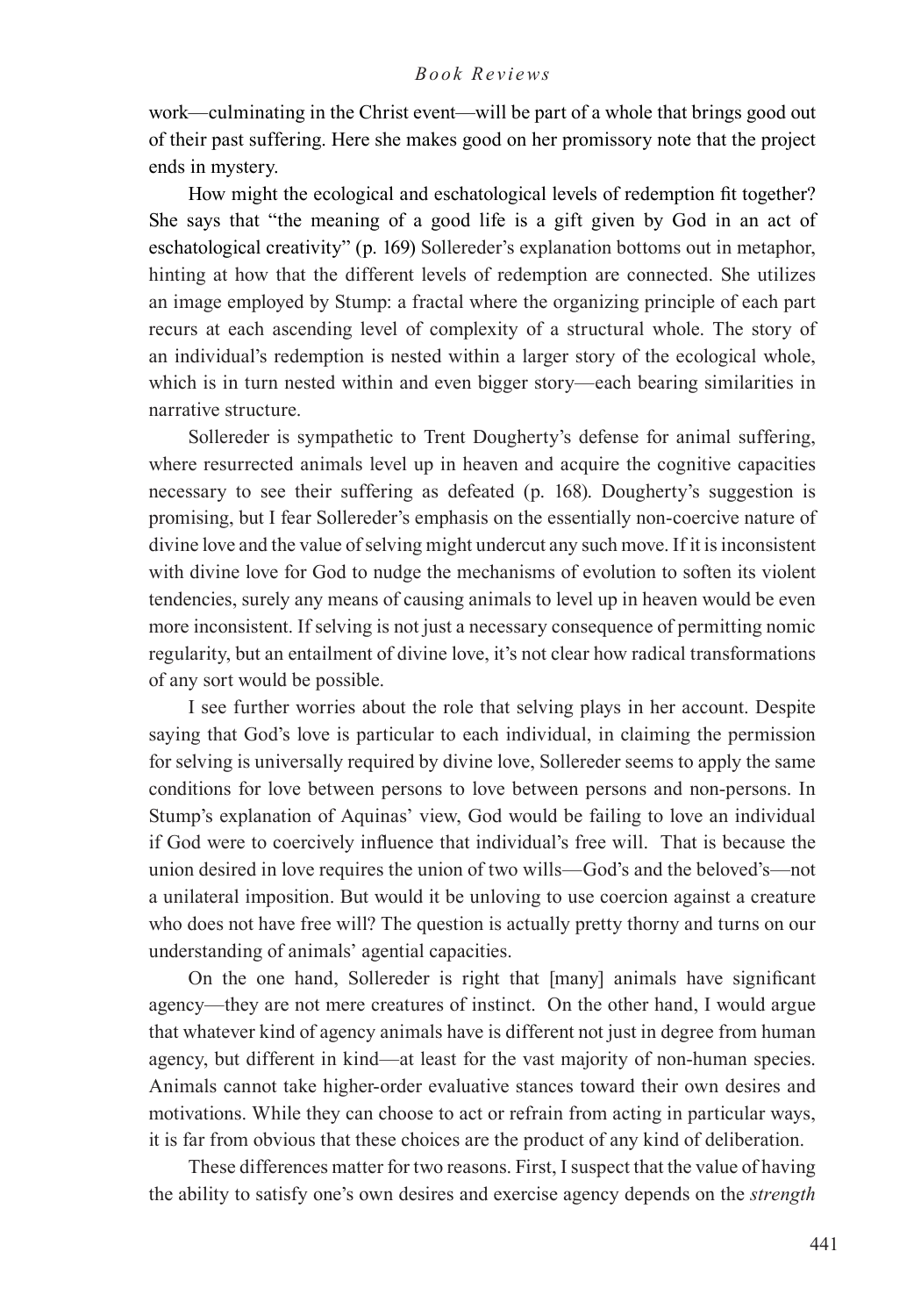of one's agency. If a creature lacks self-awareness, cannot conceive of its own good as such, or appreciate its own exercise of freedom, just how valuable can selving be, at least *for that animal?* While it might be aesthetically valuable or conducive to nomic regularity for creatures to develop by the exercise of their own powers, how is that kind of freedom a good that animals can experience subjectively? And if it's not a subjective good for animals, what kind of good for them can it be?

Furthermore, when it comes to human relations, we tend to think that paternalism can be appropriate, and maybe obligatory, toward individuals with limited agency. Arguably, the level of independence one ought to give someone they love depends on the degree to which they are able to exercise freedom. The freedom I extend my teenager in love would be terribly unloving if extended toward his much younger sibling.

Something similar strikes me as the right way to think about paternalism towards animals, too. The good shepherd builds a fence around his sheep and guides them with his staff. The loving dog-owner forces his animal to go veterinarian, even against the dog's protest. Maybe these examples are slanted toward domesticated animals, but a similar point stands when it comes to wild animals, too. If an endangered animal's habitat were irreparably encroached by human occupation, it would be best to relocate the animal, against its wishes, if such relocation would give it a better chance at flourishing and its species a better chance at survival. I hesitate to use the term because it's so heavily freighted, but this might be part of what it means for humans to have dominion over creation. And if humans can exercise such providence over animals, directing them toward their own particular ends, surely a loving creator could so too.

Sollereder does not place all her bets on the value of selving, so the foregoing is not a deal breaker for her approach. But there is something very clever in her claim that selving is a consequence of divine love. Many theodicies and defenses for evolutionary suffering appeal to the value of non-interventional mechanisms for bringing about diversity in creation. But where in most other accounts that is a global good unconnected to the good of individuals who suffer, Sollereder is able to point to how God's non-intervention is actually evidence of God's love for those that suffer. While I think she might be on to something here, I think the details will turn on empirical facts about the strength of animal's agency and normative facts about how great a good that agency is for them as individuals.

A further tension comes from Sollereder's use of a Thomistic account of love and Open Theism. She argues in short order that the Thomistic account of love necessitates an Open Theist conception of the God-world relation because of the centrality of freedom in willing the good for the other. Aquinas, of course, didn't see things that way. He and Stump both hold that God loves all things God has made, that God does not contravene the will of free creatures, and at the same time, God is impassible, *a se*, and outside of time. There are plenty of puzzles for Classical theism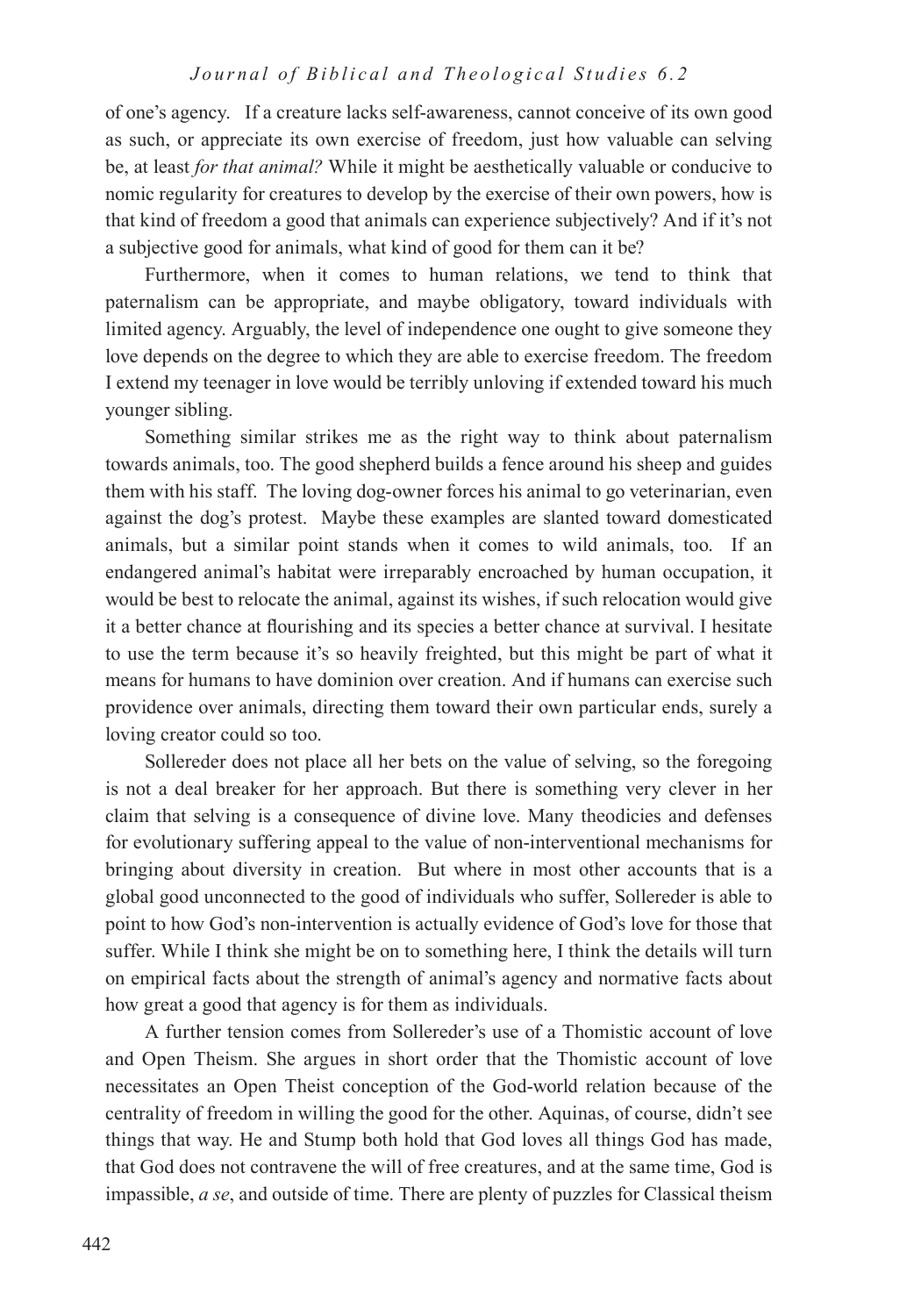about how God can then be responsive to the world, for sure, and interesting ways in which Aquinas, Stump, and many others respond. Classical Theism does not get any airtime in the book, and it would be interesting to see what elements of her model might be available for use by the more classically inclined, especially given the pride of place the author gives to Aquinas/Stump, and Sollereder's concern to avoid too great a revision of divine attributes.

In the end, I find many of the moving parts in Sollereder's model attractive and the breadth of issues she brings together impressive. She engages with the sciences with care and creativity, and her guiding intuitions about the value of animals' lives are refreshingly humane. This is the most comprehensive treatment of the problem of evolutionary suffering on offer, and her presentation of the state of play in theological literature is tremendously helpful. In short, anyone interested in the problem of evolutionary suffering would do well to pay careful attention to this exciting book.

> Faith Glavey Pawl University of St. Thomas, Minnesota

## **Leidenhag, Joanna.** *Minding Creation: Theological Panpsychism and the Doctrine of Creation.* **London: T&T Clark, 2021. 224 pages. \$120.00.**

*Minding Creation* is the first full-length treatment of panpsychism for contemporary theological construction. Similar treatments from different perspectives have been published and come to mind that provide similar fruitful discussions. Just consider two recent representative examples: J. T. Turner *On the Resurrection of the Dead*  and my *The Soul of Theological Anthropology.* All three provide interesting constructive theological treatments of a particular doctrine by drawing from a particular position within the philosophy of mind. Turner advances a theological construction using a version of hylomorphism and I advance a constructive, and in some ways exploratory, defense of Cartesianism. These represent some of the more recent analytic theological literature that moves beyond philosophy of religion to contemporary constructive theology.

Leidenhag approaches the doctrine of God's relationship to creation through a consideration of panpsychism. Panpsychism is the view that mentality is fundamental to the natural world such that it permeates the whole world. She is clear that panpsychism, which serves as a broad category for a host of nuanced positions about the mind, is compatible with distinct comprehensive ontological theories instead of entailing just one (e.g., process theism, panentheism, pantheism, and other totalizing systems). It is even consistent with versions of Perfect Being Theology and classical theism (see especially pp. 105-37). Her case begins with a state of the art on what she sees as the popular bridge position between science and theology, namely emergentism, which is a kind of *via media* for physicalism and substance dualism. After a survey of the literature, Leidenhag raises concerns with emergentism. Some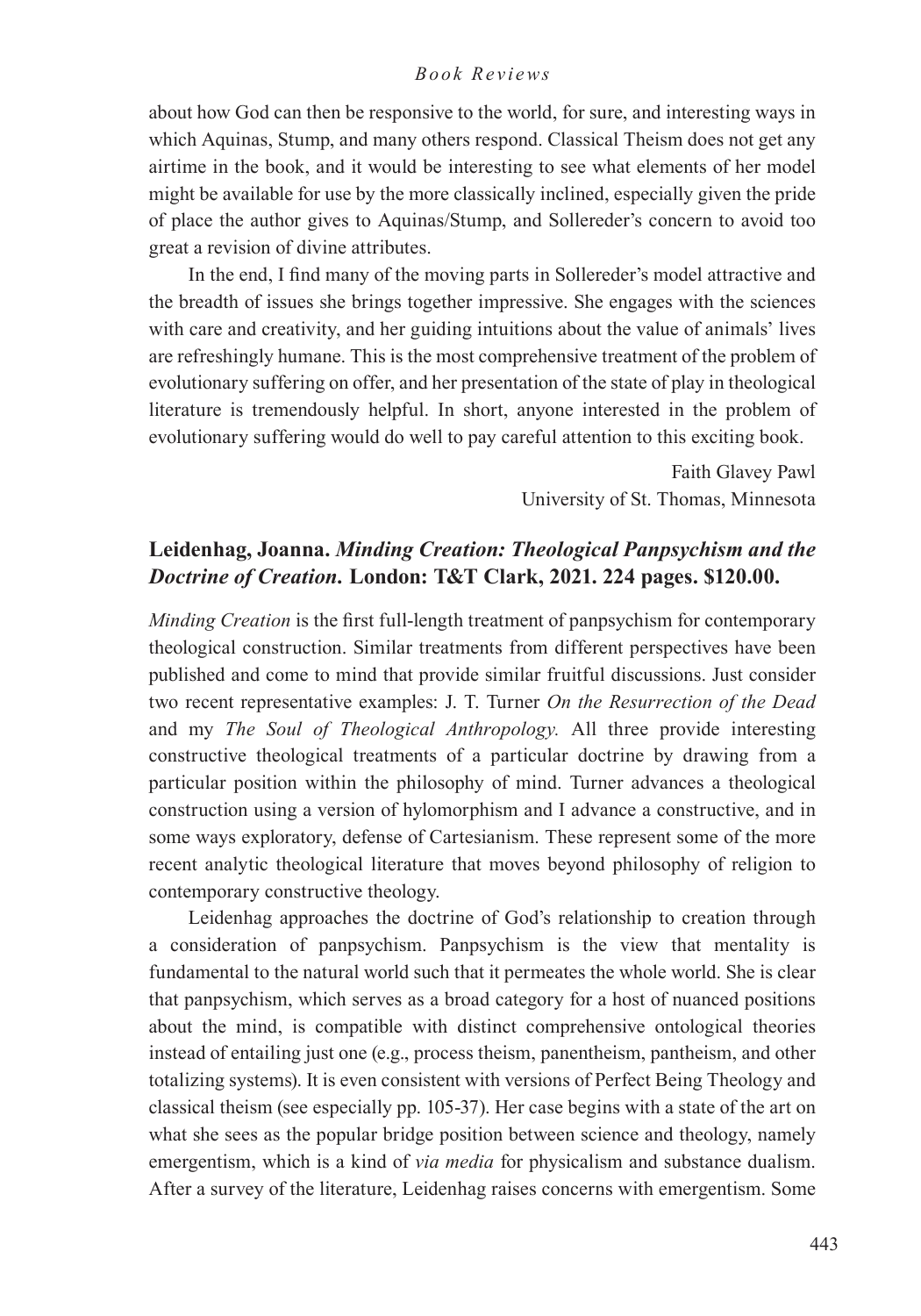versions of emergentism are too weak either to do justice to the nature of minds (e.g., they often amount to a reduction) or results in some rather exotic, and unpalatable, theological ideas (pp. 13-45). This sets up her pivot to a consideration of panpsychism.

According to Leidenhag, we have good reasons for accepting panpsychism, and she sees little to no cost in accepting it (see chapter 2). Taking her cues from the patriarchs of panpsychism (e.g., Nagel, Chalmers, and Strawson), panpsychism's greatest appeal is that it provides a simple explanation of a set of desiderata central to philosophy of mind and theology. First, it provides a monism of mind and matter without buying into the bifurcation of the world found in substance dualism. Second, it takes seriously the mind as a feature of the world (i.e., mental realism) that is unexplainable on materialism. Third, it avoids reductionistic explanations. Fourth, it avoids predicating magical emergent properties to matter, which amount to a version of creation ex-nihilo—an obvious problem for many theists. But, there is an interesting development. Where the patriarchs operate out of a secular framework as birthed from dissatisfaction with the merits of materialism, Leidenhag seeks to kindle the connection between panpsychism and theism (p. 81)—something she believes is quite natural, which she takes as an advantage over substance dualism. Accordingly, panpsychism has two advantages over dualism. First, panpsychism does not require the "radically different origin stories" (pp. 172-3) between the soul and the body. Second, panpsychism supplies a simpler, harmonious explanation of the soul's origins without God's constant and ongoing creation of souls at every moment that embryos come into existence.

Next, Leidenhag considers one historical proponent of panpsychism in Christian theology: Gottfried Wilhelm von Leibniz. She provides a fascinating discussion based on the principle of sufficient reason. The discussion certainly raises another question worth exploring—namely, what is the difference between panpsychism and idealism? For Leibniz's ontological views have been taken to be a version of idealism, yet panpsychism is often considered a distinct ontology. The views are cousins if not siblings. Fascinating itself, there's more to chew.

The last two chapters are the most constructive. Considering three proposals for divine action, Leidenhag shows how panpsychism can accommodate and deepen differing accounts from interventionist non-compatibilism, process theism, and the doctrine of double agency. Finally, Leidenhag draws out several implications for eco-theology in a way that permits a ground for a sacramental theology because God is able to be present to creation in a way that is impermissible on dualistic and interventionist pictures of the God-world relationship, or so it is commonly argued. In other words, to her lights, what panpsychism gets us is both Divine transcendence and immanence because mentality promotes ontological space for Divine action to permeate the whole world (p. 173).

As with all three works listed above, each places one doctrine under the microscope. The other works focus on the doctrine of personal eschatology and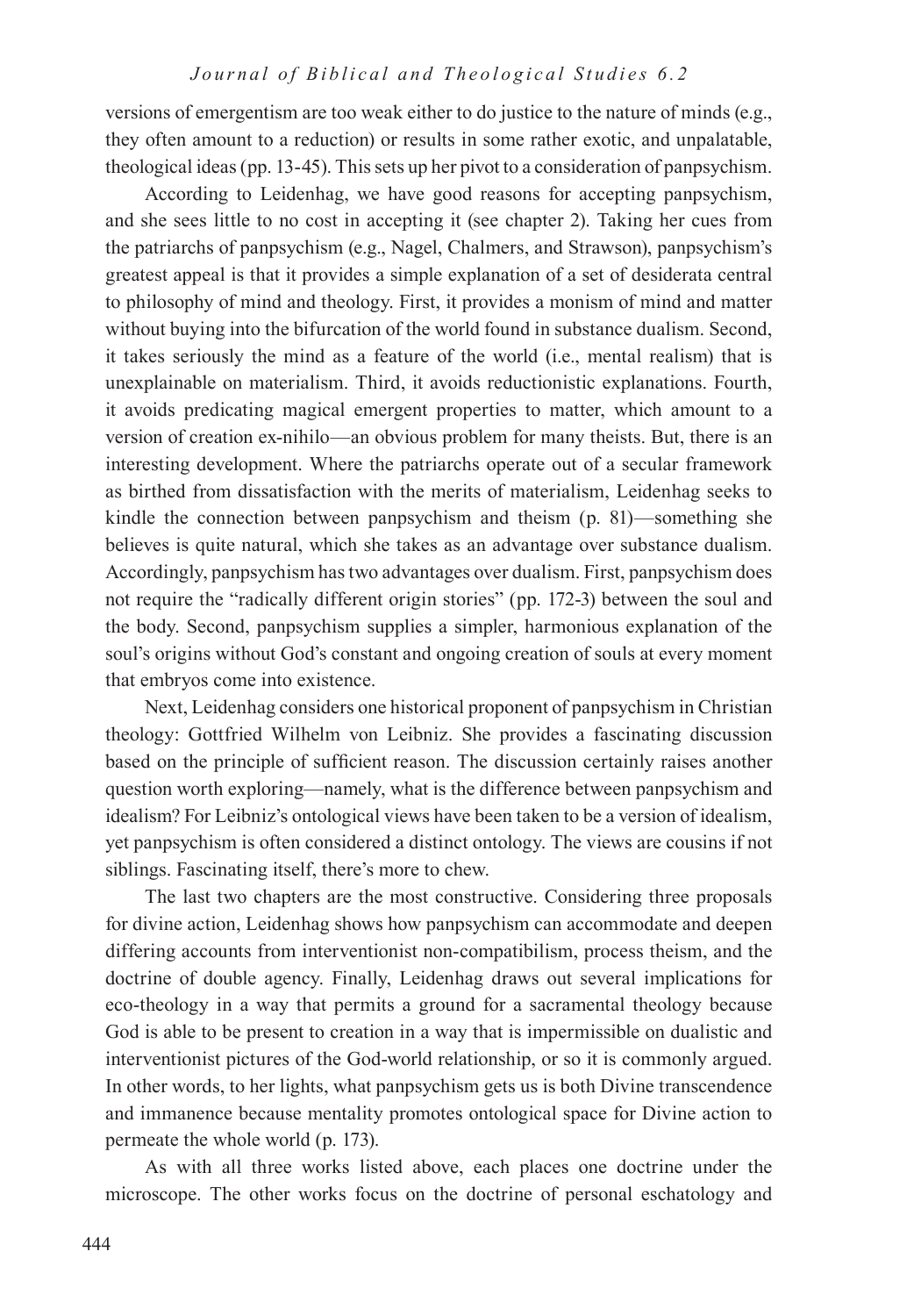theological anthropology while Leidenhag's focus is creation more broadly. But what is clear from each systematic analysis is how much all three doctrines so permeate the other that the implications tend to blend under microscopic detection. For this reason, Leidenhag is right to delineate theological anthropology as one natural place to continue panpsychism research. Her work secures several points for fertile reflection (p. 172).

With all that has been said of a positive nature, and there is much more to say beyond the confines of this short review, there are some philosophical and theological concerns. The first is philosophical, and to be fair, Leidenhag calls attention to it early on. It is called the combination problem to panpsychism, which is the problem of lower level consciousness's, or dispositional proprieties, comprising and giving rise to a higher-order consciousness of a singular agent. Similar to the problem from physicalism, how it is that several singular bits could combine to comprise a one individual consciousness is utterly mysterious and likely incoherent. She is aware of this problem and grants that it is a substantive problem to which she offers a couple possible solutions from the literature. What is not clear is whether she places enough weight on this problem. As I see it, unless she were to affirm a form of absolute idealism of which panpsychism were a species, she cannot account for the consciousness of individual subjects. It appears that a version of Creationist Cartesian dualism or idealism, in which subjects of conscious experience are primitive particulars, is necessary to account for consciousness as we know it. That's a more serious consideration, but a less serious one is theological in nature.

Second, it is not clear that panpsychism provides any advantage over idealism, e.g., Berkeley's subject idealism, unless she considers the mind-independent reality of the material something worth preserving, but that is a value that would need some justifying. I have already noted a couple of similarities between the views above, but, it seems to me that all the desiderata mentioned through *Minding Creation* could be satisfied by Berkeley's idealism. Berkeley's idealism, as I understand it, affirms the following propositions: 1. All physical objects are phenomenal products of the Divine mind. 2. Humans are immaterial subjects of consciousness. 3. God communicates physical properties to created minds (i.e., human minds). Berkeley's idealism permits a unified picture of the world where God is both transcendent and immanent. It avoids the bifurcated picture that is posited by radical dualisms. It avoids interventionism because there is no absolute independence between material substances and minds. It avoids incompatibilism. Divine action is compatible with the natural world precisely because the whole world is comprised of phenomenal perceptions, which are Divine communications. Finally, it permits a sacramental understanding of the natural world. God just is present to the world and all events in it.

Leidenhag's *Minding Creation* would serve graduate students and scholars interested in the analytic theology of creation and theological anthropology. It might also serve as a supplementary text in a course on the doctrine of creation because she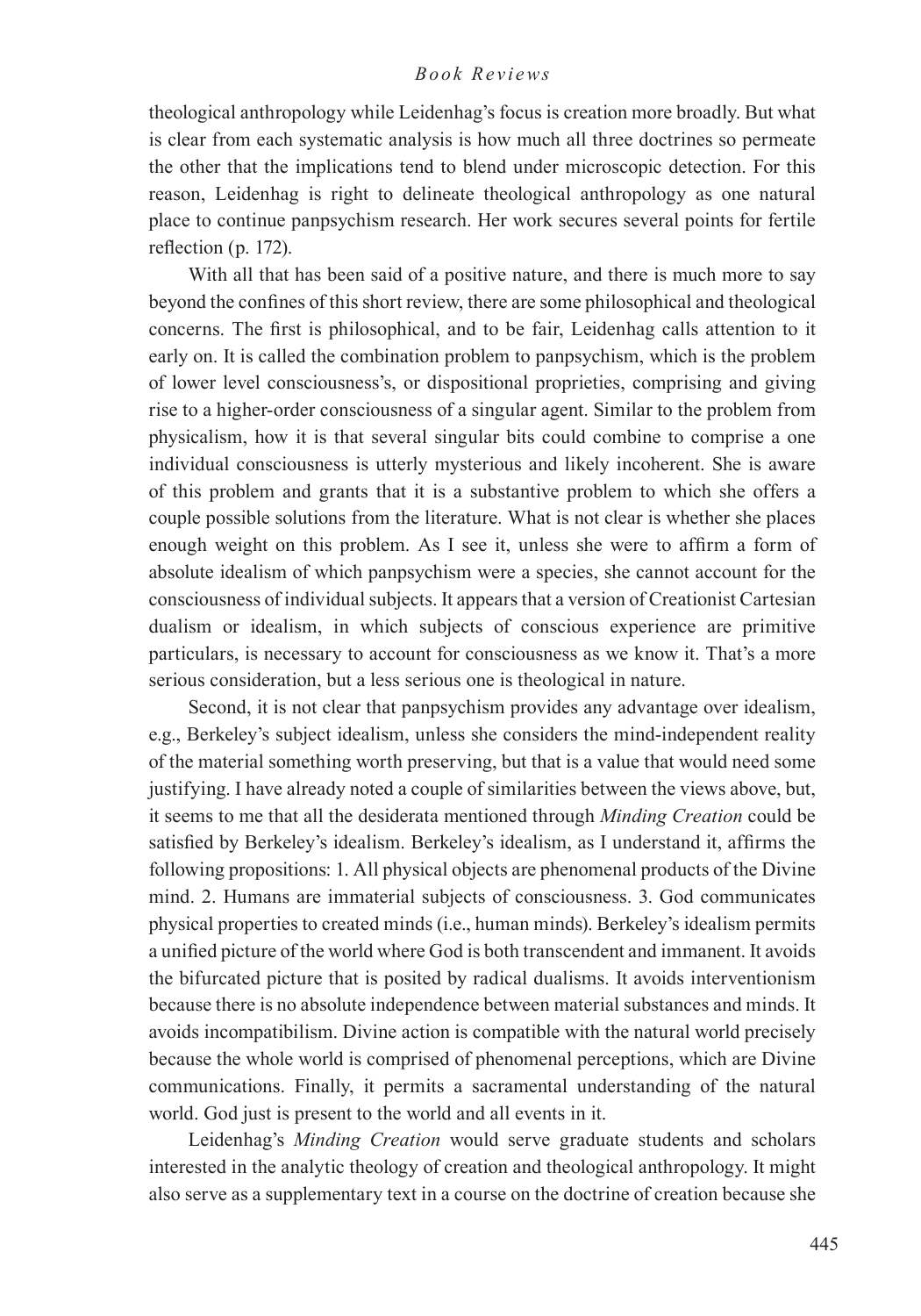covers several up-to-date theories on Divine action. It would be true to say that this is the best treatment of panpsychism in a theological context, yet that is because it is the only book-length defense of the view in a theological context. It is unique in that way, which makes it groundbreaking.

> Joshua R. Farris Professor of Theology of Science, Missional University Lecturer in Ethics, Auburn University at Montgomery

## **Migliazzo, Arlin C.** *Mother of Modern Evangelicalism: The Life & Legacy of Henrietta Mears***. Grand Rapids: Eerdmans, 2020. Pp. xviii + 338. \$29.99, paperback.**

A "human dynamo" for the Lord is how the *Christian Century* described her in 1950 (p. 253). Recounting the most successful church in the Southwest of the time, First Presbyterian of Hollywood, the *Century*'s reporter spent about as much time detailing the senior pastor, as it did enchanted by a 60 year-old, bespectacled, matronlyappearing single woman who headed its renowned Christian education program and had the L.A. youth hooked on Christianity: Henrietta Mears. In this first scholarly biography of Mears (1890-1963), we get to see clearly why. Through a rich and vivid chronicle of Mears's life, Migliazzo, Emeritus Professor of History at Whitworth University in Washington State, offers us deep insight into her personality and an enriched understanding of her multifaceted public ministry. The book deftly and sensitively portrays this remarkable--and previously underappreciated--"architect" (p. 263) at the heart of American Evangelicalism's transformative mid-century moment. If sobriquets are any index of influence, Migliazzo shows us how, from the 1920s to the 1950s, Mears was, quite simply, Evangelical America's "Teacher."

The book's journey begins with a thoughtful survey of Mears's upbringing: from her birth in Fargo, SD, to her family's travels across the upper midwest, to her formation at fundamentalist headquarters First Baptist in Minneapolis, MN, pastored by the legendary William Bell Riley. Especially influenced in her spiritual life by her mother, Mears found her "solace and stability" in the bedrock Christian message and her church community (p. 29). Her intellectual talents carried to the University of Minnesota, where she majored in chemistry and defined a lifelong positive and creative "relationship between Christian faith and the world's wisdom" (p. 35). Inspired by the evangelistic radio of Paul Rader and the Keswick deeper Christian life spirituality, Mears still strove to conform her life to the maxim, "If He is not Lord *of* all, He is not Lord *at* all" (p. 264). Discovering her true calling as an educator, she launched a career as a public school teacher. A pedagogical innovator and popular mentor, she saw holistic learning as the "dynamic development of the conduct and character of the pupil" (p. 37) and demonstrated special talent for coalescing vibrant communal cultures and motivating notable generosity (p. 49). As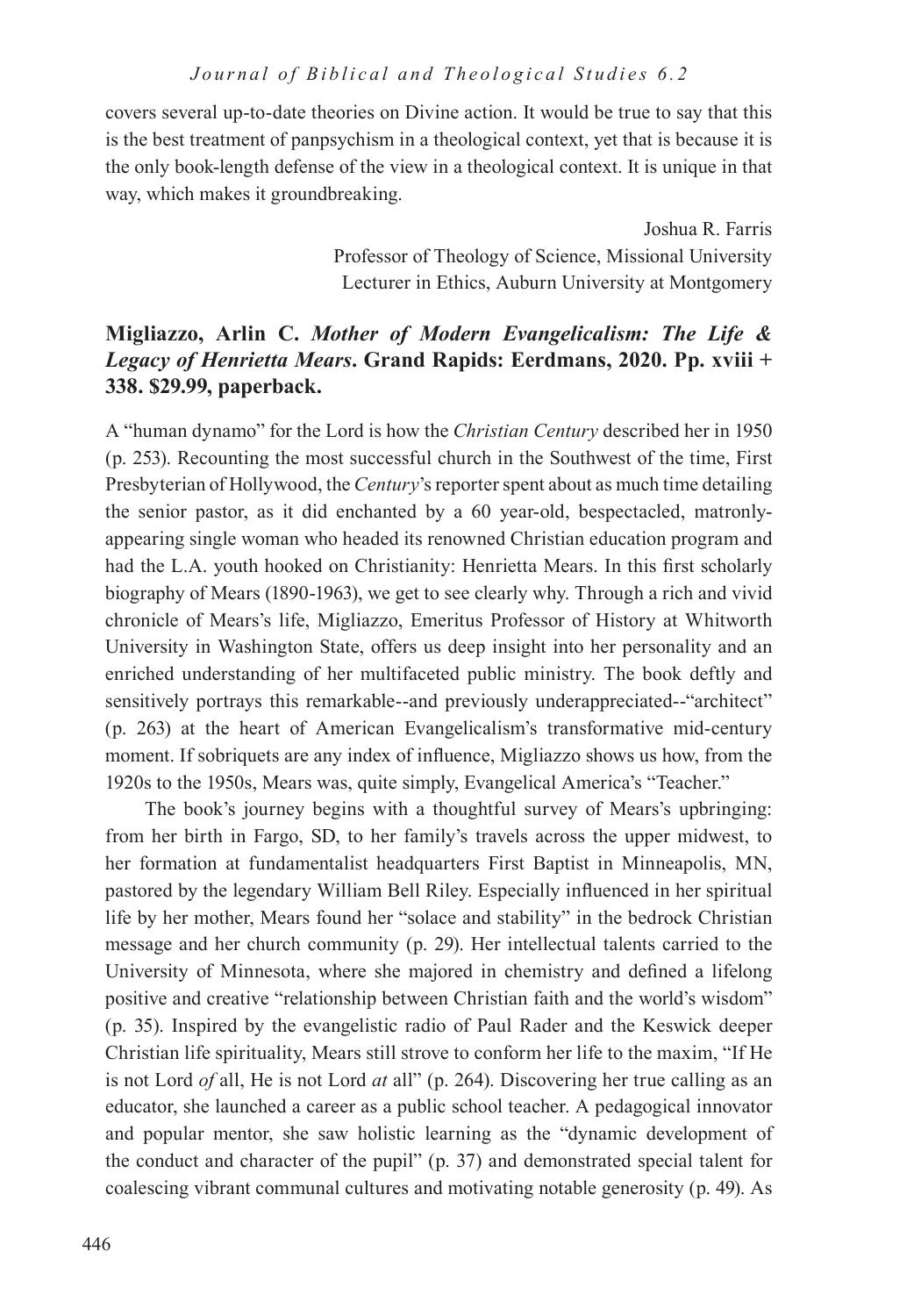she grew in renown for administrative acumen, pedagogical ingenuity, and cultural savvy, Mears was recruited to become Director of Christian Education at the massive First Presbyterian in California, where she moved in 1928.

 From here, Migliazzo's biography turns thematic, cataloguing the striking success, multiple elements, and dense networks of influence radiating out from that role. Initially, she vivified the Sunday School, which boomed in zeal and attendance (pp. 280-82). From there, she developed a compelling Christian educational program for all ages, but especially college students. Her program amalgamated a confident exposition of the Bible; a highly relational approach to ministry; an exacting work ethic for Christian leadership and training; elaborate programming; and a "winsome" engagement with the intellectual and cultural questions of the day (pp. 86, 8). Overflowing from stunning success in the local congregation, Mears pioneered wider ministries: Gospel Light Publications distributed Christian educational curricula and resources to a voracious readership around the world (pp. 122-28). Forest Home Retreat Center served as an epicenter for faith-based conferences. All the while, she penned books on spirituality and captivated vast audiences with lectures on how to reach young people with the gospel message. Her classic orientation to the grand scope of the scriptures, *What the Bible is All About* (1953), sold an estimated 2 million copies by the 1960s in multiple printings.

The crucial argument of Migliazzo's book is that Mears should be considered at the center of the "evangelical reconfiguration" (p. 10) of mid-century, due to her role in forging extensive coalitions and her ethos in merging an ardently orthodox Christianity with an ecumenical cultural openness. If we see this era's Evangelicalism as characterized by its delicate balance of a traditional Christian message, call to personal transformation, and its renewed missional impulse to cross boundaries and address new contexts, then surely this major claim is correct. Even when relatively more diffuse, Mears's wider circle of influence was an astonishing omnibus of crucial, influential Evangelical figures and institutions, demonstrating the seductive pull of elite power in this phase of Evangelical outreach. Mears formatively influenced those from Billy Graham to Campus Crusade for Christ's Bill Bright to Young Life's Jim Rayburn to The Navigators' Dawson Trotman to "Mears's boys" around the country who became pastors, parachurch ministry leaders, and U. S. Capitol Chaplains. Adding to Migliazzo's explicit list, she would even be responsible for hiring one of the pastors who helped launch the Jesus People movement.

The book brims with vivid detail and lavish primary textual sources, drawing from an impressive array of archival sources and print publications. Migliazzo has an astute eye for the earthy, granular, and gritty realism of social history: this is a book delightfully chock-full of spitwads, class pennants, chemistry lab explosions, and Bible flannelgraphs. At the same time, he shows an admirable humility in the limitations and parameters of historical epistemology, and what can and can't be honestly extracted from primary source material. This all leads to a book highly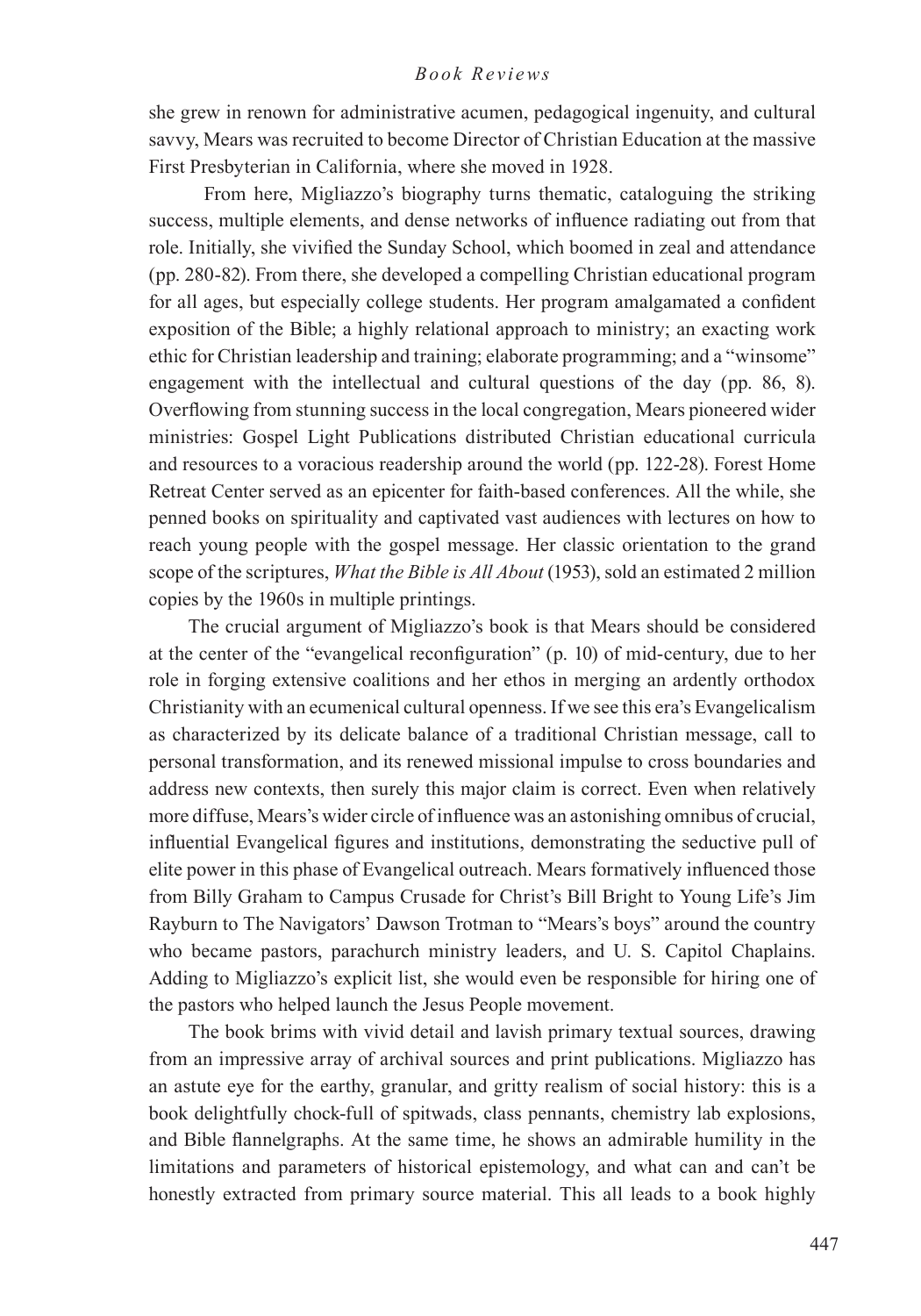attentive to the idiosyncrasies of its figure and careful about fitting her into any hasty generalizations or tidy narratives. That said, the book can be read as making substantial contributions to two of the more recent, prominent trends in Evangelical historiography: the gender and business paradigms, respectively, even while it challenges the reductionist temptations of both that can flatten Evangelical religious culture to one dimension.

The book overflows from a cascade of impressive studies on Evangelical women: first with the pioneering work of Nancy Hardesty, then into Margaret Bendroth's *Fundamentalism and Gender*, Marie Griffith's *God's Daughters*; Julie Ingersoll's *Evangelical Christian Women*, Emily Johnson's *This is Our Message*, and Kate Bowler's *The Preacher's Wife*. And it is situated within a splendid roll call of biographies that enlarge and enrich the genre, for example, Edith Blumhofer on Aimee Semple MacPherson, Jennifer Miskov on Carried Judd Montgomery, Catherine Brekus on Sarah Osborn, and Amy Collier Artman on Kathryn Kuhlman. These all detail strong Evangelical women who pushed the boundaries of spiritual power, influence, and leadership, even while precariously navigating and deftly negotiating traditional gender roles, restrictions, and expectations. As Migliazzo concludes, "For a theologically conservative female to exert such power seems to fly in the face of conventional wisdom regarding the role of women in the twentiethcentury church" (p. 272).

Mears herself exercised immense amounts of power and influence in Evangelical networks, even while adhering to a complementarian, conservative theology about men's preaching and ordination and while restricting the presidency of her college ministry to men. Migliazzo's book can be read beneficially in tandem with another of this year's key Evangelical histories: Kristin Kobes du Mez's excruciatingly necessary *Jesus and John Wayne*. While du Mez's analysis is essential, it will also be important going forward to note that an exclusive focus on aggressive and destructive masculinity does not exhaust the Evangelical gender story or give a full account of the historical record.

So, Migliazzo's book exhibits a plethora of merits. There could be some quibbles, nevertheless. Seemingly confining the critical edges to a single chapter of "paradoxes and limitations" towards the end (pp. 221-51) had the downside of giving large swaths of the early parts of the book an impression of potential imbalance. That material could have been beneficially interspersed throughout the narrative. In the chapter, Migliazzo does detail Mears's human edges of character, habit, and circumstance. But some of these appear meager assessments by that point in the text. The account of race, in particular, is strikingly underwhelming. While, yes, Migliazzo does briefly detail Mears's problematic views on the subject (pp. 243-47), overall this was analytically anemic. More contextualization could have situated this in the crucial role that racial dynamics have played in Evangelicalism's relationship to American culture.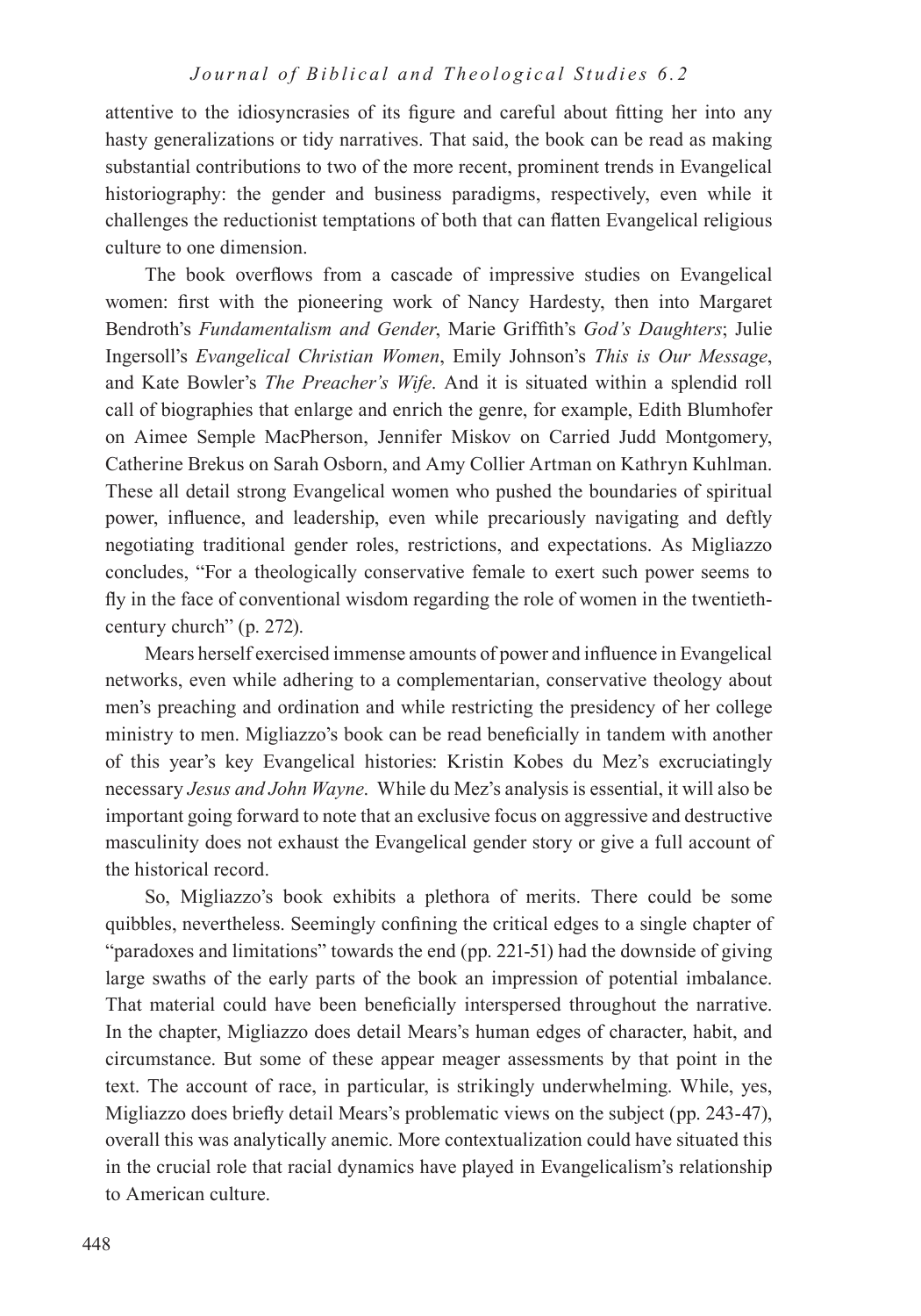At a number of points, Migliazzo tries to sympathize with Mears's oversights on social issues as pragmatic and lauds her refusal to "politicize the gospel" (p. 264). There is both an aspect of hermeneutical holism to that approach and an encouraging contrast to the emergence of the Religious Right's combatively political gospel. At the same time, there is an interpretive neglect here of the politics of becoming political and the politics involved in political avoidance. Lastly, Migliazzo might have given more attention to Mears's singleness. There is a flash of commentary on it (p. 41), but given the primacy of marriage and family values in Evangelical circles, the importance of the single vocation has often been diminished. Mears exemplifies a vibrant single life dedicated to Christian life and ministry, while many singles have struggled with an awkward status and enigmatic roles given them by the church.

On the whole, still, this is a superb and captivating biography of a crucial figure in the history of American Evangelicalism. It will be essential reading for all students of American church history and religious culture, as well as anyone interested in what a vibrant and influential Christian ministry looked like in the mid-century context.

> Daryn Henry Postdoctoral Research Associate at the University of Virginia

## **Pettegree, Andrew.** *Brand Luther: How an Unheralded Monk Turned His Small Town into a Center of Publishing, Made Himself the Most Famous Man in Europe—and Started the Protestant Reformation.* **New York, NY: Penguin Random House, 2016, pp. 400, \$18, paperback.**

Andrew Pettegree is Professor of Modern History at the University of St. Andrews and Founder of the university's esteemed Reformation Studies Institute. His recent monograph, *Brand Luther: How an Unheralded Monk Turned His Small Town into a Center of Publishing, Made Himself the Most Famous Man in Europe—and Started the Protestant Reformation,* was warmly welcomed by Reformation scholars and, given its release by a popular rather than academic press, interested lay people across the world in anticipation of the Reformation's 500th anniversary.

As its long subtitle suggests, this book tells two complementary stories— Luther's personal journey and Wittenberg's journey from relative insignificance to international fame in only a few short decades. These two stories are woven together by the printing press. According to Pettegree, without Luther's pen Wittenberg would have continued to exist in obscurity during the sixteenth century. Yet without Wittenberg's assets, Luther's voice would have been lost in the academic debates of his time. Pettegree examines how a localized theological spat became a public event by focusing on Luther's talents as a vernacular writer. To that end, Pettegree analyzes the economic and theological factors which drove the Luther phenomenon. These strong forces resulted in a nation-wide Lutheran movement, an instant boost to the local urban economy, and a refined printing industry over a few short decades.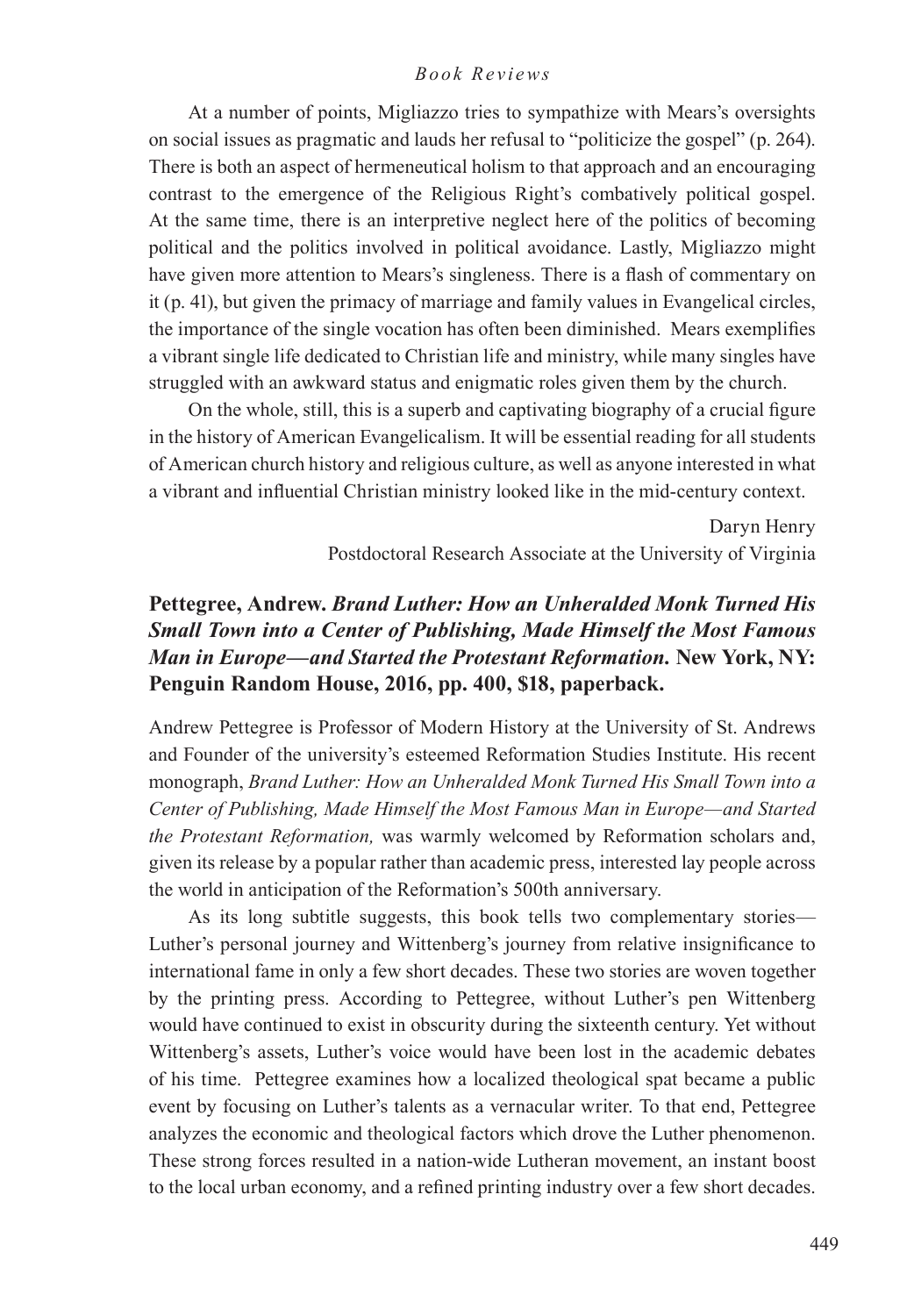Chapters 5 and 6 show how at the core of this success story lies the quality of the new product – Luther's theology published for the laity in the German vernacular and decorated with signature, appropriate artwork created by local artist Lucas Cranach. Pettegree reiterates that the product's content was as important as its packaging. Luther's theology was worthy of beautiful woodcutting techniques; together, they comprised "Brand Luther," an unmistakable image that generated great interest and profit. This is not to say that the Reformation was simply an economic success story of bestselling books with eye-catching covers. Rather, the sales reflected laity's desire for fresh theology and practice, in which they could directly participate, based on the universality of the priesthood.

Chapter 7 shows how Luther was always mindful of the cost of production and the final price of his books. His pamphlets were published in a convenient, pocketsized format, which was easy to produce and cheap to sell. Luther was also sensible about the cost of larger works, such as the vernacular Bible. For instance, when translating the Old Testament into vernacular German, Luther decided to publish it in three chunks, so that his audience could afford to purchase it progressively over a longer period of time. The final product took much longer than intended—twelve years—but in the end the delay proved to be very profitable to the printing industry. Pettegree avers that the translation of the Bible was at the heart of the Wittenberg Reformation, not only for economic purposes, but mostly for theological purposes and for the gospel to be read and preached in German.

Luther acquired a new audience outside the Latin-based academy, as he translated serious theology into a most elegant German, his popularity helping him withstand Catholic counter-attacks. Moreover, Cranach understood the power of Luther's own name, which, over time, emerged from cluttered title pages and received its own center line. It is important to note that until the sixteenth century, original authorship was disregarded, because printers focused upon reproducing classic texts such as writings by Seneca or Aristotle. With the rise of the Reformation, Luther's identity became a selling point in itself, and thus his name became one of the most powerful logos of the movement.

Pettegree spends much deserved time on Cranach's artistry. The packaging of Luther's product was an important aspect of promotion, for it visually communicated the content and the author of the published works. Drawing upon his knowledge of art history, Pettegree draws our attention to the stylistic conventions Cranach worked with to promote Luther's books. For instance, popular paintings of the era were often done in landscape format but books, by default, were in portrait format. In addition, the standard illustration for a title page left a large, empty block in the center for the title, author, and city of publishing. This formatting created obvious obstacles for sixteenth-century artists, yet Cranach rose to the challenge and created a distinctive look for "Brand Luther," one that was bold, clear, and widely recognizable.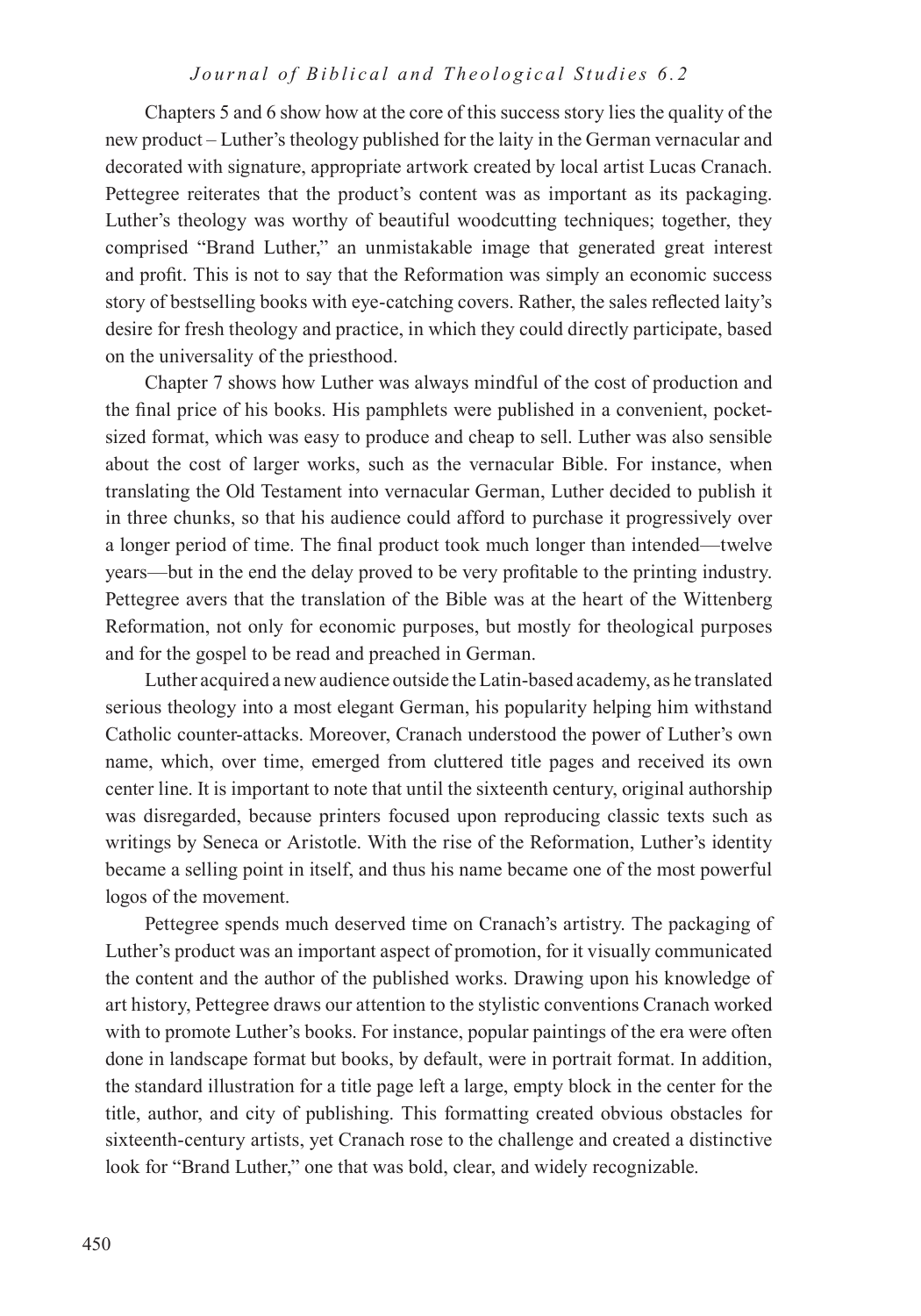As Pettegree shows, it is notable that the majority of Wittenberg's publishing houses came to support the evangelical cause after 1517, given that their previous client was the pope. Indulgences, in fact, had been a lucrative product, given their convenient one-sided, single-sheet format. At first, Luther's attack on indulgences threatened the printing industry but, shortly afterwards, the printers realized Brand Luther's potential. For instance, the printing of the 95 theses into the vernacular had carried them outside academia into German public life. This disputation called for many responses for and against the Lutheran movement, and so the printers remained in business. Thus, theology became a public matter. Through his writings, Luther called the German people to realize their role as a "priesthood" by engaging with deep theological issues, and the people responded in large numbers. According to Pettegree, these sales testified to the Reformation's success in Wittenberg. The people's own interest in theology, the increase in demand for Luther works, and his own survival against the Catholic threat all contributed to the long term success of Brand Luther.

By employing an economic-theological framework, Pettegree successfully shows how both Luther and Wittenberg rose from their obscure beginnings to international fame. This book is an excellent example of giving new life to the old narrative of the Reformation as an economic phenomenon. One topic perhaps deserving more analysis is Luther's contribution to musical print culture. Pettegree touches on this subject briefly in his last chapter, yet there could be more attention to Luther's emphasis on music education and the success of his hymnals as powerful elements in the success of the Reformation. Regardless, Pettegree's monograph should prove to be one of the more memorable entries in the spate of scholarship commemorating the Reformation quincentenary. His language is very accessible, and he interacts with secondary literature only in his endnotes, thus making for a very smooth, informative, and enjoyable narrative. The same way Luther's message stirred the hearts of laymen and scholars across the German lands, so will Pettegree's monograph stir a renewed love for the Reformation story in the hearts of all his readers.

> Raluca Bojor Trinity Evangelical Divinity School

## **Pedersen, Daniel James.** *The Eternal Covenant: Schleiermacher on God and Natural Science***. Berlin/Boston: Walter de Gruyter, 2017, pp.xli+187, \$114.99, hardback.**

The focus of this work is the "eternal covenant" between the Christian faith and natural science that is commended in the work of Friedrich Schleiermacher. As the introduction rehearses, two interpretations of this proposal have dominated the literature: a "separationist model", in which there is a rigid demarcation of the disciplines, and an "accommodation model", in which the Christian faith always has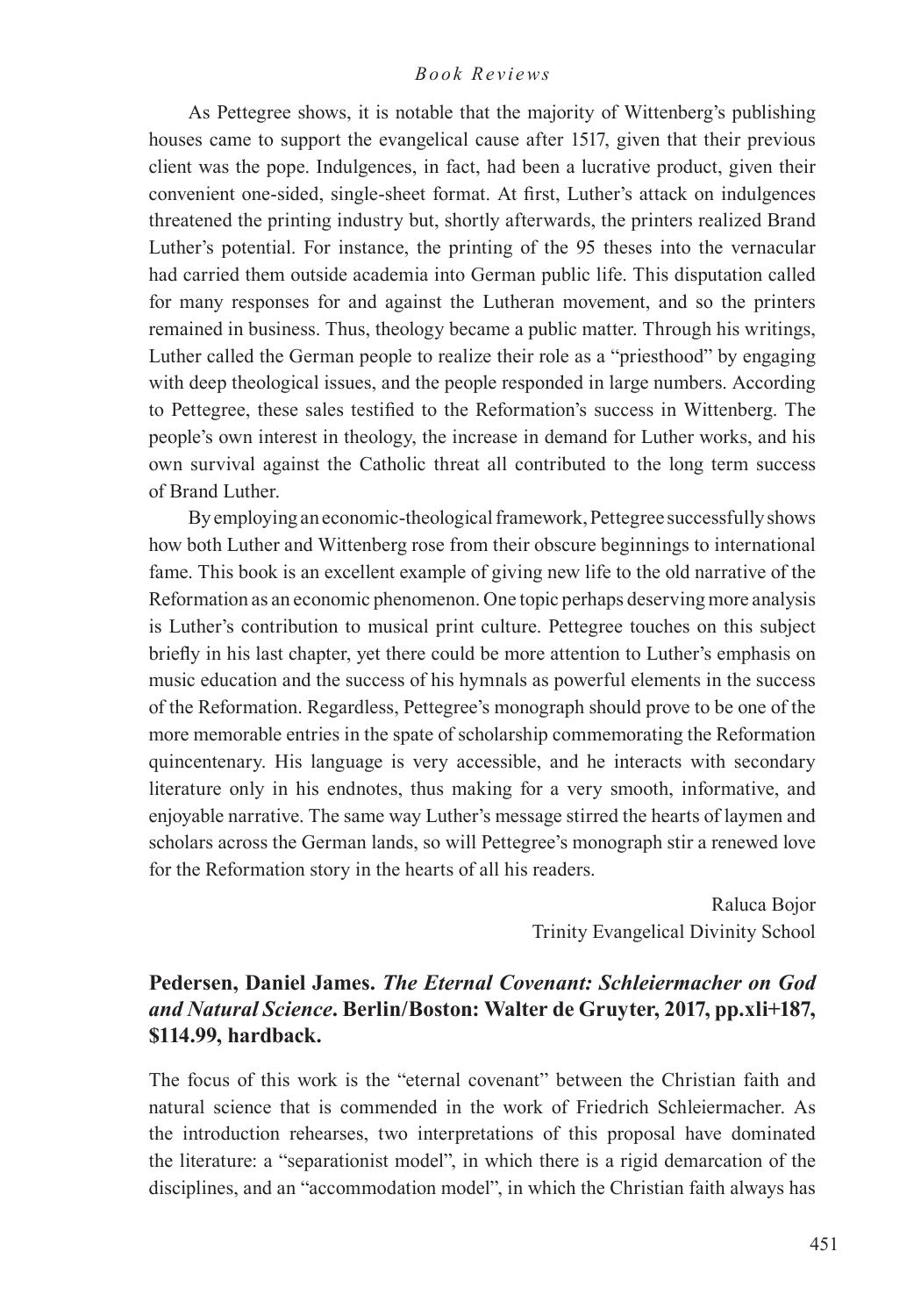to accommodate advances in natural science. But Pedersen considers both models flawed: not only do they fail to account for the terms "eternal" and "covenant"; they also fail to consider that the "eternal covenant" is not so much a methodological proposal as a carefully argued conclusion, undergirded by "a host of claims and commitments supported by argumentation" (p. 12). To demonstrate this latter position is the principal task which this book sets itself, and its proving ground is Schleiermacher's major work in Christian dogmatics, *Christian Faith*.

The ultimate starting-point for all Schleiermacher's claims and commitments in *Christian Faith* is, famously, the feeling of absolute dependence. Crucially, however, Pedersen observes that these claims and commitments can be held on alternative grounds, meaning that Schleiermacher can adopt and invoke arguments from other sources which share these same premises, even where they do not share Schleiermacher's starting-point. And on this basis, Pedersen highlights that Schleiermacher's presuppositions were far from his alone, but were in truth shared by some of the finest philosophers and scientists of the day.

The case begins in the second chapter, which illuminates the scientific commitments explicitly on display in *Christian Faith*, with particular reference to Schleiermacher's views concerning the duration, extent, and evolution of the cosmos, and of the evolution of life. In each case, Pedersen underlines the ways in which his arguments parallel the most innovative scientific and philosophical theories of his day, as advanced by figures such as William Herschel, Pierre-Simon Laplace, and Erasmus Darwin. At the same time, Pedersen also demonstrates that the cosmological debates of the time "made heavy use of non-empirical beliefs, many of which were explicitly theological in nature" (p. 31). Natural science and Christian theology were thus organically related and mutually accountable at the time, and no clear demarcation or hierarchy between the disciplines was available or intelligible.

The central chapters of this book all serve to evidence two points: first, that at various points in *Christian Faith* Schleiermacher deploys metaphysical principles in support of his theological argumentation; and second, that these principles were common both to the philosophers *and* to the natural scientists who were writing around the same time. The third chapter unfolds the shared commitment of Schleiermacher and Leibniz to the perfection of nature, in so far as the divine power as informed by the divine wisdom necessarily creates a world that does not require further divine intervention, as the divinely created means perfectly serve the divinely purposed ends. Both figures thus reject absolute miracles; as Pedersen writes, "the less God *discretely* acts in history, the greater the corresponding perfection of God's creation" (p. 49). Instead, both figures affirm the continuity and integrity of the natural order as distinct from (yet dependent upon) God, an affirmation grounded in a particular construal of God as perfectly wise and good. Schleiermacher's construal of the natural order is further explored in the fourth chapter. Again, his account of the nature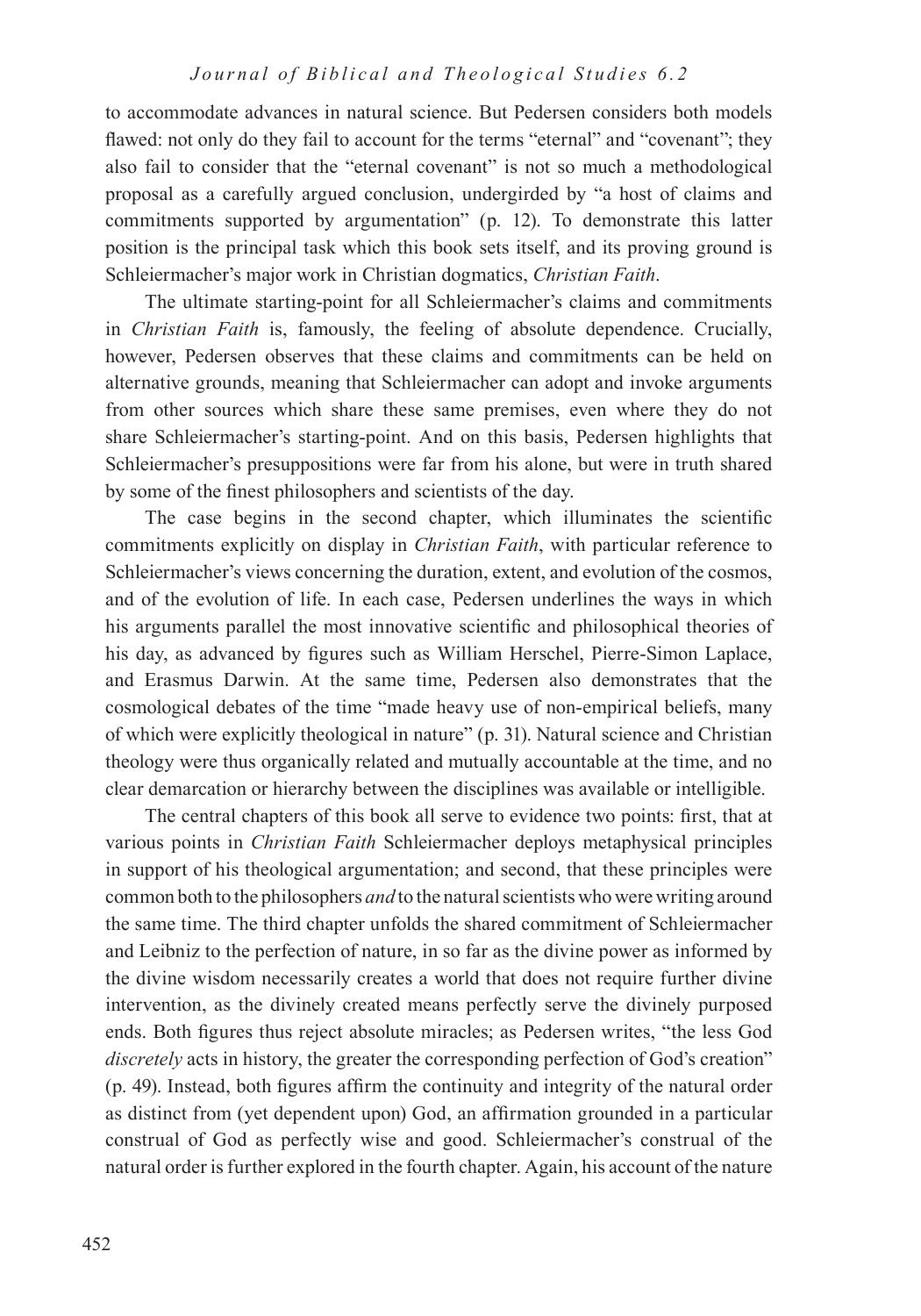system, far from being a methodological assumption, is the conclusion of careful argumentation that shares numerous features with the works of Leibniz and Spinoza.

The fifth chapter recounts Schleiermacher's rejection of Leibniz's account of hypothetical necessity in favour of Spinoza's view that the world is as it is of absolute necessity. This move further bolsters his case for the rejection of miracles, but more crucially posits that divine freedom and divine necessity are not mutually contradictory. The sixth chapter finally shows how Schleiermacher insists with Leibniz and against Spinoza in the validity of final causes. Unifying Leibnizian teleology with Spinozan necessity allows Schleiermacher to posit that the world has the love of God as the world's necessary end and the wisdom of God as the world's necessary order. This renders the world as—in Pedersen's words—"the artwork of God, the perfect work of the perfect artist, and so the absolute revelation of God" (p. 129). And this in turn means that to investigate the world, as natural science does, is to investigate the means and order of God, and thus to investigate the essence of God itself.

The result, as Pedersen recounts in his conclusion, is that "Theology and natural science *need* each other to offer the complete account that the unity of the world demands" (p. 154). They remain distinct disciplines, with their own proximate aims, procedural methods, and normative standards, but they are distinct only in relative and not absolute terms. Either one, indeed any discipline, in isolation is "*necessarily*  incomplete" (p. 179).

Pedersen's work succeeds on multiple levels. Stylistically, despite its traversing of some deeply complex subject matter, the writing is precise and lucid. The structure is rather unintuitive, and requires patience, but is seen at the end to have been heuristically helpful. Materially, the work succeeds in its stated desire to demonstrate that Schleiermacher's recommendation of an eternal covenant is not a methodological proposal but an argued conclusion, grounded in the view that the world is a self-revelation of the divine being.

But the work also makes several other contributions: it demonstrates Schleiermacher to be more attentive and more indebted to the latest scientific theories of his day than has previously been observed; it evidences the natural scientists of the day to be more attentive and more indebted to theological principles than has often been appreciated; and it shows Schleiermacher to be more influenced by Leibniz, less enthralled to Kant, and more aligned with highly orthodox theological positions than has generally been recognised.

There are points at which the reader might wish for more, or plausibly demur. In respect of the former, though Pedersen sketches out plausible ways in which Schleiermacher's position might defend itself from critiques drawing on the absurdity of human sin (pp. 142–150) or the indeterminacy of quantum physics (pp. 178–179), there would be room for lengthier reflections. In respect of the latter, the absolute resistance to theological paradox evident throughout might encounter some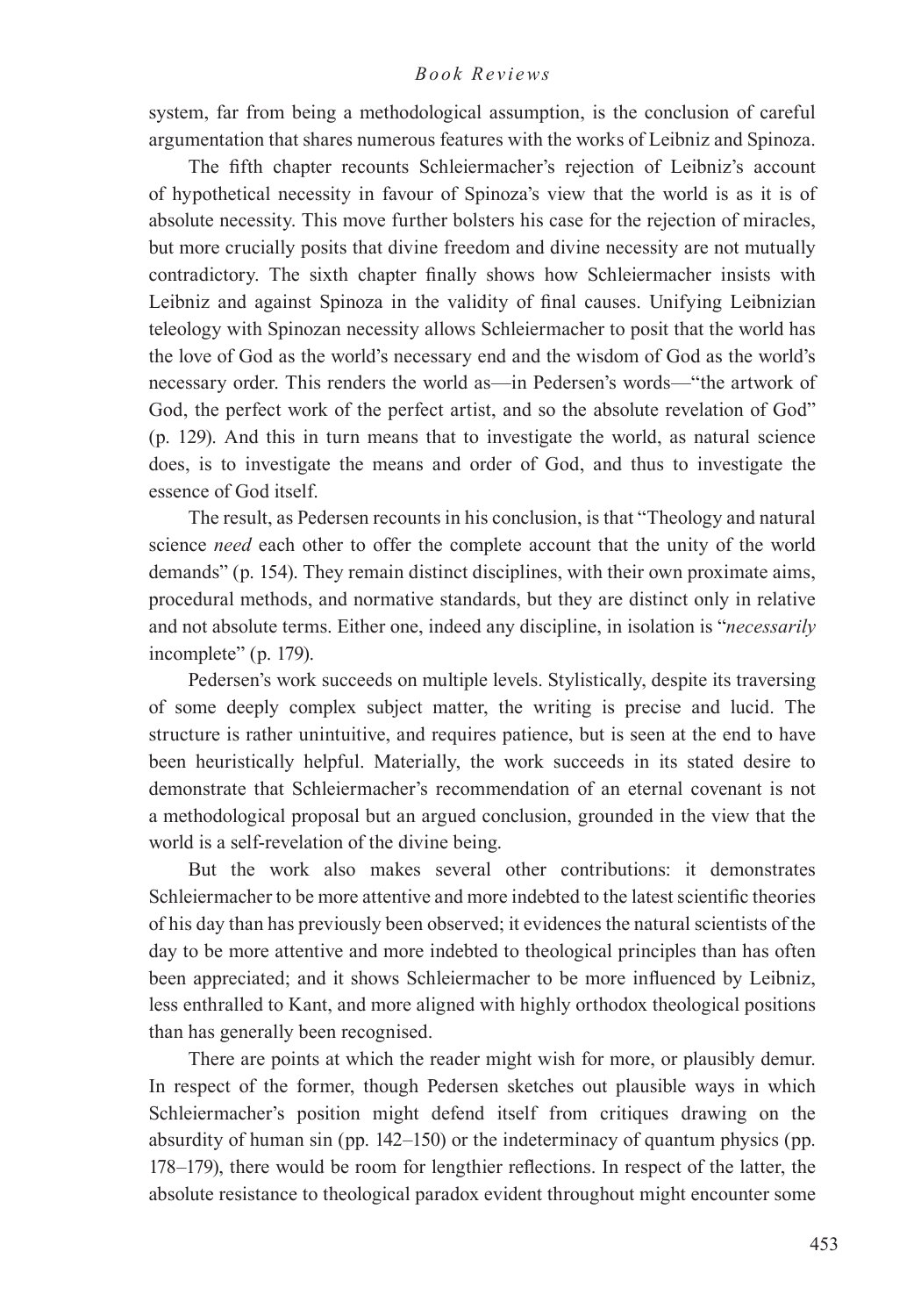resistance, particularly in more dialectically inclined circles, while the account of the incarnation as "explicable by the system of nature" (p. 90) might cause some interpreters of Schleiermacher to hesitate and ultimately dissent.

In terms of the ongoing conversation between religion and science, Pedersen indicates the perhaps unexpected way in which the work of Schleiermacher poses a number of tantalising challenges even today. Schleiermacher posits the idea that the divine freedom and the divine necessity, far from being antithetical, are in truth identical. He offers a view of divine action upon the world that relies upon a very traditional account of the divine being yet resists divine intervention and divine miracles. And he articulates the contention that the scientific investigation of the 'how' of the world cannot be divorced from the theological investigation of the 'that' and 'why' of the world, on the grounds that both are in truth investigating aspects of one and the same divine essence. As this very fine book insightfully suggests, there is much here for both scientists and theologians to continue to ponder.

> Paul T. Nimmo University of Aberdeen

## **Wilcoxen, Matthew A.** *Divine Humility: God Morally Perfect Being***. Waco, Texas: Baylor University Press, 2019, pp. 227, \$39.95, hardback.**

Matthew A. Wilcoxen is an Associate Rector at Church of the Resurrection in Washington DC. He earned his PhD in Systematic Theology from Charles Sturt University, Australia.

In *Divine Humility*, Matthew A. Wilcoxen asks why humility has not always firmly been considered one of God's eternal attributes in the Christian tradition. Honouring their theological achievements, this book visits the work of St. Augustine, Karl Barth and Katherine Sonderegger and puts them to work answering some of the tradition's oldest and newest questions.

Chapter 1 introduces the task at hand through the question of how (or if) the metaphysical attributes of the divine being can relate to his divine subjective moral attributes. It begins with a concise critique of Heidegger's Onto-theology and his influence in certain strains of contemporary theology. Wilcoxen highlights existentialism's dependence on the very enlightenment principles it tried to rebel against while preparing for itself a "conflict of traditions" (p. 10), which additionally estranged it in part from its "rival tradition of inquiry, Christian Theology" (p. 11). Instead, Wilcoxen takes an analytic approach to be more conducive for returning to a contemplation of God in which the moral and metaphysical are not philosophically split apart from the outset.

Chapter 2 presses toward an analytic definition of humility. With the help of analytic philosopher James Kellenberger, Wilcoxen rethinks common assumptions about the meaning of humility; for example, that one must have a low opinion of oneself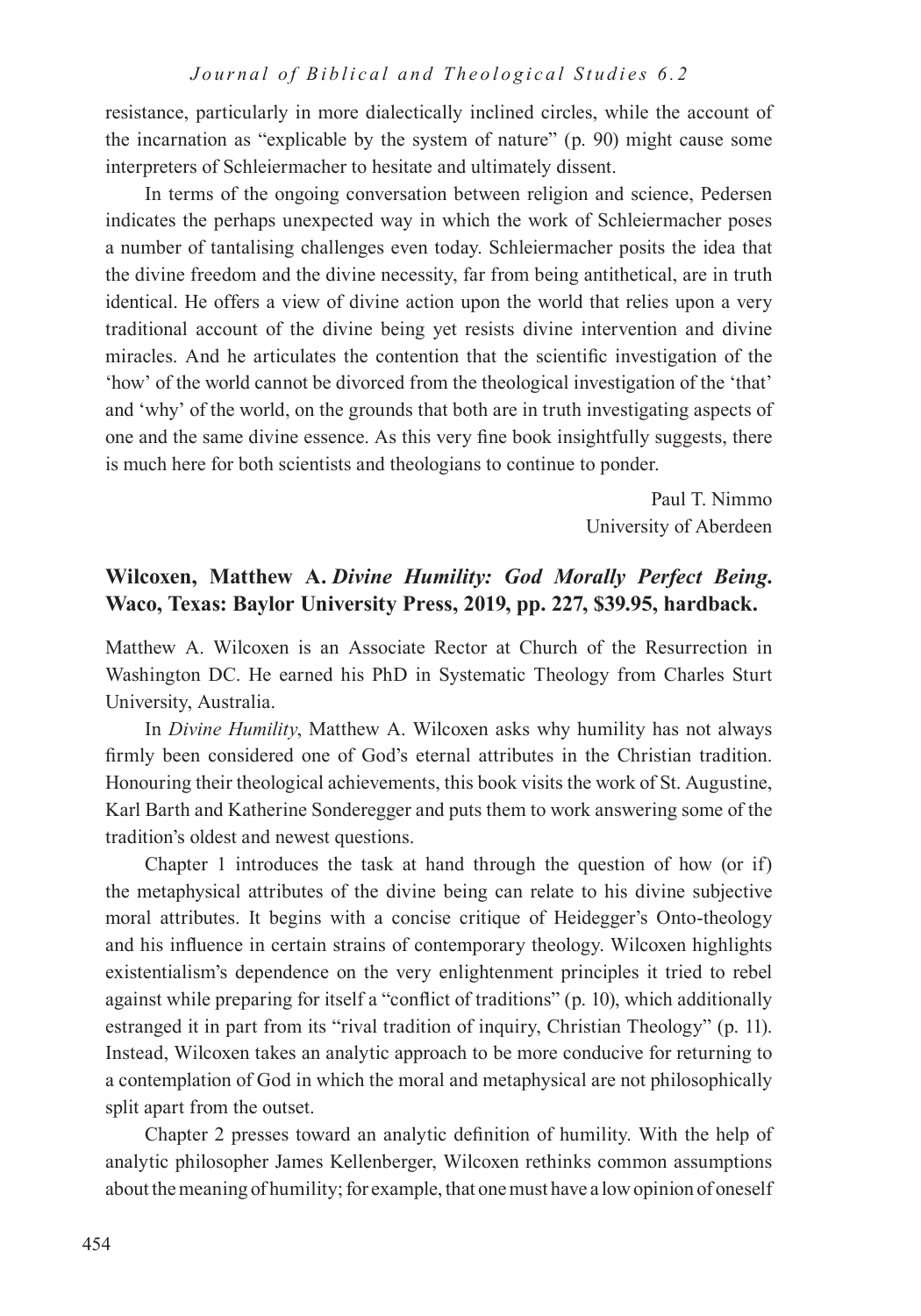or that it is the "absence of self-assertion" (p. 46). By rejecting these assumptions, Wilcoxen is able to do at least two important things. Firstly, he reframes the contrast between pride and humility towards a pride and shame continuum, both of which depend on self-concern. With this, he frees humility from being defined negatively: solely as pride's opposite. This move will allow him to do ontological work later by defining humility as "a different way of one being oriented toward the self altogether" (p. 48). After a fruitful discussion with the fathers of the Christian tradition on these new terms, this positive definition of humility anticipates St. Augustine's doctrine of God. One cannot help but sense a rushed definition of virtue at the beginning of this chapter, which is discussed later through the dialogue with tradition, but not further defined. This leaves an explanatory gap between "virtues" as they are understood in ethical terms and the divine attributes and one wonders how or if they bear upon each other conceptually.

Chapter 3 is an example of Wilcoxen's aptitude for clear exposition of classical and biblical material. He introduces the "generative tension" (p. 82) in Augustine's understanding of God *in se* (immanent trinity) and *pro nobis* (economic trinity) by asking how humility can be conceived within the nature of God. Problematising this further, Augustine must ask the question of how God shares his life with contingent creatures whilst remaining God. Tracing the doctrine of incarnation through Augustine's exegesis of John 5:19-30 and Philippians 2:6-7, Wilcoxen challenges certain readings of scripture that posit God as "essentially cruciform or vulnerable" (p. 96) *in se* or *forma dei* because this risks making the nature of God the Son (*forma dei*), dependent to some extent on Christ's *human* nature (*forma servi*). Instead of blending the two without caution, Wilcoxen perceives how communication and participation mark Augustine's approach: He resolves "that the divine nature communicates to the human nature of Christ at the level of moral character but not immutable being" (p. 99). Wilcoxen perceptively explains that in Augustinian thought, humility (rather ambiguously) *is the tension* that allows God-to-remain-God and humanity-to-remain-humanity while bringing the two into fellowship.

More than Barth's radically Christological outlook, it is Barth's stubborn theological conviction that humility is an attribute of God *in se* that captures Wilcoxen's attention in Chapter 4. Regrettably, Barth is only able to secure this by defining divine humility as the utmost obedience of the Son to the Father. It is left unclear whether the submissiveness or the obedience is the mark of humility here leaving much to speculation. Furthermore, without clearly distinguishing between Christ's obedience in his human nature from obedience in his divine nature, Barth strays dangerously close to positing that Jesus had only one will. Wilcoxen observes that Barth 'mirrored' the historical life of Jesus into the divine life with such a Christocentric fervency that his accordance with conciliar tradition was put in jeopardy. Drawing helpfully from Maximus the Confessor to correct Barth's insights, Wilcoxen wisely warns that Barth's approach does not allow us to work from the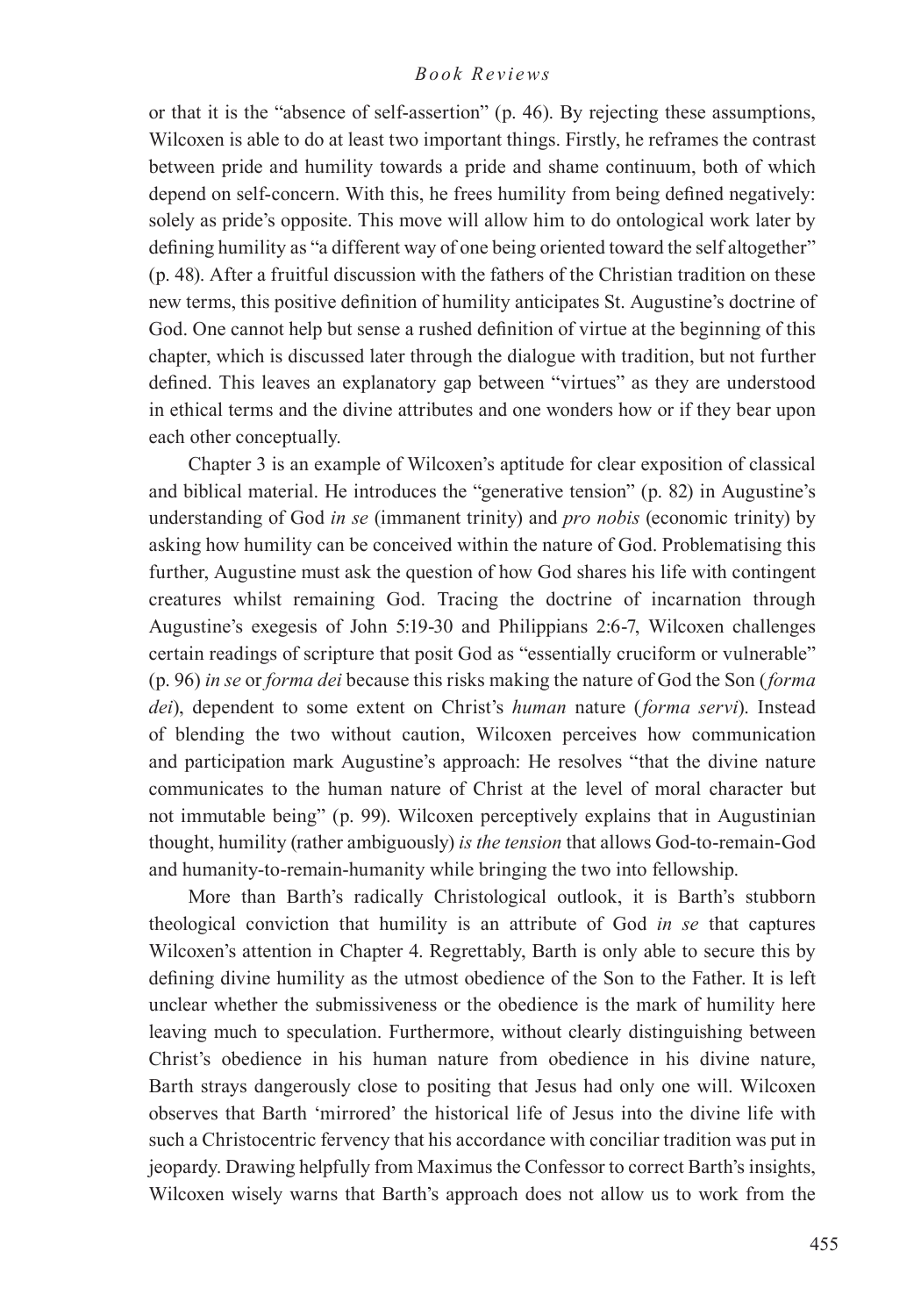prior doctrine of divine simplicity (God *a se*) towards an understanding of the work of Christ-for-us (*ad extra*). This ironically leaves the latter rather un-submissive to the former. Thus, his equation of humility and obedience betrays his obstinate conviction that God must be somehow humble in his own inner life, a position for which Wilcoxen gives him credit even if Barth fails to earn it theologically. Here, Wilcoxen is a model, to theologians and students, of how to read charitably without becoming slack in criticism. Students may also learn here how to think within the context of tradition, trusting in the resources of an older community.

Wilcoxen's fifth chapter takes a final shot at locating humility in the divine being relying on Sonderegger's biblical impulse to meditate on God's unicity and omnipresence. She is thus able to argue that humility is an attribute of the morally perfect being, by assuming from the outset that 'God's moral character' *is* his 'perfect being' contrary to Barth and Augustine who deemed it necessary to observe a kind a tension between the two. Sonderegger treats the unicity of God as metaphysical and thus that God's being *is* his relation to creation. This relation is a real, dynamic and objective presence disclosed in his hiddenness. God's holy humility is then approached through a contemplation of his omnipotence reframed in terms of the concept of 'energy'. Here, Sonderegger gets behind the logical hurdles which arise in traditional modes of reasoning about whether God's relation to creation is one of primarily will or cause exclusively. Her innovative method (*via eminentae*) surpasses Barth's because she reasons from God's internal life *a se* towards his life *ad extra*  casting a view back to God as the radiant and eternal source. Sonderegger proves hugely helpful to Wilcoxen's fascinating project though it is still an open question whether there are existing contributions in the history of the Church which may retain the traditional language of will, cause and substance and yet accomplish what Sonderegger has without the language of energy.

In this book, one can sense Wilcoxen's conviction that the task of systematic theology is best fulfilled under the guidance of the scriptures, interpreted within the Christian tradition and community of faith. Rather reservedly, this work also implies a tangible proximity between systematic theology and ethics. It is therefore no surprise that his presentation examples attention to God's own involvement in the history of the church. Wilcoxen also secures a firm place for the generative value of mystery within systematic theology to inspire awe in the one who contemplates God.

> Philip Miti Universität Heidelberg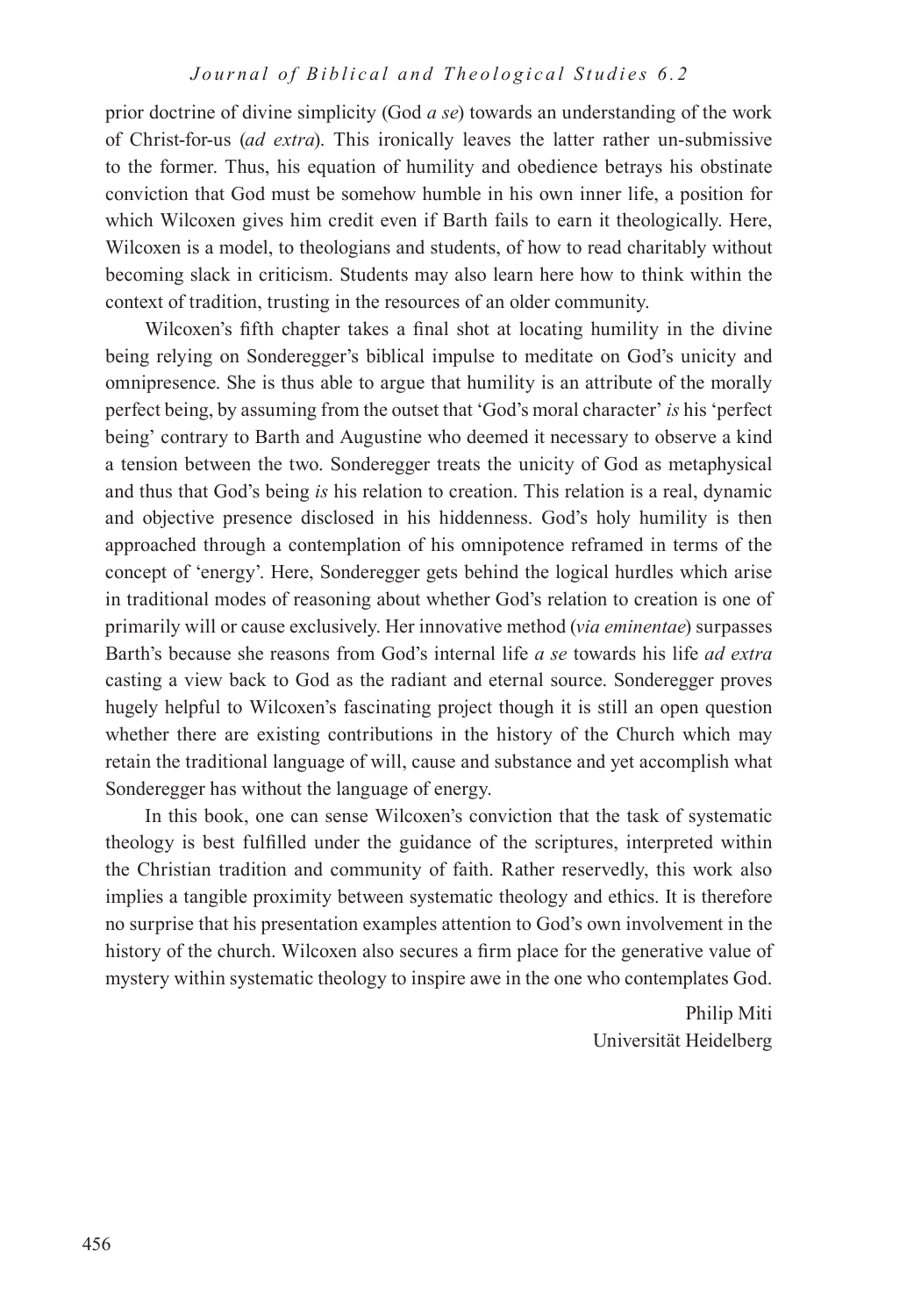## **Macaskill, Grant.** *Autism and the Church: Bible, Theology, and Community***. Waco, Texas: Baylor University Press, 2019, pp. 236, \$34.95, hardback.**

Grant Macaskill is Kirby Laing Chair of New Testament Exegesis since 2015. Prior to this, he had taught as Senior Lecturer in New Testament at the University of St Andrews. His research engages with the New Testament as a coherent body of theological literature emerging from the diverse contexts of late Second Temple Judaism. His publications have included extensive treatments of theological issues in the New Testament, notably "Union with Christ".

In many ecclesial settings, it goes unnoticed that the church's autistic members are a gift. In his book, Grant Macaskill has written in a tone of faithful hope about *Autism and the Church* within an awareness of the sorrow that can accompany being overlooked in such contexts. This book is an example of a biblical theology which dispenses neither of the participatory nature of the church in its reading practices nor the social and scientific research required to write informatively about autism. Macaskill submits the rigour of theological scholarship to its pastoral significance making serious reflection accessible to a larger range of readers than simply those inside the university.

The first chapter presents a brief historical survey of research into autism which ends by guiding the reader to take the experiential element of autism as seriously as the scientific information offered. This sensitivity is a feature which sets the tone for chapter 2. Given that the Bible does not mention autism, Macaskill outlines some proposed conditions for reading scripture responsibly, "in relation to the Gospel of Jesus Christ" (p. 44). Unmasking some common misuses of the Bible, he argues that a responsible reading of scripture is achieved within the communion of the church under the rule of faith. In light of her salvation story, she must humbly read the whole bible in prayer with the Holy Spirit who illumines. Macaskill presents these conditions as six principles, none of which function as values with which to trump other 'Christian' or societal values. Rather, he trusts the sufficiency of the scriptures to undo our instinctive value-tendencies as Christ is revealed to us in the text. Thus, with clear emphasis on the doctrine of the incarnation one observes that participation in Christ and providence are chiefly operative in Macaskill's biblical ethics.

This is witnessed in the argument of chapter 3 in which Macaskill calls out the sinful ways in which we tend to ascribe social worth to those who are cool, hip and charismatic: in other words, 'normal'. Situating his discussion of this issue around the grace of the cross and the resurrection of Christ our attention is turned towards the triumph of the Holy Spirit over our sinful rejection of grace. Macaskill underlines that we must recognise the autistic members of the body as gifts and he concurrently warns against accepting such members (or any members) because of what social capital they can bring to the group. Recognising that churches are social and sensory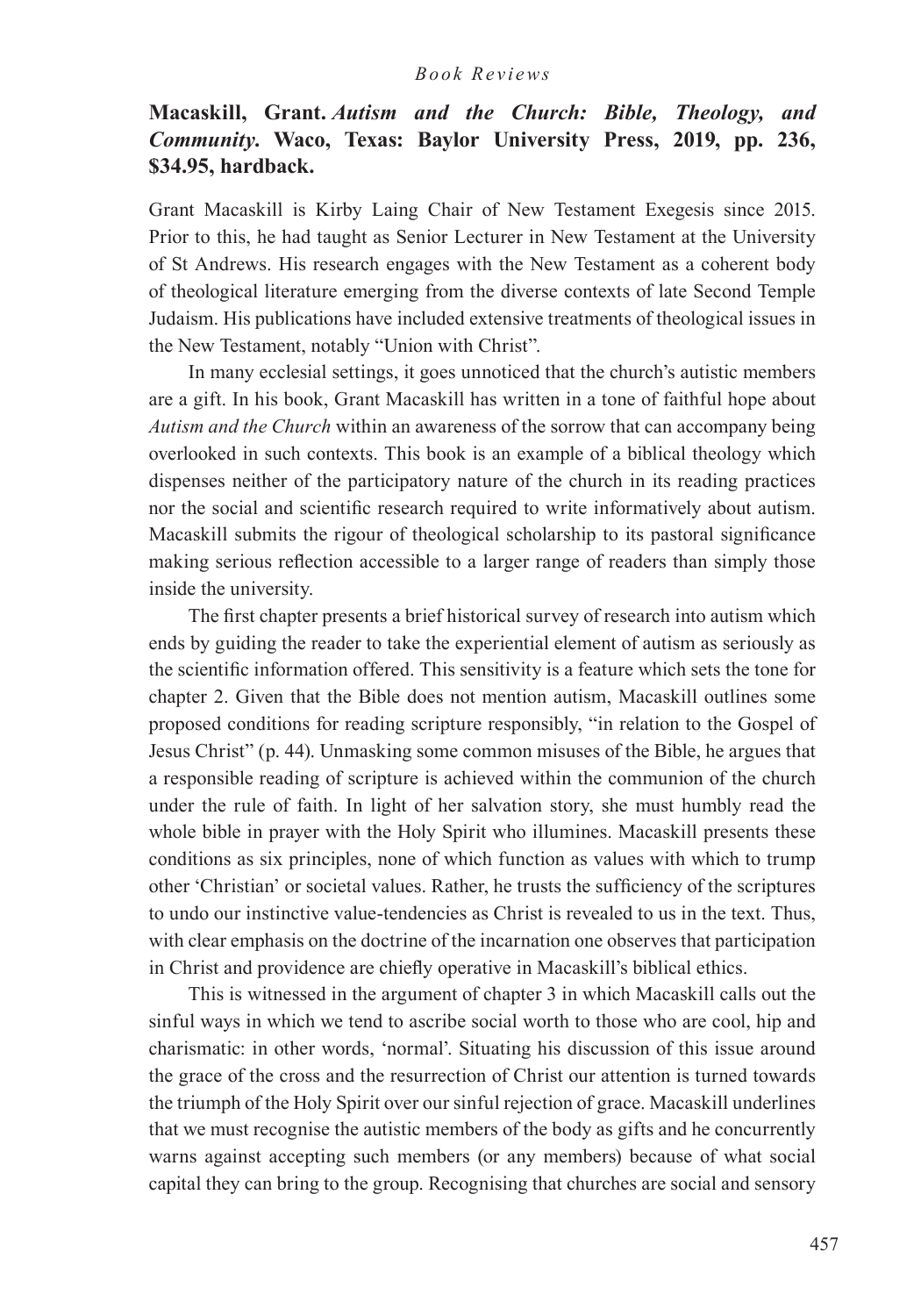spaces, chapter 4 offers practical suggestions for churches to accommodate the sensory needs of people with autism. As the church learns how to be a body which suffers and rejoices together in worship, Macaskill cautions that mistakes must not lead us to despair.

Chapter 5 examines some of the typical weaknesses among some people with autism. In view of the failures of the whole church body, he argues for a "theology of weakness" through exegesis of 2 Corinthians 3-4 and passages from Hebrews 1, 3, 9 & 10. His major theological move here is to re-examine the word 'flesh' as used by Paul in the New Testament which can refer either to the sinful nature or physical frailty. He reassures that in *both* uses of the word, the scriptures underline that "our flesh is weak" (p. 143) and that this weakness is the medium through which God's strength is manifested. Reading weakness as the hermeneutic brackets surrounding the sinful nature and physical frailty, Macaskill recaptures this common biblical motif. Thus, the New Testament texts prompt Macaskill to accentuate the providence of suffering and the redemptive repurposing of even the sinful nature for the good of the Christian. Though he does not use this word, this aspect of the discussion about autism might offer fresh insight into the doctrine of sanctification, uncoupling the doctrine from the idea of "becoming better versions of ourselves" (p. 157). Macaskill, rather discusses the challenges of personal formation and virtue, highlighting that change is typically more difficult for those with autism but not impossible. To invite further reflection, it might be worth investigating the relationship between his "theology of weakness" and Luther's *theologia crucis*.

The final chapter exegetically grounds how weakness can be read redemptively, by emphasising the efficacy of the Holy Spirit to co-assist us. Macaskill's exegesis of Romans 8:26-27 also briefly navigates larger questions about the role of cognition/ cognitive disability in autism in the context of church practices. Reflecting on verbal ability, prayer and sexuality, Macaskill's main encouragement here is to re-affirm our participation-in and union-with Christ. For example, certain traditions who may not baptise individuals until a verbal profession of faith is made, are encouraged to reexamine the work that the Holy Spirit might achieve in individuals non-cognitively but still within the context of the body. This raises several interesting questions about where Paul and the early church fathers located cognitive capability with in the traditional anthropological language of 'body and soul and spirit'. One could ask whether Paul's theology of weakness makes room for a pneumatology of intellectual disability focussing on what the Holy Spirit is able to do.

Macaskill's book invites such questions, leaving ample room for discussion. In this book, students are offered a gentle—no less cutting-edge—introduction to disability theology and New Testament hermeneutics. In addition, I suspect that this book could offer church study groups the opportunity to engage afresh with scripture on a level which takes both scripture and church experience seriously. Aside from neurodevelopmental conditions, this work might also serve a role in equipping the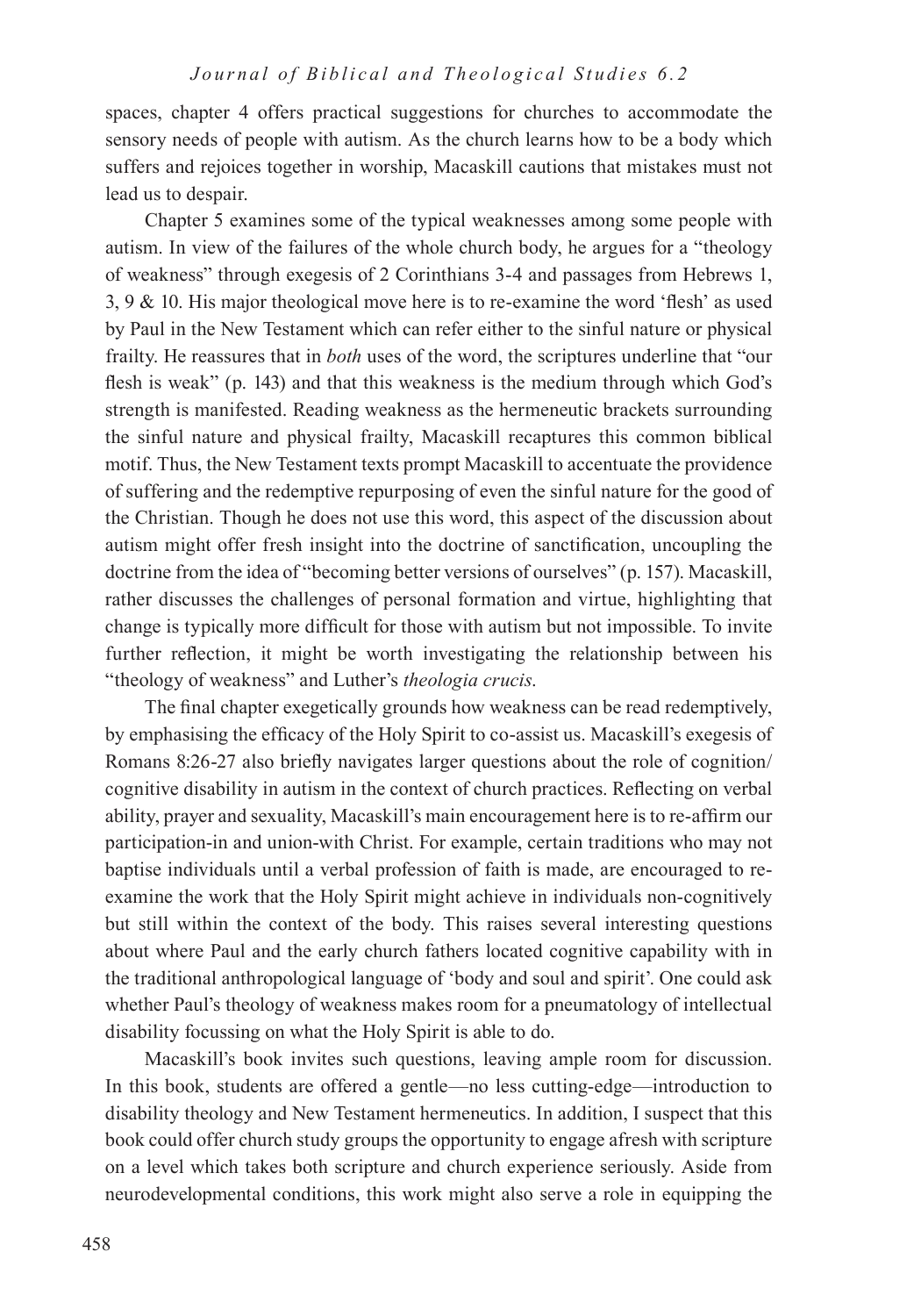church to listen carefully to others who are overlooked, socially disadvantaged or struggling with mental ill health. Thus, requiring no prior knowledge in Autism Studies or New Testament Scholarship this book is capable of effectively addressing congregations, pastors, students and their teachers alike.

> Philip Miti Universität Heidelberg

## **Marrs, Rick W.** *Making Christian Counseling More Christ Centered.* **Bloomington, IN: WestBow Press, 2019, pp.260, \$19.95, softcover.**

"Believe more." "Pray more." "Do more." Law-centered counseling can accidentally burden the counselee with more guilt, shame, and depression. Christ-centered counseling, on the other hand, mitigates tribulation and motivates sanctification by centering the counselee in the forgiveness, love, and grace of Jesus Christ. By presenting a primer in the Christ-centered theology of Martin Luther and suggesting soul-care strategies that flow from that theology, Rick Marrs, Christian counselor, licensed psychologist, and professor at Concordia Seminary, St. Louis, aims to make Christian counseling more Christ-centered.

Luther's Christ-centered theology comes packed in orthodox paradox. In Marrs's manual, three of Luther's paradoxes are especially unpacked and employed to help make Christian counseling more Christ-centered: (1) the bane and blessing of *Anfechtung*, (2) the distinction of Law and Gospel, and (3) the saint and sinner-hood of the Christian.

First, Marrs shines a needed light on *Anfechtung*, the lost locus of Luther. Whether we like it or not, human beings are creatures afflicted with *Anfechtung*, Luther's favorite German word for temptation, trial and tribulation, guilt and shame, suffering and sorrow. Against a theology of glory or prosperity gospel, the devil, the world, and our sinful nature are constantly assaulting not only non-Christians but also Christians in both body and soul, consuming us in fear for both our lives and salvation (p. 26). *Anfechtung* is a bane. And yet *Anfechtung* is a blessing. *Anfechtung* not only drives human creatures to look for answers, meaning, and purpose (p. 27), but God also uses *Anfechtung* to drive us to Christ's cross of forgiveness, life, and salvation (p. 58). One of the strategies Marrs recommends for counseling someone well-struggling with *Anfechtung* is well-chosen bibliotherapy. Marrs's favorite is *Luther's Letters of Spiritual Counsel*, edited by Theodore Tappert (1960). Luther himself, "arguably Christianity's most famous depressive," suffered life-long with melancholia, and Marrs reports about some counselees: "They found Luther's descriptions of his own suffering, weaknesses, and struggles were similar to theirs, and they found his spiritual insights of the depressive struggle very edifying. They sometimes reported that Luther's letters were more helpful than talking to their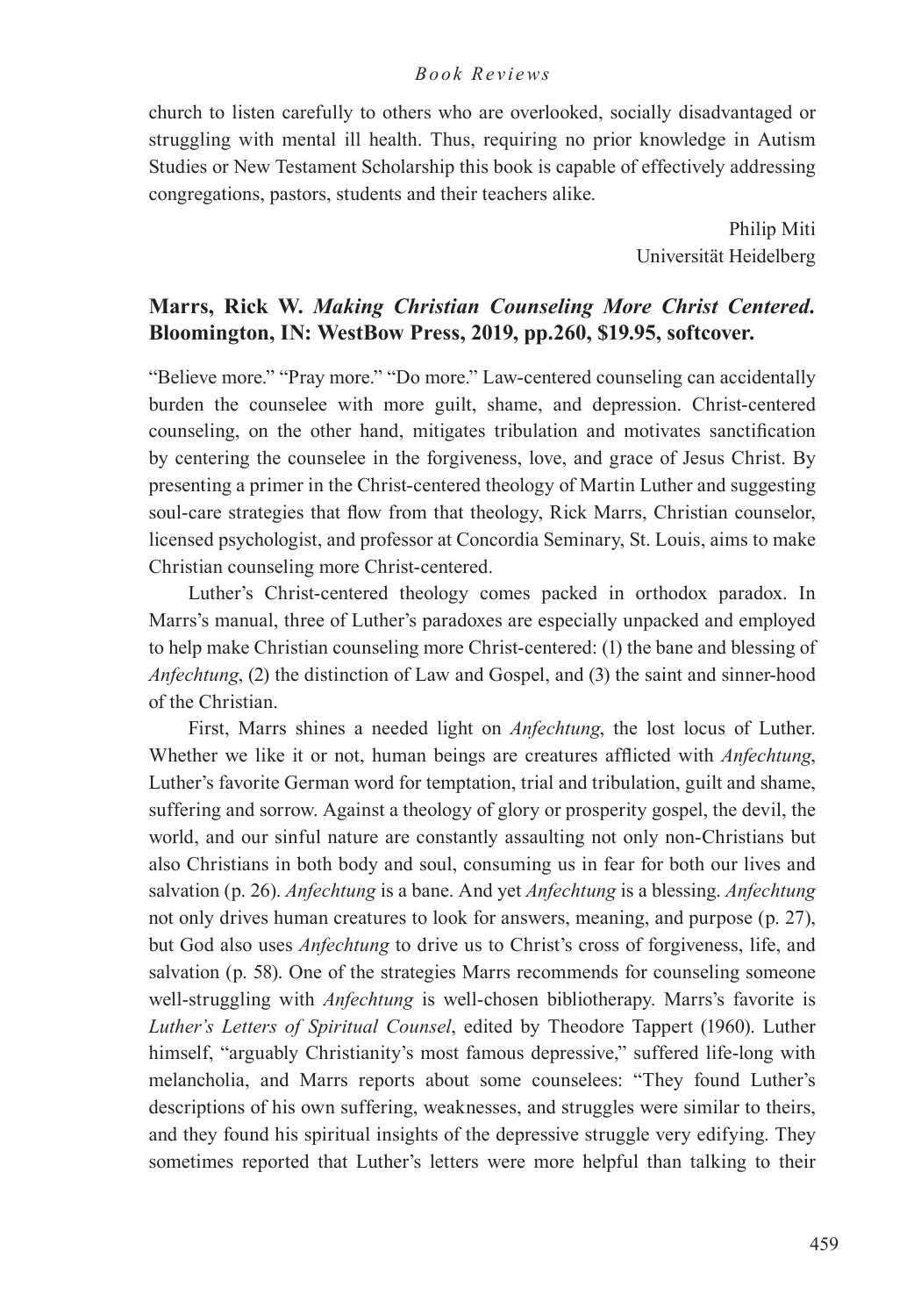counselor" (p. 117). *Anfechtung*, with which all of us are infected, can paradoxically be both bane and blessing.

Second, Marrs remarks that many Christians are confused about Law and Gospel. The Gospel, we misjudge, is a given, "something we needed to know only when we first became Christian" (p. 65). Once the Gospel has converted us, now the Law is lord of us: "Yes, you've accepted Jesus as your Savior, but is He now Lord of your life?" (p. 76). Now that the Gospel has done its job, now it's your job to keep the Law to be good enough for God. Dominated by the Law, Christian life runs the hamster wheel of legalism and rides the roller coaster of perfectionism, weighted and frustrated with never being good enough for God (p. 77). Yes, Luther concedes, the primary purpose of the Law is to show us our sins, but the primary purpose of the Gospel, Luther decrees, is to show us our Savior, not just at the beginning of Christian life but every day of Christian life. Not just at altar calls and Good Friday sermons, *Anfechtung*-infected Christians require "constant exposure to God's healing message of the Gospel of Jesus Christ" (p. 46). Marrs asks Christian counselors to ask themselves, "What verses do I most commonly use with my counselees? Are they verses that directly (or subtly) point them to themselves, their own abilities, their own faith, their own inner strength?" (p. 128). One of the strategies Marrs recommends for counseling someone confused about Law and Gospel is to point him or her to explicit Gospel in the Bible and to even insert the person's name into the verse: Ephesians 2:8–9: "For by grace (Steve has) been saved through faith. And this is not (Steve's) own doing; it is the gift of God, not a result of (Steve's) works, so that (Steve) may (not) boast" (p. 129). The Gospel does not nullify the Law; instead, fully forgiven in the name of Him who fulfilled the Law in our place, the Gospel fulfills the Law. Yes, Christians should keep the Law, but keeping the Law to be good enough for God is keeping the Law with the wrong motivation. Christ not only fulfills the Law for Christians but also gives Christians the gumption to keep the Law with the right motivation: Ephesians 2:10: "For (Steve is) God's workmanship, created in Christ Jesus for good works, which God prepared beforehand, that (Steve) should walk in them" (p. 130). The Law does not fulfill the Gospel; the Gospel fulfills the Law.

Third, the saint and sinner-hood of the Christian piggybacks on the distinction of Law and Gospel. Christians wish they were always and only motivated by the Gospel, but Luther reminds us that we are with St. Paul "Romans 7 Sinners with a Romans 8 God," simultaneously holy saints but nevertheless still sinners—"*simul iustus et peccator*," as Luther liked to say in Latin (p. 85). Marrs finds that "too many pastors teach their people, either implicitly or explicitly, that they can become perfect in this world, free from all outward sin. … This false teaching leads many Christians into a dark level of guilt because they realize their own inability to achieve that perfection" (p. 89). But Luther counsels, "We will never rid ourselves of our sinfulness until death (or Christ's return); nevertheless, God the Father does not look upon our sinfulness because we have been united with Christ in His cross, death,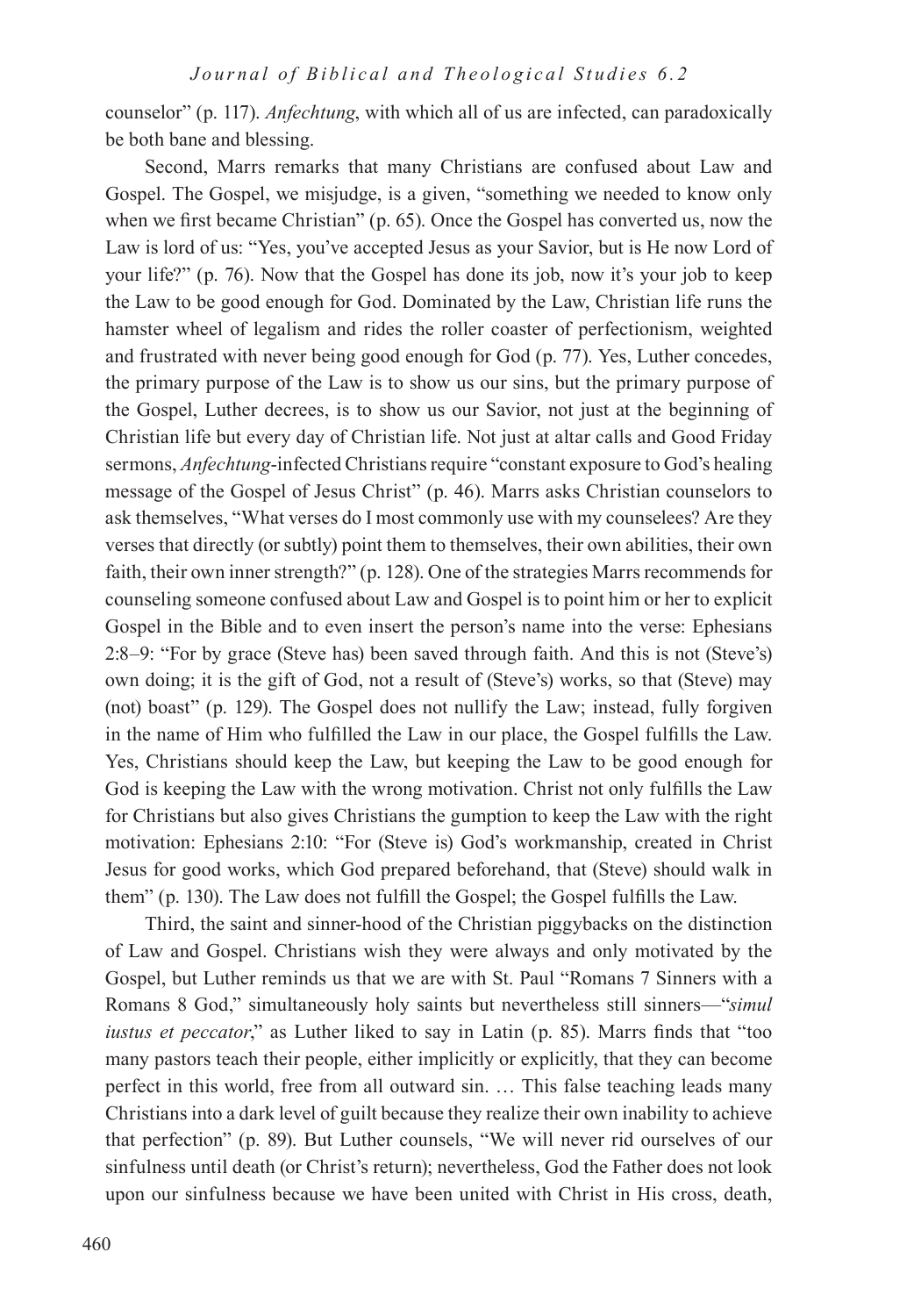and resurrection" (p. 48). One of the strategies Marrs recommends for counseling someone worried with the *Anfechtung* that they do not have enough faith or are not good enough for God is the "Gospel Empty Chair Technique" (p. 122). The counselor/ soul-care giver points the counselee to an empty chair: "Do you think that chair is strong enough to hold you up?" After a little conversation the counselor directs, "Now, I'd like you to get up and sit in that chair." After sitting in the chair, the counselor asks, "Which was more important, the strength of your faith in the chair or the strength of the chair itself?" Then the counselor asks, "Which is more important, the strength of your faith in Jesus Christ or the strength of Jesus Christ Himself?" Christ-centered counseling centers the saint-and-sinner counselee not in her fragility or futility but in the stability and security of Jesus Christ.

More than just the three above, in this humble primer and manual Marrs imparts many more insights into Luther's theology and strategies for its soul-care application. Not only will Lutheran seminarians, pastors, and counselors benefit but also non-Lutheran seminarians, pastors, and counselors who are looking to make Christ's grace more explicit in their counseling sessions. Even non-Christian counselors may learn more about the faith of their Christian counselees and ask, "I thought the Christian faith was more about Jesus forgiving you," or "I thought that Christians believed God loves them more than God expects them to be perfect" (p. 3). The only imperfection I find with the text is that it sometimes reads, like Luther, a little haphazardly, rather than systematically. This miniscule imperfection nowhere near overshadows the perfection of Marrs's mighty subject, Jesus Christ and the application of His forgiveness, love, and grace. Pick up a copy and get ready to make your Christian counseling and, God-willing, your counselees more Christ-centered.

> David Coe Concordia University, Nebraska

## **Hardwick, Lamar.** *Disability and The Church: A Vision for Diversity and Inclusion***. Downers Grove: InterVarsity Press, 2021, pp. 199, \$12.99, paperback.**

Lamar Hardwick, known as "the autism pastor," is a strong advocate for people with disabilities. Hardwick is the lead pastor of at Tri-Cities Church in East Point, GA and the author of *Epic Church* and *I Am Strong: The Life and Journey of an Autistic Pastor*. Lamar has not always had his current reputation as "the autism pastor." For many years, Lamar struggled with interpersonal relationships and social anxiety. At the age of thirty-six, doctors diagnosed Hardwick with Autism Spectrum Disorder (ASD).

In *Disability and the Church*, Hardwick includes eight chapters devoted to creating an inviting atmosphere for people struggling with a disability. According to Hardwick, the disabled community is the largest minority in the world (p. 12).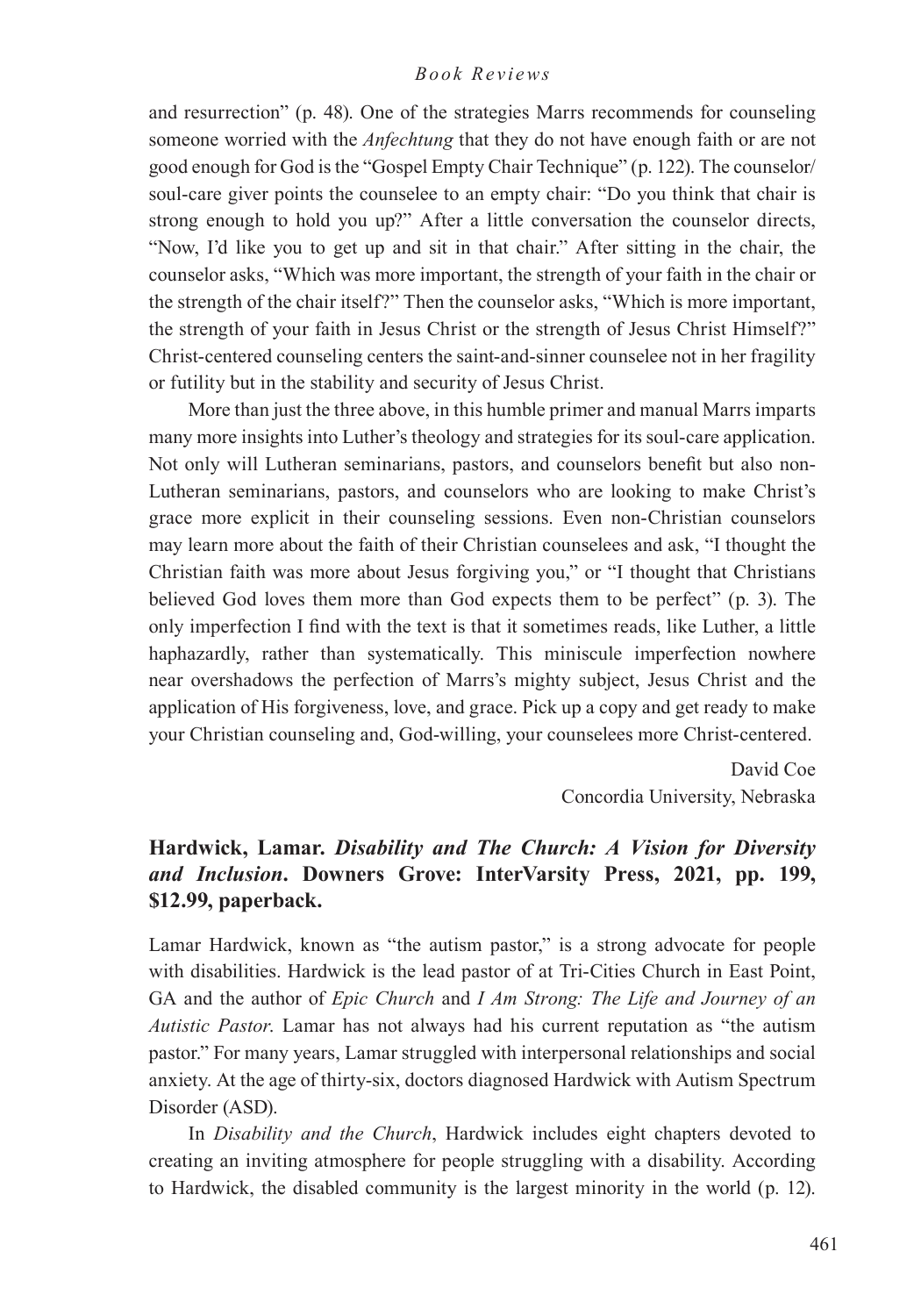For Hardwick, many churches are failing at their responsibility to be an inclusive Christian institution. Hardwick explores various avenues through which the church should implement diversity and disability strategies in the body of Christ. If the church wants to make a kingdom impact, Christians must recapture God's intent of inclusion and access into God's kingdom (p. 18).

In the opening chapter, Hardwick confronts the set of circumstances that keeps the church from ministering to the disabled community. Due to sin, the church struggles with diversity. Pastors and congregation members must realize that making disciples means creating a culture of diversity (p. 39). Another hindrance regarding diversity is the issue of outward appearance. Hardwick makes a strong indictment that some churches do not value the disabled because of pride (58). Hardwick uses Jesus' teaching of the wedding banquet (Luke 14:8) to challenge contemporary culture to rethink symbols of power and prestige. The church acts in a prideful manner when it places more value on the able-bodied rather than on those with disabilities.

If churches want to have strong and vibrant ministries regarding the disabled community, the leadership of the church must teach and foster a culture of including people with disabilities. Therefore, the church must change their theology and structure regarding disabilities. Pastors and congregation members must discuss issues relating to the disabled community, and change church policies, processes, and programs that might restrict fruitful church membership (p. 99).

After mentioning the hindrances to diversity and inclusivity, Hardwick spends three chapters devoted to changing the church culture and its relationship to the disabled. First, churches must create a learning culture that focuses on the experience of people with disabilities. Hardwick asserts that preaching is the primary tool for building a learning culture (p. 112). Second, churches must build a linking culture that provides a root system for families with special needs and disabilities. Small groups, community groups, and a personal invitation to church are great ways to establish a viable rooting system that attracts families to the local church (136-137). Finally, churches must build a leadership culture that supports disabled persons. According to Hardwick, creating a leadership culture that supports disabled person in leadership begins with examining and removing the barriers to leadership in the church (p. 150).

In the final two chapters, Hardwick calls for churches to synchronize with heaven. In other words, churches must cast a compelling vision of church life which includes persons with disabilities and special needs (p. 164). If churches want to have meaningful kingdom impact, pastors and church members must affirm the disabled by giving them leadership opportunities and responsibilities that matter (p. 176). For Hardwick, the church must learn how to do ministry *with* persons with disabilities rather than doing ministry *for* persons with disabilities (pp. 189-190).

In chapter five, Hardwick makes a strong assertion that the Apostle Paul had a disability according to Galatians 4:12-13 (pp. 110-111). As a student of biblical and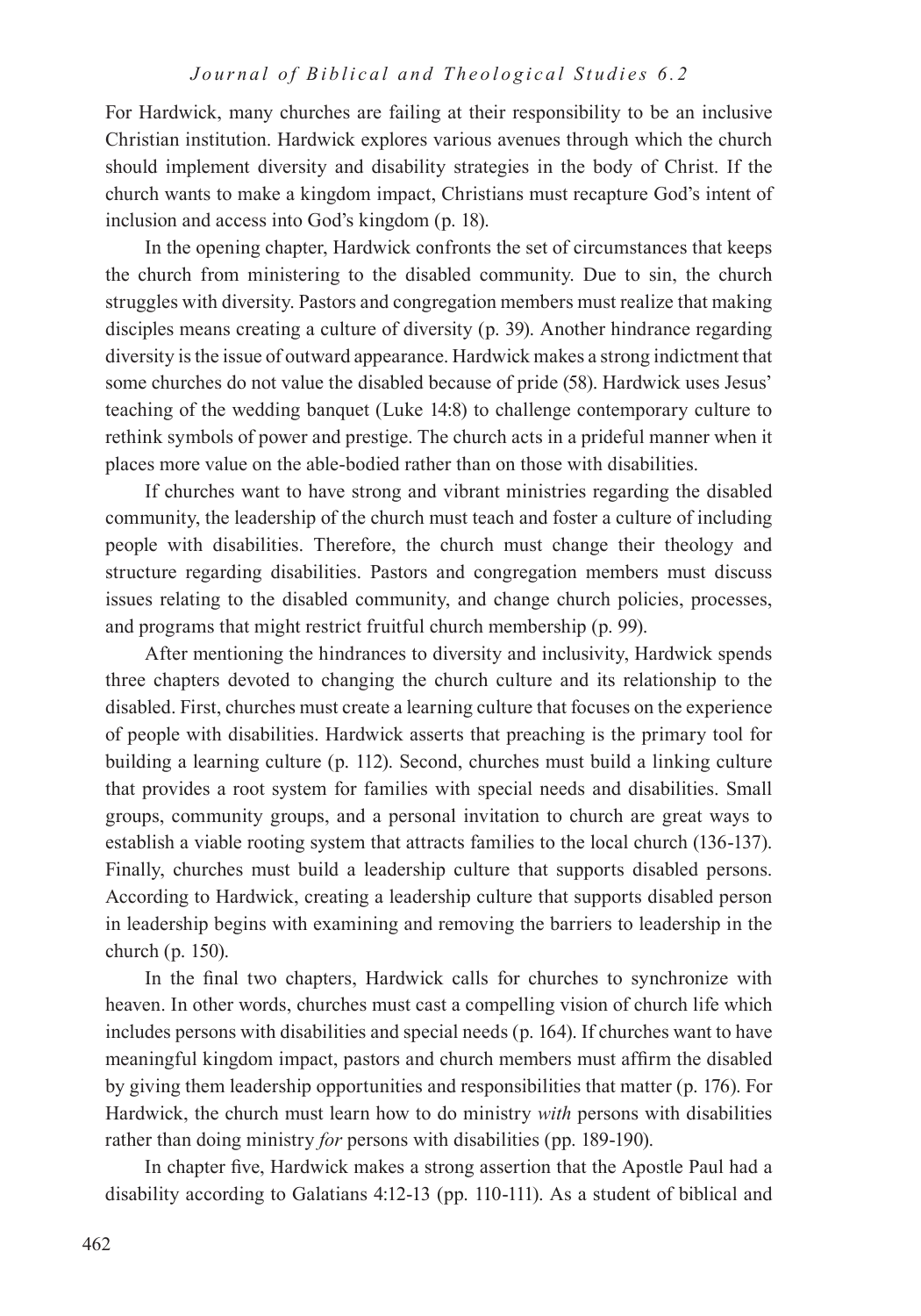theological studies, this reviewer had a hard time understanding Hardwick's broad use of labeling certain biblical persons with a disability. For instance. This reviewer believes that Hardwick's assessment makes too quick of a theological leap from Paul's personal situation to a disability. The Bible does not provide the exact nature of Paul's illness. While a certain illness or malady may have hindered Paul from traveling at the time, the illness did not totally hinder the Apostle from all travel or future ministry.

For churches that struggle with diversity and inclusion, there are three reasons why pastors and congregation members should read Hardwick's book. First, Hardwick provides his readers with encouragement and motivation to change the existing church culture. While there are parts of the book that focus on negative aspects of church life and ministry, Hardwick devotes much of his writing to positive words of encouragement and motivation. Churches often struggle with change and implementing new ministry strategies, but this volume provides readers with the theological resources to motivate change within the church. Ultimately, the church should include persons with disabilities because God's kingdom includes persons with disabilities.

Second, pastors and teachers within the church can find practical resources for implementing a church culture that includes persons with disabilities. The first practical tool for changing the church culture is a vibrant preaching ministry. This reviewer believes that Hardwick is right when he states that preaching is the primary tool for building a culture that includes the disabled community. The first step in changing the church culture involves teaching the church about what God requires regarding the church's relationship and responsibility to persons with disabilities.

The second practical tool for changing the church culture concerns the structure of the church's discipleship ministry. Churches should implement small groups or community groups that include the disabled community. Small groups and community groups could act as a safe environment which provides comfort and care for persons with disabilities and their caregivers. Also, small groups and community groups provide a safe environment for the disabled community to voice their concerns regarding ministry opportunities within the local church.

Third, pastors and church members should read Hardwick's book because of its unique characteristic. First, Hardwick's book is unique because there are not a lot of books regarding persons with disabilities. Second, Hardwick's book is unique because he struggles with a disability. Therefore, pastors and lay leaders can get a better understanding of the disabled community because Hardwick's book focuses on the church and his experience as a pastor with autism.

Hardwick's book is right on cue regarding the current topics of inclusion and diversity. Pastors, lay leaders, and church members should read *Disability and the Church* if interested in developing a ministry of inclusion regarding persons with disabilities. *Disability and the Church* is a relatively easy book to read for the active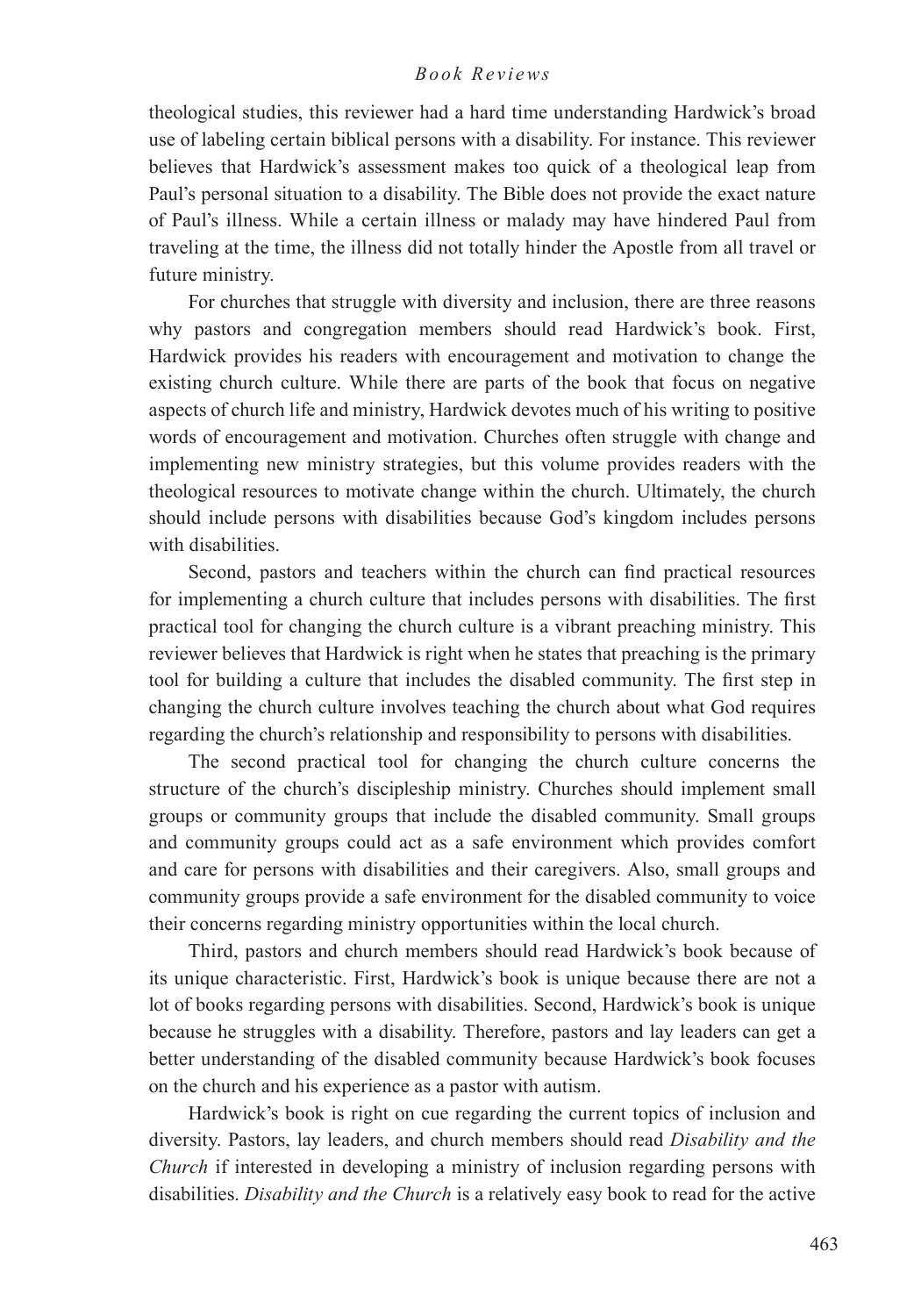pastor or lay leader. Therefore, it is possible to make Hardwick's book a primer regarding the church's ministry to persons with disabilities. Once the church has fully embraced the inclusion of the disabled community, pastors and lay leaders can finally do meaningful ministry with persons with disabilities rather than doing ministry for persons with disabilities.

> Dr. Matt Martin First Baptist Church Natchez, MS

## **MacBride, Tim.** *To Aliens and Exiles: Preaching the New Testament as Minority-Group Rhetoric in a Post-Christendom World.* **Eugene, OR: Cascade Books, 2020. pp. 254, \$51, hardcover.**

Tim MacBride (ThD, Australian College of Theology) serves as Head of the Faculty of Bible and Theology at Morling College in Sydney, Australia. At Morling, MacBride teaches New Testament and Homiletics. Prior to joining the faculty, MacBride pastored a church in Sydney's south suburbs for twelve years. *To Aliens and Exiles* is MacBride's third book on preaching New Testament rhetoric. MacBride's two previous books on preaching include his doctoral thesis, *Preaching the New Testament as Rhetoric* (Wipf & Stock, 2014), and *Catching the Wave: Preaching the New Testament as Rhetoric* (InterVaristy Press, 2016), in which he simplified his doctoral thesis for a non-academic audience. MacBride has also written several articles on preaching and a book on patronage in John's Gospel.

In *To Aliens and Exiles,* MacBride offers Christians a lens to understand how to articulate the faith from a minority group position. Such a minority position was the context in which the New Testament was written. Indeed, MacBride posits, Christians have always been a minority. How to instruct the Church to interact with the majority culture is the question of the hour. In the book's introduction, MacBride highlights three possible trajectories for answering this question: (1) minimize the distance between the Church and the world, (2) take a defensive, us vs. them stance, or (3) become "attractively different" (p. xiii). An "attractively different" community neither conforms to the majority culture nor isolates itself from it. Instead, it retains distinctive doctrinal and ethical boundaries that are simultaneously transparent (allowing outsiders to see what is truly happening) and permeable (encouraging outsiders to join the minority community).

The book is divided into five parts. Part 1 develops the theory behind using NT minority group rhetoric in preaching. With the embrace of social media, Western culture in the Twenty-First Century feels remarkably like the honor and shame cultures of the Mediterranean in the First Century. A person's "court of reputation" has become collectivist in nature, as Facebook "likes" (and their counterparts on other social media platforms) have become the new social currency. For Christians taking minority doctrinal and social stances, chances for public shaming are on the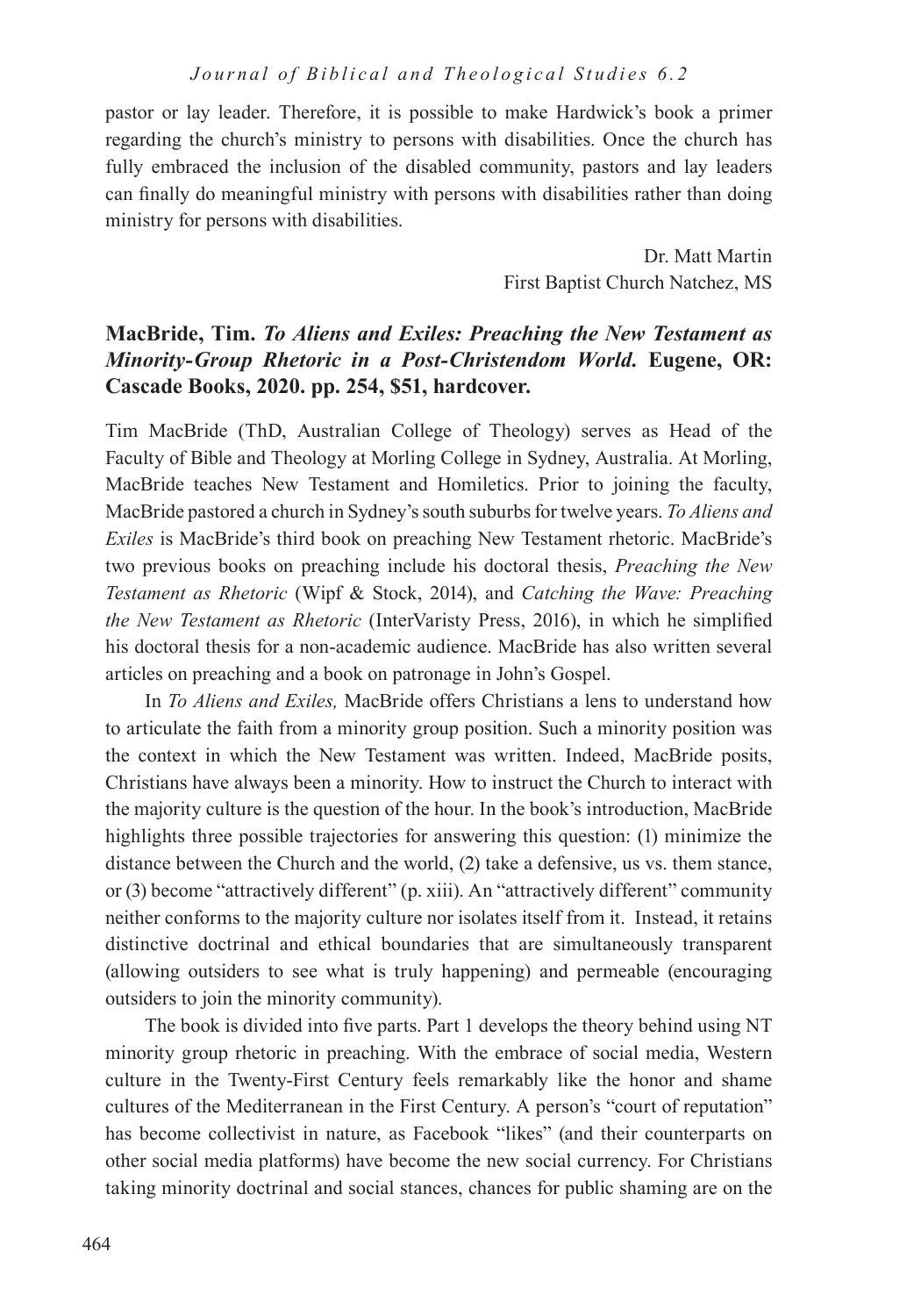rise. MacBride, writing from post-Christian Australia, has seen multiple cases of this firsthand. For readers in the US, then, who are just beginning to feel such effects of going against majority opinion, it is as if MacBride is writing from the future (except for the multiple veiled and outright attacks against US President Trump).

Parts 2 through 4 look at NT books specifically. Part 2 considers the General Epistles. According to MacBride, 1 Peter is "the most prototypical example of minority group rhetoric in NT" since it addresses myriad interactions between the minority and majority groups (p. 45). Part 3 analyzes Paul's epistles, noting how Paul's subverted language was common in the Roman Empire, adding a Christian interpretation. For example, in his discussion of Philippians, MacBride notes how Paul urged believers to be good citizens of the empire, yet ultimately encouraged them to remember that their citizenship was in heaven. Part 4 discusses the Gospels and Acts. One fascinating point MacBride's rhetorical analysis reveals is that, whereas Matthew and John appear especially concerned with the fledgling Christian movements minority status, the two-part Luke-Acts emphasizes the group's permeability among elite and lowly sinners.

The book concludes in Part 5 by considering how one minority group, African Americans, have preached the NT text. Based on conversations with three African American evangelicals – two professors and a pastor – MacBride notes how African American preaching uses its history as a minority to both identify with biblical characters and "experience the text" (p. 220).

*To Aliens and Exiles* possesses several strengths, although two are especially helpful. First, as noted above, MacBride's overall idea that Western culture is pushing confessional Christians into a minority position where they will be shamed into conformity is correct. MacBride is clearly familiar with the honor and shame literature, so his is a helpful voice in knowing how such a value system operates. Second, MacBride's analysis of the NT books in each chapter is thorough and engaging. As a preaching professor familiar with crafting memorable rhetoric, each chapter begins with an anecdote for the reader to recall the big idea.

One weakness is MacBride's decision not to include any of the Pastoral Epistles. A single footnote describes why this is so, claiming that those letters deal mainly with "in-house" matters and not with Christians' relations to the outside world (p. 120). Such reasoning is odd since the book's primary audience is preachers and pastors. Further, if it is the case that minority rhetoric helps members identify doctrinal and ethical boundaries, MacBride could further his argument by including Paul's instructions for Timothy and Titus' preaching content. Certainly, MacBride did not have space to include an analysis of all 27 NT books. Nevertheless, a book on preaching that does not address the Pastoral Epistles seems unfinished.

This critique aside, MacBride has done the Church a great service through this book. Since all Christians at some level engage culture, all Christians will find assistance in these pages. Those Christians called to stand before fellow believers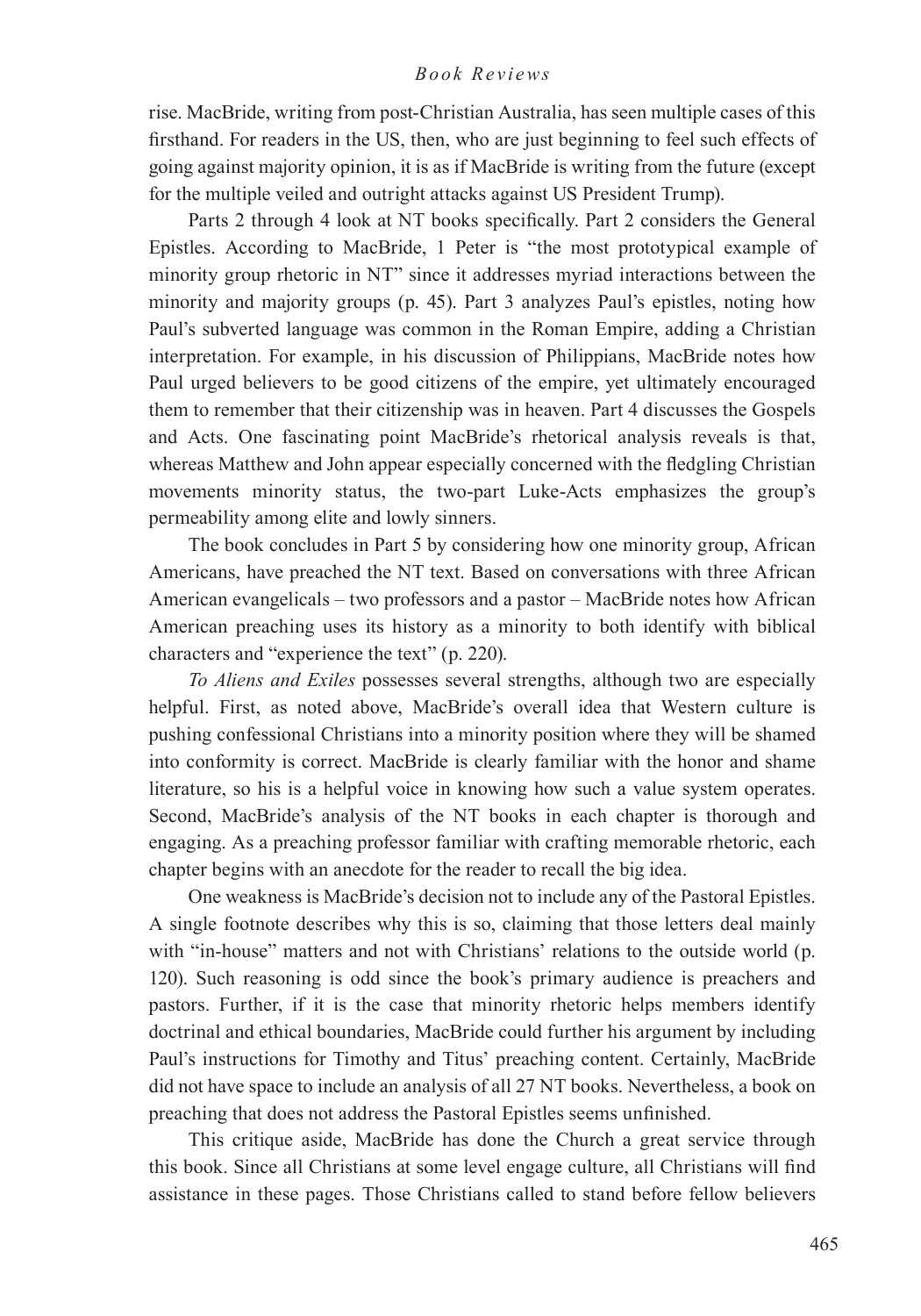and preach God's words should consider MacBride's warnings and encouragements. As the global Church moves into a further marginalized, dishonored position, the words of the NT will become strikingly relevant.

> Cameron D. Armstrong International Mission Board Bucharest, Romania

# **Greenaway, Jonathan.** *Theology, Horror and Fiction: A Reading of the Gothic Nineteenth Century***. New York: Bloomsbury, 2021, 198pp, £80, Hardback.**

Dr Jonathan Greenaway is currently a Researcher in Theology and Horror at the University of Chester. He is working on a Templeton Religion Trust-funded project to explore the theological importance of all forms of horror media. His background in literary studies, and Gothic fiction in particular, appropriately underpins the conceptual framework for this book, which arises from his doctoral studies at the Manchester Centre for Gothic Studies.

The book is made up of five substantive chapters plus an introduction to 'Gothic and Theology' (as opposed to 'Religion') and a brief conclusion. Greenaway's aim is to reposition critical understandings of the role of theology in Nineteenth Century Gothic writing, which in his view have been neglected in recent literary studies. He suggests that Gothic fiction may be read as engaging with theological positions in a variety of ways which are generative of new ideas in the fields of both theology and Gothic studies. Greenaway argues that taking an approach of 'theological hospitality' towards these texts opens up a productive dialogue, contributing to an understanding of their contexts as well as informing theological issues of significance today.

In Chapter 1, Greenaway considers the relationship between Mary Shelley's *Frankenstein* and Milton's *Paradise Lost*. He suggests that Shelley's focus on the key themes of evil and salvation, when considered theologically through the intertextual lens of *Paradise Lost*, indicates the novel offers a critique of the notion of the creative impulse of the Romantic genius. The novel offers new ways to think about the 'Other' in the self-understandings of Victor and his creature. It is because Victor refuses to accept his responsibility as creator that his creature becomes monstrous, alienated from the community which would fulfil his subjective needs. The Romantic search for transcendence in the sublime is shown to be creative but dangerous when distanced from the grounding offered by a theology of creation.

In Chapter 2, the significance of the Calvinist theology at the heart of James Hogg's *The Private Memoirs and Confessions of a Justified Sinner* is reassessed, in light of recent critical studies which focus on the psychological rather than the theological in the novel. It is suggested that a Calvinist understanding of divine revelation, focused on a fixed view of the Word, is shown to provoke terror when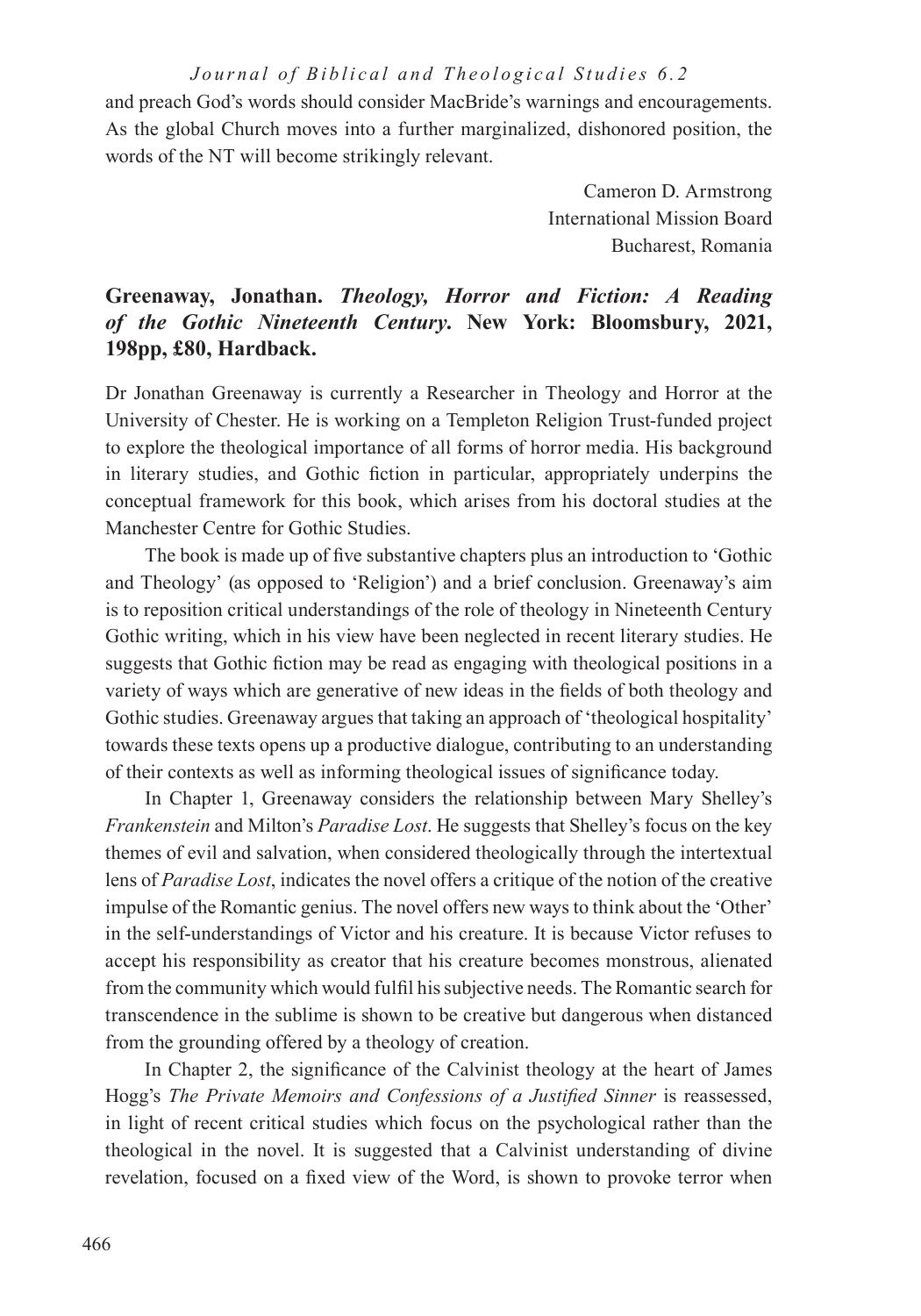confronted with the instabilities and dangers expressed in such Gothic literature. For Greenaway, ignoring the theological dimension of the text's shifting presentation of Robert Wringhim's experience is to lose a profoundly significant aspect of the novel.

Chapter 3 considers the novels *Wuthering Heights* and *Jane Eyre*, with a focus on the theological perspectives offered in each, unorthodox though they may be. In the first of these novels, the fallen nature of material existence is presented and within that, radical alternatives to a Christian 'heaven' and 'hell' are explored. Greenaway suggests that Hareton and the young Cathy ultimately offer a hope for the future which is theologically aware of the fragility of the boundaries between the profane and the sacred, and the past and the present. In the second novel, the generic Gothic image of the trapped woman is presented in the narrative of Jane Eyre's life. When read for its theological meaning, a variety of theological positions are challenged and found wanting (such as that of the Rev Brocklehurst), but the resolution is one in which liberation through sacramental marriage is possible for Jane. Crucially, Greenaway suggests that the concerns of these novels go beyond the purely material or psychological, and that their engagement with theological ideas speaks to the modern as much as to the original reader.

The Victorian Gothic ghost story is the focus of chapter 4, the shortest in the book. Greenaway offers readings from a sample of stories from across the period, and argues that a space for theological reflection is opened up when the presence of ghosts in a narrative creates supernatural uncertainty.

Finally, in chapter 5, three key texts from the *fin de siècle* period are considered: Stevenson's *The Strange Case of Jekyll and Hyde*, Wilde's *The Picture of Dorian Gray* and Stoker's *Dracula*. Greenaway interrogates the value of reading degeneracy in evolutionary terms as the underlying philosophical category in these texts, as a response to growing secularism in society. In each case, Greenaway presents theological language and ideas as having valence and significance, even if only, as in Wilde's text, to be shown to be unfulfilling and inadequate. For Stevenson, tentative hope is offered in the Pauline understanding of the human condition which Jekyll rejects, with fatal consequences. For Stoker, the eclectic drawing together of dispirit theological ideas suggests that materialism alone is not sufficient to overcome evil. However, here the possibility that religion may be complicit in violence is also stressed in a way which speaks to readers today as well as at the time.

Greenaway's book is impressive in its scope and engagement with the literary texts it interrogates. Throughout, the work of significant contemporary theologians, such as David Brown and Rowan Williams, is brought into productive dialogue with the texts and with literary critics. This is a truly interdisciplinary thesis, and offers a powerful counter-voice to those readings of literature which deny or ignore theology as a hermeneutical approach or category of meaning. Often, this is born out of ignorance about theological perspectives such as Calvinism, or Augustinian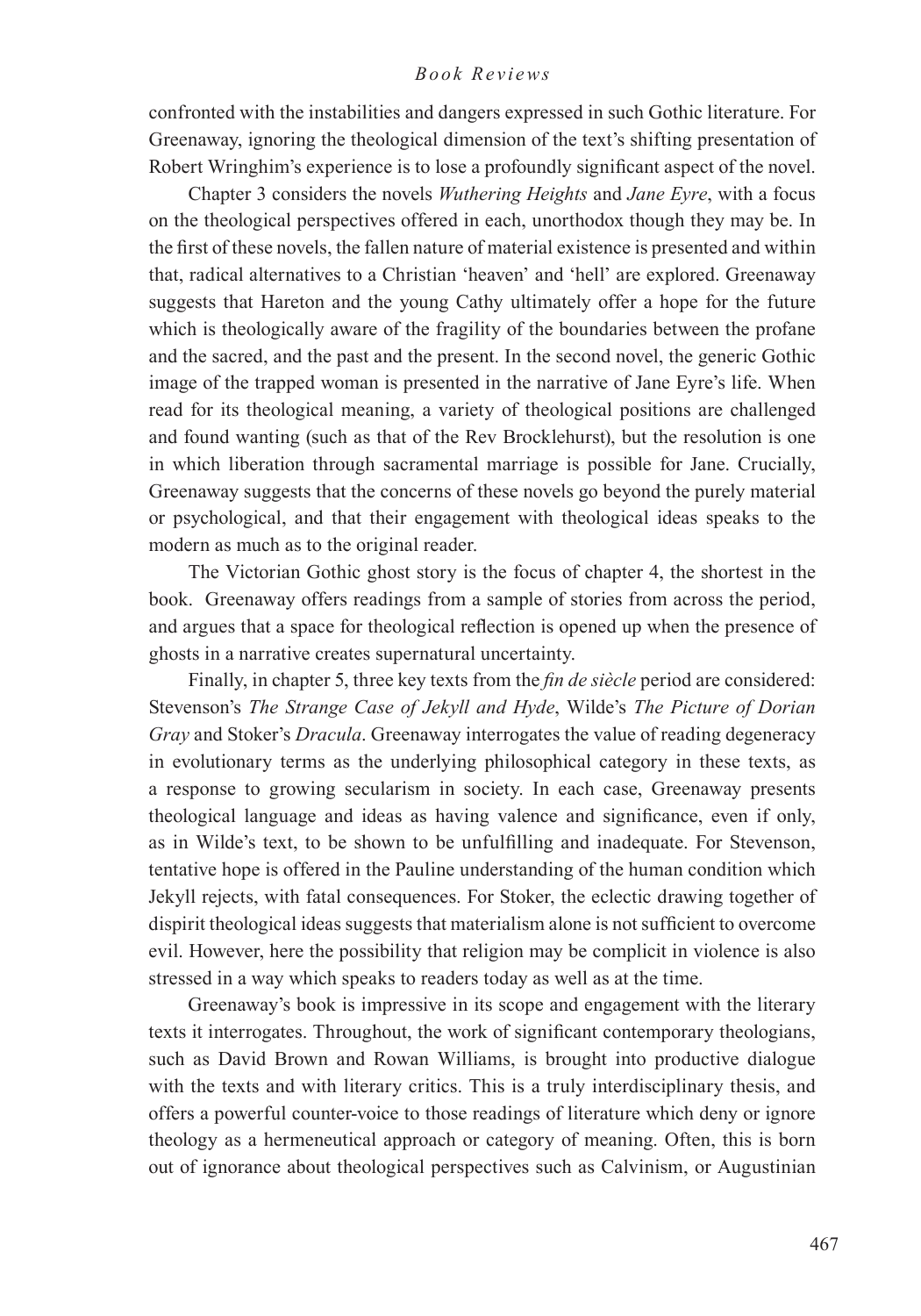theology, but here Greenaway proves himself to be well-qualified to discuss and apply these theological frameworks.

In some of the chapters, there is strong dependence on the work of others, such as that of Alison Milbank in the chapter on Hogg's *Confessions*. The claim that theological concerns have been side-lined is perhaps less well-established here than in other chapters. A psychological approach is certainly present in much recent work on Hogg, but the centrality of Calvinist theology remains a strong area of academic interest. The decision to focus on the works of Calvin, rather than on later developments in Calvinism, is understandable in light of the pressure of the limits of the chapter, but it does lead to a slightly skewed view of the unwavering significance of the uninterpreted divine Word in the Reformed Church. A Reformed belief in the presence of the Word of God in the act of preaching, for example, or of the role of the Holy Spirit in the understanding and application of Scripture, is rather underplayed here in order to highlight the fear-inducing role of the unmediated Word. The fierce debates around antinomianism in the Church of Scotland in the Eighteenth Century reveal both the contingency and the importance of biblical interpretation itself in Reformed theology, which the novel might also be read as exploring (as many critics have).

One of the book's strengths is its engagement with David Brown's work on natural theology and the arts. Brown's emphasis on the interdependence between the two, which envisages art as revealing something of God for the age, to which the church responds and adapts, is powerful and positive. Gothic literature in particular is shown to have much to offer the church in this sense, through its challenges to established beliefs as well as to the way it leaves open the possibility of the supernatural. If Greenaway had more often offered examples of this process at work, in the church and in individuals, the thesis would have been even more convincing. His drawing back from identifying 'church' in this debate with any specific denomination might be viewed as a missing link in an otherwise theologically confident argument.

The book makes a strong contribution to literary and theological studies of the Nineteenth Century, and to the study of Gothic across the period. Its emphasis on the pervasive influence of the language and perspectives of theology is an important corrective to some recent readings of these texts. Some readers from outside the field of theology and biblical studies might find its strongly apologetic tone somewhat overplayed and unconvincing. However, it offers a detailed introduction to Gothic literature for those whose knowledge is limited, through its readings of key texts in the field such as *Frankenstein*, *Dr Jekyll and Mr Hyde, and Wuthering Heights*. It also introduces theology students to scholars working in the interdisciplinary field of literature and religion/theology, such as Alison Milbank, Malcolm Guite, Paul Fiddes and Terry Eagleton, while offering those more familiar and specialised in the field a sustained and developed argument to consider. The bibliography does not include all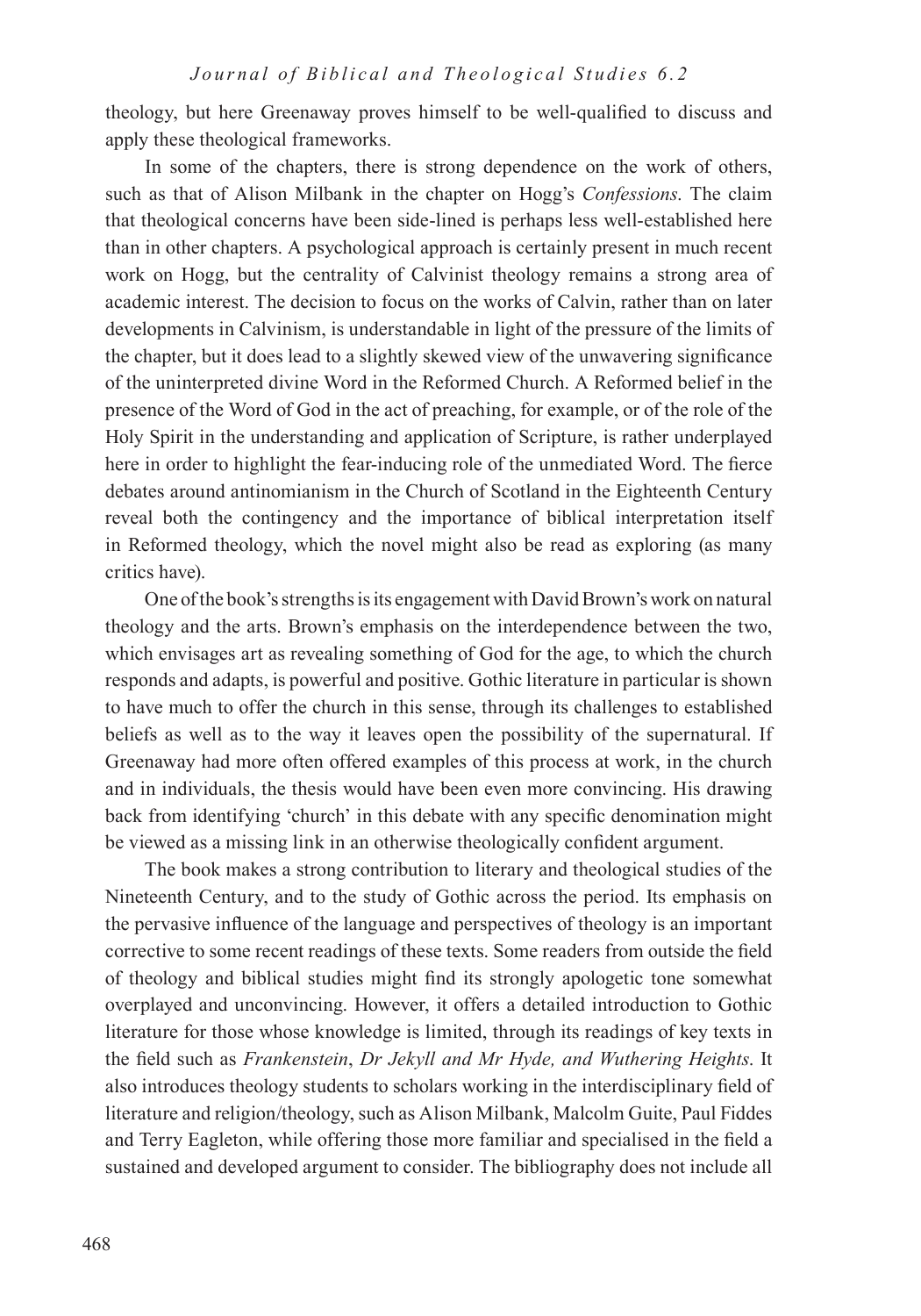of the texts referred to in the body of the text, which is somewhat disappointing and to be noted, particularly if a reference within the text is of further interest.

Overall, Greenaway's monograph is a model of interdisciplinary scholarship which will enlighten those working in a variety of fields. But its particular strength lies in its application of theological categories to the literary criticism of Gothic texts which may open up new areas of interest for theologians of the Nineteenth Century.

> Alison Jack School of Divinity, University of Edinburgh

## **Heinrichs, Steve, ed.** *Unsettling the Word: Biblical Experiments in Decolonization***. Orbis, 2019. pp. 303, \$25, paperback.**

Steve Heinrichs, editor and contributor of *Unsettling the Word,* is the Director of Indigenous-Settler Relations for the Mennonite Church of Canada. He is an ardent activist for Indigenous peoples and passionate about what he sees as the church's call to solidarity and reconciliation with this oppressed community. As evidence of such passion, Heinrich was a faith leader who was arrested and served seven days in prison for being with the Musqueam, Squamish, and Tsleil-Waututh peoples. Along with them, he was protesting the expansion of Kinder Morgan's Trans-Mountain pipeline in Burnaby, B.C.

His book, *Unsettling the Word,* is a timely and conscience-stirring work that seeks to liberate scripture from the traditional lens of settler colonial societies. The book is not an orthodox monograph, but a compilation of 68 independent interpretive stories and poems by a diverse group of scholars, poets, artists, and activists who desire to free scripture from those who have utilized the Bible as a "weapon to dispossess Indigenous and racialized peoples of their lands, culture, and spiritualties" (p. iii). It wrestles with scripture, both "re-imagining and re-interpreting the ancient text for the sake of reparative futures" (p. iii). Each chapter begins with approximately one to three verses beginning with the Genesis creation story and moving through to the Book of Revelation. The selected verses are then followed by a two to three-page story, either non-fictional or fictional or a poem that "boldly re-imagines the old stories," seeks to "expose the violence of specific texts," provides "radical commentary with pointed calls to action," or does "nothing, but pray the text back to us, to the land, and to God" (p. xv). The topics discussed include, but are not limited to, the plight of the immigrant, the injustices of Indigenous peoples, the abuse of creation, and the empowerment of the "weak." Many of the interpretations are impactful, but too numerous to mention in the parameters of this review. Therefore, only three impressionable interpretations will be mentioned.

The first is Vivian Ketchum's interpretation of Ruth 1:15-16 titled, "What about Orpah?" This interpretation captures the plight of the immigrant child who knows nothing else than the land she was raised. It is reminiscent of the many children we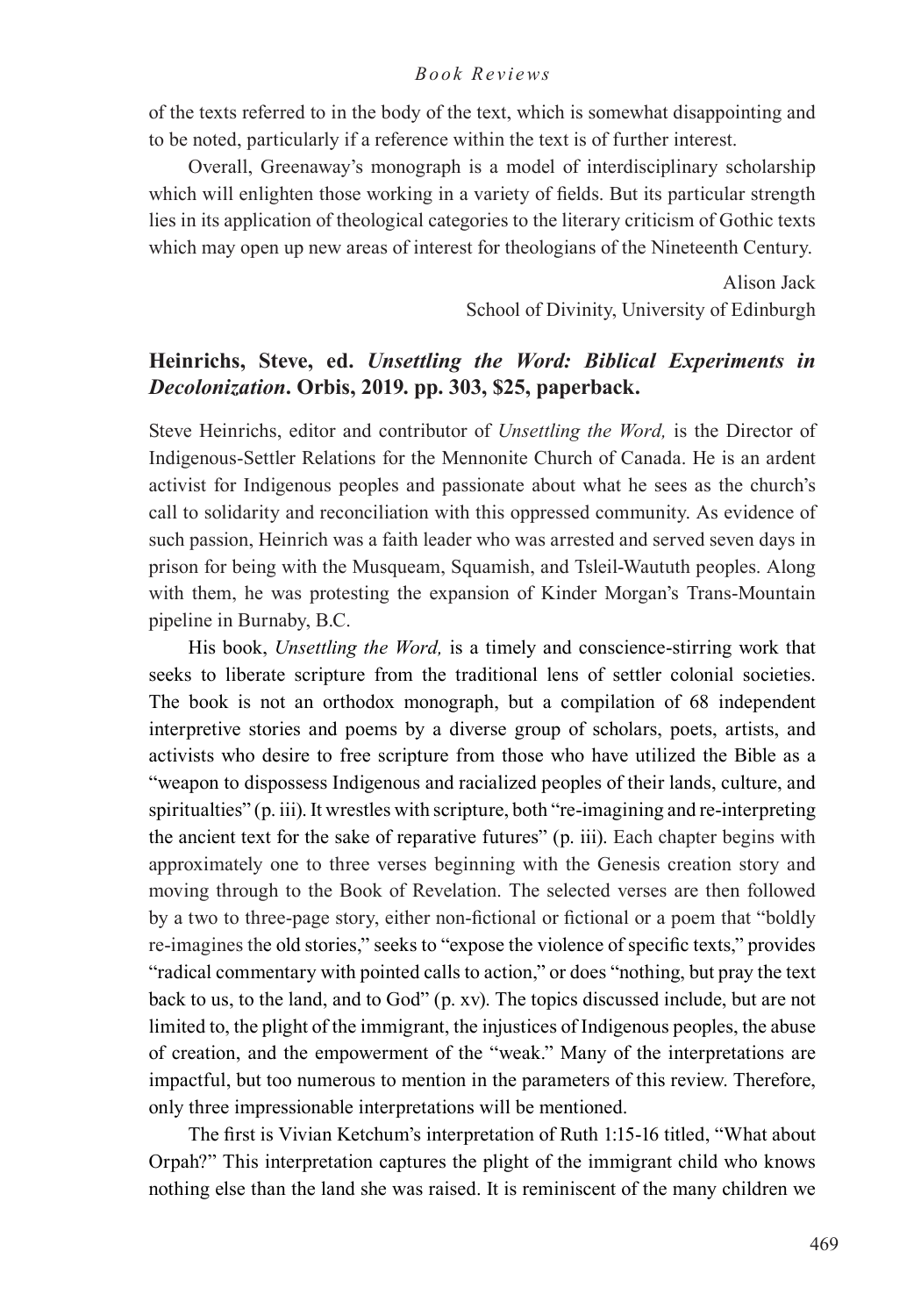call "Dreamers" in the United States, who though were born in a foreign land, are in every practical sense, "American." Ketchum's poignant words demonstrate this reality, "Why should I return to a land that's a stranger to me? I've lost the language of my people. Lost the customs. Lost the traditions."

A second contribution is titled "The Foolish of Petropolis" by Heinrichs. He compares the Tower of Babel to the Alberta oil sands in a provocation to the ones who are constructing pipelines and cities that are damaging, and even completely destroying, parts of the natural world in the name of advancement and natural resources. Strong language is employed (pp. 12-15) which is arguably inappropriate for a faith-based book such as this. However, the use of such language seeks to demonstrate the frustration and indignation of the author against the injustices that both Indigenous lands and lifeforms have endured at the hands of the dominant colonizing culture.

And lastly, "Economies of Enough" by Carmen Lansdowne reinterprets Exodus 16:4 highlighting North America's overconsumption, greed, and distrust in our creator, provider, and sustainer. Lansdowne notes that these behaviors that plague Canada, much like the United States, are inconsistent with the "lessons taught to the Israelites through God's gracious, daily provision of manna and quail and Indigenous traditional ways" (p. 28).

The strength of this work lies in its ability to provoke thought, convict the conscience, and challenge old held beliefs and interpretations of scripture. There was a stirring of the conscience that occurred with many of the stories and poems in the text, leaving the reader indignant, remorseful, frustrated and/or melancholic from interpretation to interpretation. There is a call to action embedded within each story and poem. But are there instances where the contributor went too far? Does this volume include passages that misrepresent the text, stretching it to fit their agenda? Despite the many strengths of the book, there was a sense that some of the interpretations stretched the confines of solid scholarship, crossing the border into impassioned pleas and bold political statements. This is evident in Mitzi J. Smith's contribution titled, "Resisting the Great Co-Mission" and "Beyond the Strong Man" by Ralph Armbruster-Sandoval, where brazen language and political statements respectively are used to support their interpretations of scripture. Is this type of reading justifiable? Considering that the goal of the book, which is to offer "gritty, experimental reflections that can be used in pulpit and street to surprise, stir, and startle us into seeing the prophetic word new and strange," these examples aided in accomplishing this aim (p. xiv).

Heinrich's two main sources of inspiration, James Cone and W.E.B. Du Bois, who co-founded the National Association for the Advancement of Colored People that he shares in his Preface, demonstrate the influence and importance of Liberation Theology in the creation of this project. Liberation Theology employs action-reflection (praxis-oriented) methodologies in response to particular forms of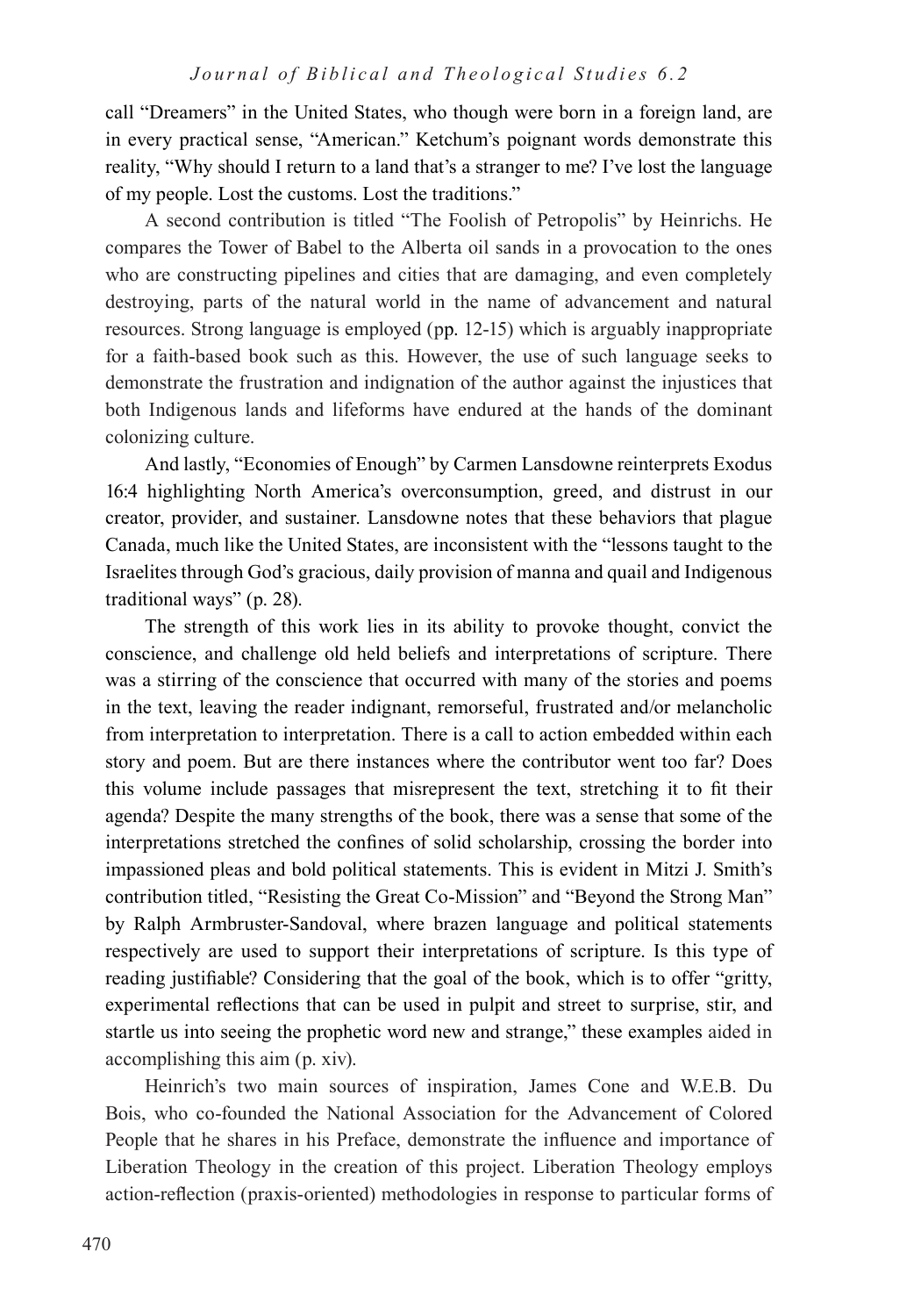oppression. Indeed, *Unsettling the Word* is successful in employing praxis-oriented methods as a response to the oppression of Indigenous communities who have been treated as subservient to the dominant culture. Therefore, a student desiring to understand Liberation Theology would benefit from this compilation of interpretive stories and poems.

The nature in which the book is structured lends itself to short studies both in an academic or church setting. In addition, though the text wrestles with difficult issues, it is not exceptionally erudite, making it more accessible to a broader audience. Therefore, *Unsettling the Word* would appeal and be beneficial to individuals ranging from serious students of theology, to activists for Indigenous peoples and other oppressed communities, to lay people in the church desiring to expand their purview of biblical interpretation.

> Celeste E. Gonzalez-Moreno *Stark College and Seminary*

## **Rosendahl, Sheri Faye.** *Not Your White Jesus: Following a Radical, Refugee Messiah.* **Westminster John Knox Press, 2019. pp. 204, \$16.00, paperback.**

What would it look like to rediscover the power behind the "red letters" in the gospels during an era of rampant racism, hatred, and division? In Rosendahl's *Not Your White Jesus: Following a Radical, Refugee Messiah*, she encourages us to step out of our institutional thinking about the church and challenges the image and ideals of the Americanized, blond-haired, and blue-eyed Jesus. She puts forth the invitation to become followers of a radical, Palestinian, brown-skinned Jew—Jesus Christ of Nazareth. Rosendahl's work is a bold critique on the Christian church in the United States, arguing that American cultural and nationalistic identity has deeply influenced and warped Christianity that it is currently unrecognizable to the way of life that the Jesus of the gospels taught and lived (pp. 16-17). She addresses the election of Donald Trump, writing with candor to a Christian audience that, as she believes, has forgotten Jesus' original message (pp. 100-101). Divided into two parts, part one focuses on the profile of the radical, refugee Messiah, while part two examines current issues such as war, racism, nationalism, consumerism, violence, and misogyny. She examines these aspects by focusing on the teachings of Jesus, which she describes as the red letters of scripture.

In part one, Rosendahl focuses on the identity of Jesus Christ and contends that he is primarily a radical refugee Messiah. This exploration also includes a personal memoir of her encounter with the risen Christ. By focusing on this identity of Jesus, it is contrasted to what she describes as the "White American Jesus" that is later explained throughout the book. She narrates her shock when she realizes that the American Jesus she learned of in her youth did not, in fact, prefer American citizens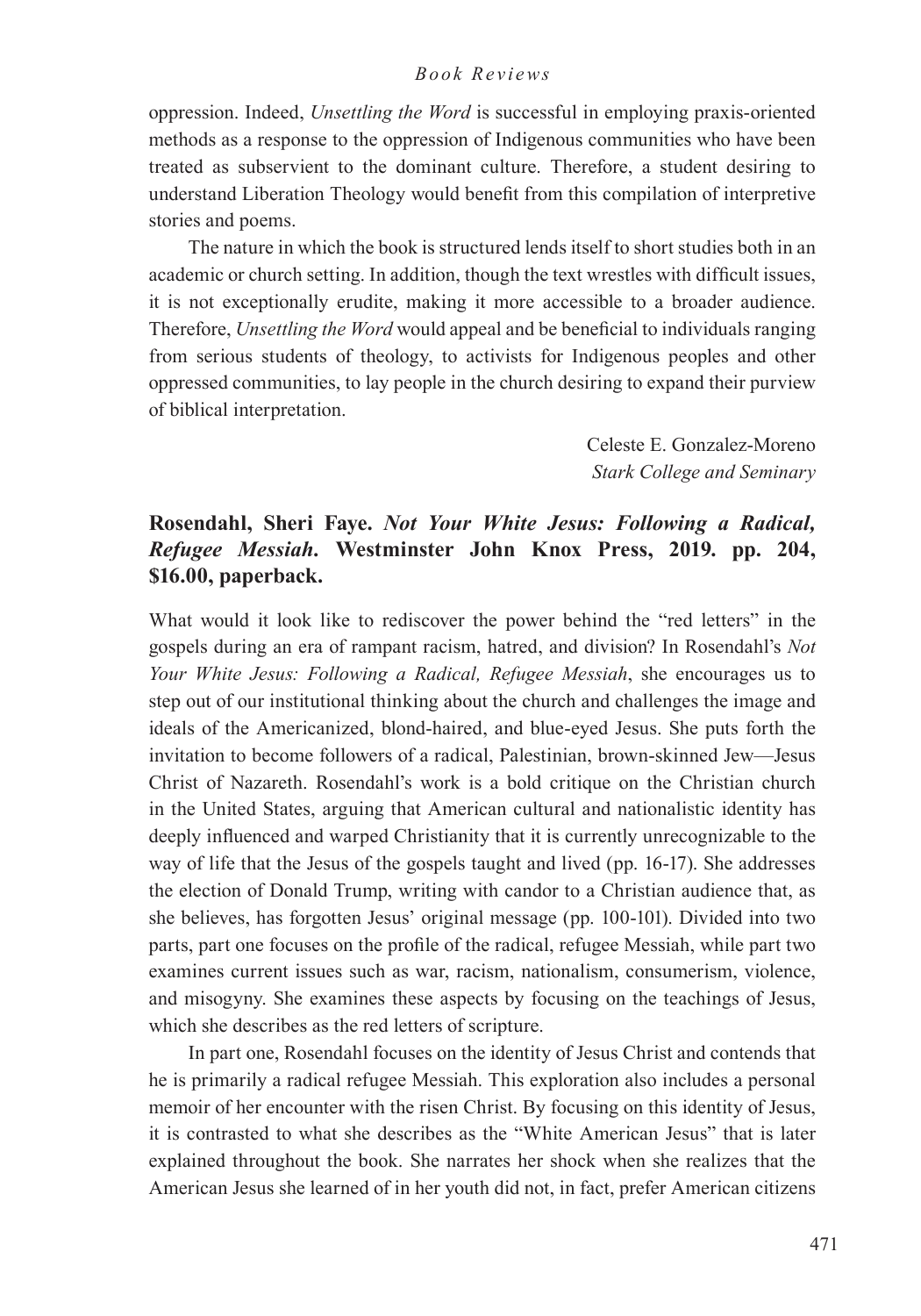over other people. Nor did this Jesus champion America's greatness in relation to the rest of the world. Instead, she realizes how deeply "whitewashed" the Americanized Jesus had become, a beacon of conservative ideology controlled by a powerful group of men (p. 5). This Americanized Jesus, Rosendahl contends, cares little about health care for the vulnerable, but applauds tax breaks for big business and millions allocated to the nation's war machine. As she argues, it suggests that this portrayal of Jesus crusades for "life," but routinely deports father and mothers back to their countries, thus ripping families apart, which is antithetical to life.

Thus, Rosendahl puts forth a major reason why the historical Jesus is crucial for understanding Christianity's original teachings, naming the fact that Jesus was both a Jew and a Palestinian (p. 19). She provides a quick and well-researched overview of the current Israeli-Palestinian conflict, pointing to the American church with its "weird Christian Zionist ideals" as the funders of an essentially apartheid state in the Middle East today (pp. 20-21). Rosendahl challenges readers to ask what the world would look like if Christian churches actually lived out the teachings of Jesus. She believes that this would create a society that is generous toward the poor, allocates budgetary funds toward humanitarian causes, and pulls the most vulnerable out of poverty (p. 7).

Rosendahl finds the solution, and implicitly a rejection of the American Jesus, in the "red letters"—the words attributed directly to Jesus. She introduces the reader to the Jesus of the gospels. A Jesus, as she summarizes, is a Middle Eastern Jewish man who was born of an unwed teenage mother, fled from an oppressive king, amazed scholars and educated folk of his day, lived a radically minimalistic lifestyle, and kept company with the marginalized of society while displaying a lifestyle of love in action (p. 6). Rosendahl ends part one of her book by exhorting readers to be willing to see the hurt and pain around us and in this way. If we would do so, she believes that this would lead to an ethical response of compassion. She argues that love is not passive but speaks boldly as we advocate for those in need.

The second part of the book tackles the issues of racism, nationalism, refugees, violence, consumerism, misogyny and the marginalized. As she outlines the major issues within American Christianity, Rosendahl frequently points the reader back to Jesus in order to display the disturbing ways that American Christianity has rallied behind causes that often contradict his teachings. For example, she mentions the United States' current exclusivist foreign policy as a complete indictment on the Christian faith; as the U.S. shuts out, bans, and deports, Jesus Christ inclusively welcomes, accepts, and validates the foreigner. Rosendahl also cites the Rev. Dr. Martin Luther King Jr. who said, "In the end, we will not remember the words of our enemies, but the silence of our friends" (p. 96). She asserts that the red-letter Jesus of the gospels would have not stayed silent on the sidelines, but would have fearlessly joined the fight against oppression with his brother and sisters of color, because the way of Jesus is always the way of bold and risky love. Thus, Rosendahl concludes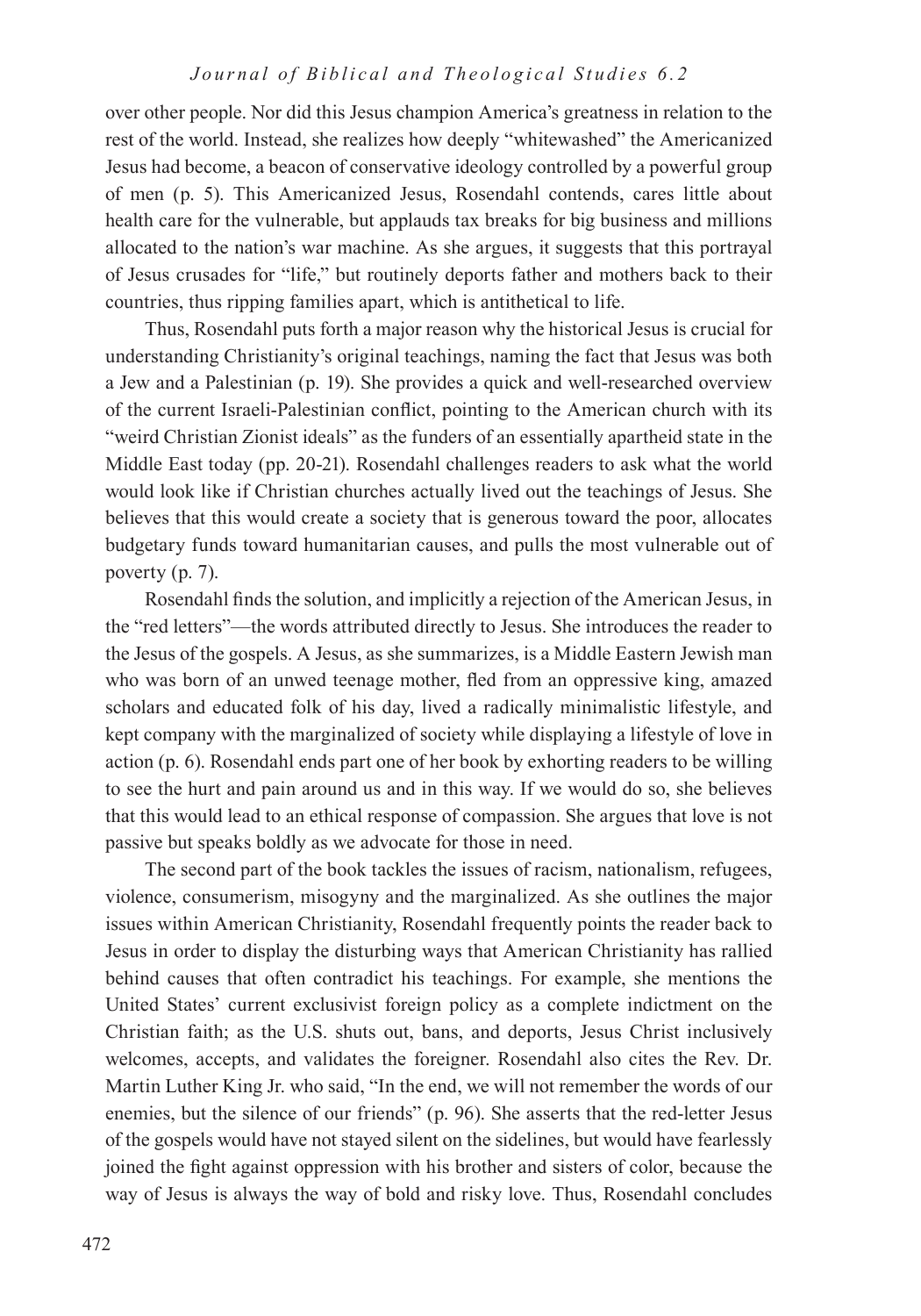## *Book Reviews*

her book by encouraging readers to re-examine deeply our stances on current social issues in light of the red letters of the gospel, especially if we are going to take the gospel seriously. She proposes that the world will only change once Christians take up the cause of love initiated by the Middle Eastern, Jewish refugee Messiah, who is also known as Jesus Christ.

Throughout her book, Rosendahl's occasional sarcasm and humor allows readers to feel included in a dialogue. As she recounts personal experience coupled with research and facts about real world events and current issues, she invites readers to think about all the different positions the American Christian church has taken, which often, as she proposes, stand in direct contradiction to what Jesus exemplified in his life. She continuously points the readers to the radical Messiah of the gospels, asking us to think differently about our faith and the way we live it out, both individually and collectively. Due to Rosendahl's candor, this book is easily accessible to those not as familiar with the faith or those who may be discouraged by terrible displays of Christianity around them. It also may attract disillusioned Christians, seeking for a different understanding of Christianity. This book will also challenge and shock those who may identify with the Christianity that she distinguishes as an American version of the faith. This book is not for the faint of heart. Thus, *Not Your White Jesus* is a bold critique of American Christianity that compels Christians of all denominational backgrounds to honestly reexamine the ways the church often fails to live up to the teachings of Jesus in the red letters of the Gospels.

> Victoria Perez Rivera *University of Southern California*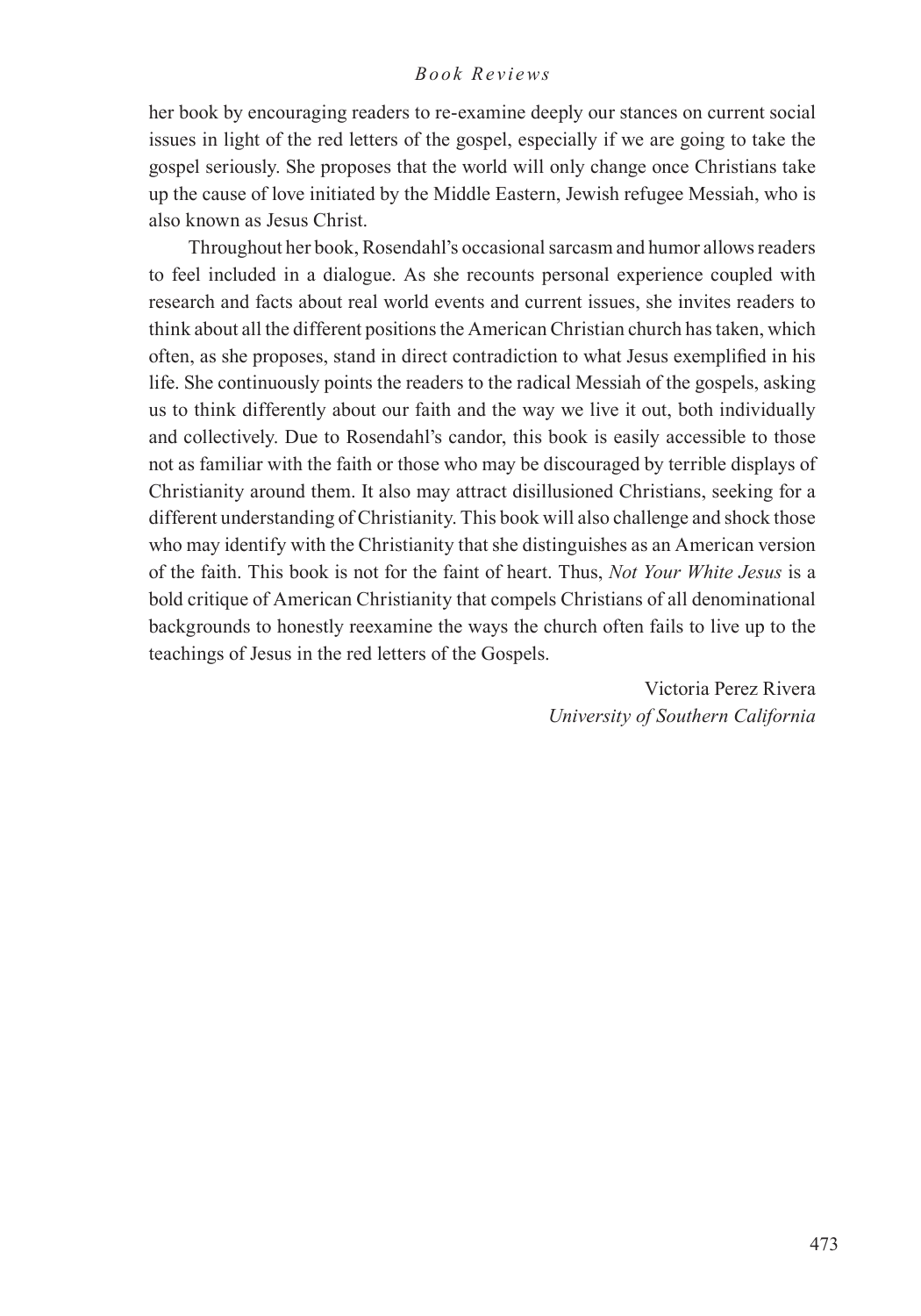## **Book Review Index**

| Thy Will Be Done: The Ten Commandments and the Christian Life by Gilbert Meilaender      |
|------------------------------------------------------------------------------------------|
|                                                                                          |
| The Evolution of Adam: What the Bible Does and Doesn't Say About Human Origins by        |
| A Critical Edition of the Hexaplaric Fragments of Job 22-42 by John D. Meade             |
| Finding Favour in the Sight of God: A Theology of Wisdom Literature by Richard P.        |
| The Oxford Handbook of Wisdom and the Bible edited by Will Kynes (Reviewed by Ross       |
| Invitation to the Septuagint by Karen H. Jobes and Moisés Silva (Reviewed by             |
| The Problem of the Old Testament: Hermeneutical, Schematic, and Theological              |
| Reading with the Grain of Scripture by Richard B. Hays (Reviewed by                      |
| Hamartiology: Conceptualisation and Transferences by Steffi Fabricius (Reviewed by       |
| Myths and Mistakes in New Testament Textual Criticism by Elijah Hixson and Peter J.      |
| Rediscovering Scripture's Vision for Women: Fresh Perspectives on Disputed Texts by      |
| The Hope of Israel: The Resurrection of Christ in the Acts of the Apostles by Brandon D. |
| The Nature and Promise of Analytic Theology by Oliver D. Crisp, James M. Arcadi, and     |
| The Trinity: An Introduction by Scott Swain (Reviewed by David Botts)  431               |
| Christ the Heart of Creation by Rowan Williams                                           |